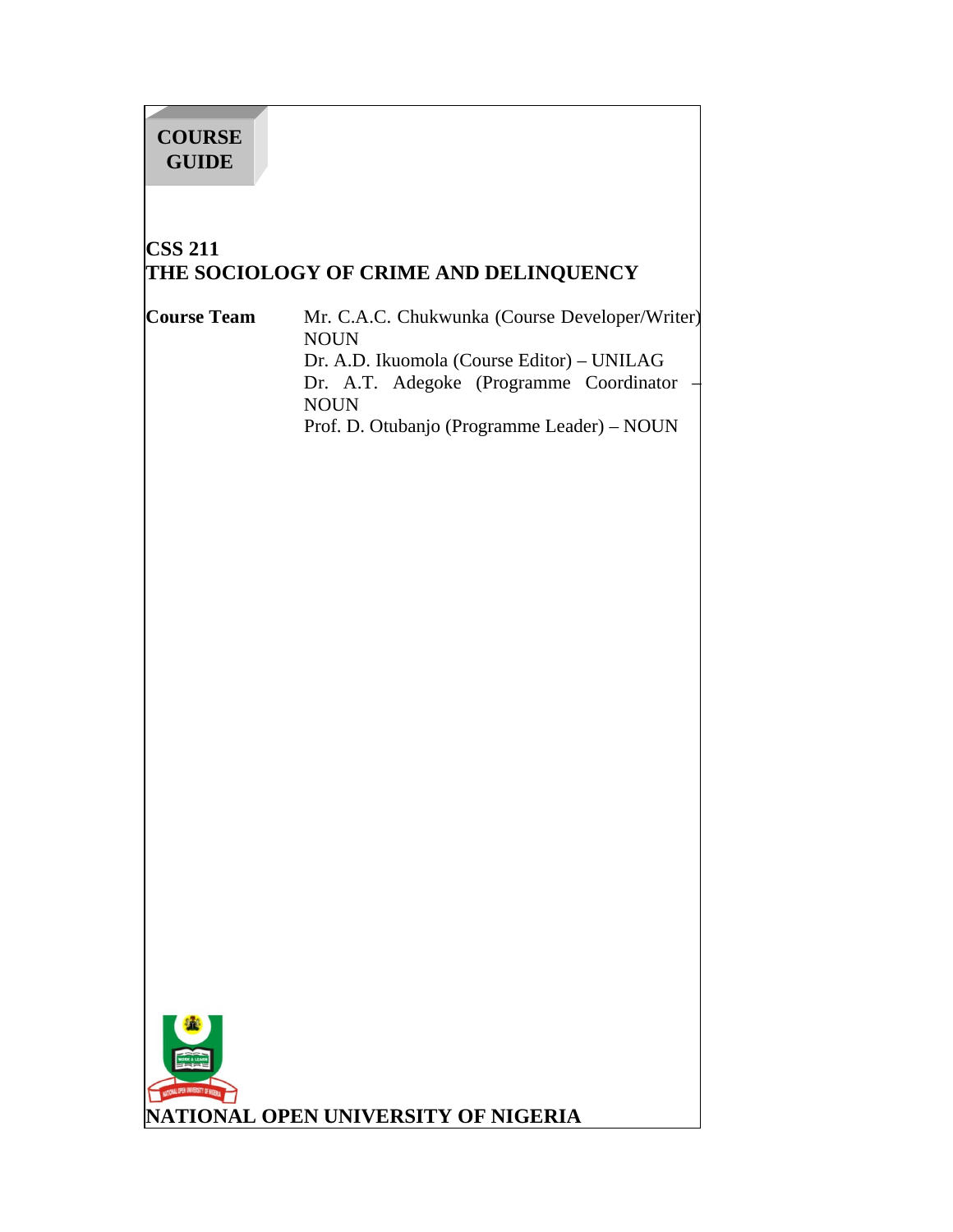National Open University of Nigeria **Headquarters** 14/16 Ahmadu Bello Way Victoria Island, Lagos

Abuja Office 5 Dar es Salaam Street Off Aminu Kano Crescent Wuse 11, Abuja

e-mail: centralinfo@nou.edu.ng URL: www.nou.edu.ng

Published by National Open University of Nigeria

Printed 2015

ISBN: 978-058-756-x

All Rights Reserved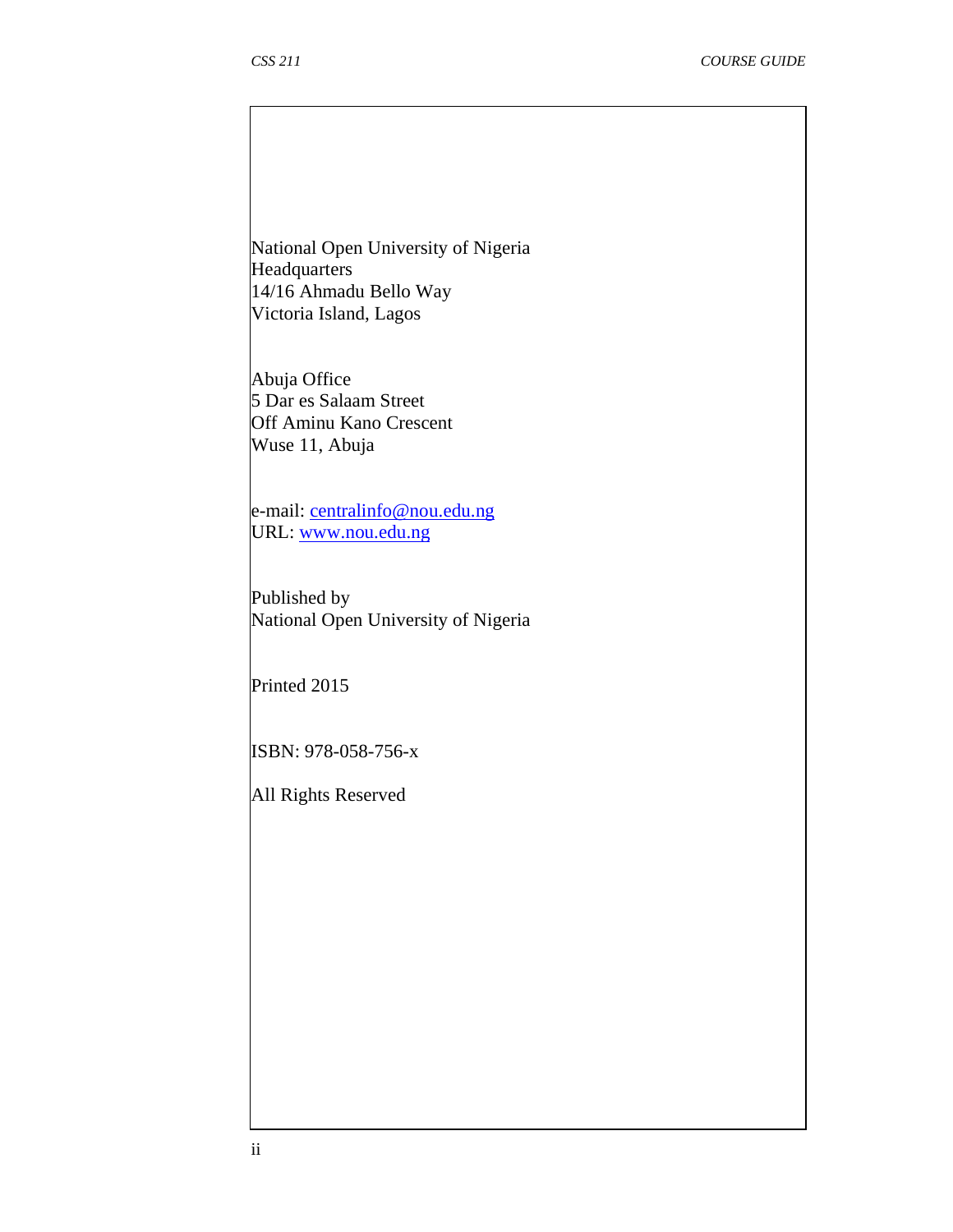### **CONTENTS PAGE**

|                                       | 1V             |
|---------------------------------------|----------------|
|                                       | 1V             |
|                                       | 1V             |
|                                       | V              |
|                                       | V              |
|                                       | V              |
|                                       | V              |
|                                       | V <sub>1</sub> |
|                                       | V <sub>1</sub> |
|                                       | V1             |
|                                       | vii            |
|                                       | vii            |
|                                       | vii            |
|                                       | vii            |
| Course Overview/Presentation Schedule | vii            |
|                                       | viii           |
|                                       | X              |
|                                       | X              |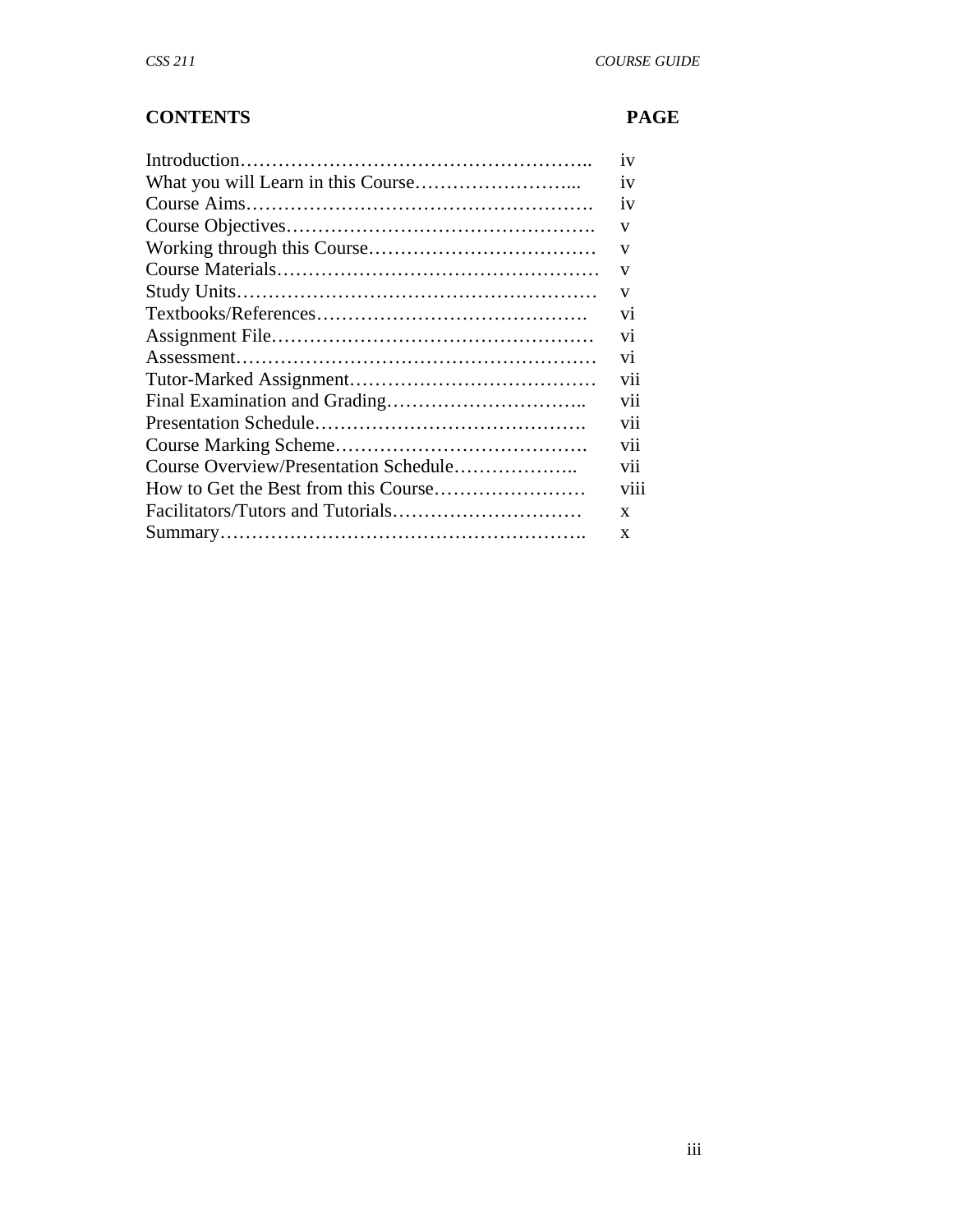### **INTRODUCTION**

Welcome to CSS 211: The Sociology of Crime and Delinquency. This is a 3–credit unit course for students of criminology and security studies. The course is suitable for beginners as a foundation course on the subject matter and concept of crime; and more especially the sources and avenue to learn and commit crime. It highlights the extent, and nature of delinquency, as well as the theoretical explanations of crime and delinquency.

This Course Guide gives you an overview of the course. It provides you with information on the organisation and requirement of the course. Similarly, it enables you to know what the course is all about, what you ought to know in each unit, what course materials you need to use and how you can work your way through in this course.

### **WHAT YOU WILL LEARN IN THIS COURSE**

The course content consist of a unit of Course Guide, which informs you briefly on what the course is all about, what course materials you need and how to work with such materials. It also gives you some guideline for the time you are expected to spend on each unit, in order to complete it successfully.

The Course Guide guides you concerning your tutor-marked assignment, which will be placed in the assignment file. Regular tutorial classes related to the course will be conducted and it is advisable for you to attend these sessions. It is expected that the course will prepare you for challenges you are likely to meet ahead.

### **COURSE AIMS**

The basic aim of CSS 211: The Sociology of Crime and Delinquency is to expose you to criminology and security studies as well as the crime and delinquency. It covers a review of the social origins of crime, criminal law, and exposure to learning, and committing crime. It also highlights law, crime and delinquency in Nigeria legal system. The broad aims of this material will be consummated through:

- i. The extent and nature of delinquency
- ii. The concept and nature of crime
- iii. Theoretical explanations of crime and delinquency
- iv. Examining law, crime and delinquency.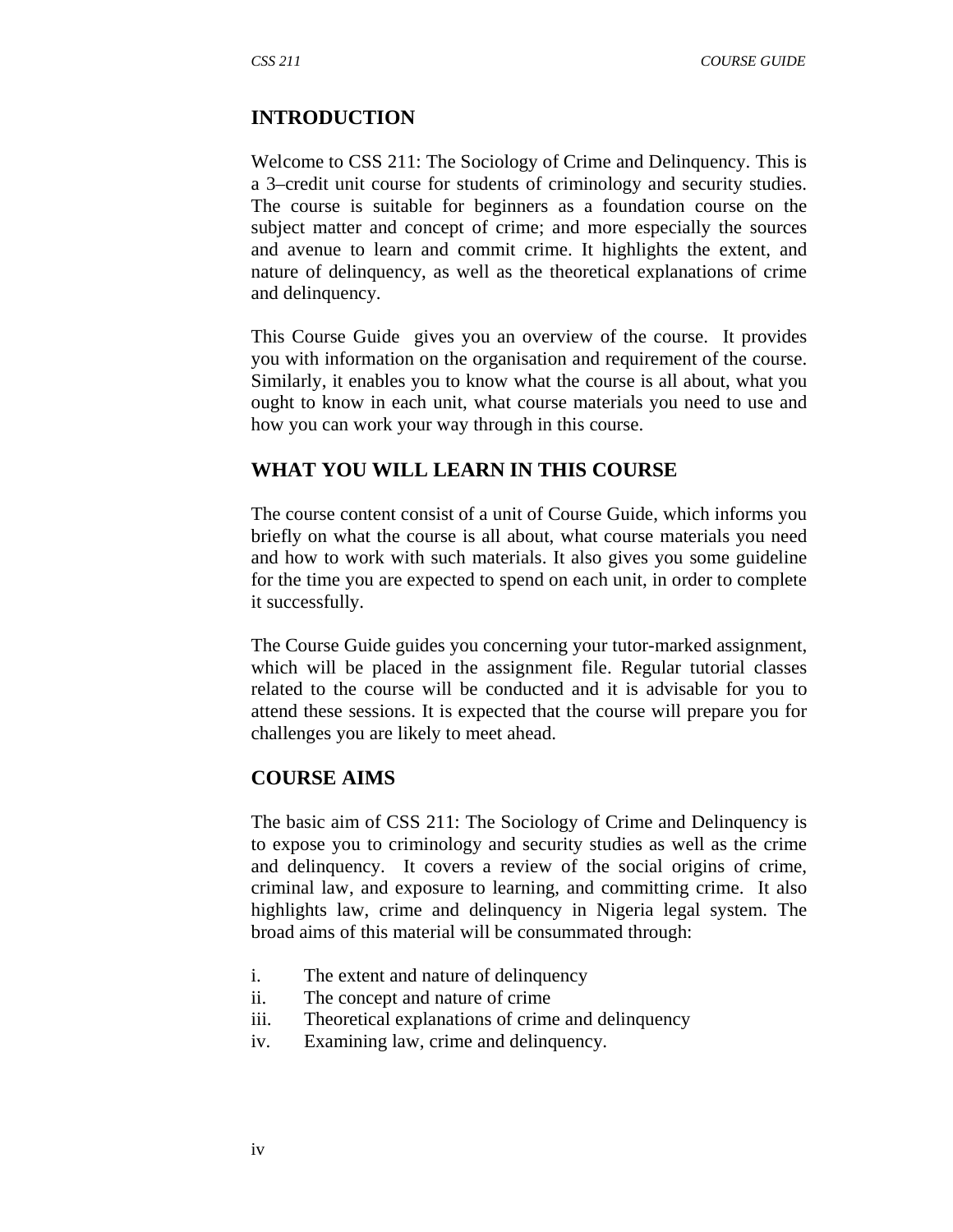# **COURSE OBJECTIVES**

Each of the unit has a specific objective. It is advisable for you to go through these objectives, before reading through the unit. In doing this, you would have covered the prerequisite of that unit. To achieve the aims set out in CSS 211, the major objective for the course would be emphasised. On successful completion of the course, you should be able to:

- a. define the concept of crime and delinquency
- b. explain the sources of crime.(why people commit crime)
- c. distinguish between crime and delinquency
- d. evaluate the community reaction to crime
- e. discuss the extent and nature of delinquency
- f. examine key theories, in the quest to crime and delinquency e.g. the differential association, psychoanalysis, reinforcement theories, etc.
- g. outline the punishment, correction and rehabilitation of criminals.

### **WORKING THROUGH THIS COURSE**

To complete the course, you are required to read the study units and other related materials. Each unit contains self – assessment exercise (SAE) and tutor – marked assignment (TMA). These exercises are to aid you in understanding the concepts of the course. You are required to answer the e-tutor-marked assignments for assessment purposes. At the end of the course, you will be required to write the final e– examination. Below are the components of the course and what you are expected to do.

### **COURSE MATERIALS**

Major component of the course are: Course Guide Study Units Assignment File Relevant Textbooks (including the ones listed under each unit).

### **STUDY UNITS**

There are twenty units in this course. They are listed below:

### **Module 1**

| Unit 1 | The Concept of Delinquency        |
|--------|-----------------------------------|
| Unit 2 | Adolescence, Peer and Delinquency |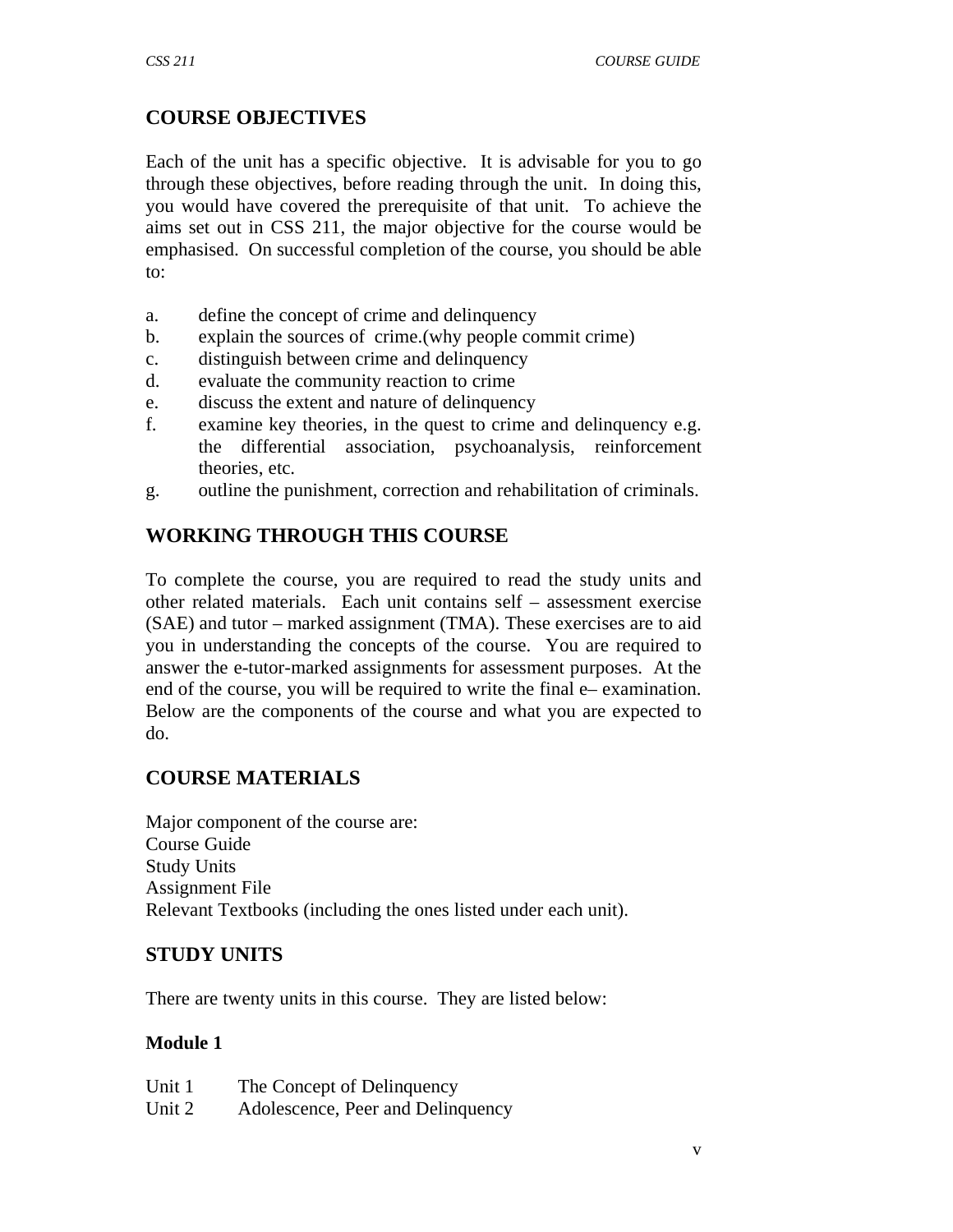| Unit 3 | <b>Family and Delinquency</b> |
|--------|-------------------------------|
|--------|-------------------------------|

- Unit 4 Drug, Youth and Delinquency
- Unit 5 Family Court (Juvenile Court)

#### **Module 2**

- Unit 1 The Social Concept of Crime
- Unit 2 The Measurement of Crime and its Impact
- Unit 3 Sources of Learning to Commit Crime
- Unit 4 Community Reaction to Crime
- Unit 5 Understanding Deviance

### **Module 3**

| Unit 1                                 | <b>Different Association Theory</b> |
|----------------------------------------|-------------------------------------|
| $\mathbf{r}$ $\mathbf{r}$ $\mathbf{r}$ |                                     |

- Unit 2 Psychoanalysis Theory
- Unit 3 The Conflict Theory
- Unit 4 Functionalist View: Anomie Theory
- Unit 5 Interactionist Perspective: Labeling Theory

#### **Module 4**

| Unit 1 | Legal Definitions of Crime |
|--------|----------------------------|
|--------|----------------------------|

- Unit 2 Meaning of Criminal Law
- Unit 3 Nigerian Criminal/Penal Code
- Unit 4 Criminal Justice Administration in Nigeria
- Unit 5 Punishment, Correction and Rehabilitation

### **TEXTBOOKS/REFERENCES**

Some books have been recommended in each of the units, you may wish to purchase them for further reading.

### **ASSESSMENT AND TUTOR-MARKED ASSIGNMENT (TMA)**

There are two types of assessment in this course. The first is the assignment file. In this file, you will find the details of your work for marking. The marks you obtain in this assignment will make up your final marks. This assignment will account for 30% of your total score. The second one is the e-examination. There are twenty tutor-marked assignments in this course. Every unit has a tutor-marked assignment (TMA). You will be assessed in four of them but the best three performances from the TMA will be used for your 30% grading.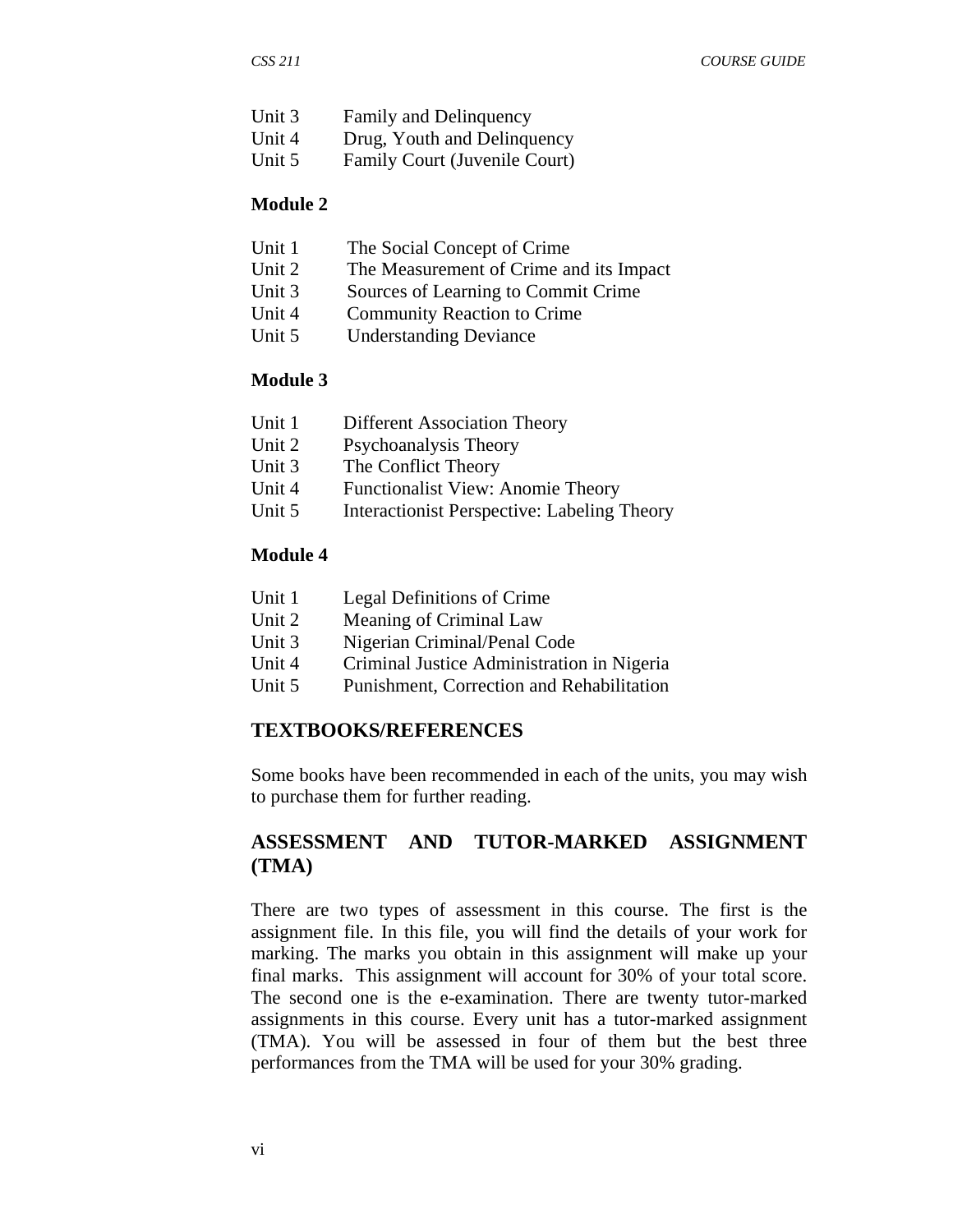# **FINAL EXAMINATION AND GRADING**

The final examination for CSS 211: The Sociology of Crime and Delinquency will be of three hours duration and with a value of 70% of the total course grade. Relevant areas of the course will be examined. Find time to read the units over and over before your final eexamination. The examination will consists of questions, which reflect the kind of self-assessment exercises and tutor-marked assignments you have previously encountered. All areas of the course will be assessed.

### **COURSE MARKING SCHEME**

The following table spells out the allocation of marks.

| <b>ASSESSMENTS</b>                                        | <b>MARKS</b> |
|-----------------------------------------------------------|--------------|
| Assignments (best three Assignment out of the four e- 30% |              |
| TMA <sub>s</sub> )                                        |              |
| <b>Final Examination</b>                                  | 70%          |
| <b>Total</b>                                              | 100%         |

### **PRESENTATION SCHEDULE**

The dates for the completion of all assignments will be communicated to you. You will also be told the date of completing the study units and dates for the final e- examination.

### **COURSE OVERVIEW AND PRESENTATION SCHEDULE**

| UNIT            | <b>TITLE OF WORK</b> | <b>WEEK'S</b>   | <b>ASSESSMENT</b><br>OF |
|-----------------|----------------------|-----------------|-------------------------|
|                 |                      | <b>ACTIVITY</b> | <b>EACH UNIT</b>        |
|                 | <b>COURSE GUIDE</b>  |                 |                         |
| <b>Module 1</b> | The Extent<br>and    |                 |                         |
|                 | Nature<br>of         |                 |                         |
|                 | Delinquency          |                 |                         |
| Unit 1          | of<br>The Concept    | Week 1          | Assignment 1            |
|                 | Delinquency          |                 |                         |
| Unit 2          | Peer<br>Adolescence, | Week 2          | Assignment 2            |
|                 | and Delinquency      |                 |                         |
| Unit 3          | and<br>Family        | Week 3          | Assignment 3            |
|                 | Delinquency          |                 |                         |
| Unit 4          | Drug, Youth<br>and   | Week 4          | Assignment 4            |
|                 | Delinquency          |                 |                         |
| Unit 5          | <b>Family Court</b>  | Week 5          | Assignment 5            |
| <b>Module 2</b> | The Extent<br>and    |                 |                         |
|                 | Nature of Crime      |                 |                         |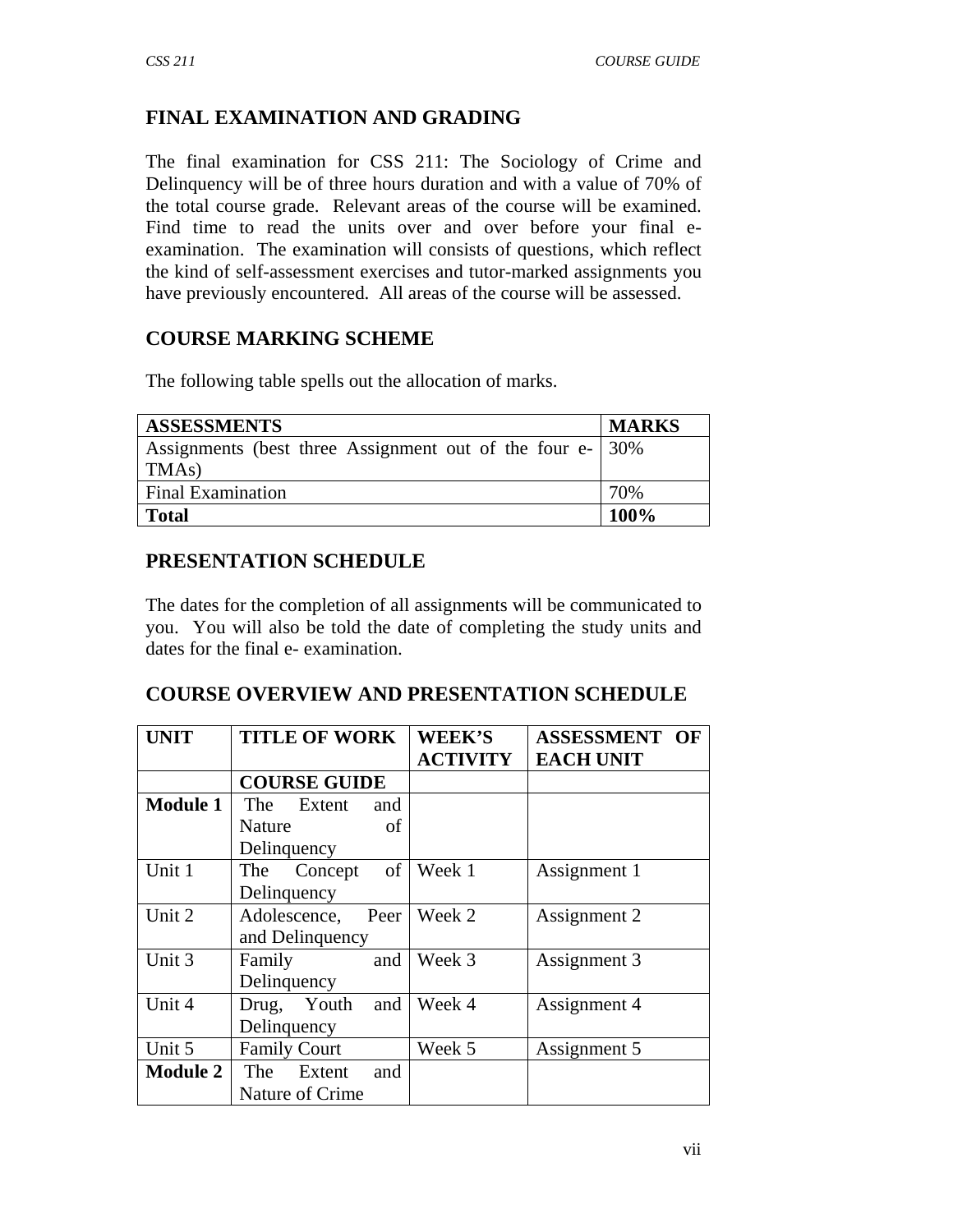| Unit 1          | The<br>Concept<br>of<br>Delinquency                      | Week 6       | Assignment 1 |
|-----------------|----------------------------------------------------------|--------------|--------------|
| Unit 2          | of<br>Measurement<br>Crime and its Impact                | Week 7       | Assignment 2 |
| Unit 3          | Sources of Learning<br>to Commit Crime                   | Week 8       | Assignment 3 |
| Unit 4          | Community<br><b>Reaction to Crime</b>                    | Week 8       | Assignment 4 |
| Unit 5          | Understanding<br>Deviance                                | Week 9       | Assignment 5 |
| <b>Module 3</b> | of<br><b>Explanations</b><br>Crime<br>and<br>Delinquency |              |              |
| Unit 1          | Differential<br>Association                              | Week 10      | Assignment 1 |
| Unit 2          | Psychoanalysis<br>Theory                                 | Week 10      | Assignment 2 |
| Unit 3          | The Conflict Theory                                      | Week 10      | Assignment 3 |
| Unit 4          | Functionalist View:<br>Anomic                            | Week 11      | Assignment 4 |
| Unit 5          | Interactionist<br>Perspective:<br>Labeling               | Week 12      | Assignment 5 |
| <b>Module 4</b> | Law, Crime<br>and<br>Delinquency                         |              |              |
| Unit 1          | Legal Definition of<br>Crime                             | Week 12      | Assignment 1 |
| Unit 2          | Meaning of Criminal<br>Law                               | Week 13      | Assignment 2 |
| Unit 3          | Nigerian<br>Criminal/Penal Code                          | Week 14      | Assignment 3 |
| Unit 4          | Criminal<br>Justice<br>Administration                    | Week 15      | Assignment 4 |
| Unit 5          | Punishment,<br>Correction<br>and<br>Rehabilitation       | Week 16      | Assignment 5 |
|                 | Revision                                                 | $\mathbf{1}$ |              |
|                 | Examination                                              | $\mathbf{1}$ |              |
|                 | <b>Total</b>                                             | 18           |              |

# **HOW TO GET THE BEST FROM THIS COURSE**

In distance learning, the study units replace the conventional university lectures. This is one of the great advantages of distance learning. You can read and work through the special designed study materials at your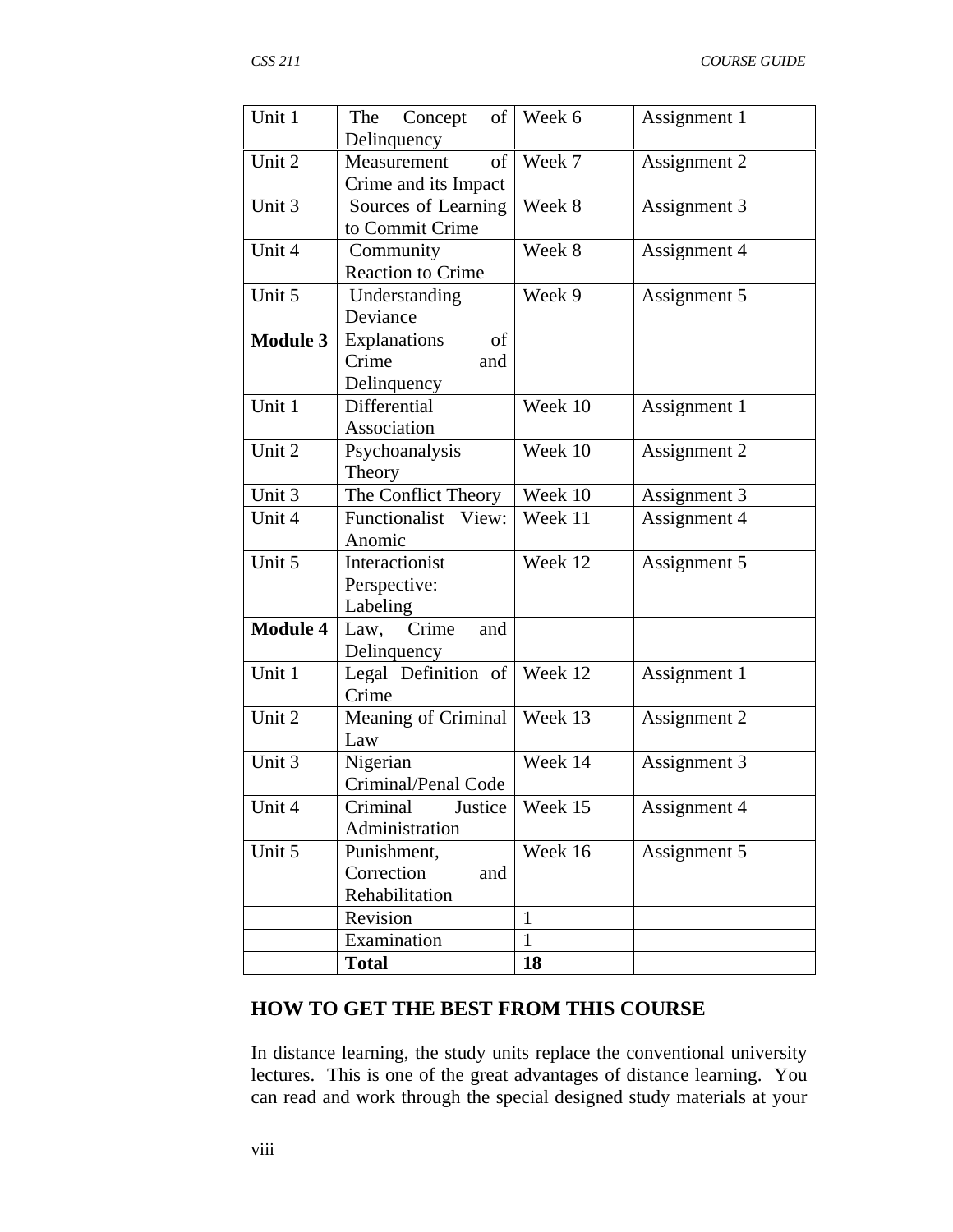own pace, and at a time and place that suits you best. Think of it as reading the lecture instead of listening to the lecturer. In the same way, a lecturer might give you some reading to do, the study units tell you when to read, and spelt out your text materials or reference books.

You are provided exercises to do at appropriate points, just as lecturer might give you an in-class exercise. Each of the study unit follows a common format. The first item is an introduction to the subject matter of the unit, and how a particular unit is integrated with other units and the course as a whole. Next to this, is a set of learning objectives? These objectives allow you to know what you should be able to do by the time you have completed the unit. The learning objectives are meant to guide your study. The moment a unit is finished, you must go back and check whether you have achieved the said objectives. If this is made a habit, then you will significantly improve your chances of passing the course. The main body of the unit guides you through the required reading from other sources. This will usually be either from the reference books or from a Reading section.

The following is a practical strategy for working through the course. If you run into any trouble, telephone your facilitator. Remember that your facilitator's job is to help you when you need assistance. Do not hesitate to call and ask your facilitator to provide it.

- Read the Course Guide thoroughly, it is your first assignment.
- Organise a study schedule. Design "course overview" to guide you through the course.

Note the time you are expected to spend on each unit and how the assignments relate to the units. Whatever method you choose to use, you should decide on and write in your own dates and schedule of work for each unit.

- Once you have created your own study schedule, do everything to stay faithful to it. The major reason that students fail is that they get behind with their course work. If you get into difficulties with your schedule please, let your facilitator know before it is too late to get help.
- Turn to unit 1, and read the introduction and objectives for the unit.
- Assemble the study material you need, textbooks, and the unit you are studying at any point in time.
- Work through the unit. As you work through the unit, you will know other sources to consult for further information.
- Up-to-date course information will be continuously available there.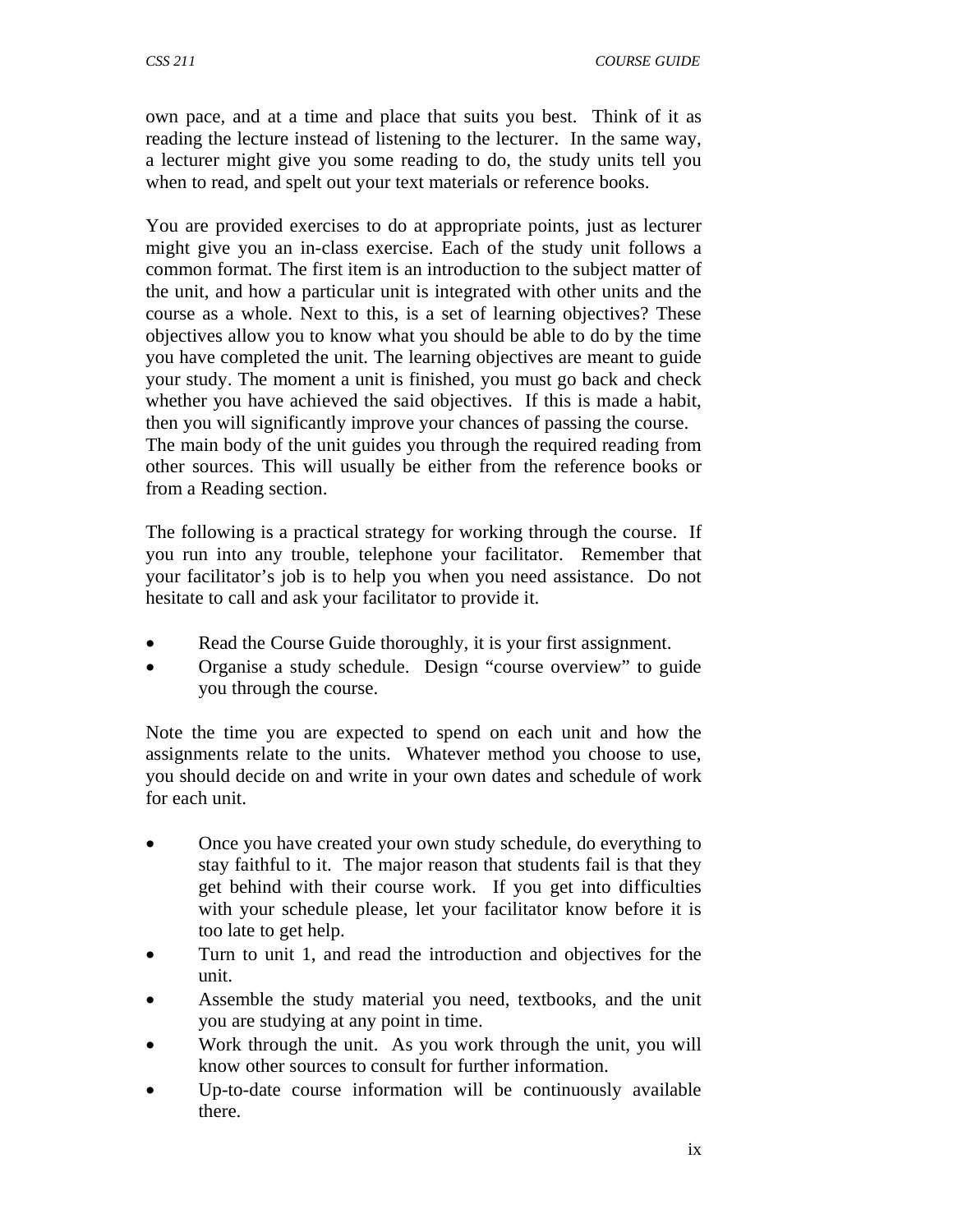- Well, before the relevant due dates (about 4 weeks before due dates) access the assignment file on the NOUN website and down load your next required assignment. Keep in mind that you will learn a lot by doing the assignment carefully. They have been designed to help you pass the examination. Submit all assignments not later than the due time.
- Review the objectives for each study unit to confirm that you have achieved them. If you feel unsure about any of the objectives, review the study material or consult your facilitator.
- When you are confident that you have achieved a unit's objectives, you can start on the next unit. Proceed unit by unit through the course and try to pace your study so that you keep yourself on schedule.
- When you have submitted an assignment to your facilitator for marking, do not wait for its return before starting on the next unit, keep to your schedule when the assignment is returned; pay particular attention to your facilitator's comments, both on the tutor-marked assignment, form and also the written comments on the ordinary assignments.
- After completing the last unit, review the course and prepare yourself for the final e-examination. Check if you have achieved the unit objectives (listed at the beginning of each unit) and the course objectives (listed in the course guide).

### **FACILITATOR/TUTORS AND TUTORIALS**

You will be notified of the dates, time and location of these tutorials, together with the name and phone number of your facilitator. Keep a close watch on your progress and on any difficulties you might encounter. Your facilitator will provide assistance to you during the course. Do not hesitate to contact your facilitator by telephone or e-mail for help. Contact your facilitator if:

- You do not understand any of the study unit or the assigned readings.
- You leave difficulties with the exercises

You should try your best to attend the tutorials. This is the only chance to have a face-to-face contact with your facilitator and ask questions which are answered instantly. You can raise any problem encountered in the course of your study. To gain the maximum benefits from course tutorials, prepare a question list before attending them. You will learn a lot from participating on discussion activity.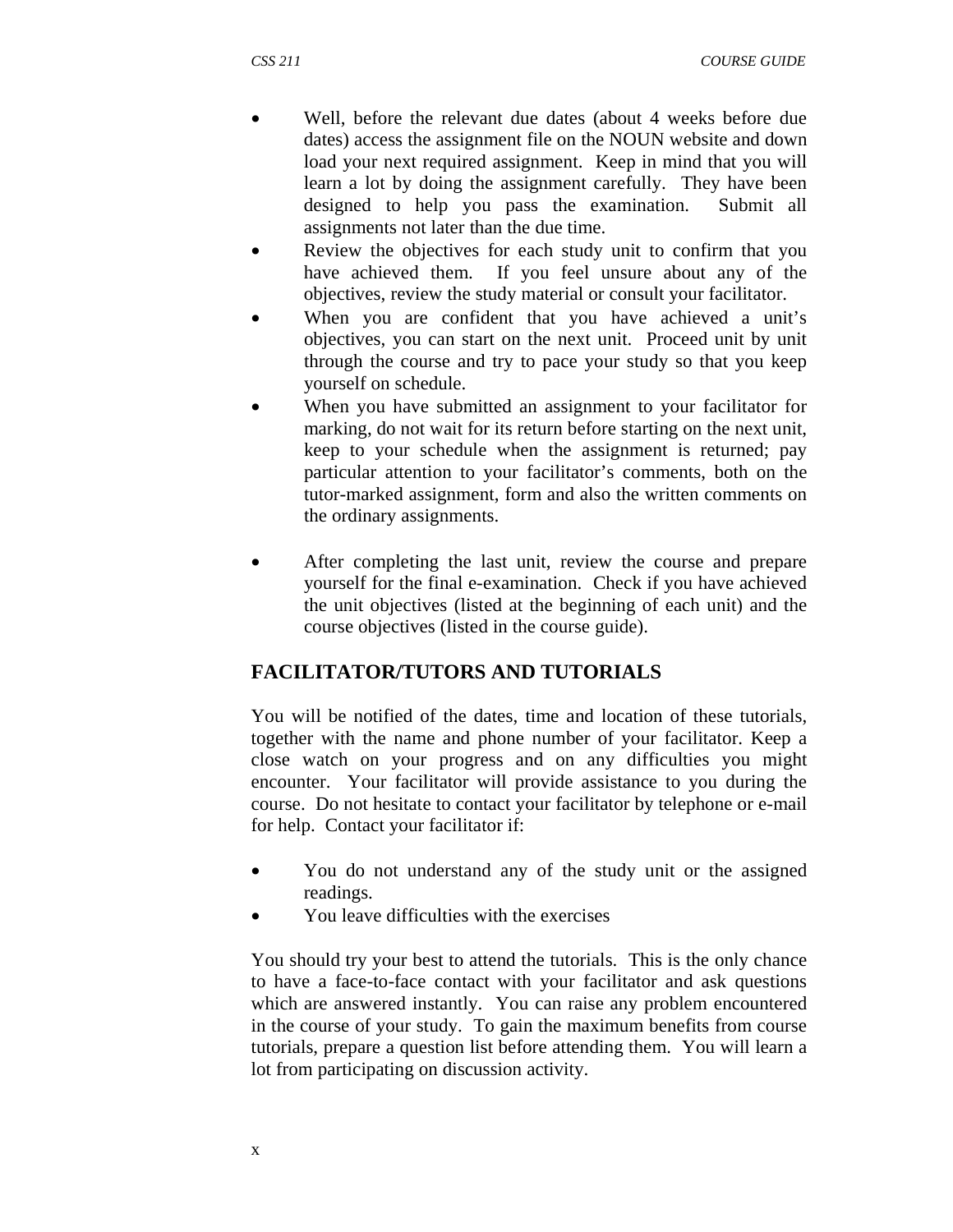# **SUMMARY**

This Course Guide gives you an overview of what you expect in the course of this study. The course teaches you the basic principles underlying the manifestation of crime and delinquency. We wish you success in the course and hope you will find it both interesting and useful.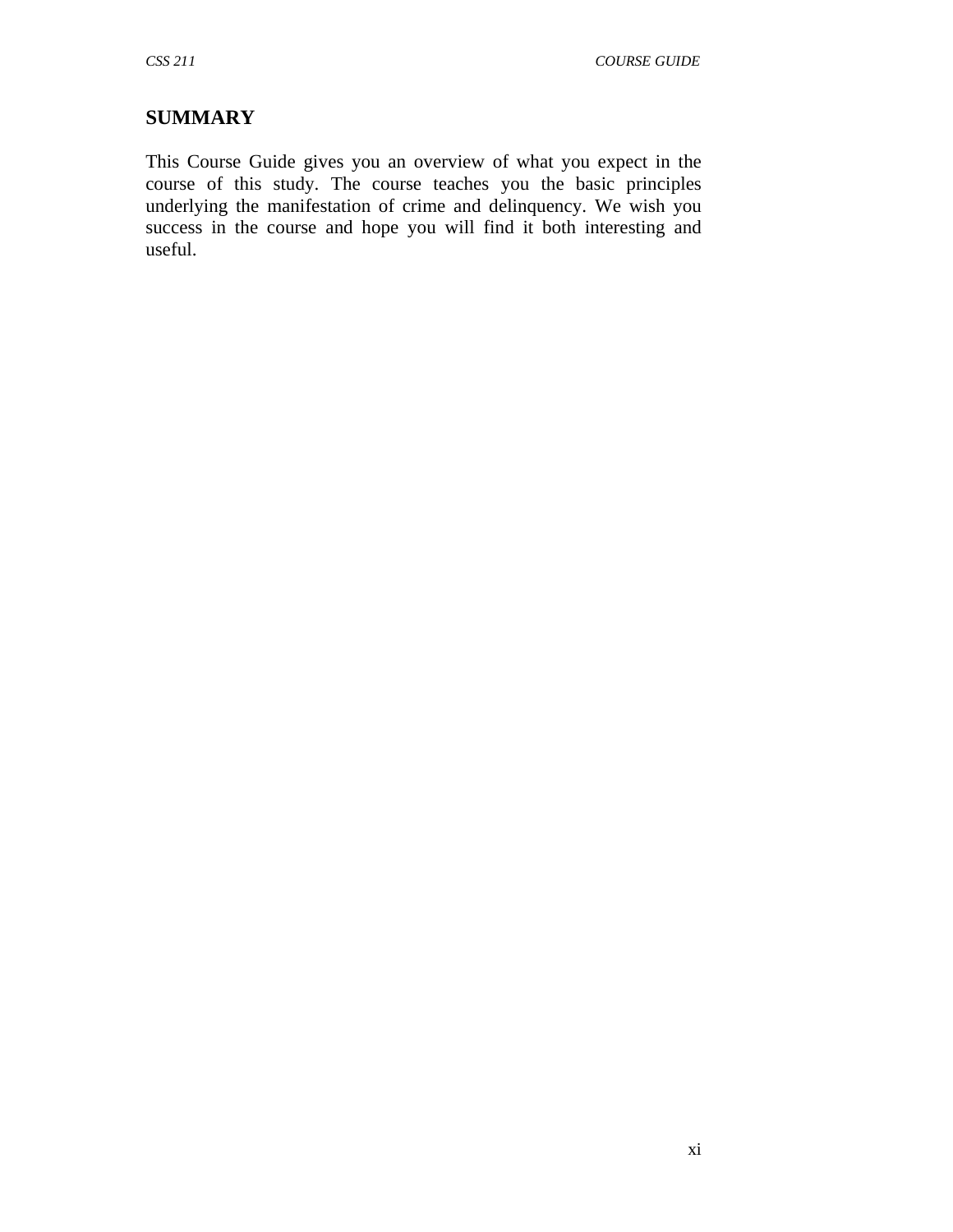# **MAIN COURSE**

# **CONTENTS PAGE**

| <b>Module 1</b> | The Extent and Nature of Delinquency         | 1   |
|-----------------|----------------------------------------------|-----|
| Unit 1          | The Concept of Delinquency                   | 1   |
| Unit 2          | Adolescence, Peer and Delinquency            | 7   |
| Unit 3          | Family and Delinquency                       | 12  |
| Unit 4          | Drug, Youth and Delinquency                  | 17  |
| Unit 5          | Family Court (Delinquency Court)             | 23  |
| <b>Module 2</b> | The Extent and Nature of Crime               | 26  |
| Unit 1          | The Social Construction of Crime             | 26  |
| Unit 2          | The Measurement of Crime and its Impact.     | 38  |
| Unit 3          | Sources of Learning to Commit Crime          | 44  |
| Unit 4          | Community Reaction to Crime                  | 50  |
| Unit 5          | Understanding Deviance                       | 60  |
| <b>Module 3</b> | <b>Explanations of Crime and Delinquency</b> | 68  |
| Unit 1          | Different Association Theory                 | 68  |
| Unit 2          |                                              | 76  |
| Unit 3          |                                              | 82  |
| Unit 4          | Functionalist View: Anomie Theory            | 88  |
| Unit 5          | Interactionist Perspective: Labeling Theory  | 95  |
| <b>Module 4</b> | Law, Crime and Delinquency                   | 100 |
| Unit 1          |                                              | 100 |
| Unit 2          | Meaning of Criminal Law                      | 108 |
| Unit 3          | Nigerian Criminal/Penal Code                 | 114 |
| Unit 4          | Criminal Justice Administration in Nigeria   | 119 |
| Unit 5          | Punishment, Correction and Rehabilitation    | 123 |
|                 |                                              |     |
|                 |                                              |     |
|                 |                                              |     |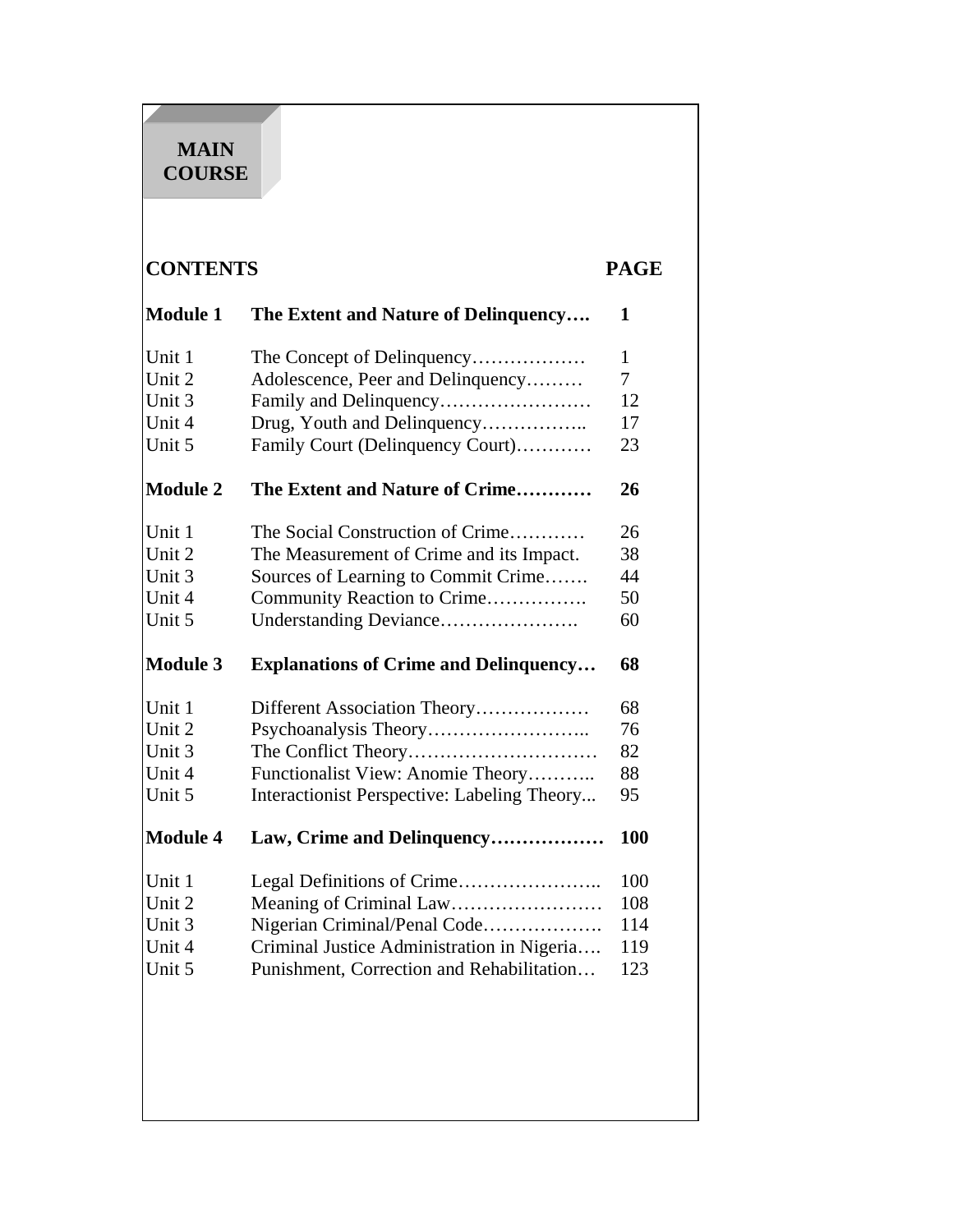### **MODULE 1 THE EXTENT AND NATURE OF DELINQUENCY**

- Unit 1 The Concept of Delinquency
- Unit 2 Adolescence, Peer, and Delinquency
- Unit 3 Family and Delinquency
- Unit 4 Drug, Youth and Delinquency
- Unit 5 Family Court (Juvenile Court)

# **UNIT 1 THE CONCEPT OF DELINQUENCY**

### **CONTENTS**

- 1.0 Introduction
- 2.0 Objectives
- 3.0 Main Content
	- 3.1 The Concept of Delinquency
	- 3.2 Juvenile Delinquency
	- 3.3 Early Prohibitions against Deviant Behaviours
- 4.0 Conclusion
- 5.0 Summary
- 6.0 Tutor-Marked Assignment
- 7.0 References/Further Reading

# **1.0 INTRODUCTION**

You are going to be exposed to the concept of delinquency, the explanation of delinquency by many scholars and the developmental progression of antisocial behaviour. You will also study the concept of juvenile delinquency and the early study of Juvenile behaviour.

# **2.0 OBJECTIVES**

At the end of this unit, you should be able to:

- define the concept of delinquency and juvenile delinquency
- explain the various views about delinquency
- explain the early prohibitions of juvenile behaviour.

# **3.0 MAIN CONTENT**

### **3.1 The Concept of Delinquency**

Martha M. Butt, in the book, *The Fair Child Family* (1818), said that "all children are by nature evil and while they have none but the natural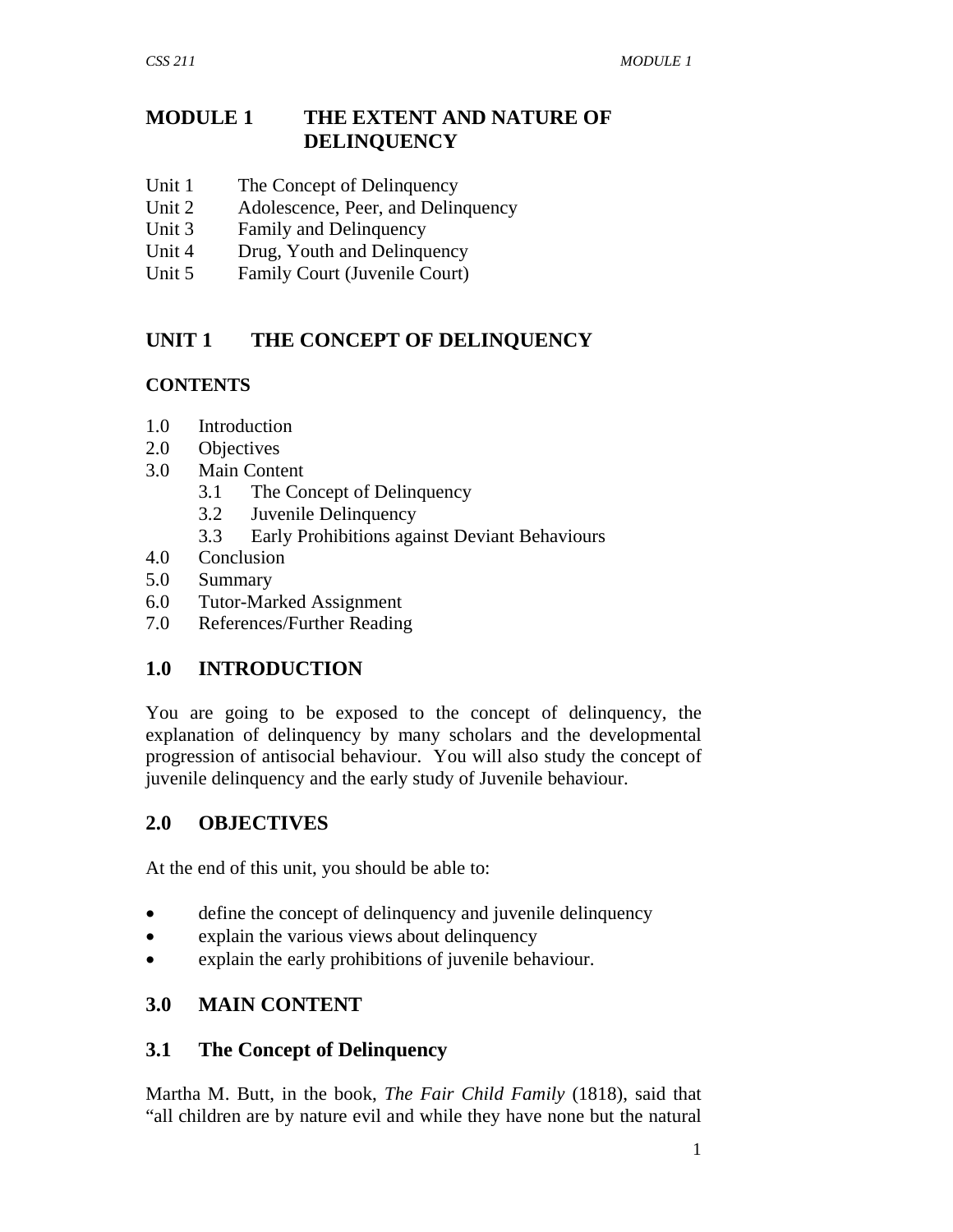evil principle to guide them, pious and prudent parents must check their naughty passions in any way that they have in their power, and force them into decent and proper behaviour and into what are called good habits". This serious quote opens a different view about the life of children. We believe that the regulation and control of children should always be the concern of the authorities in the maintenance of rules and social order.

Among the adolescents rebelliousness and experimentation is always common. However, a few children consistently participate in problematic behaviours that negatively affect their academic, social and personal functions. These children posed great concern to the community at large. Delinquency is a legal term for criminal behaviours carried out by a juvenile. This criminal behaviour is often as a result of escalating problematic behaviour. Delinquency varies among different groups. We shall view the concept of delinquency in four different perspectives:

- i. A parental view
- ii. An educational view
- iii. A mental health view and
- iv. A legal system view.
- i. A parental view of delinquency looks at the disruptive and delinquent behaviour that result in disobedience. It accompanies with fighting with siblings, destruction of property, stealing of money from the family members or they threaten parents with violence.
- ii. The educational school of thought regards delinquent behaviour as that which interrupts or disturbs classroom learning. This behaviour violates the school code of conduct and threatens the safety of students.
- iii. In mental health view, mental health professionals consider delinquency to include a wide range of disruptive behaviours that may involve aggression towards others. It includes destruction of property, deceitfulness, theft, violation of curfew and school attendance.
- iv. In the legal system view, it establishes that government considers persons under the age of 18 to be juvenile. However, when children under this age commit serious crime such as murder, they may be prosecuted as adults especially in the case of physical development and intelligent.

The early starters in delinquency are the youngsters who begin their criminal activities before the age of 15. What leads to this earlyoccurring delinquency could be detected as early as preschool periods.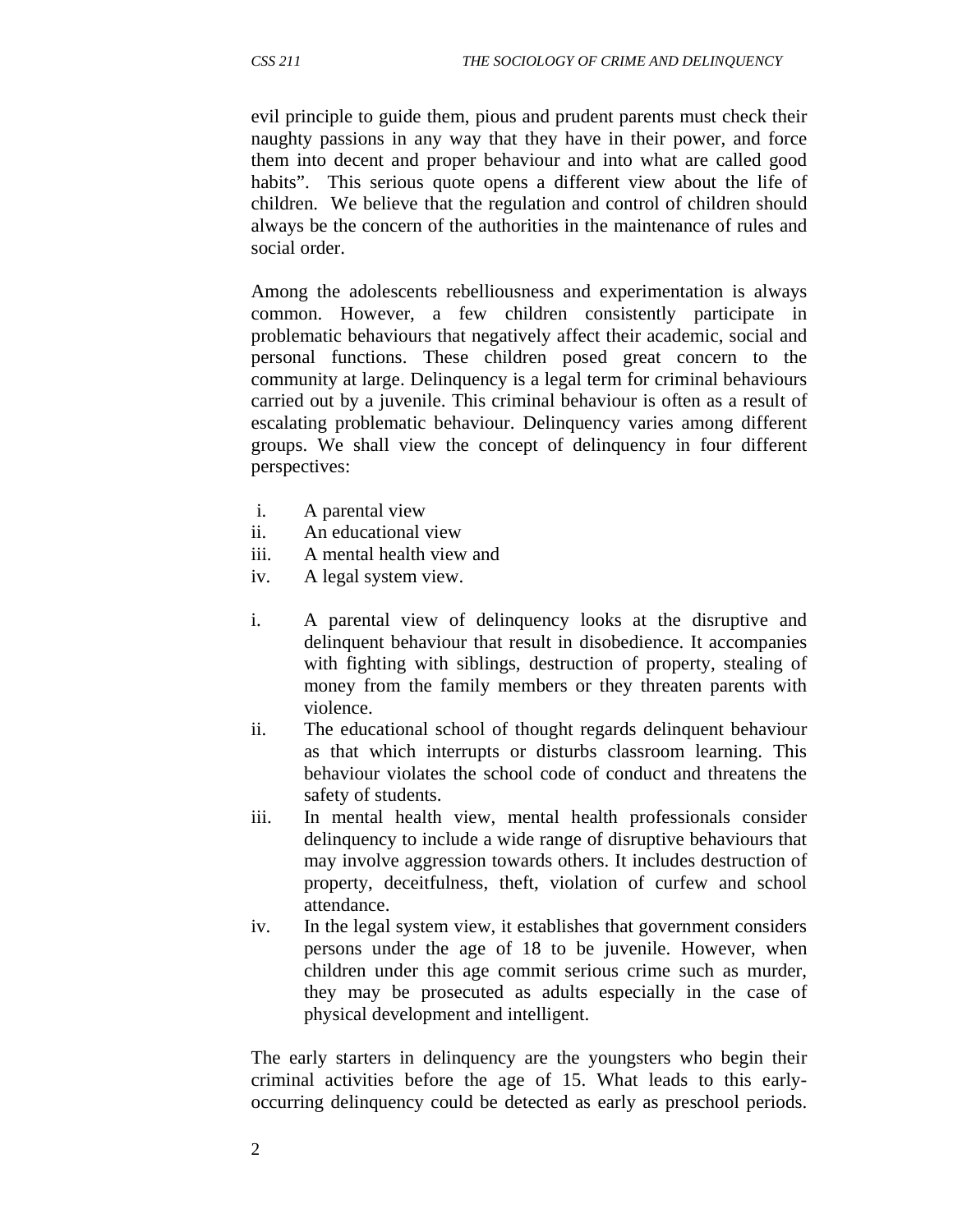They include aggressive impulse, and lacking in social skills and selfcontrol. Factors such as genetic influences also predispose the youngsters to delinquency. These early delinquent youngsters come from families with neglectful, hostile, and antisocial parents who fail to instill self-control and a healthy conscience. Their families tend to have low socioeconomic status, frequently unemployed, and oftentimes divorced. As children, in school they exhibit low verbal ability, poor academic records and serious reading problems.

A research carried out by a school centre for learning which was led by Patterns Patterson concluded that much of what the child learns about aggressive behaviour emanate from the interactions with siblings and parents at home. In a study by Patterson (1986), it was discovered that 30 -40 percentage of antisocial behaviour was as a result of family interaction. In normal families, children use aggressive ways to resolve conflict. Conflict occurs more frequently and children resolve conflict successfully through physical attacks. Parents of antisocial children threaten and scold but they seldom follow through. The parents normally at this period give in to the demands of the children rather than setting limits. Thus, children in these families learn that aggression works. Patterson concluded that a break-down in parenting practices produce antisocial behaviour in children. The Antisocial behaviour in turn, leads to delinquency in early adolescence. These antisocial behaviours learned in the family are also transferred to the school with the same response to the teachers and peers. Unfortunately, it is observed that teachers normally respond to such behaviours with negative sanctions. It is only the well behaved children that receive support from the teachers.

Figure 1 below indicates a developmental progression for Anti social behavior in a delinquent child. Middle childhood



**Fig.1: Developmental Progression for Anti-social Behavior in a Delinquent Child. (Source: Patterson, DeBaryshe, Ramsey, 1989)**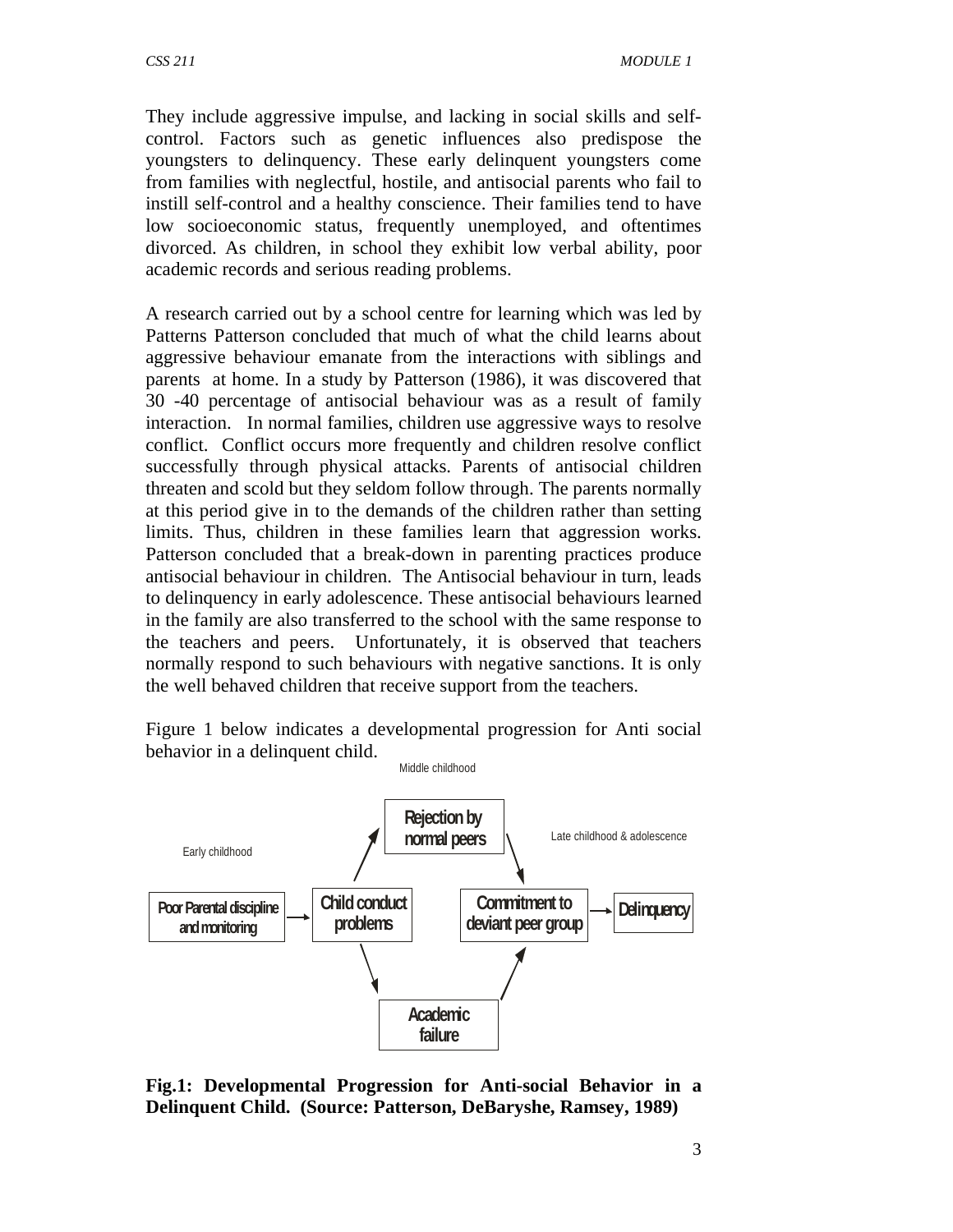Delinquent behaviour is divided into two categories.

- (a) 'Status' offences
- (b) 'Delinquency' offences.
- A. Status offences are those offences or act which would not be considered as an offence if it is committed by an adult. They include acts as truancy (running away from school), alcohol possession or use; and curfew violations.
- B. Delinquency offences involve destruction or theft of property, violent crimes against persons, illegal possession of weapon and possession or sale of illegal drugs.

#### **SELF-ASSESSMENT EXERCISE**

What is delinquency?

#### **3.2 Juvenile Delinquency**

Juvenile delinquency is a social problem because a significant number of people find faults with the behaviour of children in the society. According to Armand Mauss (1975), he describes the social problem in objectivist theories. The objectivist theory locates the cause of social problems on social structures. There are two types of objectivist theories. (a) Left-Wing theory blames the cause of social problem on the needed change. In this perspective, a problem like juvenile delinquency is a product of the society. (b) Right-Wing theory explained that social problem emanates from rapid social change. It argues that whenever a society changes too rapidly, the relations among the people become overstretched. When there is upset in the balance, social problems are likely to occur. That is, structural disruptions will occur in the society and juvenile delinquency will directly emanate from these disruptions. In their social definitions, Morris and Hawkins believed that juvenile delinquency means different things to different groups. It also has meant different things in the same group at different times. The term is used to describe a large number of disapproved behaviour of children and youths. In this case, almost anything that youth does that others do not like is called juvenile delinquency. For example, within a juvenile 's own home, parents, siblings, or older relatives may call a certain behaviour 'delinquent' even though no law has been violated. The youngster who occasionally refuses to do his household chores, fights with siblings, associates with 'bad' friends may well be called delinquent by the parents .The family court would likely ignore such problem.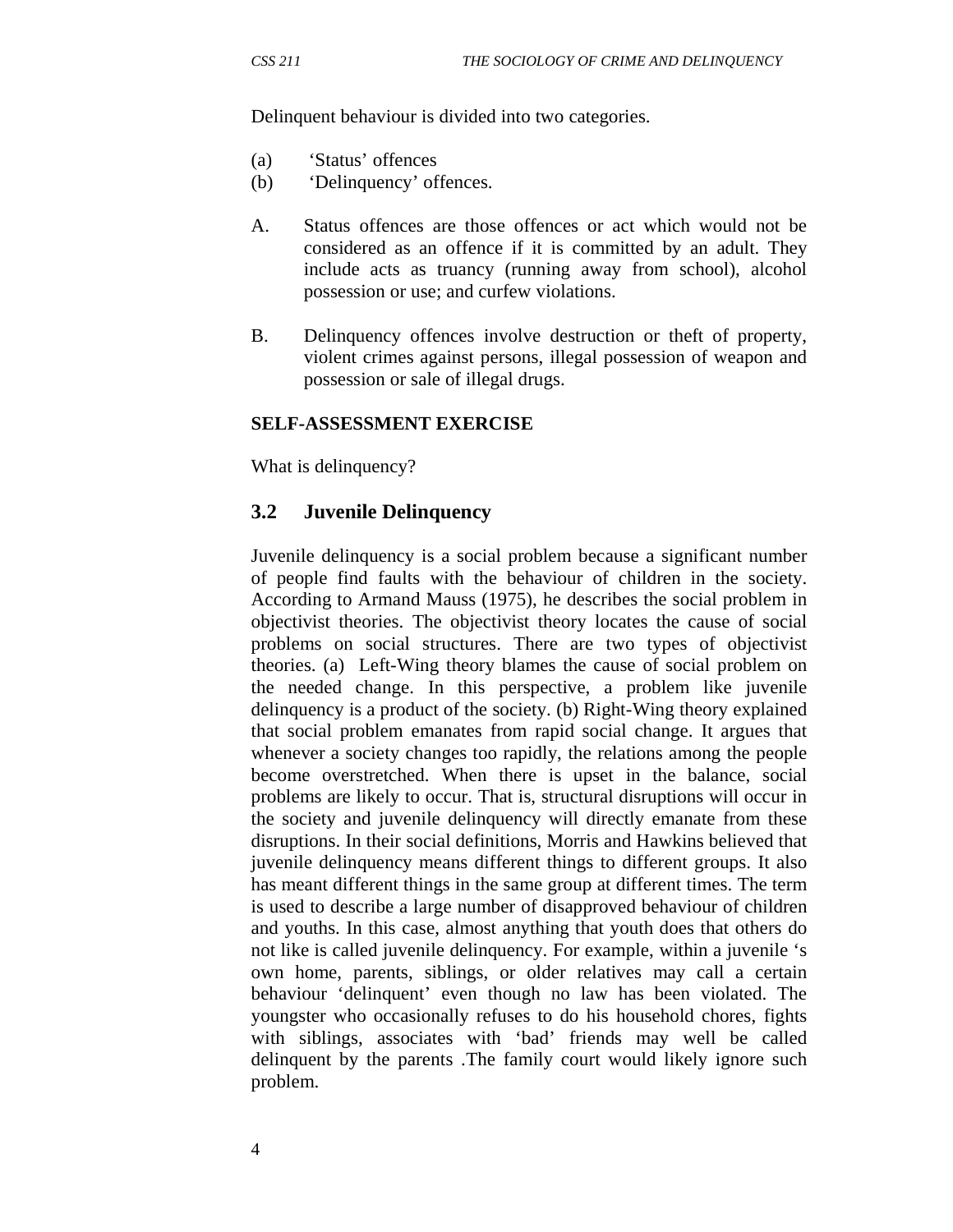Paul Tappan provided the legalistic definition of Juvenile delinquency. According to Paul Tappan 1949, cited in Regoli and Hewitt,1991, delinquency is any act, course or conduct, or situation which might be brought before the court and adjudicated; whether in fact it comes to be treated there or by some other resource or indeed remains untreated. He adds that Juvenile delinquent is a person who has been adjudicated as such by a court of proper jurisdiction though he may be no different, up until the time of court contact and adjudication, at any rate, from masses of children who are delinquent. In this legalistic approach, any child considered as delinquent is only defined by the juvenile (family) Court. In a related way, juvenile delinquency reflects the combination of many factors. First, it includes that behaviour specifically defined as delinquent according to the various states' juvenile codes. But these codes are sometimes slightly ambiguous and leave room for judicial discretion in the actual application of the law. In other words, juvenile delinquency may be considered at times to be only violations of local normative expectations of appropriate behaviour.

### **SELF-ASSESSMENT EXERCISE**

Compare and contrast the social and legal definitions of juvenile delinquency.

# **3.3 Early Prohibitions against Deviant Behaviours**

The oldest known set of written law against delinquency is the code of Hammurabi. This code listed appropriate punishments, including the one that was specifically aimed at juveniles who disobey their parents. For example, if a son strikes his father, his hands shall be cut-off. In the sixteenth and seventeenth centuries, it was discovered that the legal codes of the New England colonies reflect the Biblical Scripture of Deuteronomy 21:18-21, which states thus: "if a man have a stubborn and rebellious son, which will not obey the voice of his father, or the voice of his mother, and that, when they have chastened him, will not hearken unto them; then shall his father and his mother lay hold on him, and bring him out unto the elders of his city, and unto the gate of his place; and they shall say unto the elders of his city, This our son is stubborn and rebellious, he will not obey our voice; he is a glutton, and a drunkard. And all the men of his city shall stone him with stones that he dies; so shall thou put evil away from among you".

The Massachusetts code of 1648 states that if a man has a stubborn or rebellious son, of sufficient years and understanding, i.e. 16 years of age, who will not obey the voice of the father or voice of the mother, and that when they have chastened him will not harkens unto them; then shall his father and mother being their natural parents, lay hold on him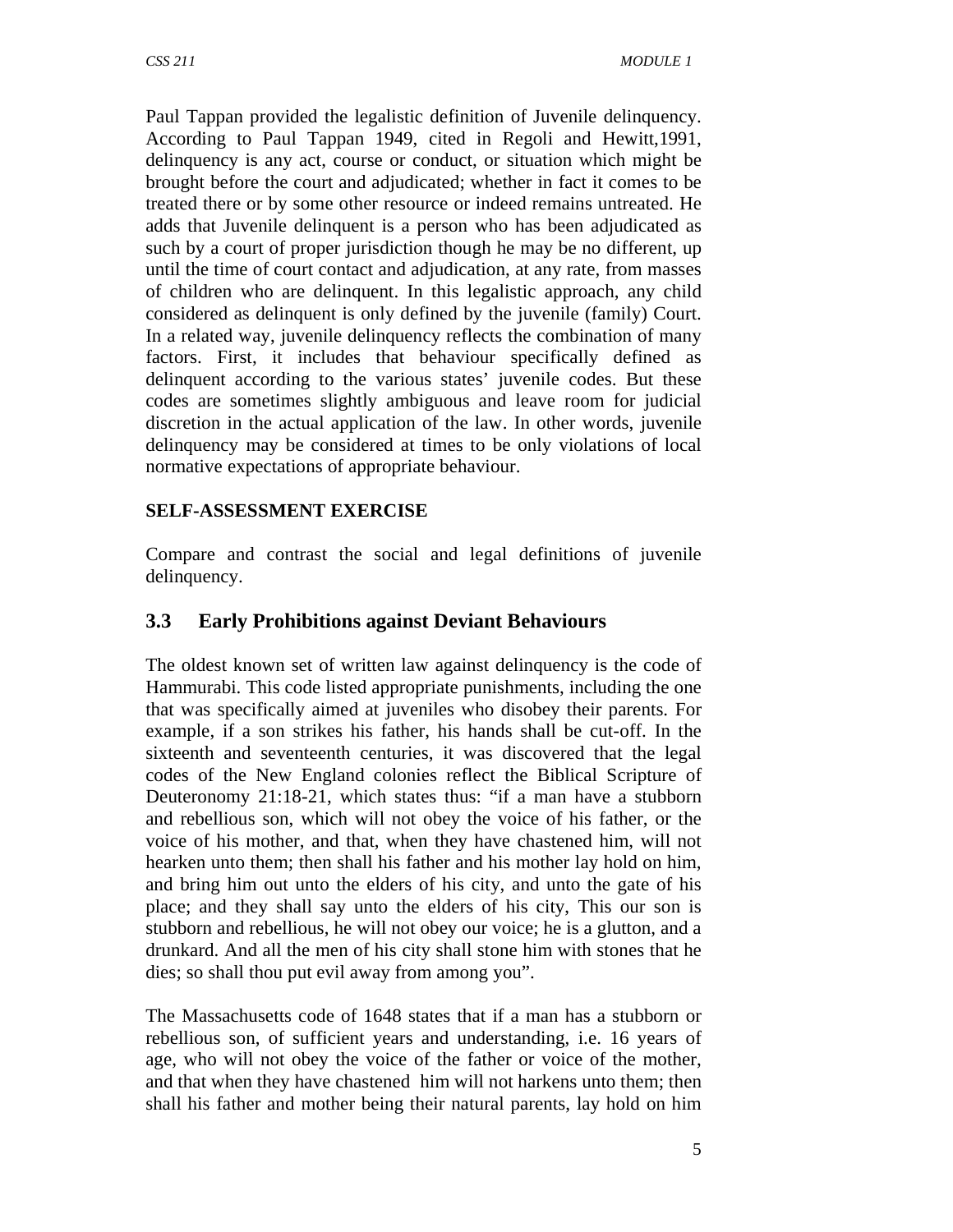and bring him to the magistrates assembled in court and testify unto them, that their son is stubborn and as such the son shall be put to death. At the end of the seventeenth century, concern over juvenile delinquency becomes widespread. Most of the juvenile delinquencies involved theft of some sort, violent crime was also common. The juveniles were sent to prison for theft and murder while at the same time others receive harsher penalties.

The puritans viewed juvenile delinquency as being born in sin and on the other hand, they believed that special legal provisions, for the juveniles should be different from that of the adults. For the puritans, delinquency and sin were not distinguishable. The misbehaviors of the children were viewed as an offence against God and God's law.

#### **SELF-ASSESSMENT EXERCISE**

Explain the early treatment of juvenile behaviours in the sixteenth and seventeenth centuries.

### **4.0 CONCLUSION**

From this unit, you have learnt about juvenile delinquency as an unacceptable range of behavior. The juvenile delinquency is a social problem because of their unusual normative behaviour in the society. We concluded that juvenile delinquency is a product of the society due to social changes, and at the same time the overstretched economy.

### **5.0 SUMMARY**

In this unit, you have learnt about the concepts of delinquency and juvenile delinquency. The explanations of delinquency by different scholars with different views were considered.

### **6.0 TUTOR-MARKED ASSIGNMENT**

Compare and contrast the social and legal definitions of juvenile delinquency.

#### **7.0 REFERENCES/FURTHER READING**

Regoli, R.M. & John, D.H. (1991). *Delinquency in Society - A Childcentered Approach.* New York: McGraw.

Siegel, L. J. & Joseph, J. S. (2005). *Introduction to Criminal Justice*. Australia. (10th ed.). Thomson.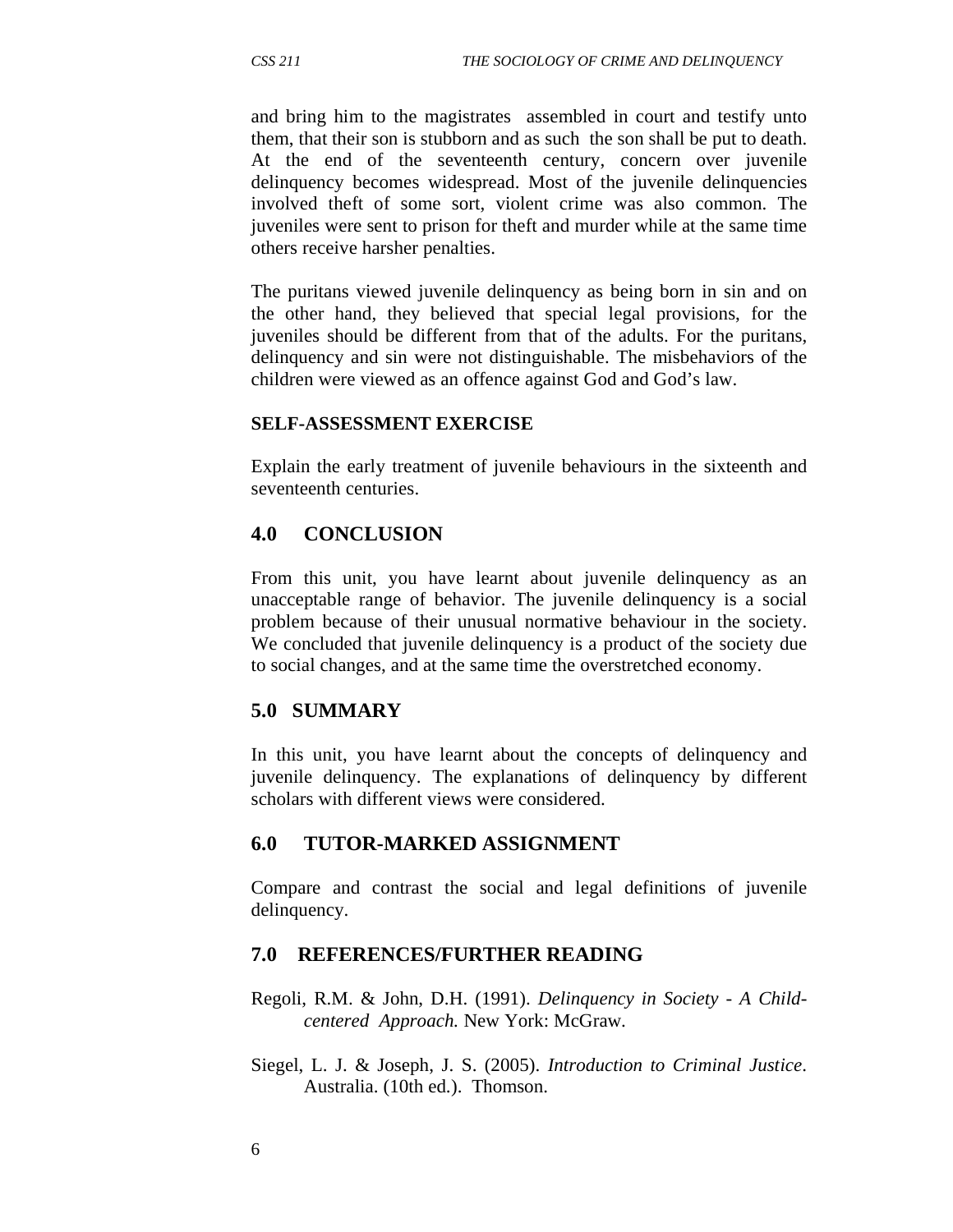# **UNIT 2 ADOLESCENCE, PEER, AND DELINQUENCY**

### **CONTENTS**

- 1.0 Introduction
- 2.0 Objectives
- 3.0 Main Content
	- 3.1 Adolescence, Peer, and Delinquency
- 4.0 Conclusion
- 5.0 Summary
- 6.0 Tutor-Marked Assignment
- 7.0 References/Further Reading

# **1.0 INTRODUCTION**

We shall explain the concepts of adolescence and peer group. The biological and psychological perspectives in adolescence will be discussed. The subject-matter is the study of behaviours that are fraught with storm and rebellion against adult authority.

# **2.0 OBJECTIVES**

At the end of this unit, you should be able to:

- recognise the concepts of adolescence and peer group
- explain the various biological and psychological perspectives in adolescence and peer group
- discuss the physiological and social characteristics of adolescence and peer group.

# **3.0 MAIN CONTENT**

# **3.1 Adolescence, Peer and Delinquency**

(A) Adolescence

Adolescence has different meanings to different people and groups. According to Morris, 1996, adolescence is a buffer stage between childhood and adulthood. He argued that it corresponds roughly to the teenage years. This is associated with the emotional and social turmoil. During this awkward period of life, the individual is neither a child nor an adult. Adolescence entails a period of storm and stress, full of identity crisis fraught with conflict. It is a period a young person experience conflict with their parents. They attempt to discover who they are and their place in the society. This period is linked to the onset of puberty. This signifies a sexual maturation. In girls, the growth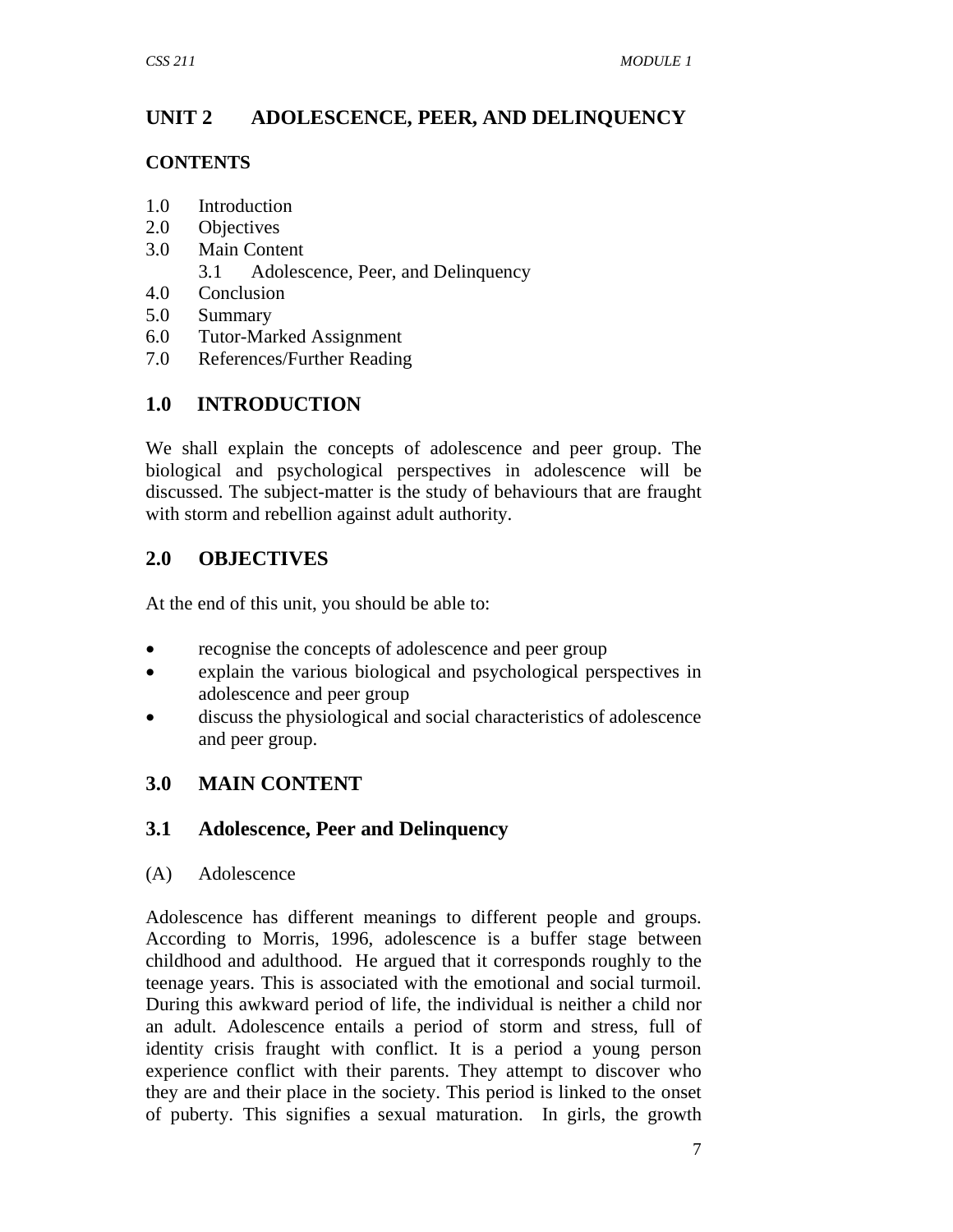spurts in first menstrual period (Menarche) between 12 and 13 years. The age at menarche is influenced by health and nutrition. The cognitive abilities of adolescents undergo transition from the concrete operation to the understanding and manipulation of abstract concepts. The point of which individuals become biologically capable of reproduction .It is a typical stage of life to physiological changes. The sociological explanation argues that the instability of adolescence results from inconsistencies in the socialisation process.

Here, we shall examine the biological and psychological view points of adolescence.

The biological approach looks on the adolescent life through biological changes in the puberty stage. The puberty period introduces some dramatic and obvious changes. Such changes include genital and shoulder development in boys, menstruation, breast and hip development in girls. Similarly, the growth of pubic hair, changes in voice pitch and sweat glands and major increases in weight and height. According to Zuckerman, 1991, the biological changes determined the features of the youths to indulge in sensation seeking. The reason is that there are particular biochemical and hormonal conditions found at that stage of development.

The psychological approach dominates the field of adolescence. According to the psychological view, adolescence is characterised by an emotional and turbulent field of storm and stress, brought on by the various biological changes of puberty. Such storm and stress were viewed as inevitable and thought to be universal. It is not limited to any particular social class or culture. Thus, it was concluded that adolescents in general suffer from rather serious problems: emotional volatility, need for immediate gratification, impaired reality test, failure of self criticism, and indifference to the world at large. And, of course, the adolescent personality has also been viewed as unique, one that will hopefully, change with growth and maturity (Regoli and Hewitt, 1991).

#### **SELF-ASSESSMENT EXERCISE**

- (1) Describe the biological components of adolescence.
- (B) Peer Groups

The peer groups are people with common interests and social position who are usually of the same age. A peer is usually drawn from the neigbourhood and playmates. They are usually composed of friends from schools and recreational activities. The group has similar interests and strong mutual attachment. This nature of interaction which tends to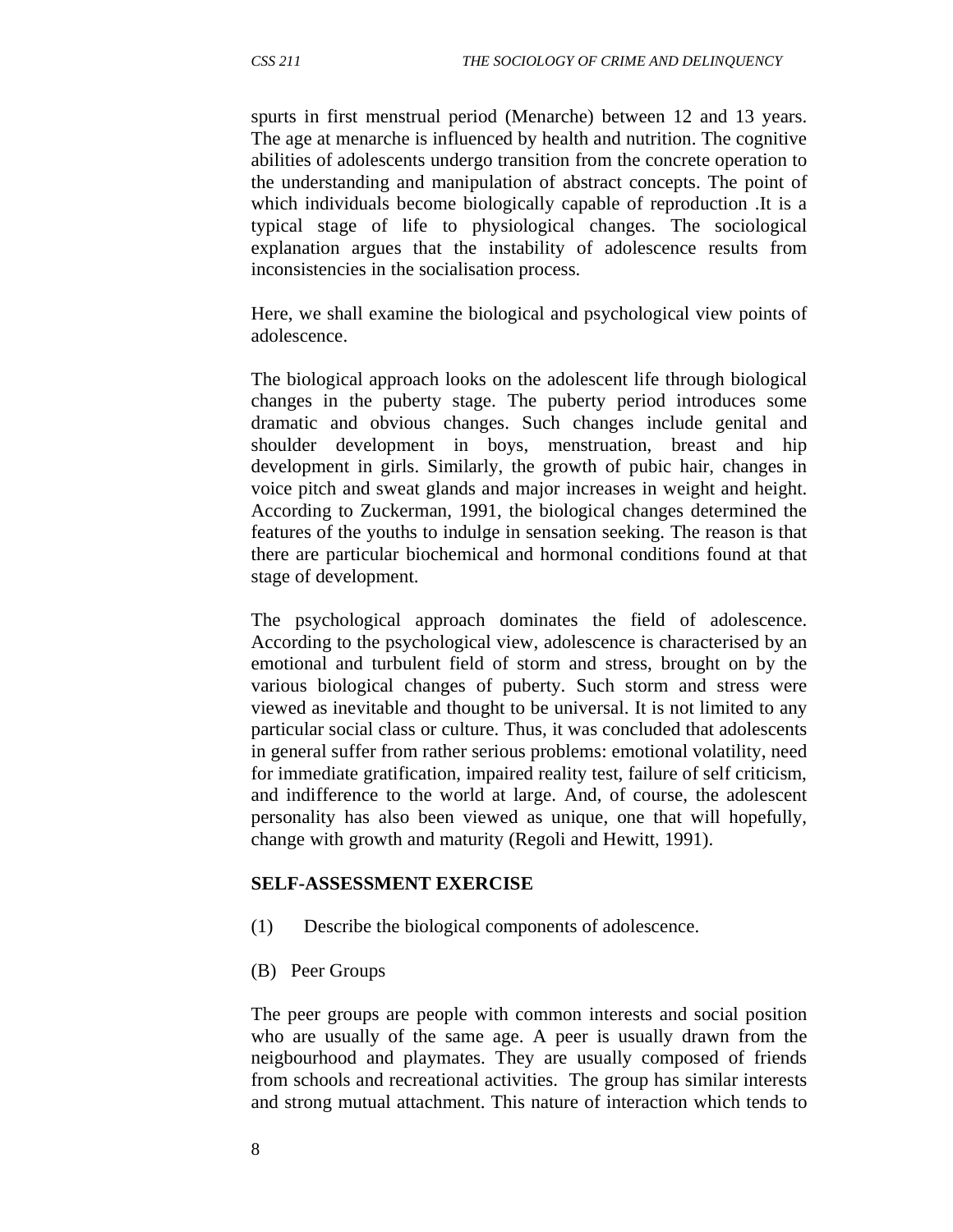be small- unisex relations in early adolescence is called cliques. It is later developed to mix-sex groups in which romantic interests are common (Morris, 1996). The young people are often attracted by peer groups because they escape from the obligations of the parents and teachers. They developed their own sense of social relationships from their families. Their interactions are more, and intensively outside the family. This independence gives them valuable experience in forging social relationships. This makes parents to express concern about who their children's friends are. This greater autonomy of peer group often makes the parents to prefer their children associations with those from the same social background only. According to Macionis, it will reinforce the group rather than undermine them. In a society, where the social patterns, interests and attitudes of the peer group differ considerably from the parents, result in what we called 'generation gap'. Here, the peer groups often rival the influence of parents. The greatest type of peer group is observed during the adolescence. It is a period when the young people begin to break away from their parents. They think of themselves as responsible adults. They seek to conform to their in-groups while forming an identity in opposition to various out groups (Macionis, 1987).

Peer groups have been a topic of considerable interest and concern in the twentieth century. The apparent rise of peer group was the growing division between the young people and their parents (the older generation). This division included differences in social activities, political interests, clothing styles, and music. This division enables the young people to turn away from their parents and seek close ties with their peers or age-mates. They create their own subculture. They manufacture their own culture-language, symbol, and value distinctions unlike those of adults.

As a result of this rapid changes, they become anomic, a condition in which people cannot agree on what the norms and values should be. The parents will typically want them to retain the same norms they were raised with. The parents become resistant to this new role and want to slow down the change as much as possible. But in doing this, they create conflict with their own children. The adolescents find that the norms and values, their parents want to maintain do not give them a sense of worth or accomplishment. The peers assume a crucial role in the socialisation process. They developed suggestions on how to adapt to the normlessness of the adolescence. They discovered that their play mates respect them and give them a dignity that their parents do not. Like adults, children like how it feels to be respected. Thus, they come to enjoy spending time with those peers who are most respectful toward them (Regoli and Hewitt, 1991).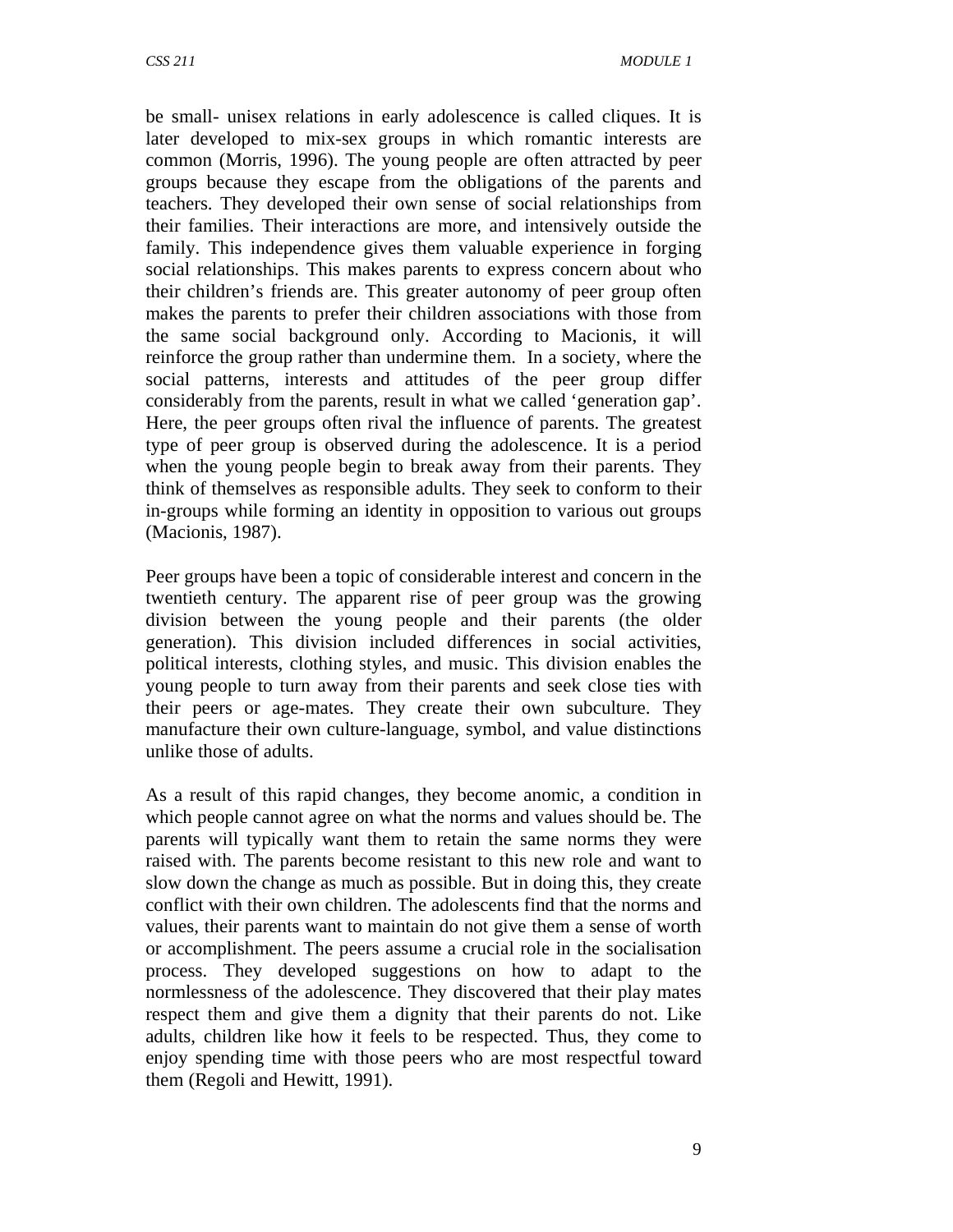#### **SELF-ASSESSMENT EXERCISE**

Describe the social relationships between the peers and parents.

Alarmist Views on Peer Groups

The Alarmists believed that the period of adolescence and intense peer group activity is a time in youth's life which is most likely to lead to conflict with adults, conventional institutions, and the law. Rebellious group behaviour is viewed by the alarmist as the indication of extensive in-group rejection of conventional values. For instance, groups of young person walking down side walks appear intimidating to the adults. This is because of their choice of clothing, the music that comes from their 'ghetto blasters' or their look of alienation and separation from adult roles. Some scholars of criminology believed that many youngsters belong to delinquent gangs whose primary goal is to commit offences against persons and property. Adolescents who are delinquents are said to accept the delinquent role because they learn it early on while associating with older delinquents. Soon they look upon delinquency as a way of life and finally a career. As they are committed to delinquency, they feel compelled to commit more and more offences. The alarmists caution that the juvenile justice policies need to pay greater attention to those social forces that leads youths away from the conventional adult roles into adolescent subculture. This subculture is characterised by gangs, sex, drugs, and crime (Regoli and Hewitt, 1991). According to Herman and Julia Schwendinger, delinquency is largely concentrated in social groups or networks that are independent of social class lines. These peer-status groups are relatively informal and autonomous and yet maintain social compositions in forms of dress, and languages. The first group called the socialites (referred to as' gods', elites, or swingers) imitates the lifestyles of the more affluent.

#### **SELF-ASSESSMENT EXERCISE**

Explain the major view of the Alarmists.

#### **4.0 CONCLUSION**

From this unit, we have explained adolescence as a period of storm and stress. The classical view of adolescence is fraught with conflict, anxiety and tension. Adolescence is what Marcia called Moratorium status. It is a period of identity crisis. In peer group, the child is subject to less adult supervision.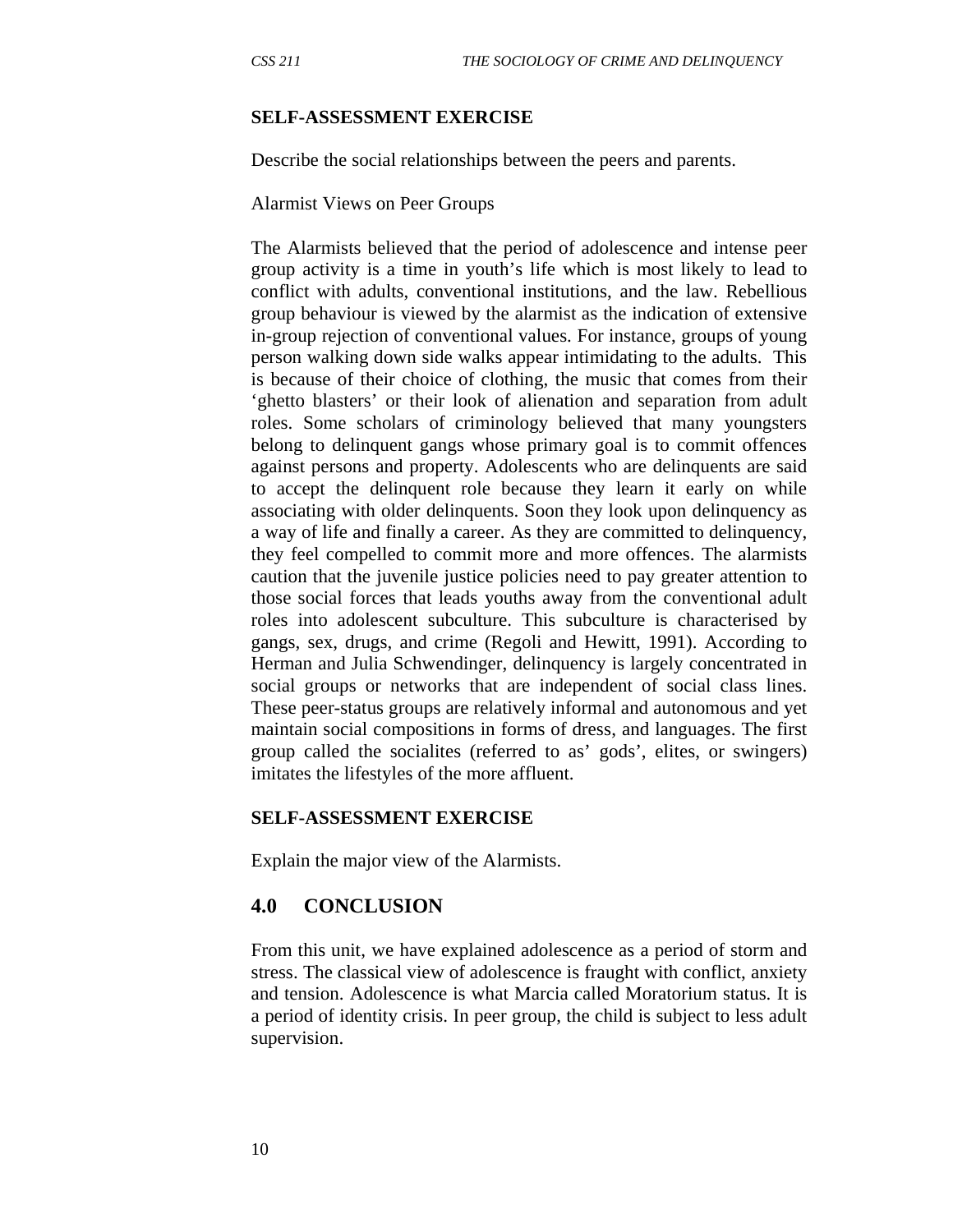# **5.0 SUMMARY**

In this unit, you have learnt about the concept of adolescence and peer group. The biological and psychological perspectives of adolescence was explained. We also discussed physiological characteristics of adolescence as well as the sociological characteristics of peer groups.

### **6.0 TUTOR-MARKED ASSIGNMENT**

Explain the psychological view as it relates to adolescence.

### **7.0 REFERENCES/FURTHER READING**

Macionis, J. J. (1987). *Sociology.* New Jersey: Prentice-Hall.

- Morris, C. G. (1996). *Psychology- An Introduction*. (9<sup>th</sup> ed.). New Jersey: Prentice-Hall.
- Reid, S. T. (2006).*Crime and Criminology*. Boston: (11th ed.). McGraw Hill.
- Regoli, R. M. & John D. H. (1991). *Delinquency in Society- A Child-Centred Approach.* New York: McGraw – Hill.
- Zuckerman, M. (1991).*Psychobiology of Personality*. Cambridge: Cambridge University Press.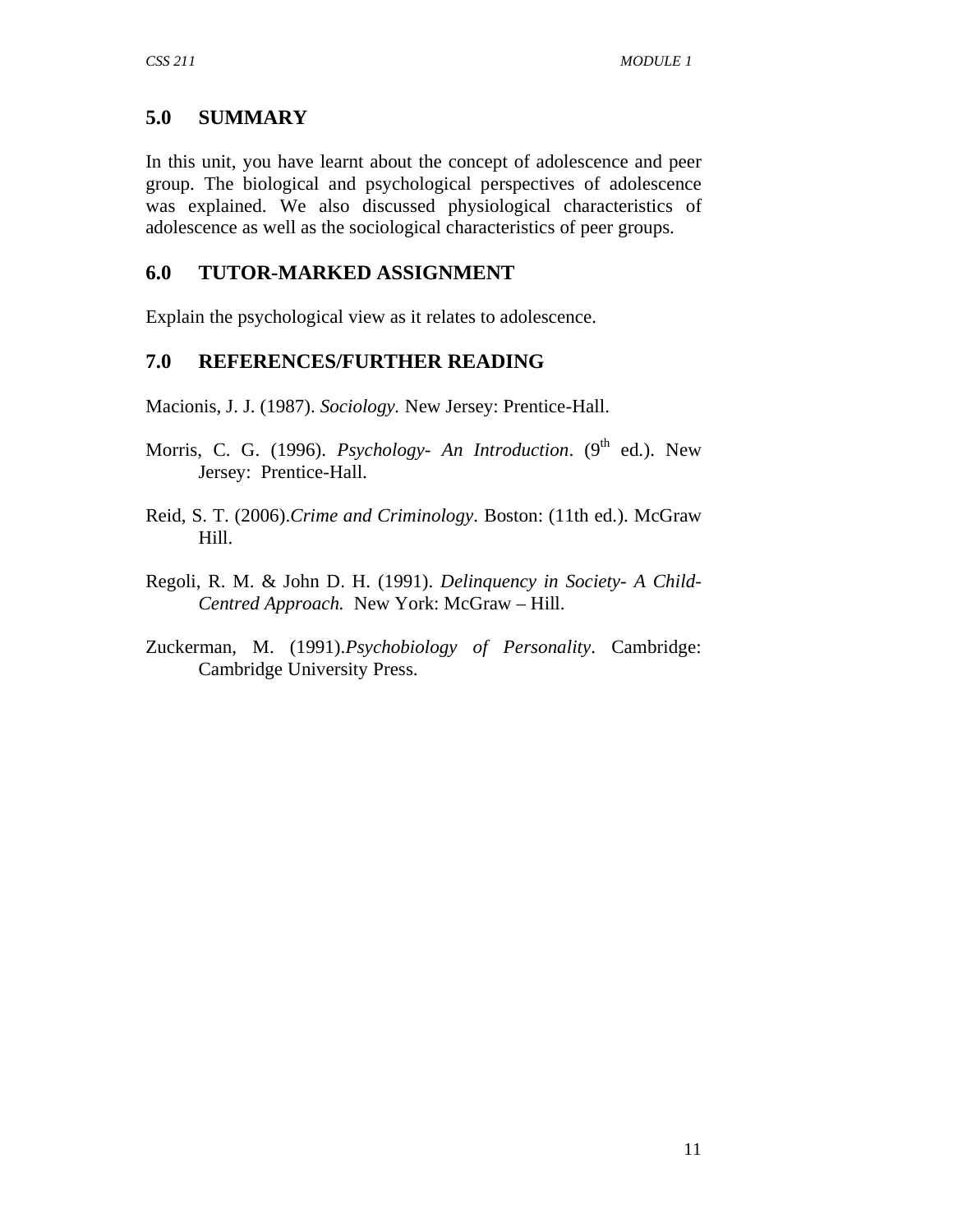### **UNIT 3 FAMILY AND DELINQUENCY**

#### **CONTENTS**

- 1.0 Introduction
- 2.0 Objectives
- 3.0 Main Content
	- 3.1 Family and Delinquency
- 4.0 Conclusion
- 5.0 Summary
- 6.0 Tutor Marked Assignment
- 7.0 References/Further Reading

### **1.0 INTRODUCTION**

We shall examine the family institution and the cause of delinquency. We shall also look at two perspectives about the family structure considering the factors of teenage pregnancies, broken homes, abuse, etc.

### **2.0 OBJECTIVES**

At the end of this unit, you should be able to:

- recognise the concept of the family as a variable related to delinquency
- explain the alarmists and reassuring views about the family
- discuss the sociological explanations of the family structure that influence delinquency.

### **3.0 MAIN CONTENT**

### **3.1 Family and Delinquency**

Social class may not be a cause of delinquency. Other variables thought to be related must be considered along with other factors. For example, a traditional approach is that broken homes are the most related variables to delinquency. However, according to Cesar, F. Rebellon, as cited in Reid 2006, research shows that many children from broken homes do not become delinquent. He maintained that separation and divorce of parents are more strongly associated with delinquency than are single – parent household. There is evidence that physical, emotional, psychological, sexual, and other forms of abuse of young children are associated with subsequent behaviour problem.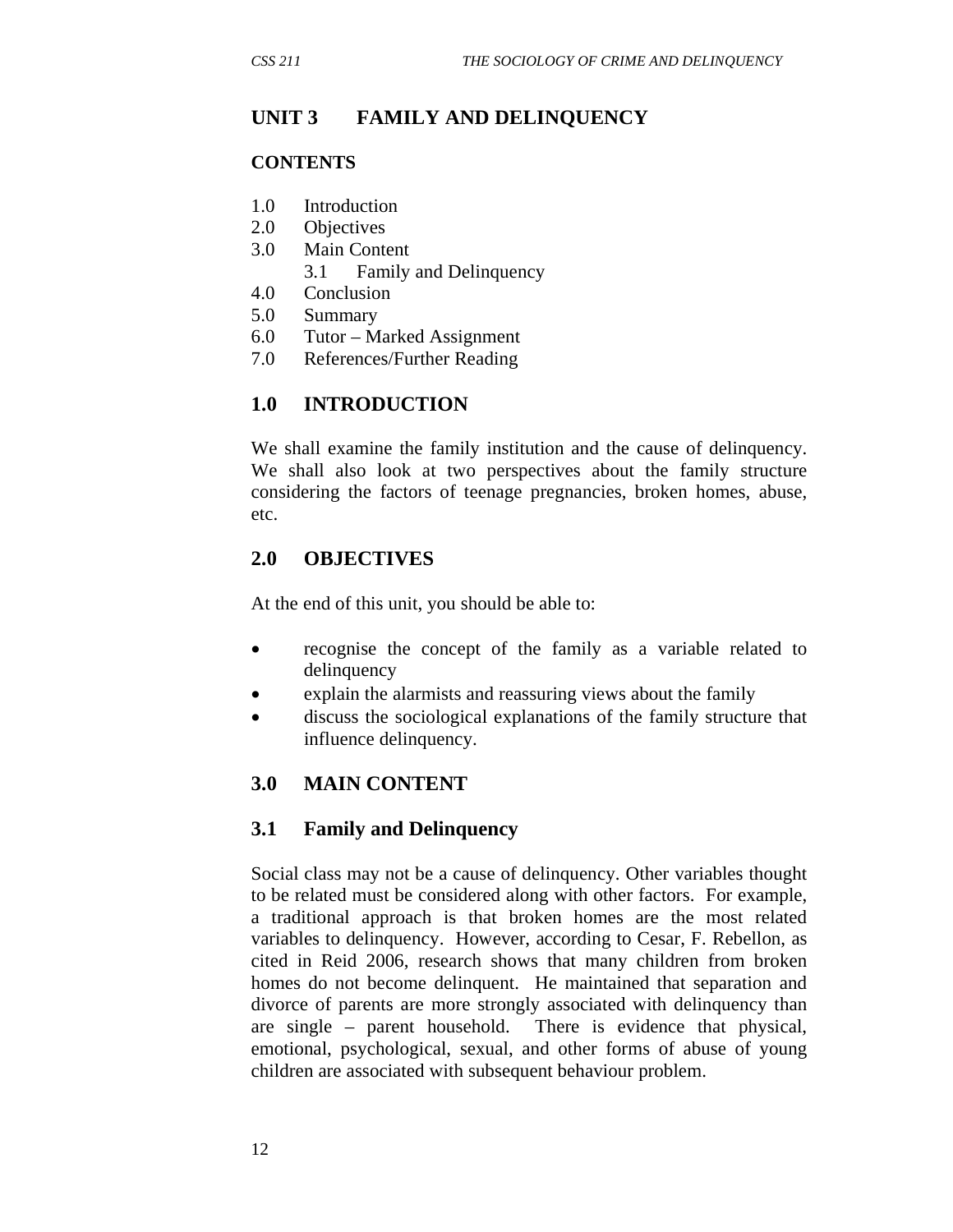According to Hawkins, juveniles with criminal fathers are much more likely to commit juvenile offences. Those who are sexually abused or physically abused in other ways as children are more likely than others to engage in delinquent and criminal acts. Lack of good family management is associated with subsequent delinquency and substance abuse. Poor family management includes the following: Lack of clear parental expectations, poor supervision and monitoring by parents, severe and inconsistent discipline. Low levels of parental involvement in children's activities may precipitate aggressive and violent behavior and separation of children from their parents before those children are 10, may predict future violence. There are two perspectives viewed in respect of family and delinquency: (1) the Alarmist view and (2) the Reassuring view.

- 1. The Alarmists say that the family is in very serious condition and is getting progressively worse. They cite these degenerative symptoms that marriage is something fewer and fewer people want. That being a homemaker is something that fewer and fewer women want, i.e. if a woman does not want to marry and make a home, then she will seek satisfaction and fulfillment elsewhere. They believed that fewer and fewer people want a large number of children. Sacrifice and self – denial are things that fewer and fewer people are willing to practice. Hedonism and self – fulfillment are things that more and more people are pursuing. More people actively seek a life with new thrills and pleasure instead of order, and the tedium of work. The alarmists argue that the family is the one institution that holds society together. If the family loses its influence, children will not get the guidance they need. So, in this case the children grew up wild,
- 2. Unsocialised, and disruptive. The Alarmists say the family should revert to the traditional form. It should have a resident father and an ever-present mother who instruct their children the values and morals of the society. They should also provide role models, authority, and supervision. Otherwise, children might turn to serious delinquency.
- 3. The Reassuring View: The argument is that today's family is alive and well, vital and hardy. Still the family is the primary force in raising the nation's young.

It is natural that here we shall consider the sociological explanations of delinquency by examining the family structure and factors that influence the behaviours of delinquency than the experiences of the child growing up in the family.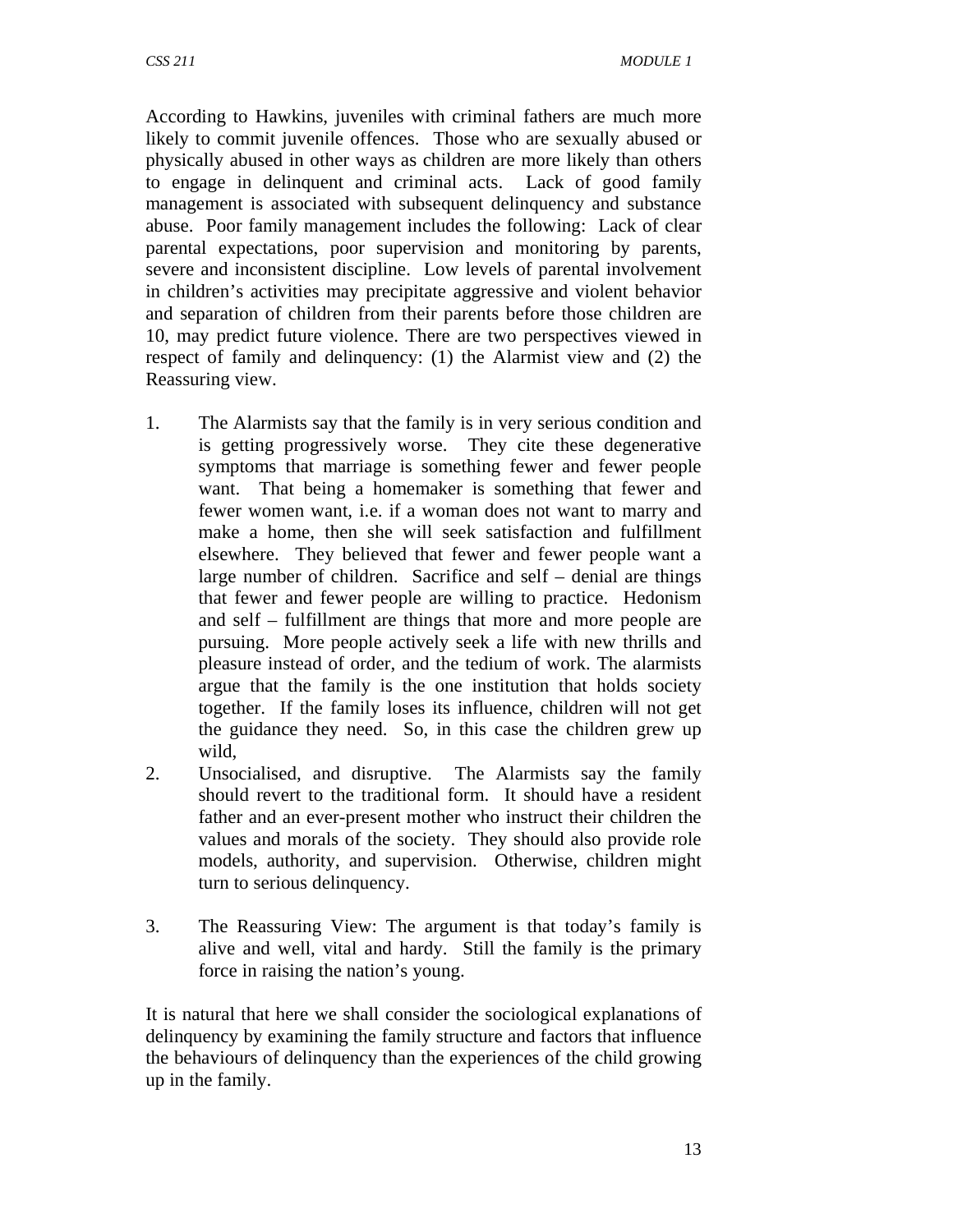#### **SELF – ASSESSMENT EXERCISE**

Examine the two views about family and delinquency.

#### **A. Single – Parent Families and Delinquency**

The section examines the impact of teenage pregnancy and the rise of single – parent families (created out-of-wedlock). This is rapidly becoming a norm in the society. Teenage pregnancies are strongly associated with a variety of compounding problems for the child. The teen mothers are more likely to leave secondary school prior to graduation; more likely to be unwedded and to remain unmarried. The teenage mother has to manage not only social disapproval but also the task of caring and financially providing for her child. In order to do so, she is typically forced to leave school and to forgo further job training and other opportunities for economic advancement (Regoli and Hewitt, 2006).

Single – parent families of all ages are much more likely than intact families to experience economic pressures. Early adolescent pregnancies have been associated with rebelliousness at school (disciplinary problems in school, truancy, etc.) and in the home. Girls who report greater emotional distance from their parents and who rarely talked with parents about their activities are more likely to become single mothers. Prevention of teenage pregnancies should be relied primarily on educating adolescents about their sexually and birth control. Hayes, 1987 cited in Regoli and Hewitt, 2006 advocates that contraception and abortion are anathema to family life. Teenagers should be taught the value of sexual abstinence or deferment until marriage.

#### **SELF – ASSESSMENT EXERCISE**

What are the disadvantages of single – parenting?

#### **B. Broken Home and Delinquency**

The broken home is produced by a separation or divorce. It has been the focus of research to examine relationship between family structure and delinquency. Divorce generates "family tensions" in which relatives and friends choose sides and attempt to 'win' by attacking the former spouse. Children find themselves caught in the middle, often being defined as a victim or expected to accept new definitions of the former spouse. In either case, the conflict becomes stressful for the child. Waller stein and Kelly, (1980), in Regoli and Hewitt, (2006) studied families that were in their early stages of breaking up relationships. That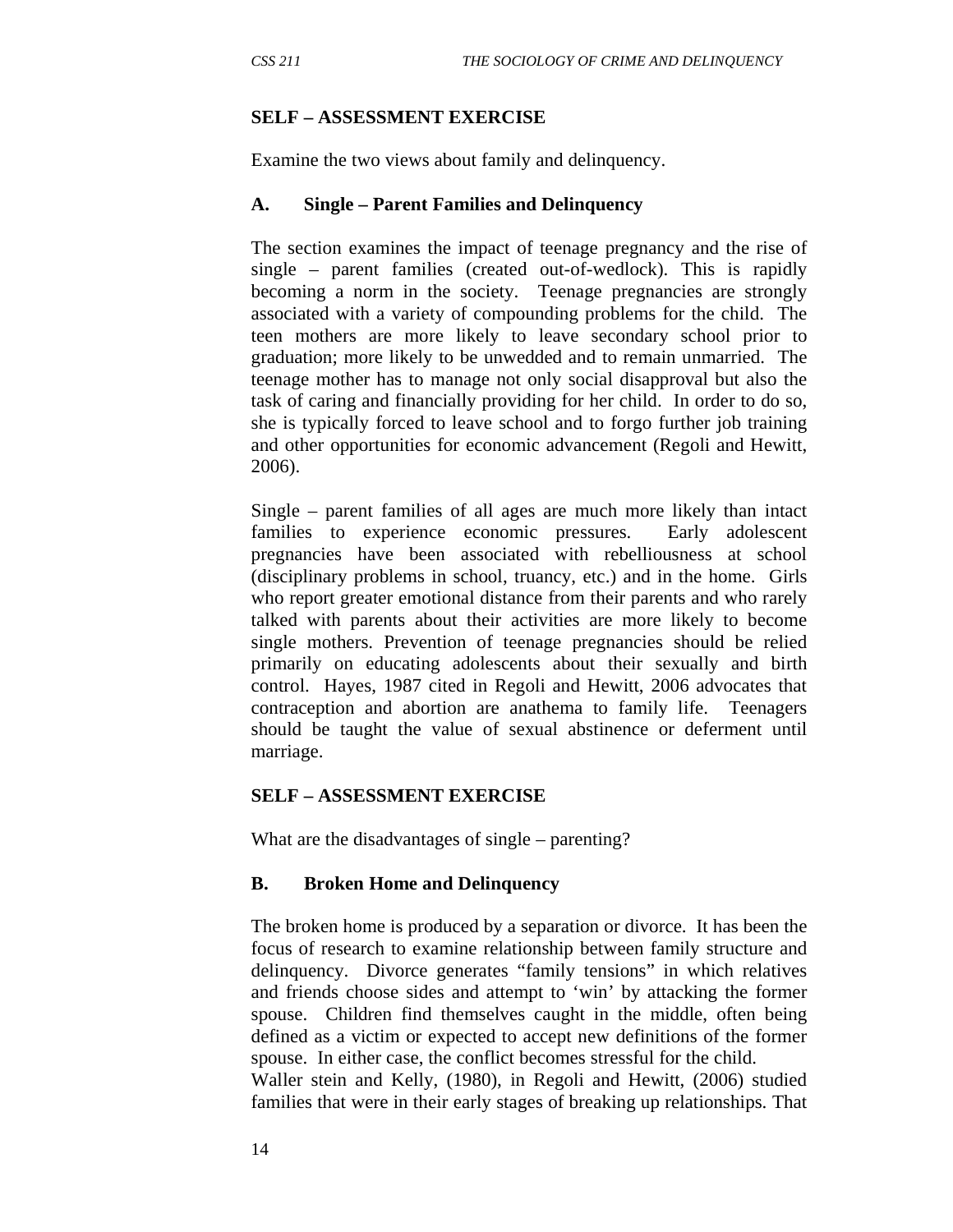is, after 18 months of staying apart, and after 5 years intervals. In the first period, both parents felt a lower standard of living, depressed and loneliness. The mothers were over-burdened with the roles of breadwinning and home making. The children were often up set and opposed to the divorce. In general, children become more angry, aggressive, and unruly during this initial stage, because of their deteriorating relationship with their mother.

Eighteen months later, some mothers were still depressed, but parent – child relations were healing and children themselves improved. Girls improved more than boys by the end of this second stage. At the  $5$ year point, conditions were slightly worst than at 18 months. The children increased in anger and depression. How the child progressed depend on the relationship with the same – sex parent. The stepfather usually does not complement the role of the natural father.

The research concluded that divorce sets in motion a chain of actions that hunts family life for many years. Some specific consequences of divorce on children include all dimensions of living, not limited to discipline, playtime, physical care, and emotional support. It is discovered that divorcing parents spend less time with their children and are less responsive to their needs

### **SELF – ASSESSMENT EXERCISE**

What are the effects of broken homes?

### **c. Parental Attachment, Abuse, Neglect and Delinquency**

Alarmists view of the family and its impact on delinquency is based on the parental absence, leniency, and inadequate supervision. Parents influence their children through emotional closeness. That is, children who like their parents very much will respect their parents' wishes and stay out of trouble. According to Nye and Hirschi, children with strong connections to their parents, often in the form of affection relationship are less likely to be involved in delinquent behavior. According to Hirschi, parents, with criminal records do not encourage criminality in their children.

Regoli and Hewitt believed that the family is an oppressive institution. The reason is that family relationships are built around dominance and control of activities. Neglect is the failure to act and abuse is to act excessively. Abuse can be either physical (which includes sexual) or mental physical abuse reflects hits, pushes, kicks, bites, or punches against a child. Physical abuse is a curious phenomenon where nearly all parents hurt their children. Even the traditional spanking of children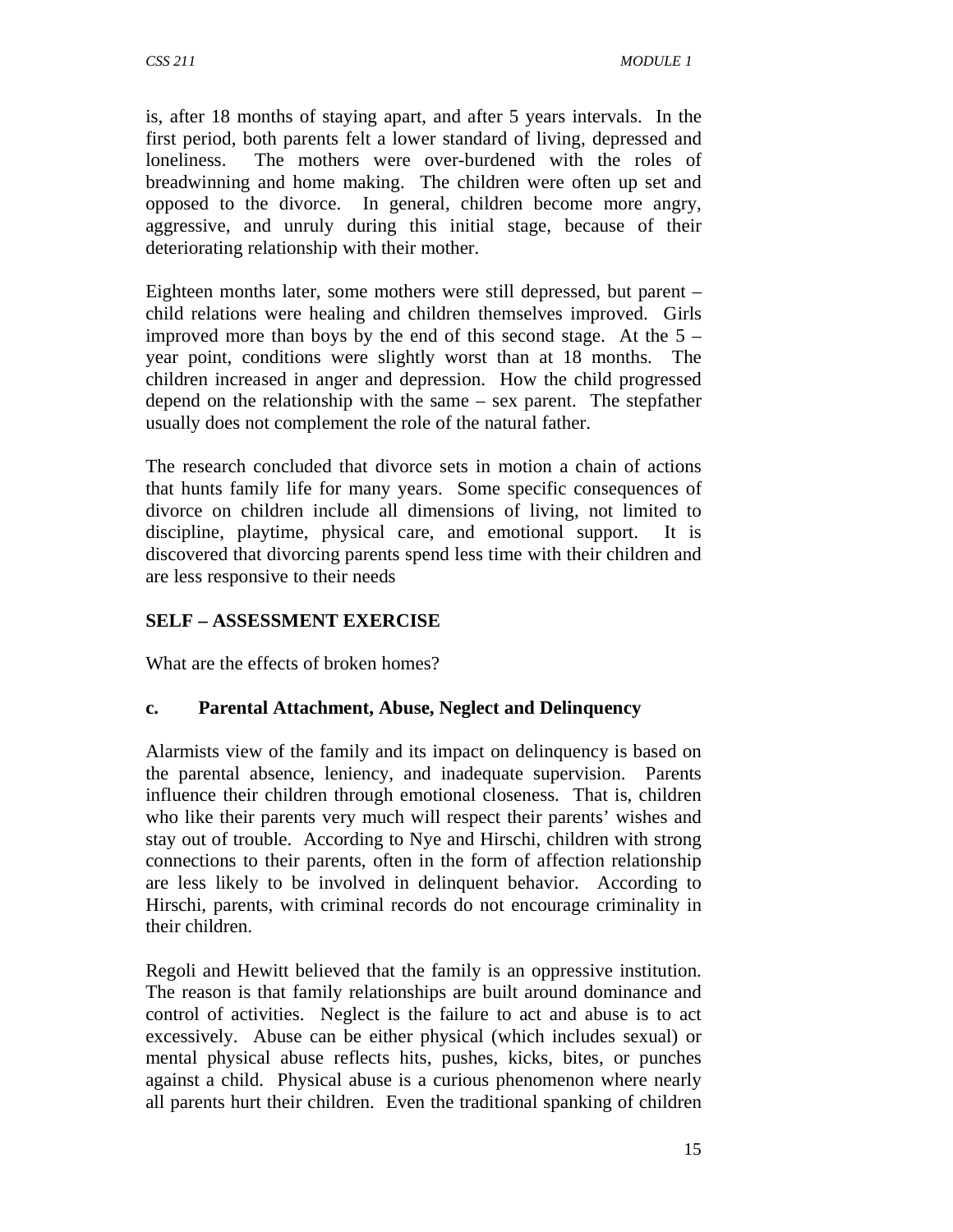are said to be abusive, parents strike a child until they see that the pain level is enough. But some parents cannot stop hitting once they start. They lose control and hit and hit and hit.

### **SELF – ASSESSMENT EXERCISE**

What is the importance of disciplines in the families?

### **4.0 CONCLUSION**

From this unit, the students should be able to know the structural factors in the family that cause delinquency. We demonstrated that the tendency to point to teenage pregnancies, broken homes, abuse and neglect are the major causes of delinquency.

### **5.0 SUMMARY**

In this unit, we have learnt about family and delinquency underlying the structural factors of the family that brought about delinquency. We also mentioned about the alarmists and reassuring views about family and delinquency.

### **6.0 TUTOR – MARKED ASSIGNMENT**

Evaluate the structural factors of the family to understanding delinquency.

#### **7.0 REFERENCES/FURTHER READING**

Conklin, E. J. (2007). *Criminology.*  $(9<sup>th</sup>$  ed.). Boston: Pearson.

- Hall-Williams, J. E. (1982). *Criminology and Criminal Justice*. London: Butterworth.
- Reid, S. T. (2006). *Crime and Criminology*. (11th ed.). Boston: McGraw Hill.
- Regoli, R. M. & John, D. H. (1991). *Delinquency in Society: A Child-Centered Approach*. New York: McGraw – Hill.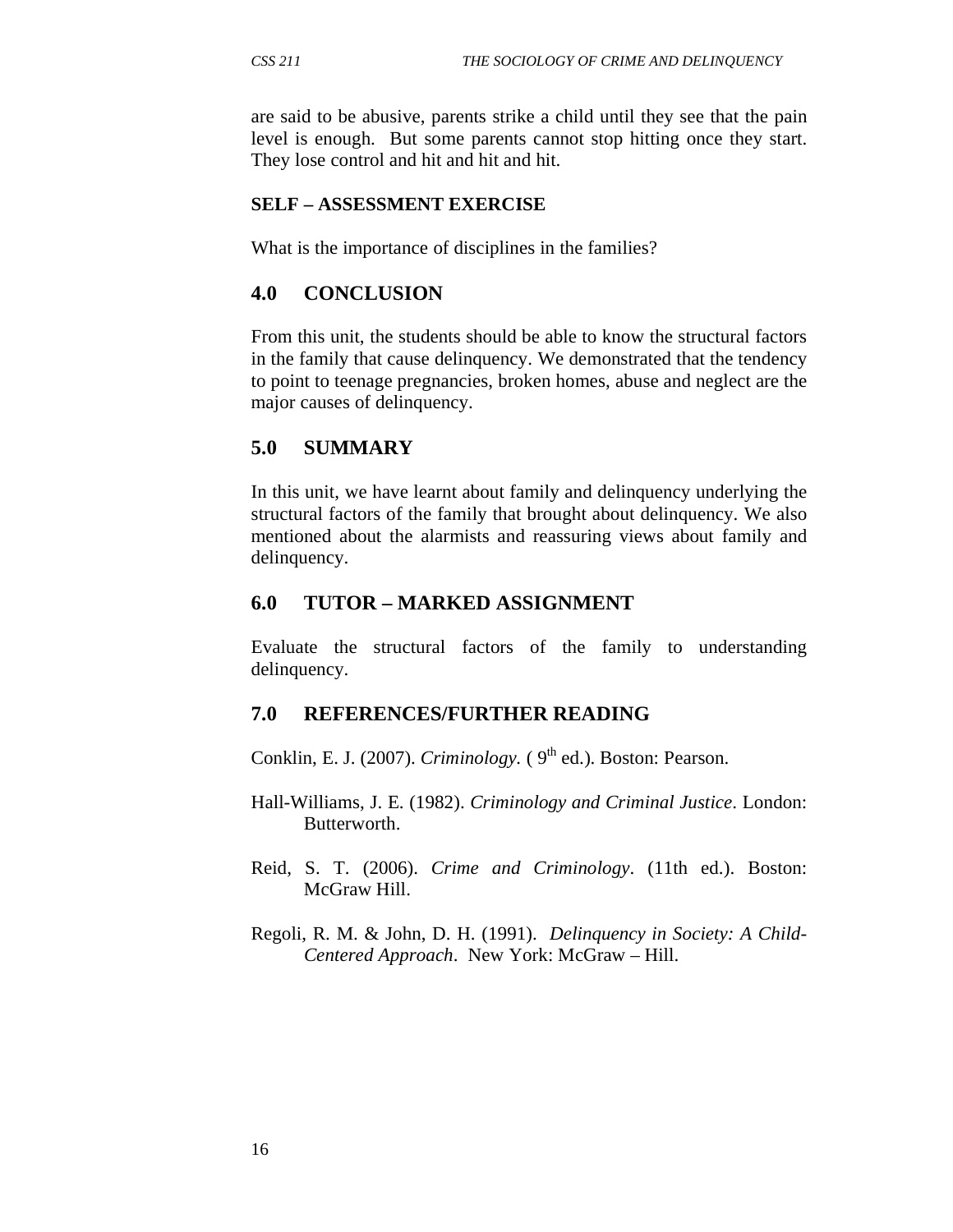# **UNIT 4 DRUG, YOUTH AND DELINQUENCY**

### **CONTENTS**

- 1.0 Introduction
- 2.0 Objectives
- 3.0 Main Content
	- 3.1 Drug, Youth and Delinquency
- 4.0 Conclusion
- 5.0 Summary
- 6.0 Tutor Marked Assignment
- 7.0 References/Further Reading

# **1.0 INTRODUCTION**

We shall look at the conflicts in the families, drug, youth and delinquency. We shall examine the drugs that are frequently abused by the youth, and the effects of drugs and delinquency.

# **2.0 OBJECTIVES**

At the end of this unit, you should be able to:

- identify the classes of drugs often abused by the youth
- explain drug use and its effects, and explore the ways the youths learn to commit crime.

# **3.0 MAIN CONTENT**

# **3.1 Drug, Youth and Delinquency**

Conflict in families, poor communication between parents and children, disciple problems and poor performance in classroom are myriads of problems facing youths using drugs. Drugs use usually brings about delinquency among the youths. Some of these drugs are grouped into (1) stimulants; (2) Narcotics, (3) Depressants and (4) Cannabis.

- 1. Stimulants are drugs that stimulate the central nervous system and alter the state of the user. Examples of drugs in this category are cocaine, amphetamine, caffeine and nicotine. Cocaine is called snow or blow in Nigerian streets. Amphetamines are used to increase energy and fighting spirit.
- 2. Narcotics are drugs which diminish the awareness of sensory impulses, especially pain, by the brain. This action makes for the relief of pain. This depressant action works to relieve pain and to induce sleep. Examples of this drug are heroin, opium, morphine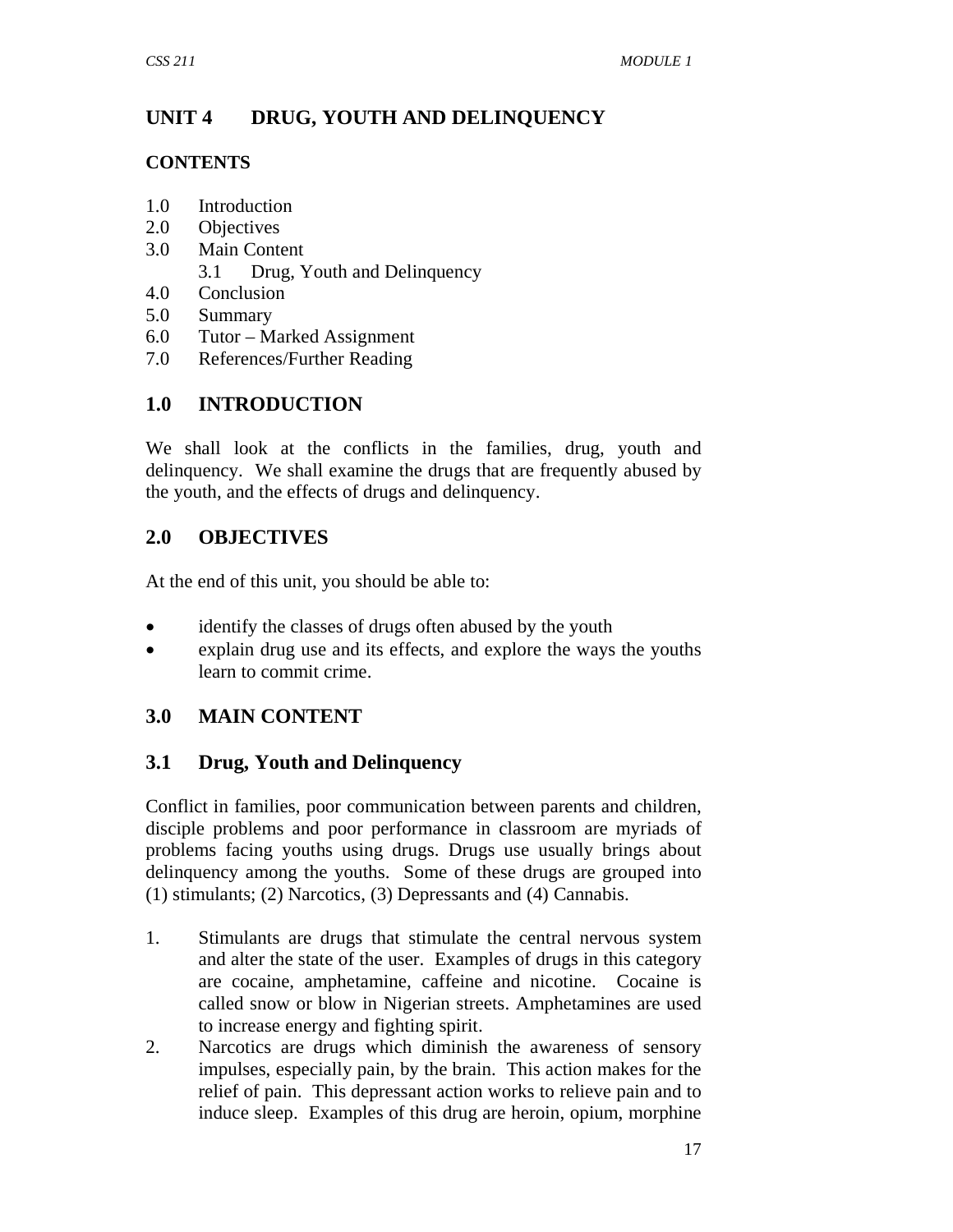and codeine. It is common in Nigeria streets where it is called *gbana, staff or horse.* From the street, the youths learnt that such drugs could be used to escape anxiety, boredom and loneliness.

- 3. The depressants otherwise called sedative or hypnotics are drugs that have effects on the brain. This category includes the sleeping pills – barbiturates, tranquilizers, (valium, Librium) and alcohol (beer, whisky, etc). The barbiturates and mild tranquilizers are common. They are called sleeping pills or sleeping tablets. Alcohols are known as booze, ogogoro, holy water, etc on the streets. It is one of the depressants in particular that is most abused by youths.
- 4. Cannabis is obtained from the Indian hemp plaint called cannabis sativa. It is another important aspect of drug that is abused by youths today. On Nigerian streets, Cannabis are called all sorts of names ranging from grass, *wee – wee, kaya, stone, eegbo, ganja* etc. Among the youths marijuana is the second most common drug abused after alcohol (Chukwunka, 1992).

According to Merton, drug abuse causes delinquency. The cause is as a result of the competitive and materialistic nature of the society. In this type of society, success through legitimate means is obtained by relatively few individuals. The situation denotes frustration and disappointment because of the burdensome hurdles it erects to accomplishing goals. The youths who are not able to achieve success are most likely to choose deviant options/ behaviours in order to deal with their failure. Merton added that Retreatism, as an adaptation, involves rejection of both the cultural goal of success and the approved means to achieve success. Richard Cloward and Lloyd Ohlin (1960), argued that delinquency is the result of the great disparity between what youths are taught to have and what is actually available to them. Youths who join a delinquent subculture want to achieve success, but since their legitimate path is blocked, they turn to illegitimate means in the form of delinquency and, eventually, crime. Regardless, drug use is seen as a way out from failing to 'make it' in the conventional society as well as failing to achieve success in the criminal world. The individual has failed twice and, consequently, retreats into a world of drugs.

#### **SELF – ASSESSMENT EXERCISE**

Name the classes of drugs you have studied.

1. Drug Use and Delinquency

We establish here the spurious relationship between adolescent drug use and delinquent behaviour. According to Wolfgang (1958), the effects of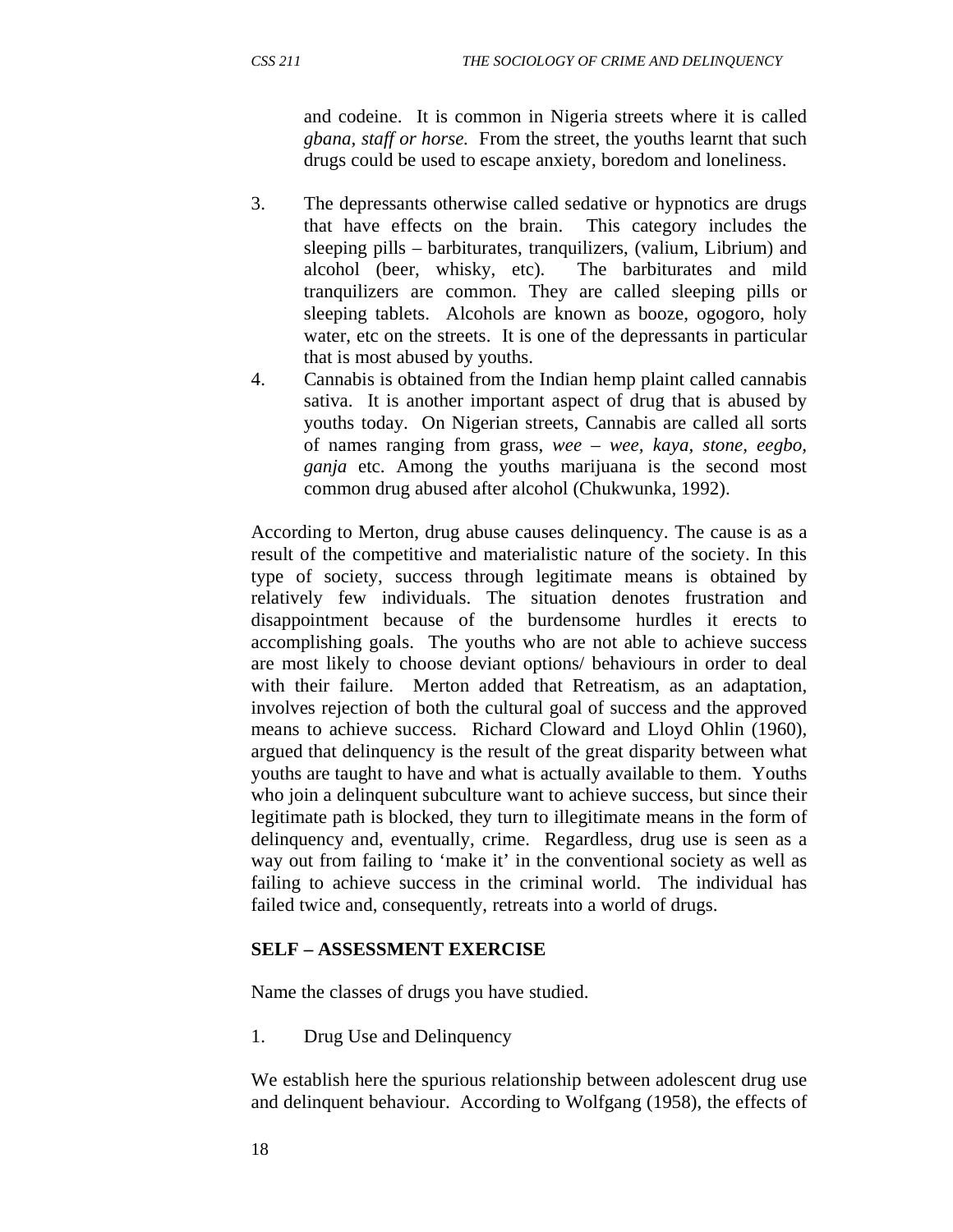alcohol are clearly associated with crime of violence and sexual aggression. Violent crimes are also committed by persons acting under the influence of drugs other than alcohol. Studies conducted showed that after alcohol, barbiturate is the most common drug taken by adolescents who engaged in assaultive behaviours. But while barbiturates and alcohol do not directly cause an individual to commit a criminal or violent act they may well enhance the possibility or increase the likelihood of the individual acting violently. Violent crime has also been found to be associated in other drugs such as cocaine, opiates, and methadone. Perhaps more than any other drug, heroin has been associated with criminal behaviour. The crime rate among heroin users is extremely high and much of the criminal activity of addicts is goal – oriented; it is aimed at generating money to buy more heroin. Juveniles who use heroin are much more likely to be involved in delinquent behaviour before having tried heroin the first time. It is true that most individuals who become users of narcotics engaged in delinquent behavior even before they try to use drugs. Their use of and involvement in narcotics does not significantly accelerate the frequency with which they engage in criminal activity.

Finally, sociologists suggest that having delinquent friends and engaging in delinquency is likely to lead an adolescent into drug use. They concluded that there was a causal relationship between subsequent drug use and two other factors: prior delinquency and involvement in delinquent peer groups. In other words, having strong bonds to delinquent peers increases the risk of both delinquency and drug use for all youths. In addition, as youth are more involved in drug use, they are significantly more likely to become sexually active.

This pattern has important long – term implications. For examples, as youths are more sexually active, and the frequency of sexual intercourse increases, so too does the probability of becoming pregnant for girls and giving birth to an unplanned and possibly unwanted, child. In this way, drug use may contribute to the cycle of abuse, and delinquency.

#### 2. Learning to Use Drugs

According to Edwin Sutherland, delinquency behaviour is learned. The idea is that a person learns delinquent or criminal behaviour through an interactive process as learning. In operant conditioning drawn from the field of psychology, Goode, (1989) discusses about social learning. He argues that a person's behaviour is as a result of group – based reinforced learning situations.

He believes in his book that, by interacting with members of certain groups, people learn definitions of behaviour as being good or bad. It is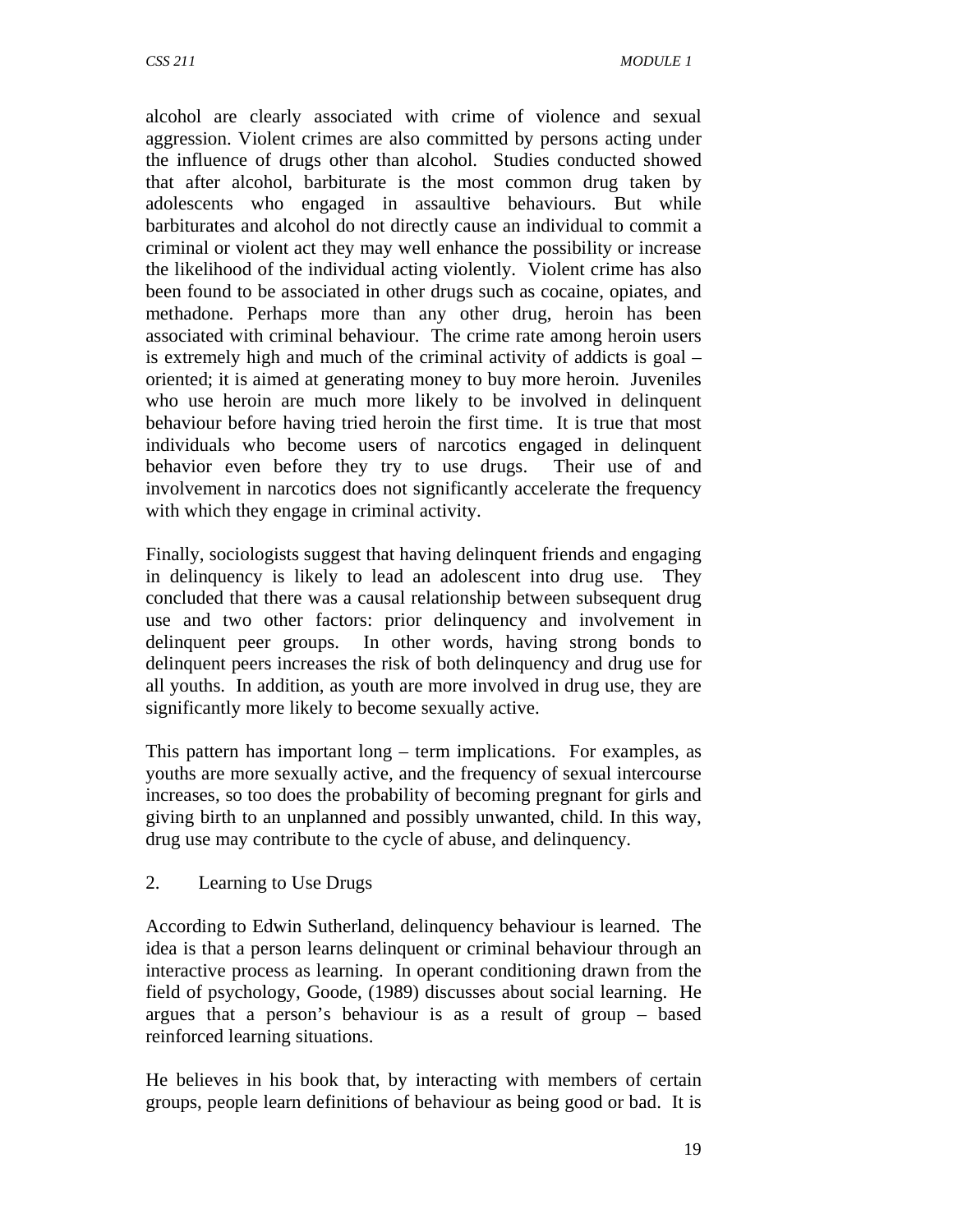in the group setting, differentially for different groups, where reward and punishment take place, and where individuals are exposed to behavioural models and normative definitions of certain behaviour as good or bad.

Adolescent drug use for example then, is positively reinforced by exposure to role models, approval of drug use of peers, and the perceived positive or pleasurable effects of the drug itself. To the extent that the individual's drug use also is not negatively reinforced by either bad effects of the drug or by statements or actions by parents, peers, or authorities, drug use will persist. Further to this, Radoservich et.al, added that social learning concludes the extent to which substances will be used or avoided depends on the extent to which the behaviour has been differentially reinforced over alternative behavior and is defined as more desirable.

#### i. Weakening of Social Controls

According to Hirschi (1969), delinquency is the result of an absence or weakening of those social control mechanisms that ensure conformity. Without established social controls, people will simply pursue their self – interests, including the pursuit of pleasure. A strong social bond to conventional social institutions reduced the likelihood of deviation from normative expectations. But the weakening of the bond releases people from the constraints of those norms.

#### ii. Socialisation into drug-use by the subculture

The basic factor to this approach is that youths begin and continue to use drugs as the result of their involvement in social groups in which druguse is encouraged. For many adolescents, membership in one drug subculture may bring involvement in other drug subcultures. For example, the uses of any of the following: alcohol, marijuana, cocaine, and heroin or multiple drugs etc. As an adolescent's involvement in a drug – using subculture deepens, he becomes increasingly socialised into the values and norms of the group and drug – using behavior is likely to ensue.

Howard Becker has described the process of becoming a marijuana user through the interaction with marijuana – using subculture. For an individual to become a marijuana user, three elements must occur. First, one must learn the proper technique for smoking marijuana to produce the desired effects. Second, one must learn to perceive the effects and connect them with marijuana. And third, one must define the effects of marijuana smoking as pleasurable.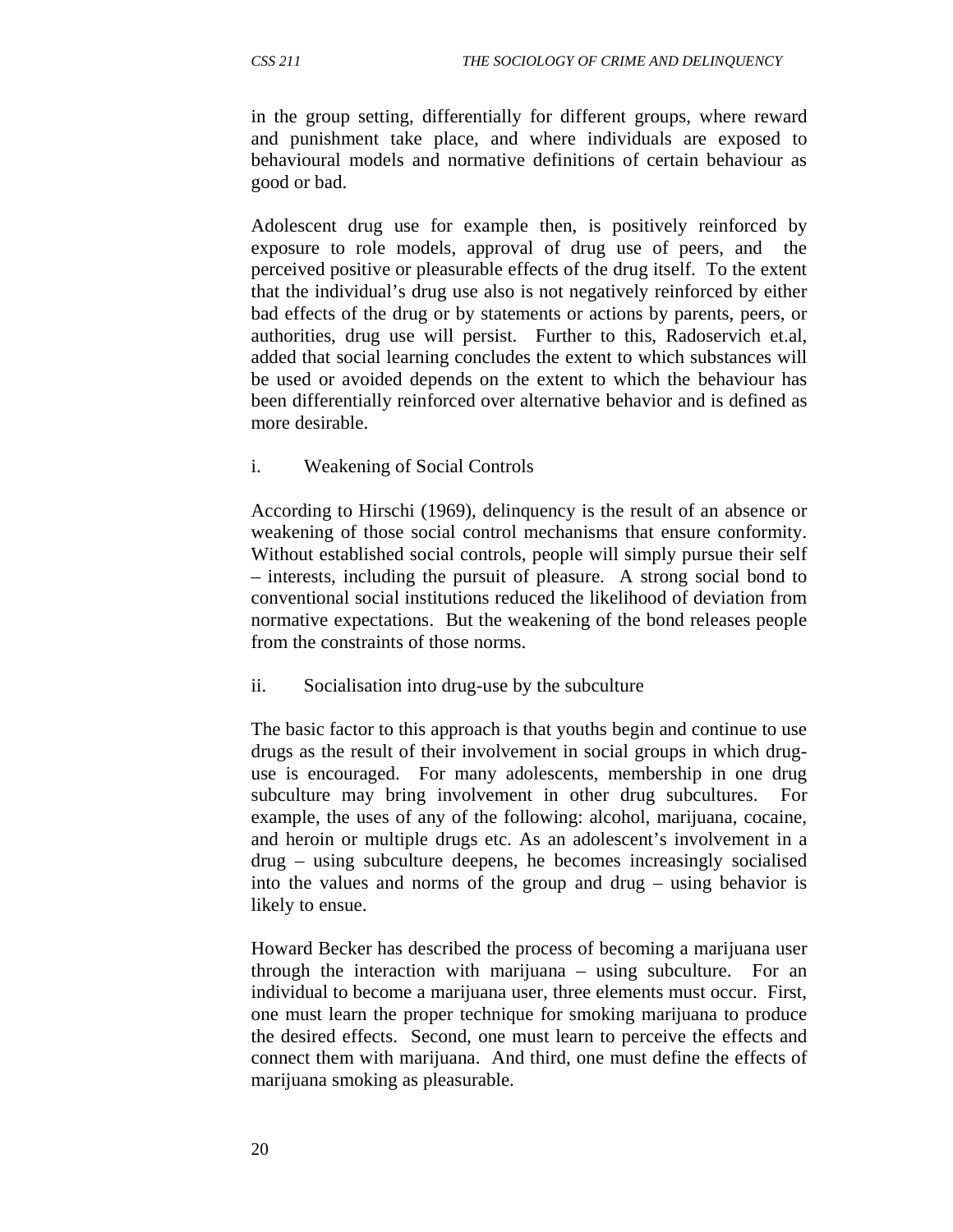### iii. Oppression and Family Conflict

Our position here is that delinquency is essentially a product of the oppressive treatment of children by adults in society. This occurs mainly in a home characterised by poverty, disruption, and conflict. The presence of these conditions is capable of producing drug using habit among the children. Parental failures, fighting, extreme or inconsistent discipline of children, lack of communication, physical and sexual abuse, emotional distance and disrupted marriage all take toll on children.

Drug use may help to ease the pain of criticism. It may function as an escape from the fears of next assault by an abusive parent or group. Jurich *et al* (1985), reports that adolescent drug abusers (those who use drugs nearly on daily basis) were more likely to have parents who use laissez faire or authoritarian patterns of discipline rather than democratic ones or whose parents were inconsistent in their disciplinary pattern.

# **4.0 CONCLUSION**

From this unit, the students would be able to understand the negative effect of addiction and psychological dependence of drugs. We established the roles and development or learning of drugs by the delinquents.

# **5.0 SUMMARY**

In this unit, we have learnt about the conflicts between drug, youths and delinquency. We examined the classes of drugs frequently abused by the youths and also the reasons for the weakening of social controls and the emergence of the subcultures. We also examined the roles and development of drugs by peers

# **6.0 TUTOR-MARKED ASSIGNMENT**

Examine the many views about the factors to learn the use of drugs.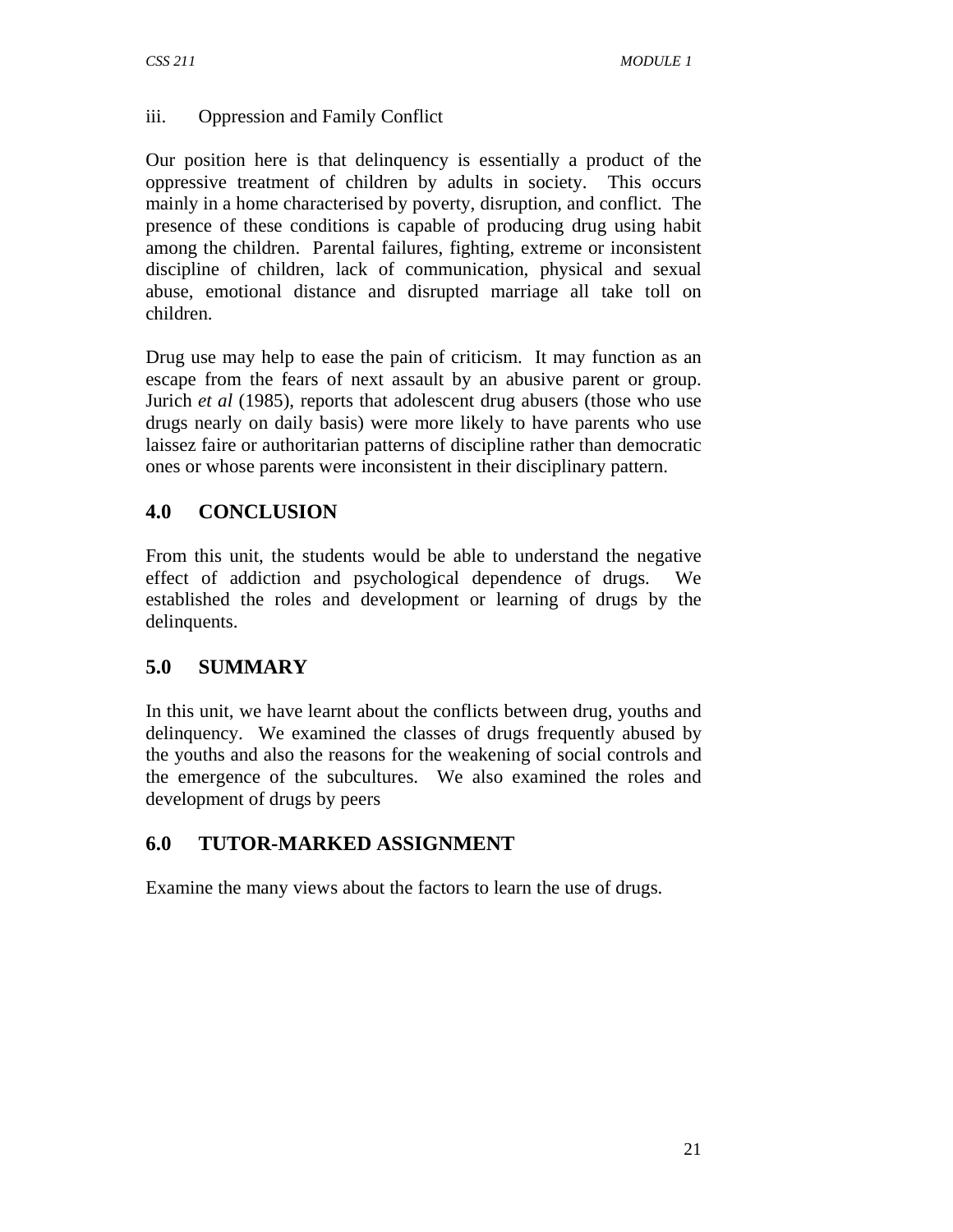#### **7.0 REFERENCES/FURTHER READING**

- Butt, M. M. (1818).*The history of the Fairchild Family the Importance and Effects of a Religious Education*. London: Piccadilly and Sons Ltd.
- Regoli, R. M. & John, D. H. (1991). *Delinquency in Society A Child-Centred Approach*. New York: McGraw – Hill.
- Siegel, .J. L. & Joseph, J. S. (2005). *Introduction to Criminal Justice*. (10th ed.). Australia: Thomson.

John, W. S. (2001). *Adolescence*. New York: McGraw – Hill.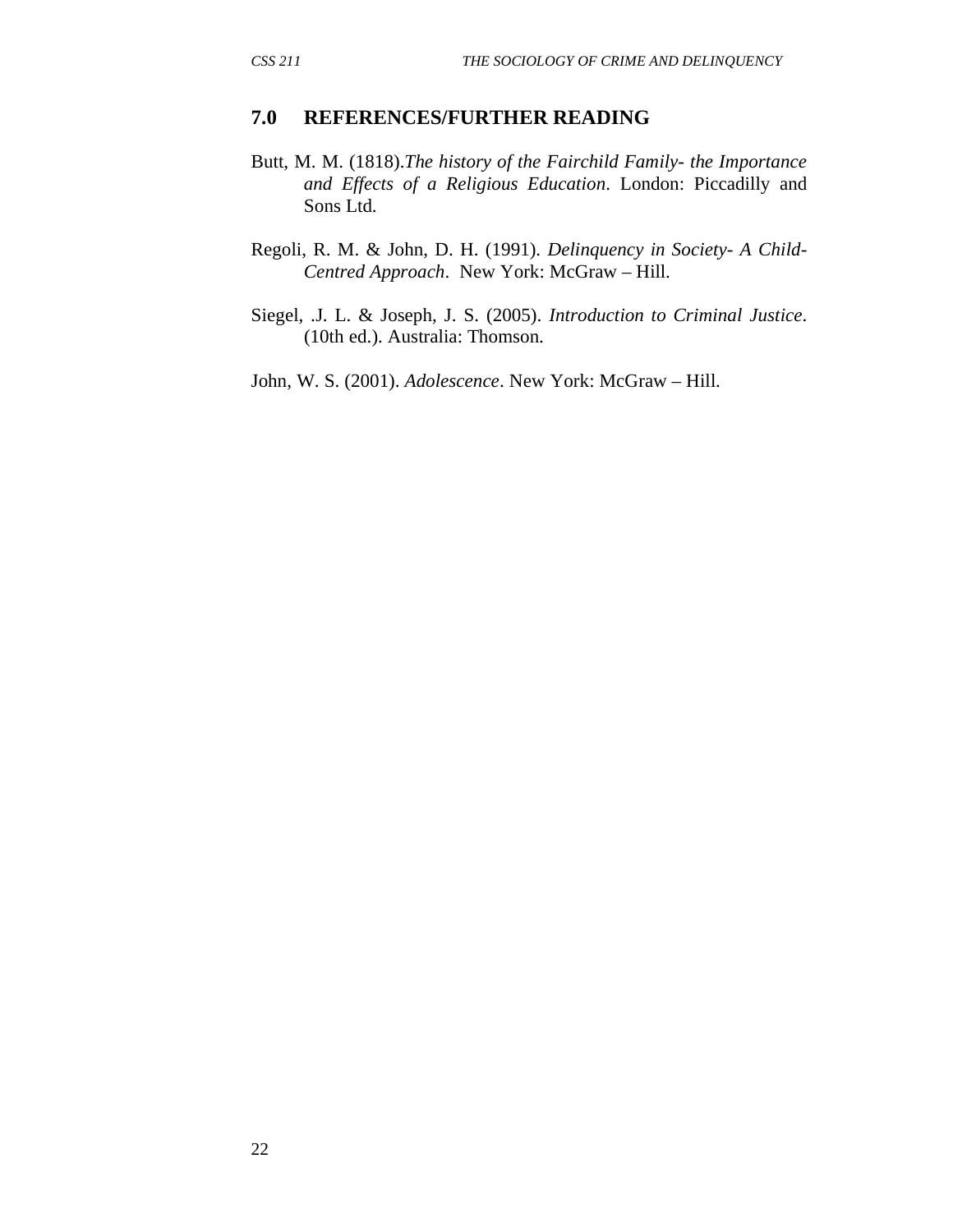# **UNIT 5 FAMILY COURT (JUVENILE COURT)**

### **CONTENTS**

- 1.0 Introduction
- 2.0 Objectives
- 3.0 Main Content
	- 3.1 Family Court
- 4.0 Conclusion
- 5.0 Summary
- 6.0 Tutor Marked Assignment
- 7.0 References/Further Reading

# **1.0 INTRODUCTION**

Family court is otherwise known as juvenile court because of its paternalistic philosophy. A family court is the court that decides on matters and orders which relates to family law. Family court is a statutory creation which deals with equitable matters of superior court. The family courts were first established in the United States in 1910, and then it was called domestic relations courts.

# **2.0 OBJECTIVES**

At the end of this unit, you should be able to:

- discuss the concept of the family court
- explain the concept of *Parens Patriae* philosophy
- recognise the juvenile justice system and the origins of juvenile justice.

# **3.0 MAIN CONTENT**

# **3.1 Family Court (Juvenile Court)**

Family court is otherwise known as juvenile court because of its paternalistic philosophy (i.e. related through father). A family court is the court that decides on matters and orders which relates to family law. Family court is a statutory creation which deals with equitable matters of superior court. The family courts were first established in the United States in 1910, and then it was called domestic relations courts (Regoli and Hewitt, 1991).The family courts deal with laws that are familyrelated as well as issues of domestic relations. The law deals with (a) the nature of marriage, civil unions and domestic partnership. (b) Issues arising through marriage, including spousal abuse, surrogacy, child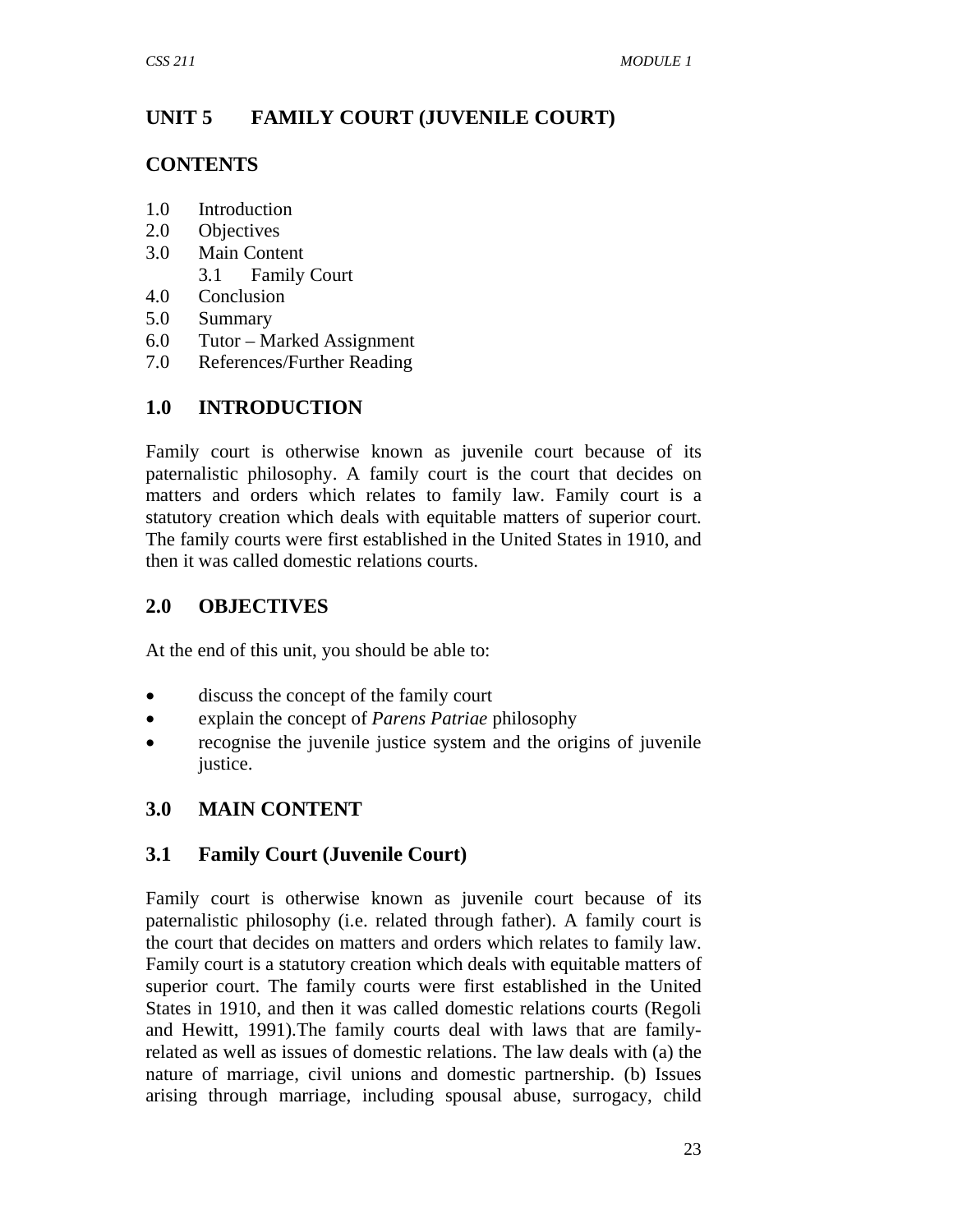abuse and abduction. (c) the termination of the relationship and ancillary matters including divorce, annulment, property settlements, alimony, and parental responsibility orders.(d) paternity fraud, and juvenile adjudication. It means that reformers emphasise more on the needs than the rights of the children. The juvenile court reaffirmed and extended on the Parents Patriae doctrine.

The *Parents Patriae* (state as father) doctrine states that the states, not the parent(s) assume the exclusive guardianship of children. That is, the state acts as the benevolent parent to assume responsibility for the care and development of its children. As a parent, the state enjoyed wide attitude in its effort to redeem the delinquent child. The reformers view the control of state over the lives of the children as a positive expression of society's concern. The state's regulation of the child's life takes a variety of forms. The variety includes compulsory school attendance, restrictions on child labour, and strict supervision of leisure activities. The concerned reformers enlarged the ideal of the state as parent. They include the handling of children in the judicial system. The most important of the court organisation is its system of probation. The probation officers (the arresting officers) perform two crucial tasks: investigates the case and reports to the judge all available information about the family and other features of the environment of the boy, the boy's personal history at home, school and on the street and post sentence supervision.

The significance of the juvenile court is the separation of the youthful and adult offenders. The juvenile court was an attempt to supervise the problems of the children closely rather than the previous times when the supervision was done in the child's own home. In 1962, the Family Court Act of New York avoided the use of the term juvenile delinquent in its jurisdictions because it was negatively labeled. It was applied to those children between 7 and 16 who had committed an act that would be considered criminal if committed by an adult. For those children who were habitually truant, disobedient, or incorrigible who were beyond parental control, the court utilised anew label, persons in need of supervision (PINS).

The juvenile justice system was meant to prevent future criminal conduct by applying techniques and services designed to reform and rehabilitate the youthful offender. Therefore, the state, acting as *Parens Patriae*, intervened in the juvenile's life. Such broad jurisdiction was based on the assumption that the natural parents are concerned with the undesirable behaviours of the children. Today, the juvenile court's power is typically exercised over youths charged with conduct that would be criminal if committed by an adult (delinquency jurisdiction). The youths are charged with undesirable behaviours conducts that could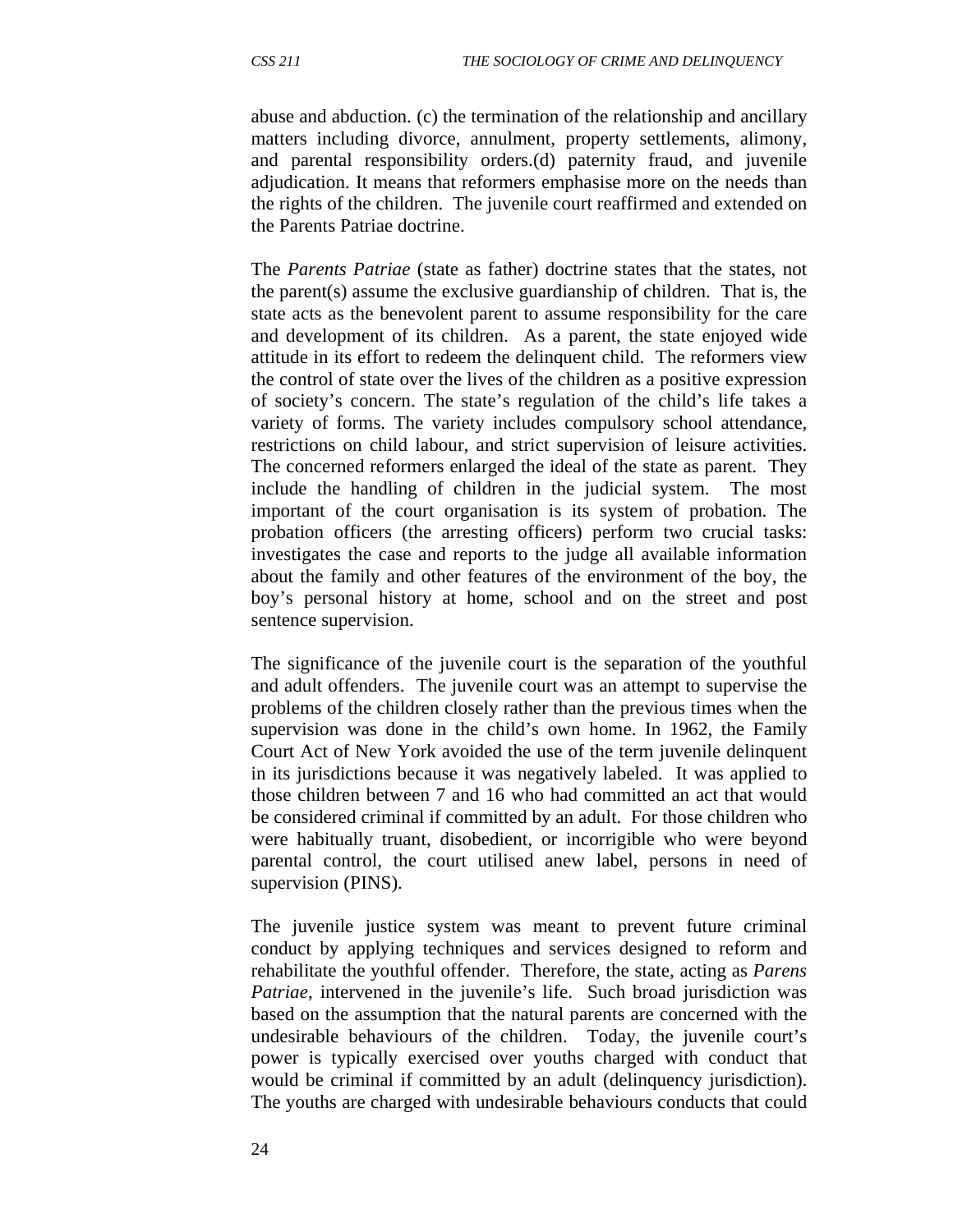not be criminal if performed by an adult (status offence jurisdiction), and youths who come to the court's attention because of parental deficiencies or misconduct (dependent, neglected, and abused children) are also charged.

In juvenile court status, detention means the temporary care of children in physically restricting facilities pending adjudication, disposition, or implementation of disposition. However, the juvenile courts generally are not organised to gather and assess relevant facts and to make official decisions. But, it is based on three reasons: to protect the child; to protect society from further lawbreaking by the child; and to prevent the child from absconding. The juvenile court system emerged from a vehement belief that the aim of the rehabilitation could be best attained if juveniles were treated with maximum flexibility, informality, and discretion, especially at the dispositional stage. The dispositional hearing is the sentencing stage of the criminal court proceedings.

The modern practice of legally separating adults and juvenile offenders can be traced to two developments in English custom and law: poor laws and chancery court. Both were designed to allow the state to take control of the lives of needy but not necessarily criminal children.

The poor laws was a statute passed in 1535, whose aim is the appointment of overseers who place the neglected children with families, to train them in agricultural, trade, or domestic services. This practice was referred to as indenture. In contrast, chancery courts were created to protect the property rights and welfare of the more affluent minor children who could not care for themselves. That is, children whose position and property were of direct concern to the monarch. Chancery courts operate under the *Parens Patriae* philosophy, which held that children were under the protective control of the state and its rulers were justified in intervening in their lives.

The establishment of the juvenile court was an attempt to control and care for neglected youths. Therefore, youngsters found delinquent in juvenile court could spend years in a state training school. The reform schools were based on the concept of reform through hard work and discipline. The general system was to be away from punishment and toward rehabilitation through attending to the needs of the individual and by implementing complex programmes of treatment.

The juvenile justice system establishes the right of juveniles to receive due process of law. The juveniles have equal rights as those of the adults in areas of trial process, including the right to confront witnesses, notice of charges, and the right to counsel.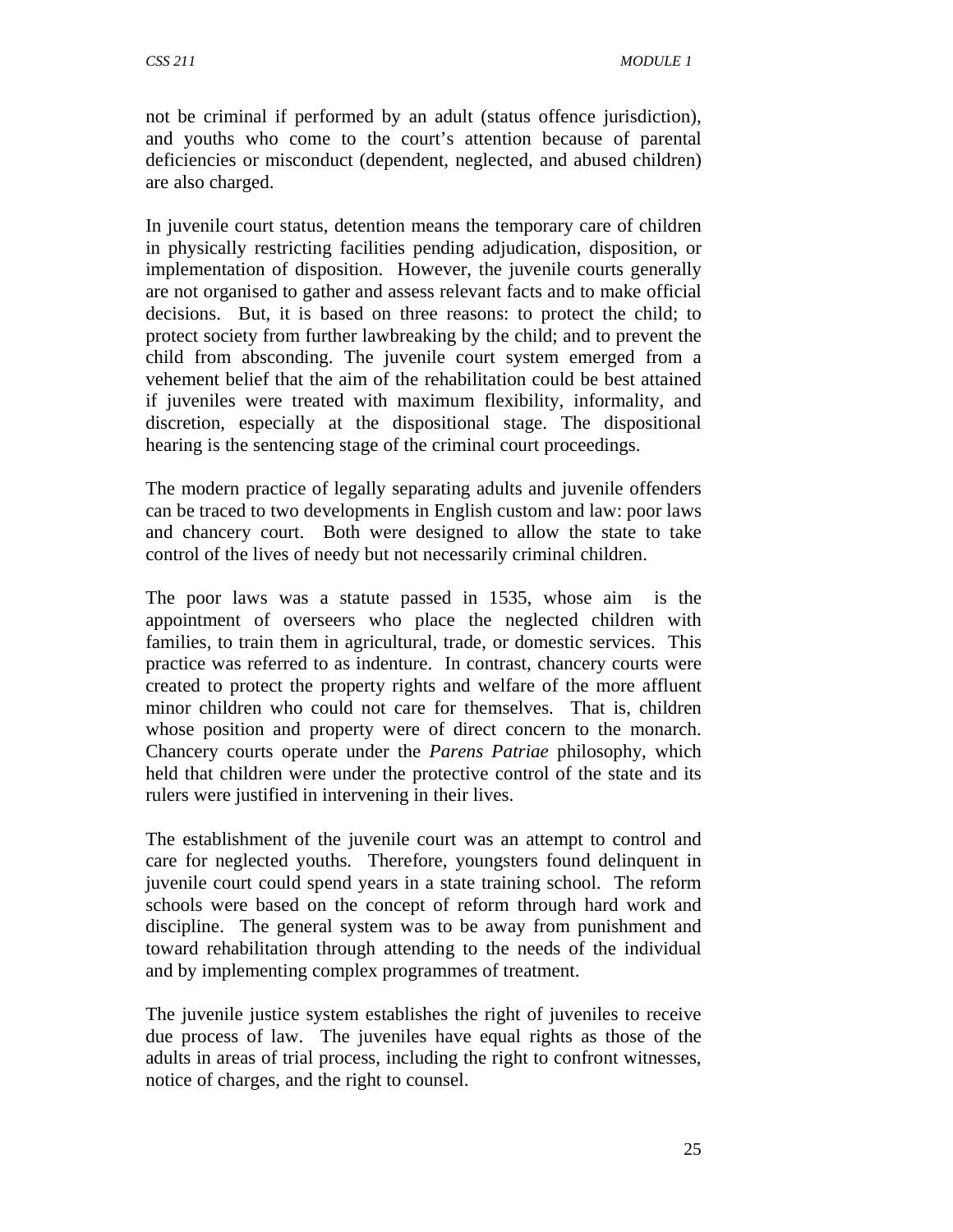Once a juvenile has been taken to custody, the child has the same right to be free from unreasonable searches and seizures as an adult does. Children in police custody can be detained prior to trial, interrogated, and placed in line. However, because of their youth and inexperience, children are generally afforded more protections than adults.

## **4.0 CONCLUSION**

From this unit, we have established the fact that the juvenile court or family court emanated from the concept of paternalistic philosophy which states that the state acts as the benevolent parent to assume responsibility for the care and development of its children. The issue of juvenile court is an attempt to control and care for the neglected youths.

## **5.0 SUMMARY**

In this unit, we have learnt about the juvenile justice system that is concerned with delinquent children, as well as those who are beyond the care and protection of their parents. The juveniles involved in antisocial behavior come under the jurisdiction of juvenile or family court systems.

## **6.0 TUTOR-MARKED ASSIGNMENT**

Analyse the concept of the paternalistic philosophy in juvenile or family court system.

## **7.0 REFERENCES/FURTHER READING**

- Regoli, R. M. & John D. H. (1991). *Delinquency in Society*: *A Child-Centred Approach*. New York: McGraw – Hill.
- Siegel, .J. L. & Joseph, J. S. (2005). *Introduction to Criminal Justice.* Australia: (10th ed.). Thomson.
- John, W. S. (2001). *Adolescence*. New York: McGraw Hill.
- Rice, F. P. & Kim, G D. (2002). *The Adolescent-Development, Relationships, and Culture*. Boston: Allyn & Bacon.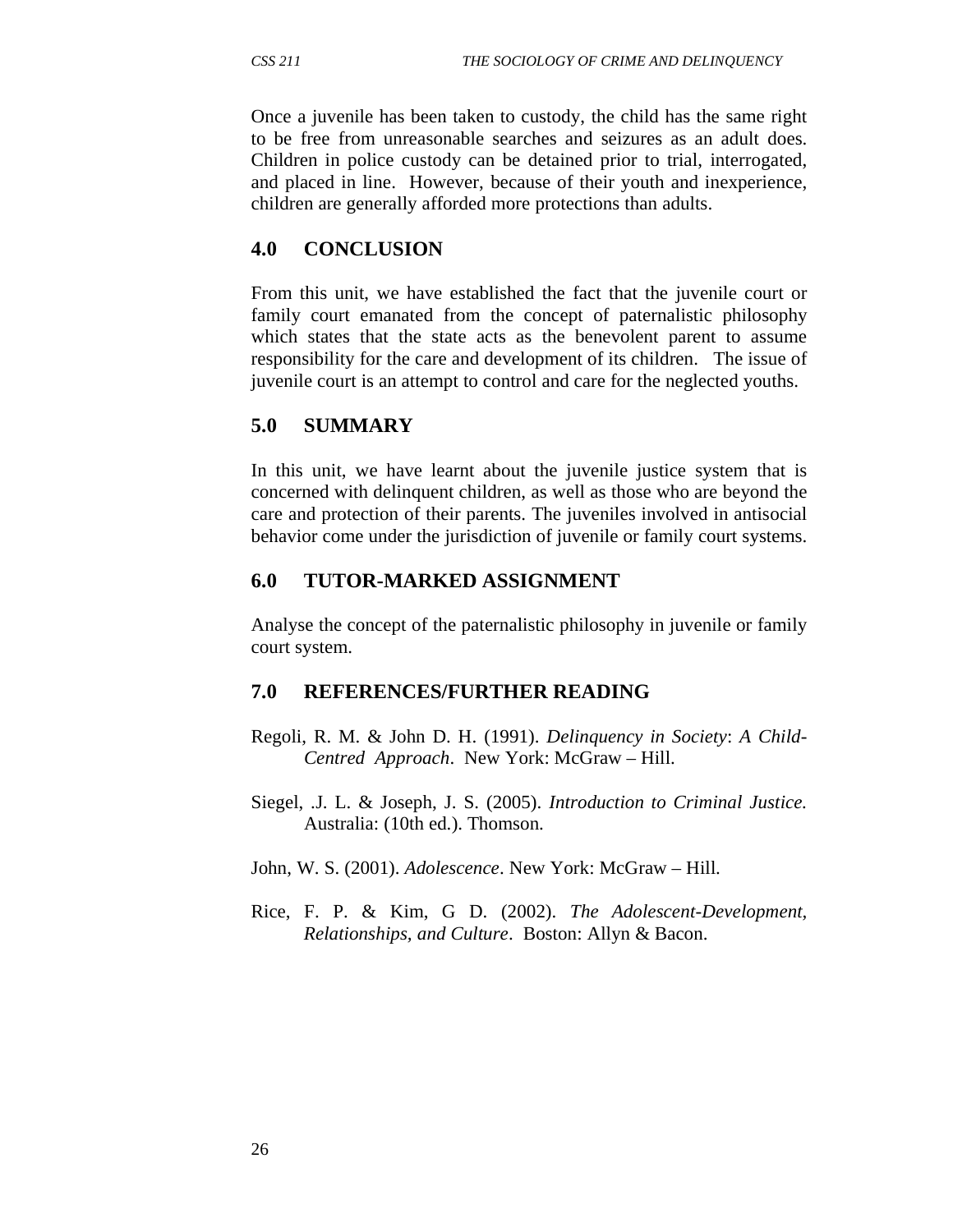## **MODULE 2 THE EXTENT AND NATURE OF CRIME**

|  | Unit 1 | The Social Construction of Crime |
|--|--------|----------------------------------|
|--|--------|----------------------------------|

- Unit 2 The Measurement of Crime and its Impact
- Unit 3 Sources of Learning to Commit Crime
- Unit 4 Community Reaction to Crime
- Unit 5 Understanding Deviance

## **UNIT 1 THE SOCIAL CONSTRUCTION OF CRIME**

### **CONTENTS**

- 1.0 Introduction
- 2.0 Objectives
- 3.0 Main Content
	- 3.1 The Social Construction of Crime
	- 3.2 Nature of Crime
- 4.0 Conclusion
- 5.0 Summary
- 6.0 Tutor Marked Assignment
- 7.0 References/Further Reading

## **1.0 INTRODUCTION**

In this unit, we shall examine various definitions of crime. We shall establish different views about crime. Students will be exposed to the meaning of crime.

## **2.0 OBJECTIVES**

At the end of this unit, you should be able to:

- definition of crime
- discuss different views of scholars to crime
- explain the meaning of crime in your own way.

## **3.0 MAIN CONTENT**

## **3.1 The Social Concept of Crime**

Child abuse, murders, domestic violence, fraud, political corruption and so on, are always the news of the day, on our local media. Even in the newspaper reports and suspense novels always gather the best – sellers list in the world. The crimes that appeal most to the news media are those that are visible and spectacular. They have sexual or political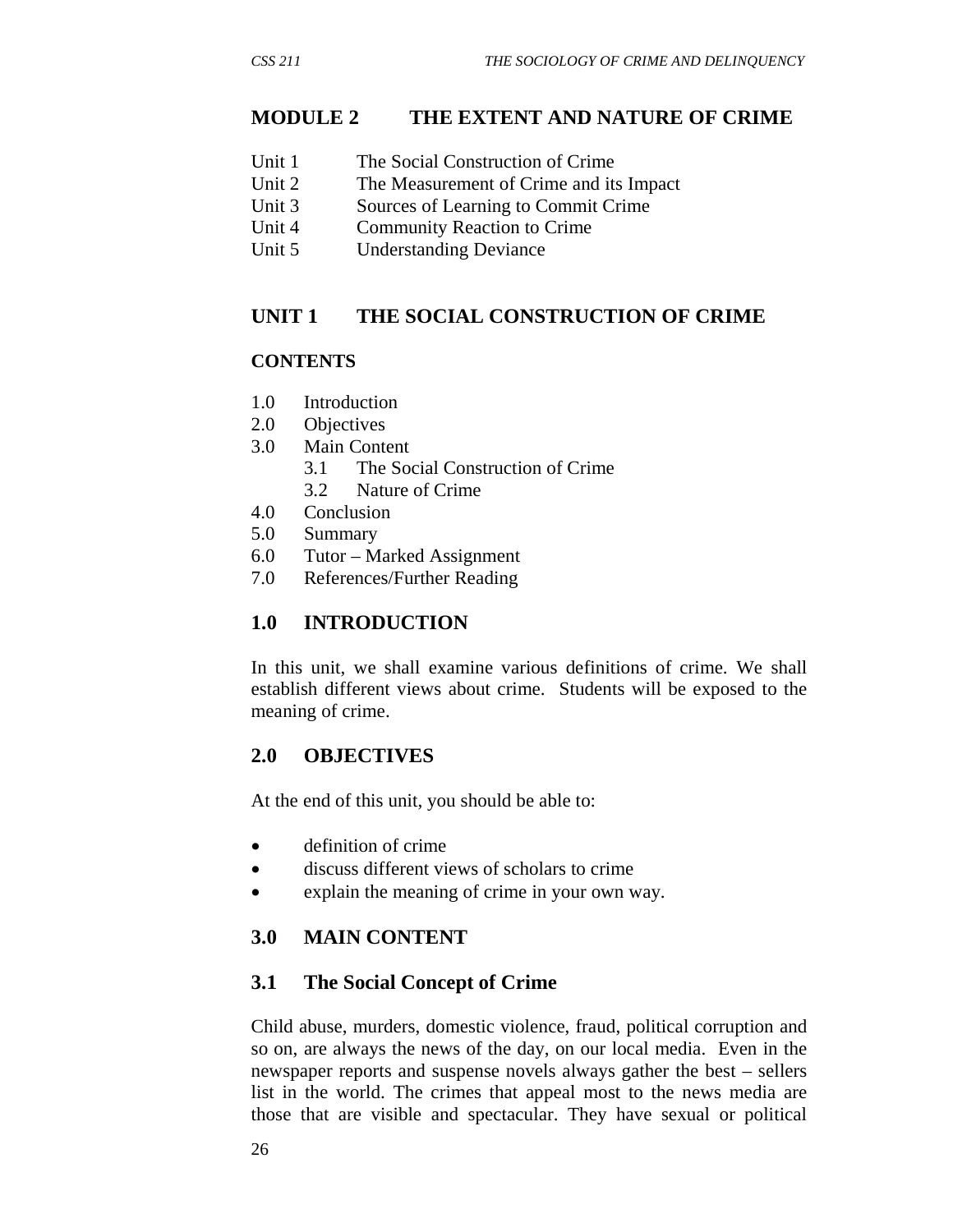implications and always threaten the social order. They can be presented in a graphic – usually violent – terms and seem to be a product of individual aberrations rather than social conditions. Most people have a common sense of what crime is, but social scientists try to define crime in precise terms. By defining crime in an exact way, criminologists specify the domain of their study. The definitions of crime influence the causes of criminal behaviour that criminologist will study.

Michael Gottfredson and Travis Hirschi (1980) in their influential book – "A General Theory of Crime", define crime as "an act of force or fraud undertaken in pursuit of self – interest". They explicitly avoid defining crime in legal terms. That is, a definition in terms of violating the criminal law. They preferred a definition that is based on "the nature of crime". This is based on what they referred to as "ordinary crime". Ordinary or mundane crime is described as a crime that provides immediate and easy gratification of desires, few long-term benefits, little skill or planning, and pain for the victim. This definition excluded the highly organised crimes such as murder and armed robbery, etc. Gottfredson and Hirschi suggest that highly structured crimes are rare in certain societies because scholars or law – enforcement officials have imposed rules on what is really the impulsive behaviour of individuals.

A very different concept of crime appears in a book written by Herman and Julia Schwendinger (2001). They define crime as violations of "the historically determined rights of individuals". They suggest that their broader definition would incorporate most current violations of the criminal law, but it would reconstitute the study of crime by focusing attention on racism, sexism, and poverty. They treat as criminals those people who deny others the basic human rights. However, criminologists differ in such definition. The problem is that they disagree on what constitute the basic human rights. They argue for instance, by posing the question is political leaders who allow poverty to persist by not redistributing income to be regarded as criminal? Or might they be seen as criminal if they taxed the rich at such a high rate as to deprive them their property? The Schwendingers' definition of crime implies that the causes of crime exist in the institutions of society, and more especially in the institutions of capitalist economies. This definition allows them to develop a radical critique of capitalism and to encourage criminologists to become "guardians of human rights" rather than "defenders of order".

Social scientists argue that if we are interested in knowing why people engage in behaviour that is detrimental to society, we should go beyond the legal definition and include behaviours that is defined as criminal but for which no arrests have been made. They further argued that those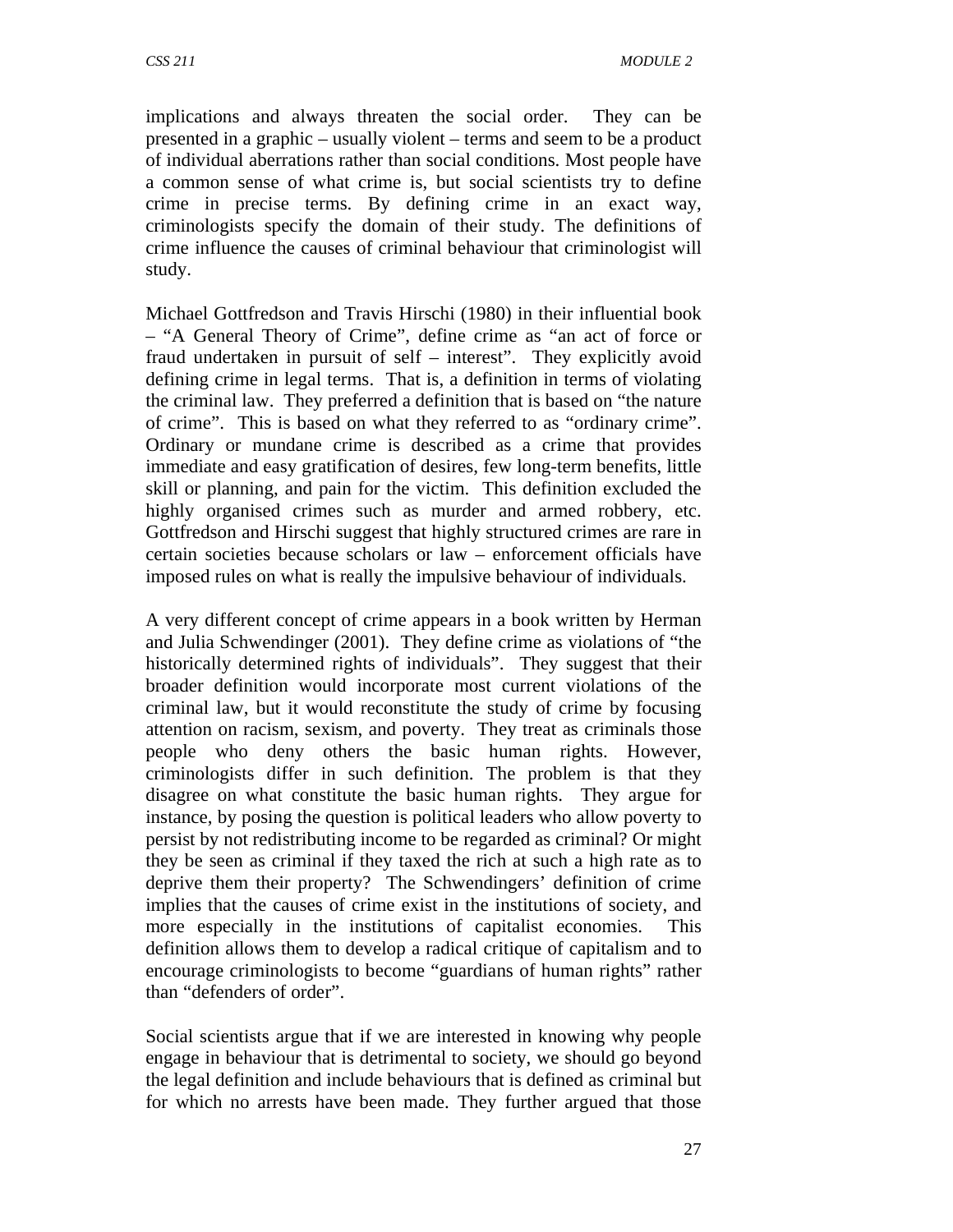accused of crimes but not prosecuted because of the legal technicalities should be included. The main factor is that the focus must be on the behaviour. We then ask thereof why do people do what they do? This approach claims that the legal technicalities are not relevant to the study of criminal behaviour.

To understand the social concept of crime, social scientists in addition emphasised that deviant behaviour, which is behaviour that is quite different from the peoples' held social norms but not generally covered by the criminal law, should also be studied. For example, in Nigeria, fornication, prostitution, smoking, gambling etc is unconstitutional. Some people consider these behaviours to be deviant and reject its typical legal approach today. The behaviour 'deviant' is established only when force is used or the acts involve minors or other persons who are unable to consent legally. In some societies, we observed that it is only those persons who have actually been convicted of crimes that are considered criminal. All these positions and approaches are important in the analysis of why people do what they do and why society reacts as it does. The social concept of crime formulates the basis for the study of criminal behaviour.

## **SELF – ASSESSMENT EXERCISE**

What is meant by the social concept of crime?

## **3.2 The Nature of Crime**

The study of crime and criminal behaviour necessitates a close look at types of crime, Criminal behaviour is analysed in terms of typologies which is the focus of this unit. Here, we shall examine the four typical types of crime according to their nature of affiliations. There are (a) violent crimes, (b) property crimes, (c) business and government related crimes and (d) drug abuse, drug trafficking and organised crimes.

## **A. Violent Crimes**

Violent crime is one of the conventional crimes. The other is property crimes. Violent crimes are more feared, but property crimes are more common. The major types of serious violent crimes are (i) murder and non – negligent manslaughter, (ii) forcible rape, (iii) robbery, (iv) aggravated assault,(v) others are domestic violence and terrorism.

i. Murder and Non-negligent Manslaughter are combined and defined as "the willful (non-negligent) killing of one human being by another". But not all willful killings are considered as murder. Generally, the term homicide is used to refer to all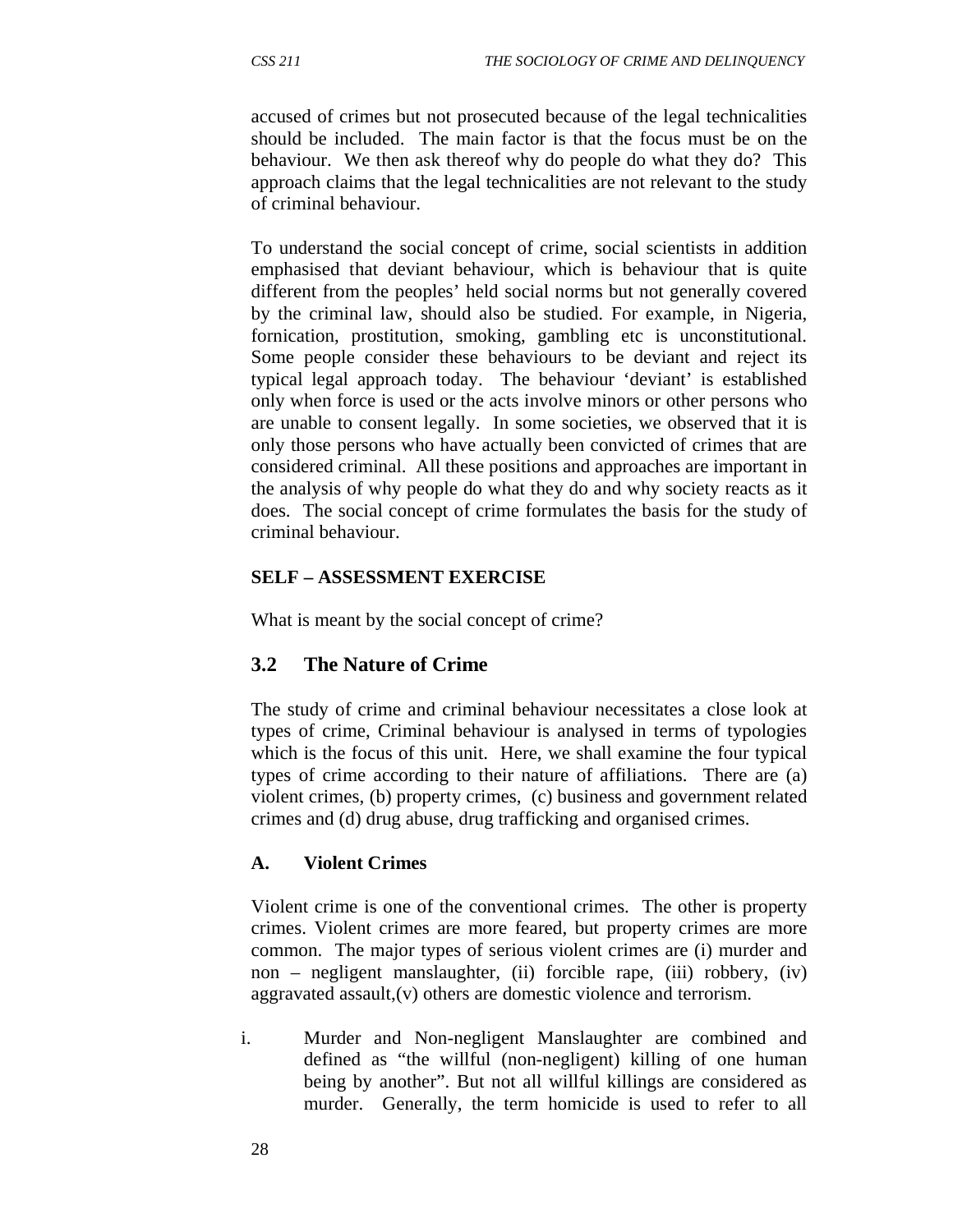killings, some of which may be lawful. Homicide is the killing of a human being by the act, procurement, or omission of another, death occurring at any time, and is either, (1) murder, (2) homicide by abuse, (3) manslaughter, (4) excusable homicide, or (5) justifiable homicide. Some of these terms need further explanation. The killing of another person might be justifiable homicide, as when a police officer kills in the line of duty or a police officer's shooting of a dangerous offender who is about to hurt someone. A homicide may be excusable, such as taking the life of another person who is trying to inflict serious body harm or accidental shooting of a playmate by a child. Homicide by abuse involves a death that occurred as a result of abusing a child or an adult. The above statement involves only the killing of "a human being".

In addition to varying definitions of murder, the law distinguishes degrees of murder, such as first, second, or third, with first – degree murder being the most serious. They also distinguish murder from manslaughter we have two types – voluntary manslaughter and involuntary manslaughter. Voluntary manslaughter refers to an intentional killing of a person while the defendant is in the heat for passion and provoked by the victim. Involuntary manslaughter is a killing which was not intended. An analysis in murder must consider the impact of Euthanasia, also called mercy killing. Euthanasia involves taking the life of a person who has indicated that he or she wishes to die but needs assistance in doing so. Usually the person is in severe pain as a result of a terminal illness or a disability.

## **SELF – ASSESSMENT EXERCISE**

- i. What is homicide? Distinguish between justifiable and excusable homicide with examples
- ii. Forcible Rape

Under the common law, forcible rape was referred to as the unlawful carnal knowledge which limited the sex to acts involving the male penis and the vagina of a woman without her consent. The act required penetration of the penis into the vagina. In this definition, the victim cannot be a man; nor could the female victim be the spouse of the perpetrator. Technically, the definition of forcible rape could include marital rape, which is the rape of a woman by her husband, but in fact, the prosecution of such case is rarely reported. Another type of rape is date rape where there is a forced sexual intercourse during a situation in which the alleged victim has agreed to some forms of social contact but not sexual intercourse. Some statutes define rape in different ways.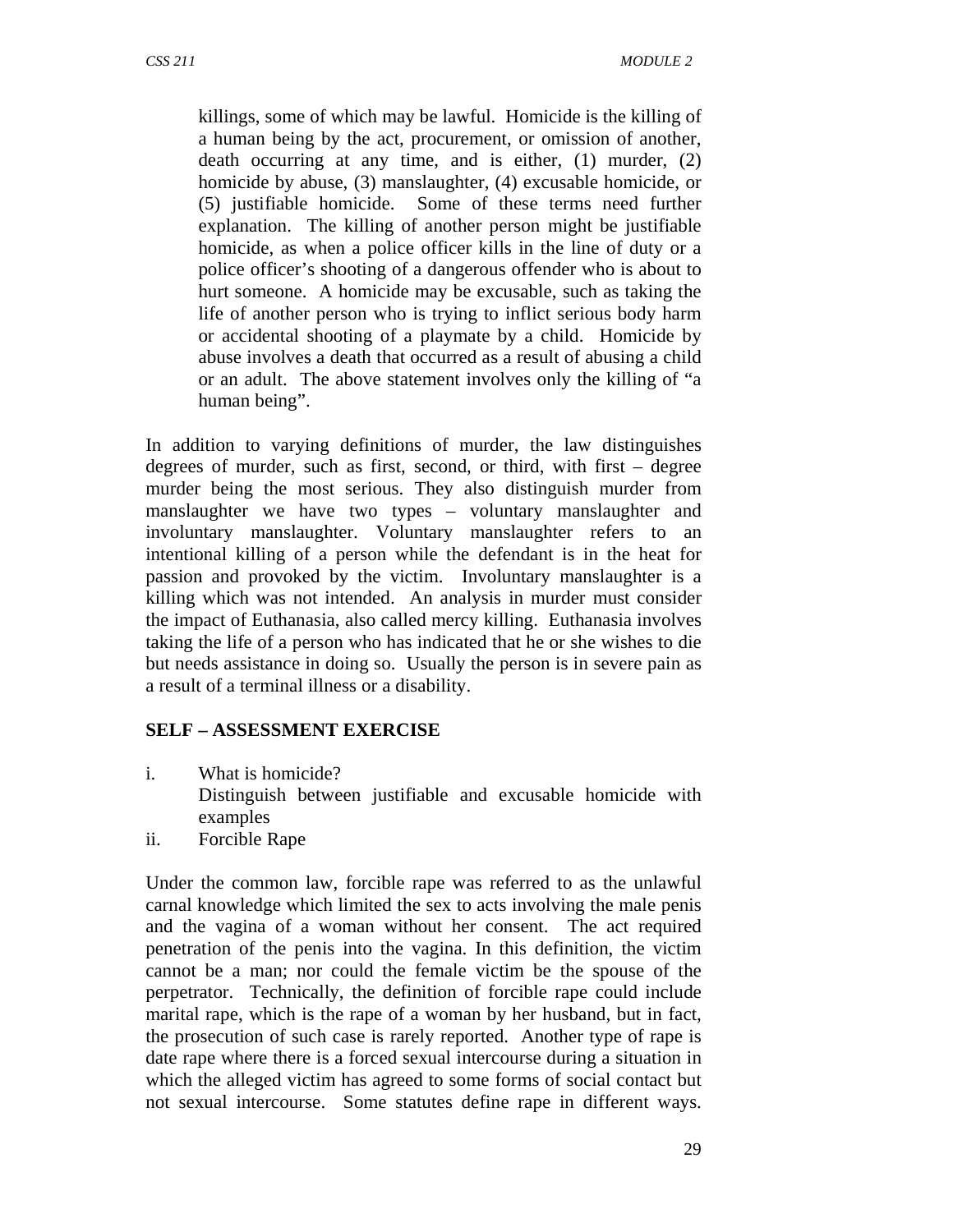Some define it to include only the rape of women; others include the rape of both genders. While some state refer it to the actual penetration of the vagina by the penis; others include rape by instrumentation. Rape by instrumentation involves the penetration of the genital or anal openings of another by a foreign object under specified circumstances. The most important component of rape is that a person commits the offence when he has carnal knowledge of;

- (1) A female forcibly and against her will; or
- (2) A female who is less than ten years of age. Carnal knowledge in rape occurs when there is any penetration of the female sex organ by the male sex organ.

#### **SELF – ASSESSMENT EXERCISE**

What are the factors that could constitute the acts of rape?

iii.Robbery

Two elements distinguish robbery, a form of theft, from larceny-theft. In robbery, possessions are taken from a person by the use or threat of force. Thus, robbery is not just a property crime but also a crime against the person. The crime might result in personal violence. The use or threat of force must be such that it would make a reasonable person fearful. Common law defines robbery as the taking the property of another, with the intent of permanently deprived the person of that property by means of force or fear. Types of robbery include armed robbery which uses weapons, aggravated robbery uses deadly weapons, High way robbery takes place in public places such as sidewalk, street and parking lot, and Carjacking is the act of stealing a car from a victim by force.

#### **SELF – ASSESSMENT EXERCISE**

Distinguish between robbery and larceny

iv. Aggravated Assault

An assault is an unlawful attack by one person on another, some criminologists distinguished between simple and aggravated assaults. In simple assault, no weapon is used and no serious injury incurred, but in aggravated assault, the purpose of the attack is to inflict severe injury and a weapon is typically used. An Assault could be distinguished from a battery. Technically, a battery is the unauthorised, harmful or offensive touching, while assault is the threat to inflict immediate bodily harm.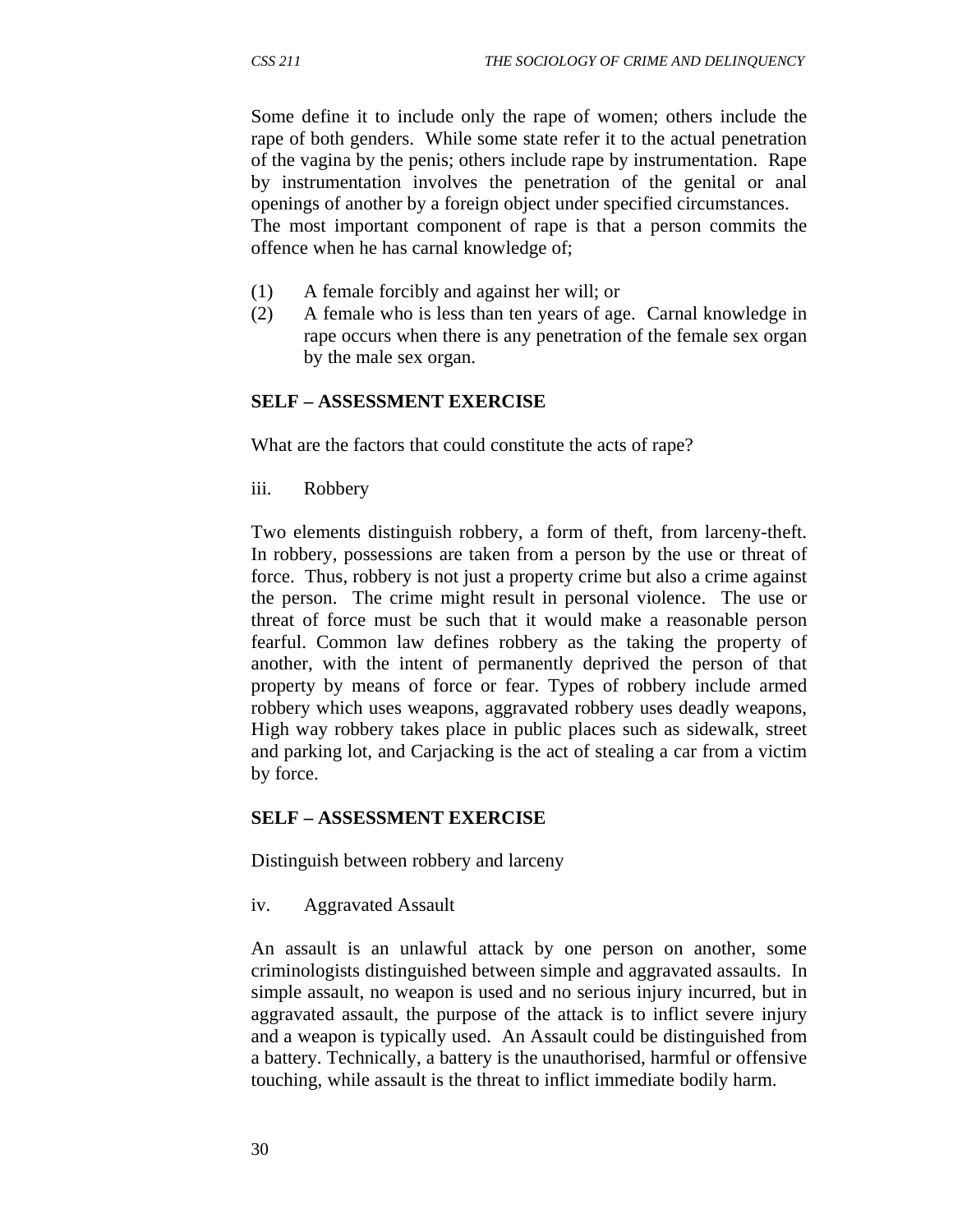## **SELF – ASSESSMENT EXERCISE**

What is the difference between assault and battery?

v.Domestic Violence and Terrorism

Any person who willfully inflicts upon a person who is his or her spouse, former spouse, cohabitant, former cohabitant, or the mother or father of his or her child, corporal injury resulting in a traumatic condition, is guilty of a felony and constituted domestic violence. Domestic violence has been considered a personal, domestic problem, and not an act of terrorism. Domestic violence involves other types of violence such as child abuse, abuse of the elderly or aged, female and male battery. Child abuse is used to include neglect as well as physical and sexual abuse.

vi**.** Terrorism

Terrorism comes from a French word 'terrorism' which was derived from the Latin verb *terreo* meaning 'l frighten'. A person is guilty of terrorism if he threatens to commit any crime of violence with purpose to terrorise another or to cause evacuation of building, a place of assembly, or facility of public transportation, or otherwise to cause serious public inconvenience, or in reckless disregard of the risk of causing such terror or inconvenience. The categories of Terrorism include (a) civil disorder (b) political terrorism (c) non-political terrorism (d) quasi terrorism (e) limited political terrorism and (f) official or state terrorism. A primary objective of a terrorist is to create violence, or instill the fear of violence, for the sake of effect. In addition, he seeks to destroy the confidence people have in government.

## **SELF – ASSESSMENT EXERCISE**

What is the difference between Domestic violence and Terrorism?

B. Property Crimes

Property crimes involve either the theft or the destruction of property. Theft can take the form of burglary, Larceny, motor vehicle theft, or fraud. Destruction of property occurs in the crimes of arson and vandalism.

The distinction between violent crimes and property crimes are not clear-cut. For instance, a robbery is the theft of property from a person by force or threat of force, making it both a property crime and a crime of violence.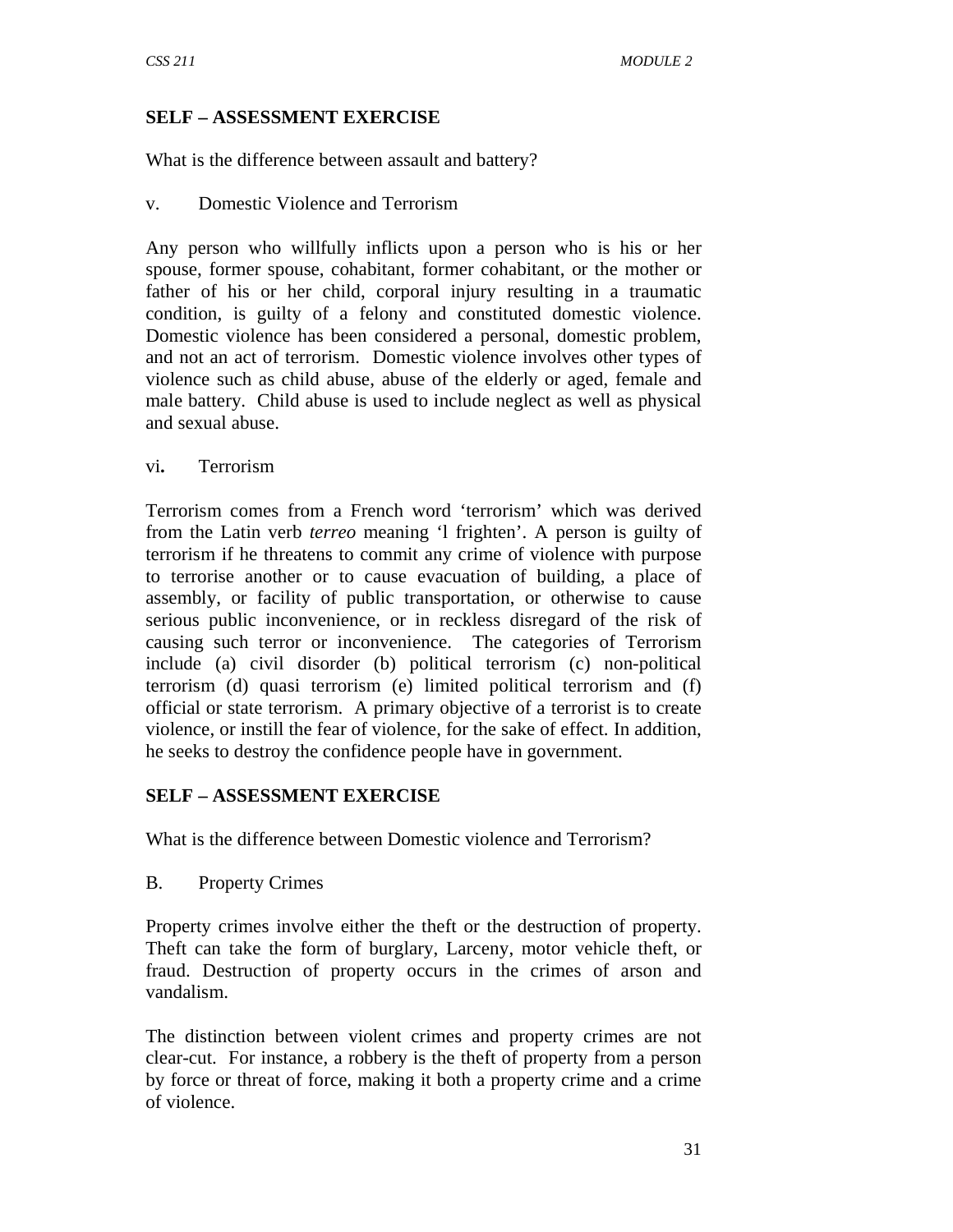#### i.Burglary

Burglary is unlawful entry of a building to commit a serious crime, usually the theft of property. A burglary might turn into robbery if the person confronts the owner of the building and uses force to steal. The target of a burglar is both/or could be private and public establishments such as stores and offices.

#### **SELF – ASSESSMENT EXERCISE**

What is burglary?

ii. Larceny – Theft

Larceny – theft is the unlawful taking, carrying, leading, or riding away of property from the possession or constructive possession (the condition of having the power to control and item along with the intent to do so) of another. The crime does not include embezzlement and forgery of cheques. It does include crimes such as shoplifting, pocketpicking, purse-snatching, theft from motor vehicles, thefts or motor vehicle parts and accessories, bicycle thefts, etc in which no use of force, violence, or fraud occurs.

#### **SELF – ASSESSMENT EXERCISE**

What are the crimes that constitute Larceny?

iii. Motor Vehicle Theft

Motor vehicle theft is often distinguished from larceny, of which it is actually one form. The reason is that motor vehicle theft involves property of much greater value than is commonly stolen in other types of larceny. .

iv**.** Fraud

Fraud is the crime of obtaining money or property by false pretences. In criminal law, fraud is a wrongfully or criminal deception that intends to result in financial or personal gain or to damage another individual. It is an example of white-collar crimes committed by high-status persons in corporate companies. There is always low awareness to this crime because it is not adequately reflected in official statistics. It is not also frequently investigated by the police. Fraud can be committed through many media, including mail, wire, phone and the internet (computer crime).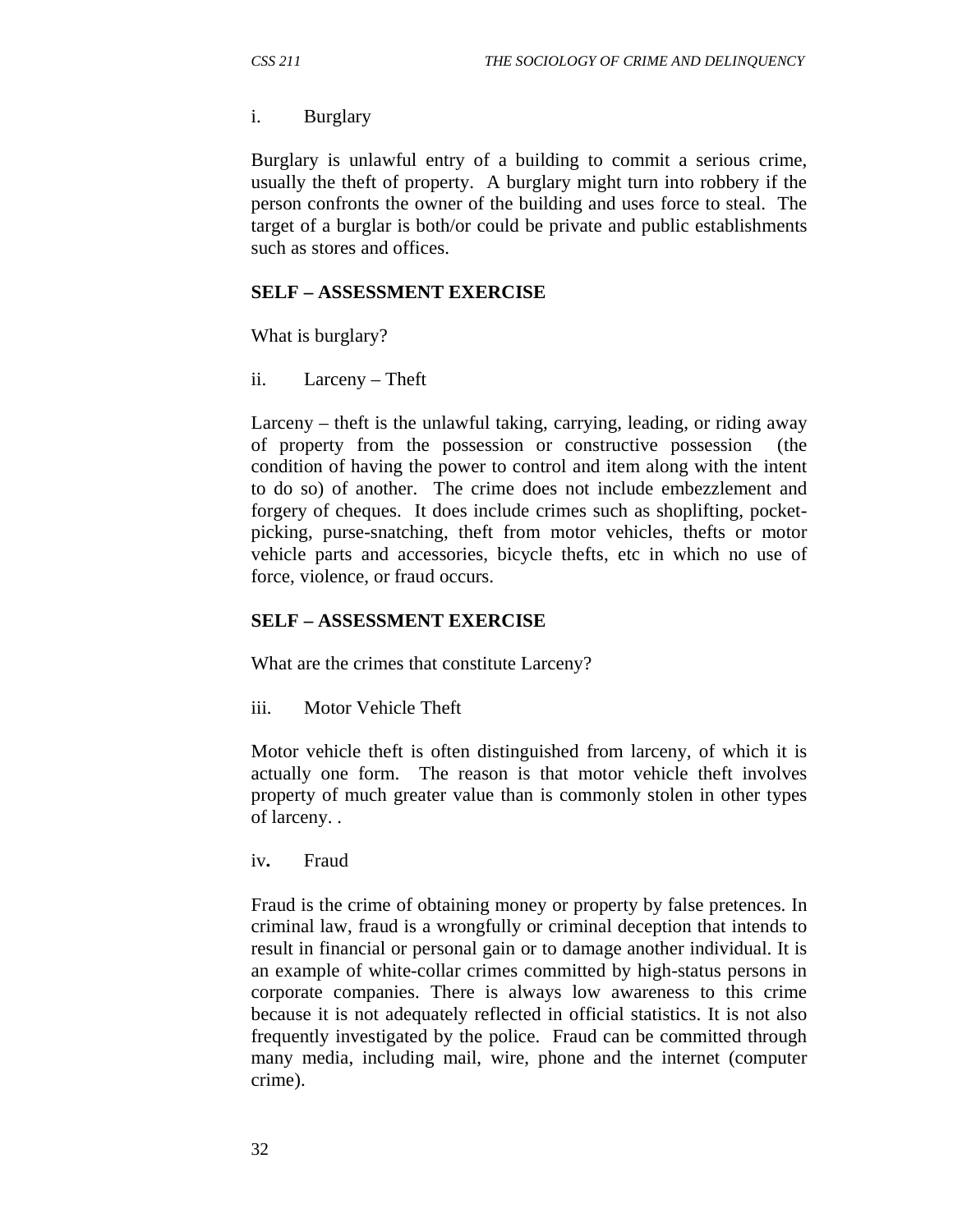#### v. Arson

Arson is defined as any willful or malicious burning or attempt to burn, with or without intent to defraud, a house, public building, motor vehicle or aircraft, or personal property of another. The definition includes only those fires that are found to be set maliciously or willfully. Fires of unknown or suspicious origin are excluded in the definition.

vi. Vandalism

Vandalism is the willful or malicious destruction, injury, disfigurement, or defacement or property without consent of the owner. Breaking the windows in an abandoned building is an act of vandalism.

## **SELF – ASSESSMENT EXERCISE**

Differentiate between vandalism and arson.

B. Business/Government – Related Crimes

Social scientists disagree about the best way to categorize crimes associated with occupations and businesses. The most familiar term – white-collar crime is not defined uniformly. It was Coin by Edwin H. Sutherland (1949). By white-collar crime, Sutherland meant "a crime committed by a person of respectability and high social status in the course of his occupation. They established that corporate crime is a form of white-collar crime, but unlike the later, it may involve individuals or small group of individuals acting within their professional or occupation capacity.

There are many criminal acts that may be classified as business – related crimes. They are (i) avoidance or evasion of taxes, (ii) bribery or extortion, (iii) conspiracy, and (iv) embezzlement.

(i) Avoidance or Evasion of Taxes

Tax fraud is a crime that may be committed individually or in conspiracy with another person. The most commonly recognised tax fraud charge is that of evasion of federal or state income tax. It could also be through evasion of sales tax.

(ii) Bribery and Extortion

Historically, bribery was defined as corruption in the administration of justice. The modern concept of bribery includes the voluntary gift or receipt of anything of value, in corrupt payment for an official act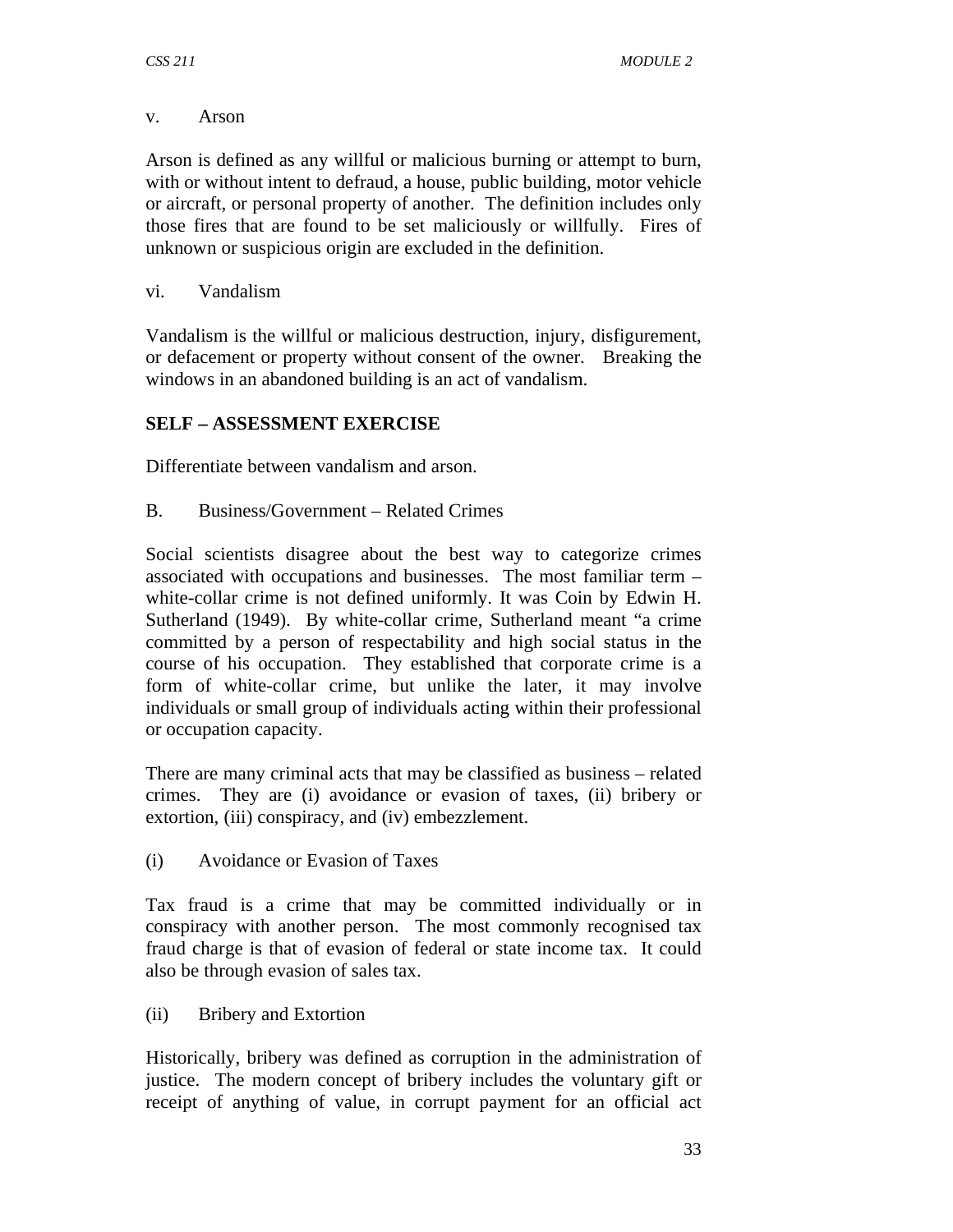already done or to be done, or with the corrupt intent to influence the action of a public official or any person involved with the administration of public affairs. The law defines bribery and graft as the offering, giving, soliciting, or receiving of anything of value in connection with the procurement of materials. Bribery is distinguished from extortion or blackmail, which refers to obtaining property from others by wrongful use of actual or threatened force, fear or violence, or the corrupt taking of a fee by a public officer. Extortion is the threat to do something illegal, or the offer not to do something illegal, in the event that goods are not given, but primarily using words instead of actions to achieve the goal.

### **SELF – ASSESSMENT EXERCISE**

Differentiate between bribery and extortion.

(iii) Conspiracy

Conspiracy simply means a secret plan by a group to do something unlawful or harmful; i.e. the act of plotting. In criminal law, conspiracy occurs when two or more people agree to do something illegal, or to do something legal but to do it in an illegal way. There are two categories of conspiracy:

a. Statutory and b. common law conspiracy. With one exception, the two are mutually exclusive.

 If the act which the conspirators agree to commit is an offence, then the charge should be statutory conspiracy. The exception is when the conspiracy is fraud. The statutory conspiracy as stated in the act of the criminal law provides, that if a person agrees with any other person or persons that a course of conduct shall be pursued which, if the agreement is carried out in accordance with their intentions, either:(a) will necessarily amount to or involve the commission of any offence or offences by one or more of the parties to the agreement would do so but for the existence of facts which render the commission of the offence or any of the offences impossible, he is guilty of conspiracy to commit the offence or offences in question. Elliott and Quinn (2004).

There must be an agreement, advice, persuasion, threats or pressure, communicated in writing, speech, or through signs that the planned actions will be committed by one or two parties to that agreement. There is an argument that there should be liability only when the agreement is carried out. This is because there is no real threat to society until the conspirators start acting on the agreement. For example, the accused person could only be liable to a conspiracy of rape based on the fact that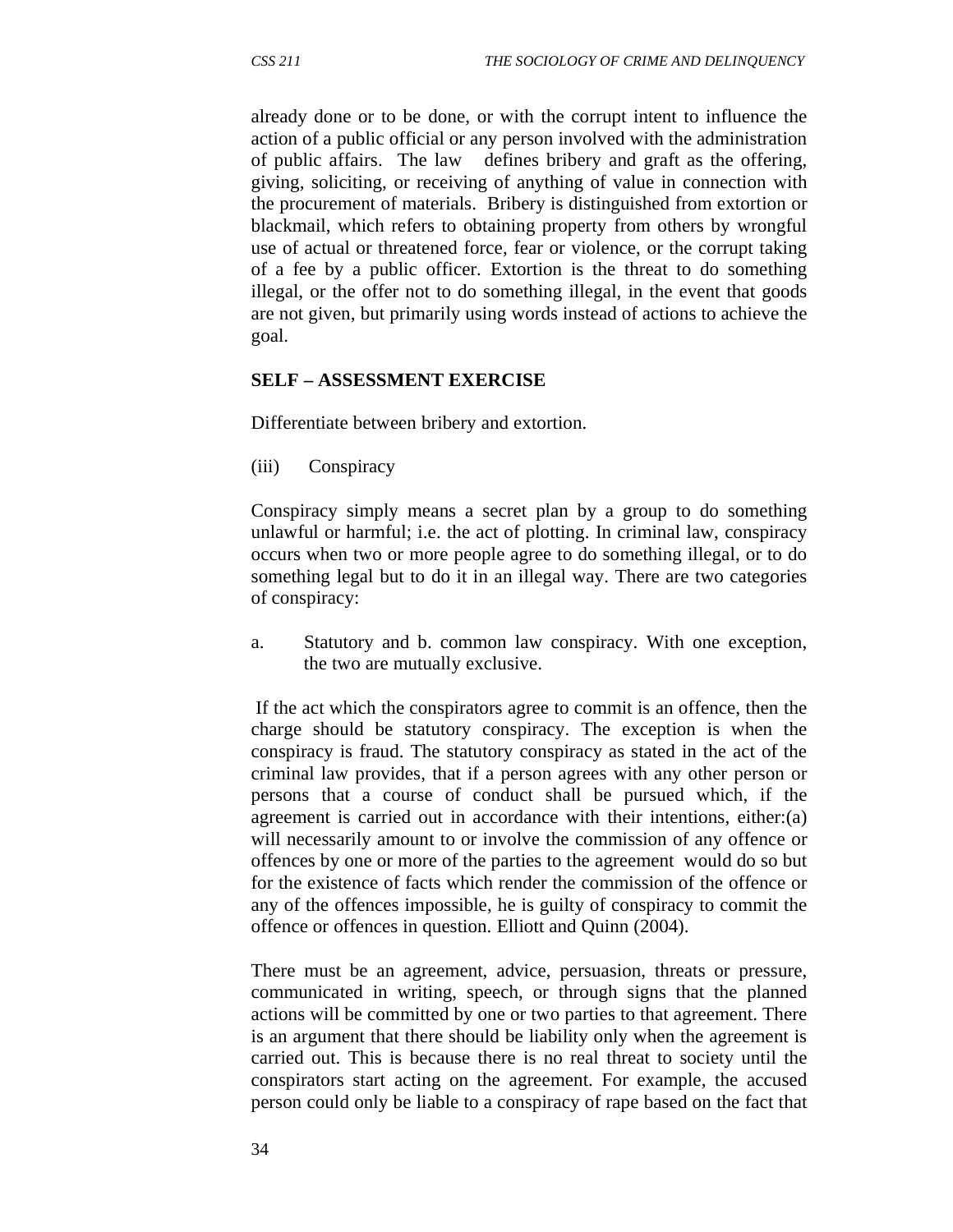the woman was not consenting to sexual intercourse. Intention or knowledge will be required for conspiracy to commit such offence. On the other hand, a girl under 18 in Nigeria cannot be liable for conspiring with her boyfriend to have under-age sex, even though she planned it with him, and he was guilty of the main offence.

## (iv) Embezzlement

Embezzlement is the act of wrongfully appropriating funds that has been entrusted into one's care but which is owned by someone else. The most common embezzlement is by employees, but others with fiduciary responsibility can also be charged with embezzlement. Fiduciary implies a relationship in which one person has a responsibility of care for the assets or rights of another person. The term is derived from a Latin word which means 'faith' or 'trust.'

Four conditions must be present in order for a charge of embezzlement to be relevant:

- a. There must be a fiduciary relationship between the two parties.
- b. The defendant must have acquired the property through the relationship rather than other manners.
- c. The defendant must have taken ownership of the property or transferred the property to someone else.
- d. The defendant's actions were intentional.

Example of embezzlement include the bus conductor who takes passenger refunds for himself, the bank teller who pockets deposits, and the payroll clerk who doesn't deposit the correct amount of employment tax, keeping the rest for himself.( en.wikipedia.org).

C. Government – Related Crimes

A variety of crimes may be committed against the government. The crime focuses on (i) obstruction of justice, (ii) official corruption, and (iii) civil-rights violations

(i) Obstruction of Justice

The term obstruction of justice refers to acts that interfere with the orderly process of civil and criminal courts. The crime may be committed by judicial and other officials, in which case it might constitute the crime of official misconduct in office. It refers to any willful, unlawful behaviour by public officials in the course of their official duties. The misconduct of many consists of a failure to act or an improperly performed official acts.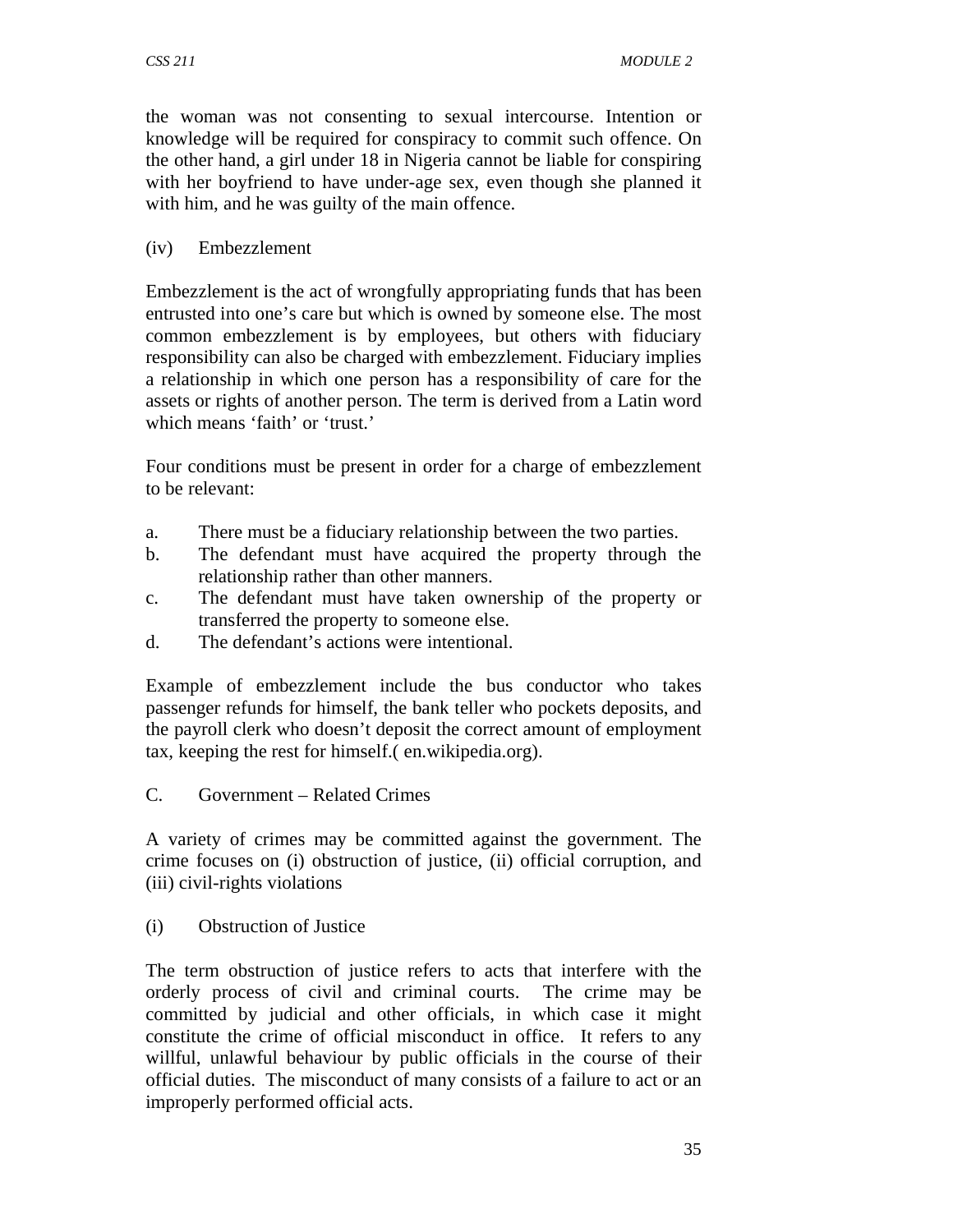#### **SELF – ASSESSMENT EXERCISE**

Define the term, "obstruction of justice".

(ii) Civil Rights Violations

In recent years attention has been focused on one of the most offensive types of abuse of power by government, the violation of civil rights. The most recent and serious civil rights violations example is the abuses committed by the Muslim militant sect called Boko Haram. The sect was responsible for killings, bombings, and other attacks throughout Nigeria. Other serious violations include politically motivated and extrajudicial killings by security forces, arbitrary arrest and detention, executive influence on the judiciary and judicial corruption, the killing of children suspected of witchcraft, child sexual exploitation, regional discrimination and trafficking in persons for the purpose of prostitution and forced labour.

#### **SELF – ASSESSMENT EXERCISE**

What are the crimes that constitute Government related Crime?

### **4.0 CONCLUSION**

From this unit, you have learnt the definition of crime as defined by social scientists and the difference between the legal and social definition of crime. The nature and types of crimes have also been classified in this unit.

#### **5.0 SUMMARY**

In this unit, we described the social concept of crime. Most people have a common sense of what crime is, but social scientists try to define crime in precise terms. By defining crime in an exact way criminologists specify the domain of their study.

We identified the various views of social scientists toward crime. Finally, we outline the typology of crime. There are (a) Violent crimes, (b) Property crimes, (c) Business and government related crimes and (d) Drug abuse, drug trafficking and organised crimes.

## **6.0 TUTOR – MARKED ASSIGNMENT**

- 1. Why robbery is considered a violent crime?
- 2. What are the elements of violent crime?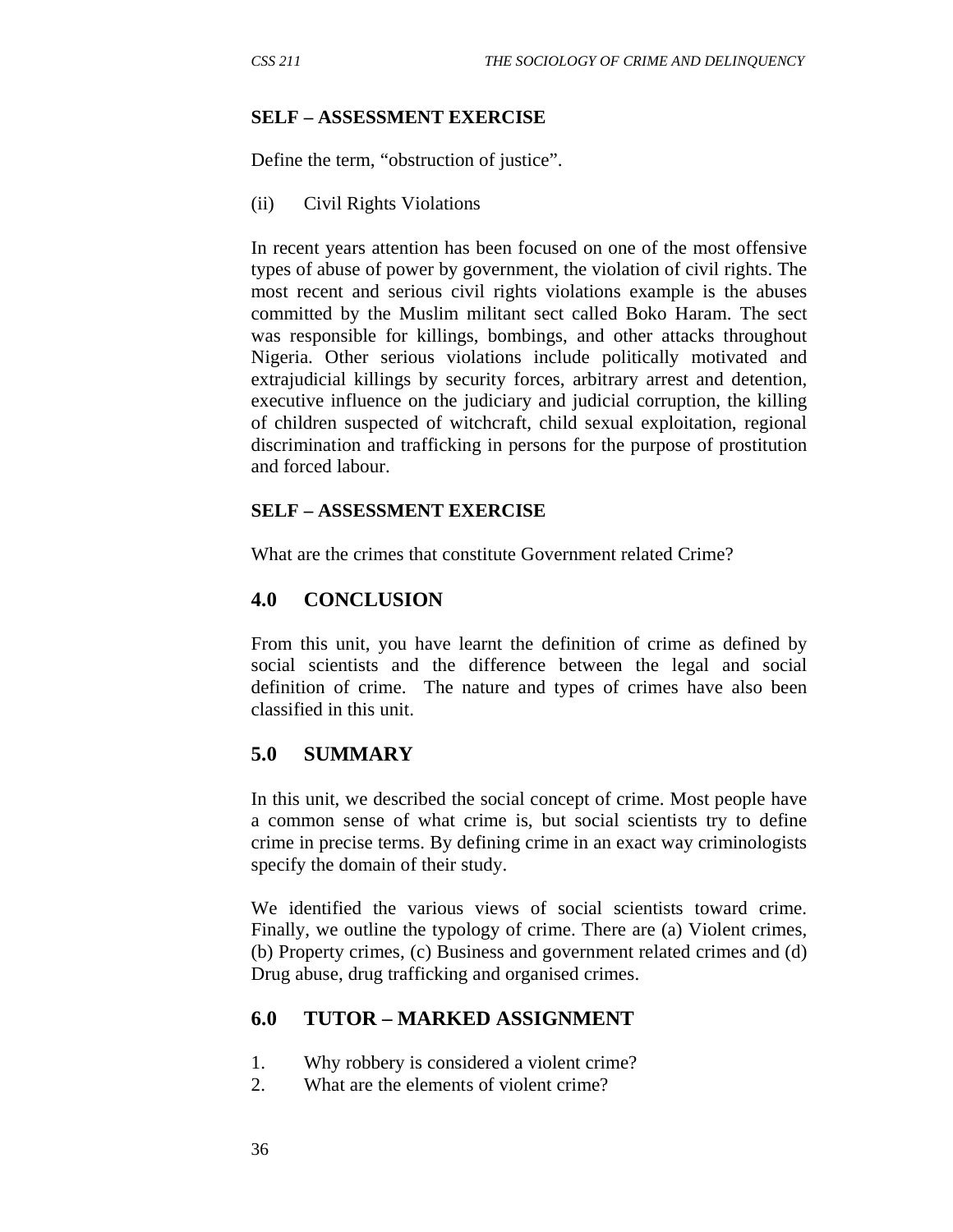## **7.0 REFERENCES/FURTHER READING**

Conklin, E. J. (2007). *Criminology*. (9th ed.). Boston: Pearson.

- Elliott, C. & Quinn, F. (2004). *Criminal Law*. London: Pearson Education.
- Hirschi, T. & Gottfredson, M. (1980). *Understanding Crime: Current Theory and Research*. Peking: McGraw Hill.
- Reid, S.T. (2006). *Crime and Criminology*. (11th ed.). Boston: McGraw Hill.
- Regoli, M. R. & John, D. H. (1991). *Delinquency in Society- A Child Centered Approach*. New York: McGraw Hill.

Sutherland, E. (1949). *White Collar Crime*. New York: Dryden Press.

Schewendinger, H. & Julia, S. (2001). "Defenders of Order or Guardians of Human Rights?" In Stuart Henry & Mark Lanier's *What is Crime*? New York: Rowman and Littlefield Publishers, Inc.

En.wikipedia.org.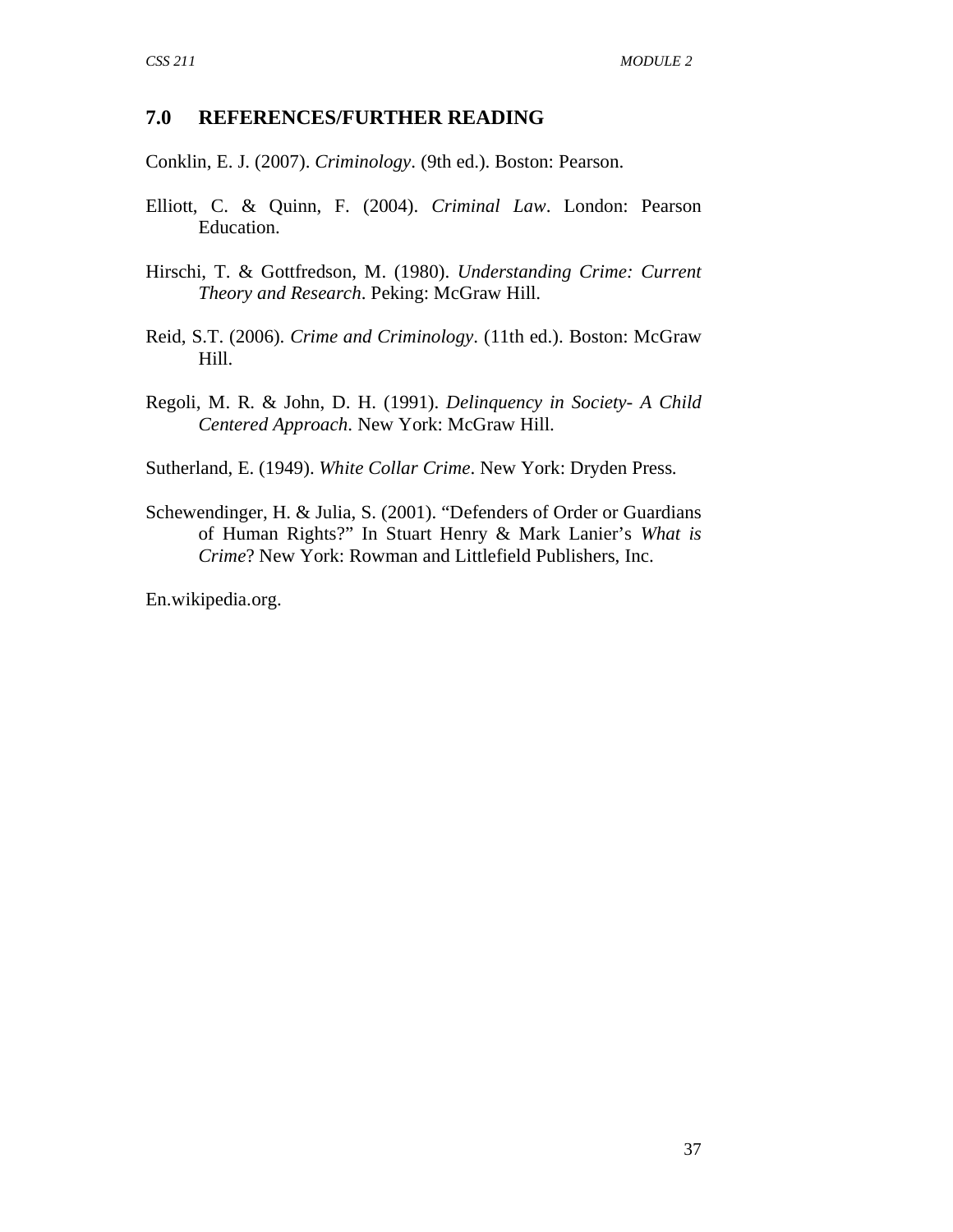## **UNIT 2 THE MEASUREMENT OF CRIME AND ITS IMPACT**

#### **CONTENTS**

- 1.0 Introduction
- 2.0 Objectives
- 3.0 Main Content
	- 3.1 The Measurement of Crime and its Impact
	- 3.2 Official Crime Statistics
	- 3.3 Unofficial Crime Statistics
- 4.0 Conclusion
- 5.0 Summary
- 6.0 Tutor Marked Assignment
- 7.0 References/Further Reading

## **1.0 INTRODUCTION**

In this unit, we would identify and measure crimes. By measurement of crime, we mean the statistics of crimes committed in the society in a certain period of time. Here, we are interested in knowing how crimes are perceived and recorded; and the establishment of the official and unofficial records of crime. This will definitely help to acknowledge the volume, nature, character and trends of crime committed in a particular society.

## **2.0 OBJECTIVES**

At the end of this unit, you should be able to:

- write the meaning and nature of measuring crimes
- identify the two principal factors of measuring crimes
- identify the various sources of crime surveys and as well as its importance.

## **3.0 MAIN CONTENT**

## **3.1 The Measurement of Crime**

Measurement of crime today, is more complex and more modern than in earlier times. The starting point in the discussion of the measurement of crime is to consider the statistics of crime.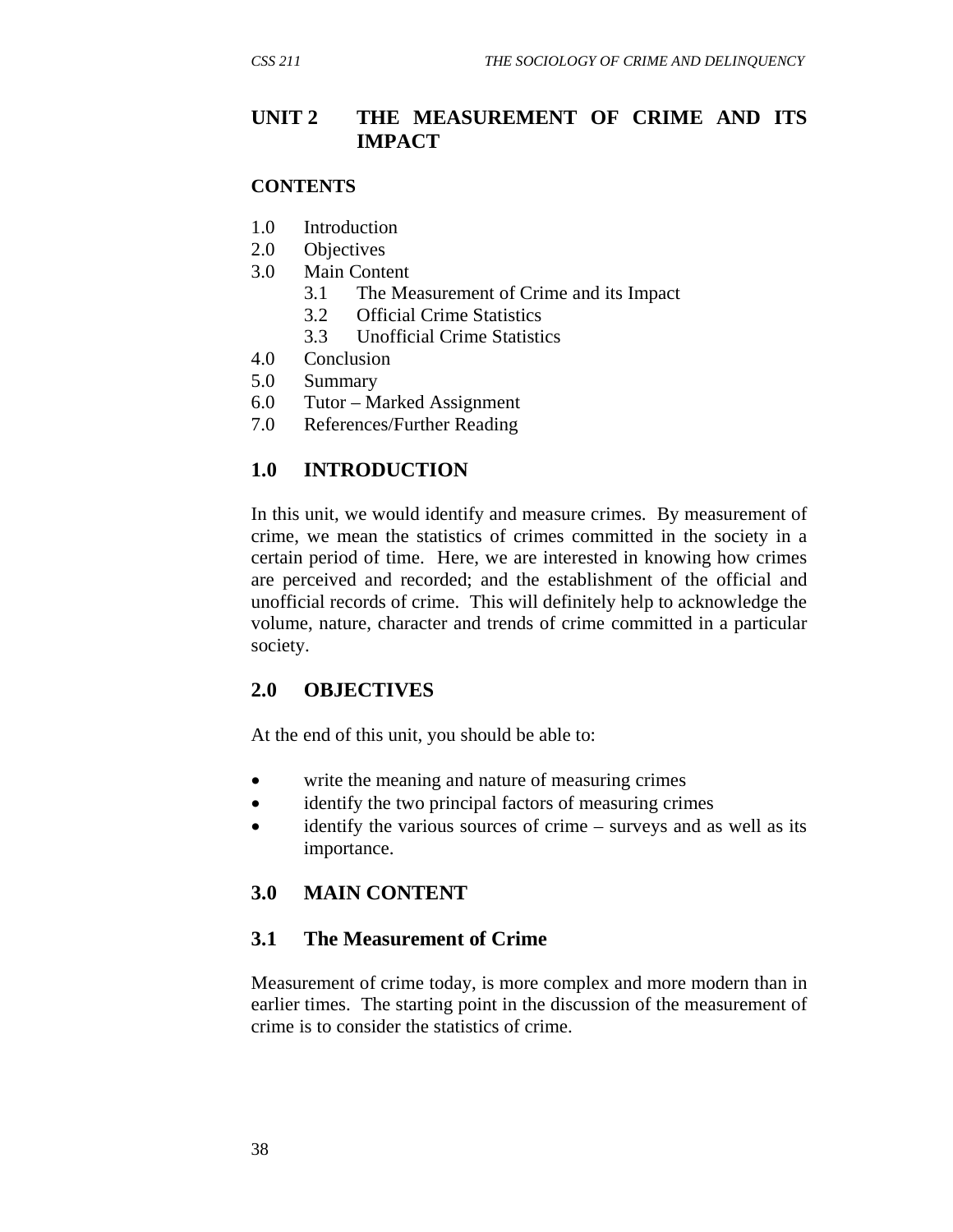Crime statistics is the basic and official instrument for the measurement of crimes. It is on this basis, we could know the characteristics of crime in the society (Hall Williams, 1984). It enables us to know whether crime is growing or decreasing.

By crime statistics, we mean the uniform data on offence and offenders expressed in numerical terms. It is derived by official agencies like the police, prisons, courts, Nigeria Drug Law Enforcement Agency (NDLEA), the Customs, Immigration, Independent Corrupt Practices and other Related Offences Commission (ICPC), Economic and Financial Crimes Commission (EFCC), Federal Road Safety Corps (FRSC), National Agency for the Prohibition of Traffic in Persons (NAPTIP) etc.

These numerical data are often tabulated, classified and analysed in order to establish relationship between or among the classes of offences recorded. It helps us to understand the distribution of persons in crime in different areas of the society. Criminologists usually begin their search for the measurement of crime by looking at the figure provided for crimes known to the police. The data based on police records in recent times in Nigeria showed an unprecedented crime wave, especially in the areas of kidnapping and terrorism. Instances abound in the terrorism activities of the Boko Haram in Northern Nigeria especially in Maiduguri, Abuja, Zubwa, Bauchi, Kaduna, Kano and Suleja. From here, we turn to the two major sources of crime statistics. They are (i) official and (ii) unofficial statistics.

## **SELF – ASSESSMENT EXERCISE**

What do you understand by the term, "crime statistics".

## **3.2 Official Statistics**

Official crime statistics are mainly gotten from the prisons, police and the court. These are the traditional sources of crime statistics. It records a high level of the patterns of criminality. Other sources include the customers, Immigration, FRSC, ICPC, EFCC, NAPTIP, Records of juvenile institutions and census data from either the state or Federal statistics.

Nevertheless, official statistics sometimes seem to be incomplete due to dark figures (unreported crimes) and grey figures (reported but unrecorded crimes and manipulation of records to satisfy political and, or institutional interests). An instance of the grey figure is the case of the daughter of the erstwhile head of state in Nigeria, Chief Olusegun Obasanjo. She is Senator Mrs. Bose Bello- Obasanjo. She was alleged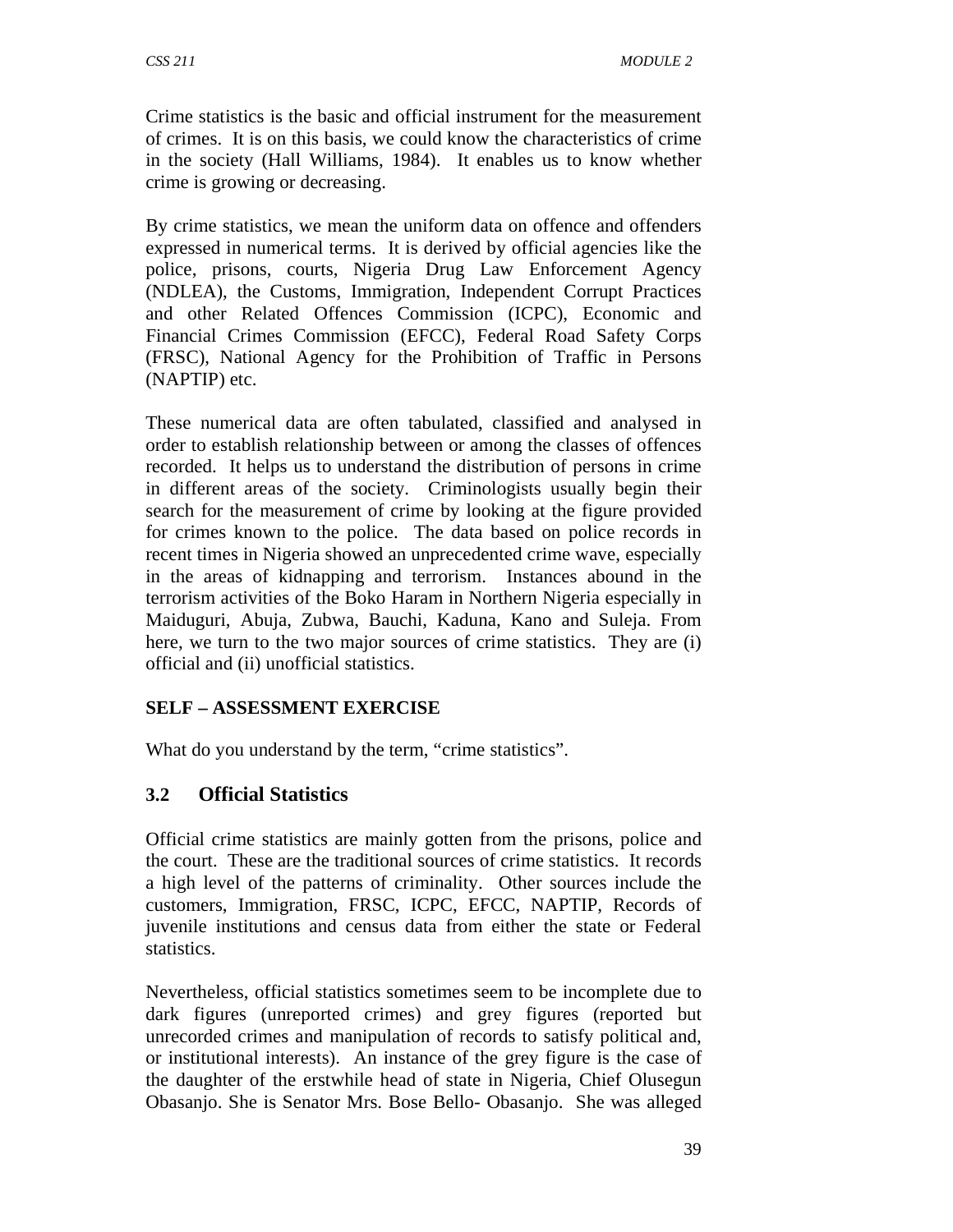to be involved in a N10 million bribe when she was the chairperson of the Health Committee of the National Assembly in 2008. At the end, the case was manipulated.

Official Records are indicators of criminal activities brought to the notice of the criminal justice system and the actions that they take in respect of reported incidents. Each year the crime statistics give the figures for offences cleared up. These are expressed as a proportion of the offices known in relation to the total volume of serious offences. These figures are regarded as some indication of police efficiency or effectiveness.

An offence recorded by the police is said to be cleared up if the person has been arrested, summoned and prosecuted for the offence. If it is ascertained that the offence was committed by a child under the age of criminal responsibility, he must be cautioned for the offence because he is a juvenile.

Official crime statistics in Nigeria suffer many weaknesses, in addition to the more universal problems of dark and grey crime figures. Some of the sources of the weaknesses have been identified in the lack of necessary skills and resources for statistical and information management; lack of effective planning, monitoring and evaluations of information.

## **SELF – ASSESSMENT EXERCISE**

What are the importance and weaknesses of the official crime statistics?

## **3.3 The Unofficial Crime Statistics**

As a result of the doubts concerning the reliability, validity and utility of the official statistics of crime, criminologists have considered using other means for measuring crimes. These sources are called the unofficial sources. They are obtained through (1) Direct observation, (2) Weighting sources, (3) Self Report source and (4) Victim –survey source. They are called unofficial because they are not compiled by the state officers, but by individuals or researchers. The aim of the unofficial statistics is to compliment the official sources in order to make it richer and create utility.

## **(i) Direct Observation**

This happens when the researchers/criminologists participate individually to observe and record events as it occur in a particular area. This is very necessary for research, in order to have a deeper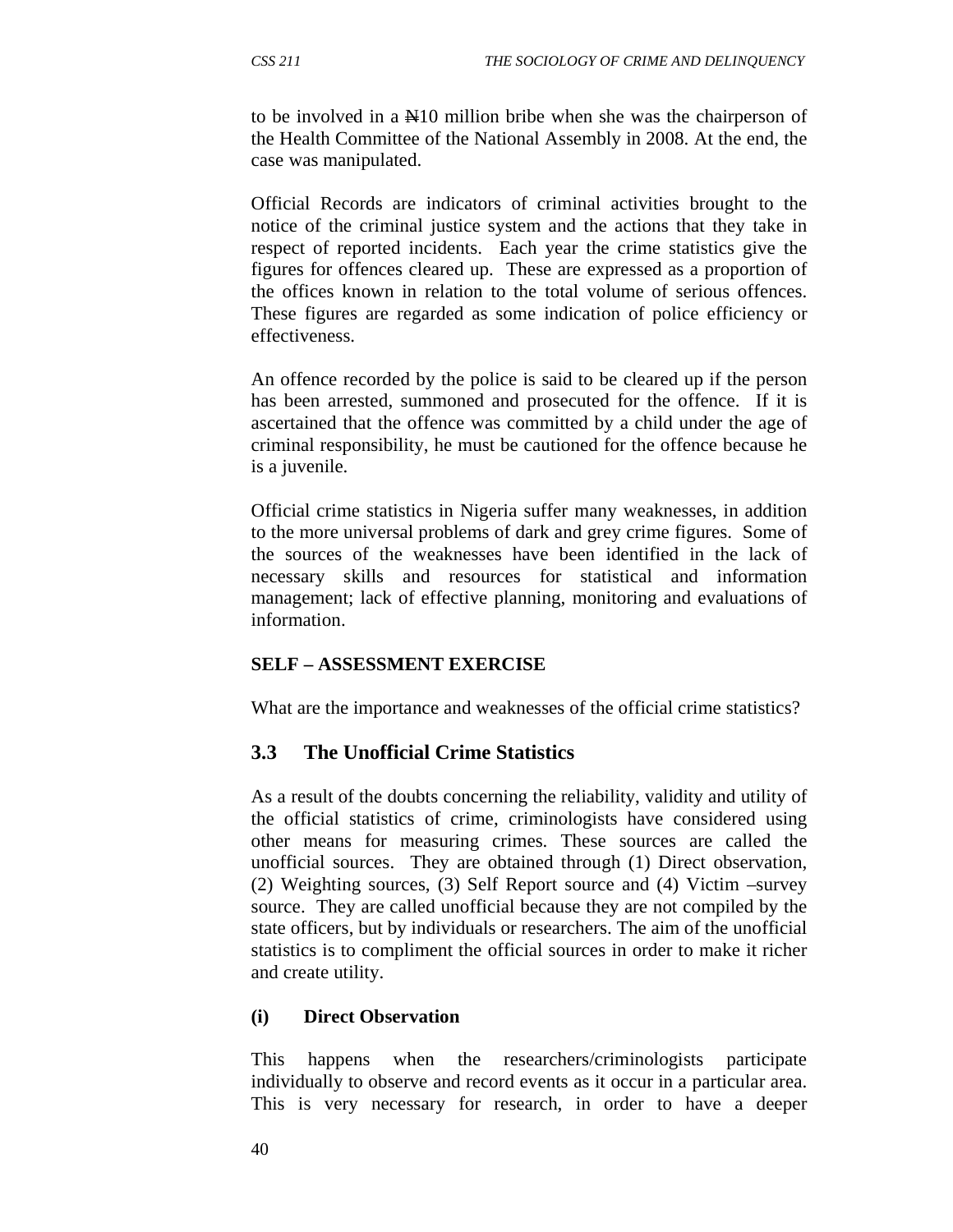understanding and to gain a greater insight into the groups. Direct observation is a type of research mainly conducted in victimless offences such as gambling, prostitution, and homosexuality. These offences are the major forms of crime that could be directly observed. (Maguire, 2002).

## **(ii) Weighting of Crime**

This is done by the compilation of questionnaire. It is send to members of the society to respond to and give a feedback of grievous crime. In this situation, the most serious offence will be ranked. The least serious offence will be ranked the lowest mark while the most serious offence will be ranked the highest mark. In this condition, the weight is considered to indicate the seriousness of the crime (Hall Williams, 1984).

# **(iii) Self – Report Studies**

Another name for self – report studies is crime survey. It involves the study of a sample of a population. It investigates the types and number of crimes that are committed during a particular period, usually the past year. The crime survey examines whether or not the crime has been detected or reported to the police. The method uses questionnaire to collect relevant information. The self – report studies are better conducted on juveniles in Schools to ascertain which offence they have committed (Appelbaum, 2003). This is based on an assumption in criminology that children are delinquent.

Self – Report study is as well characterised by many weaknesses. First, the questionnaire tends to contain more questions on minor crimes with which the respondents are more comfortable. But questions on more serious and sensitive crimes are avoided. Second, respondents may not accurately recall their criminal activities, and third, respondents tend to under report serious crimes that they may have committed.

## **(iv) Victim – Surveys**

Victim – surveys are used to obtain data on the extent of criminal victimisation. Some criminologist many years ago had proposed the study of victims as an important focus for criminology. The subject matter of victim studies is concerned with the scientific study of victims of crime. It is a science of social concern for the victim. It focuses on the scientific analyses of the patterns, regularities and causal factors as it relates to the victim.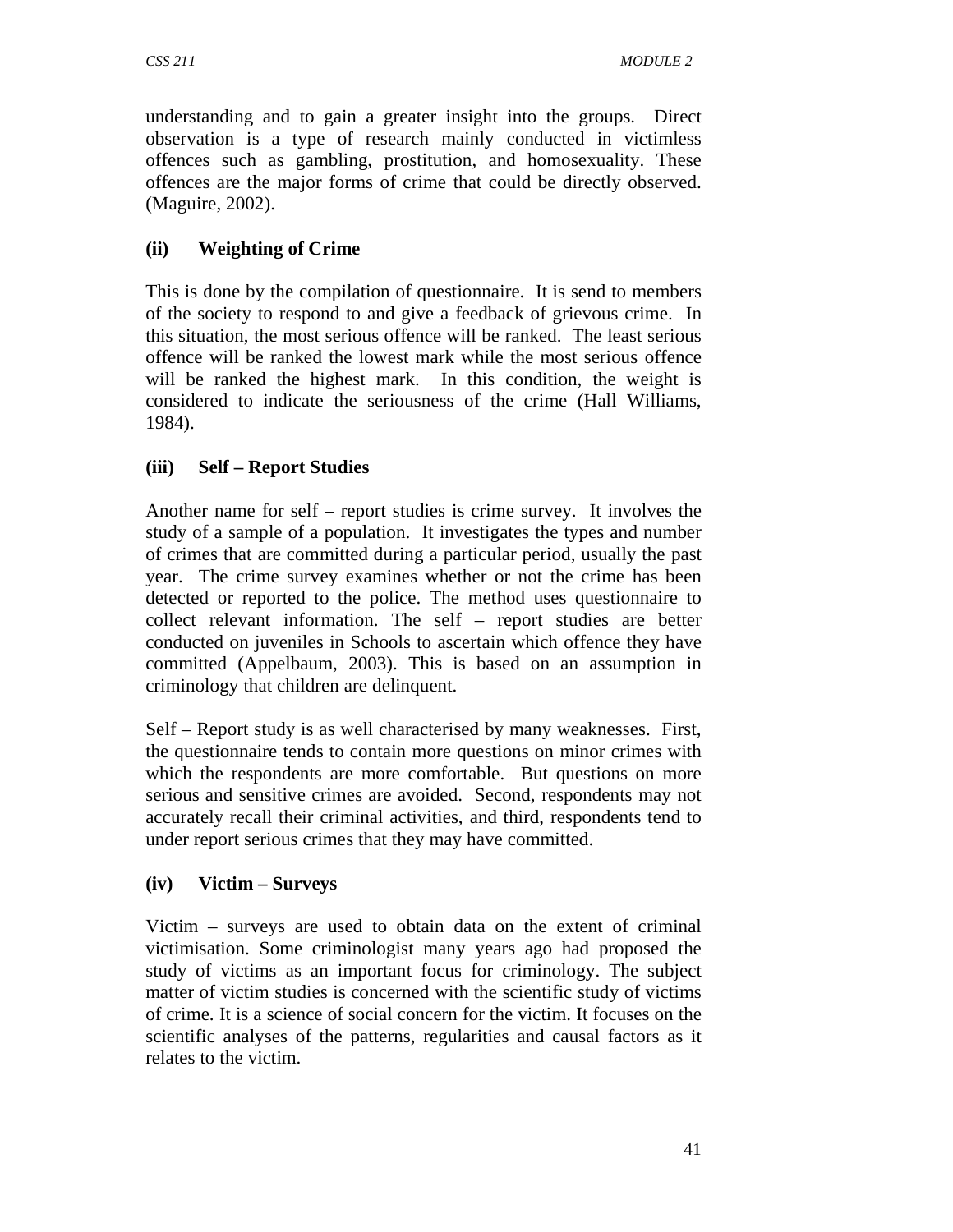Unlike the crime survey, which uses data on the extent and patterns of crimes committed by members of a society, the victim – survey is used to measure the extent and pattern of victimisation in a community, among members of a group or nation. Questionnaire are designed and administered to gather information on respondents' experiences in the hands of criminals. This method also suffers several deficiencies, including inability of the respondents to accurately report events during the period covered by the survey. The early pioneers of victim studies or victimology were Benjamin Mendelsohn and Heng Von Hentig (Hall Williams, 1984).

### **SELF – ASSESSMENT EXERCISE**

Differentiate between the official and unofficial statistics of crime as instruments of measurement.

Some criminologists become much interested n the potentiality of the unofficial crimes, that they made a review of the concept of hidden criminality.

The interests of the criminologists lie more on the general light thrown into the dimensions of the dark figures of crime. Their attentions are drawn to the 'dark – number' of offences which do not appear in the crime figures but are hidden from view. This is what we called the 'ice – berg' crime. It is a situation where a large proportion of offences lies beneath the surface and are never revealed or recorded. These unreported, unknown, undetected and unrecorded crimes constitute the hidden criminality.

These problems indicate that the crime statistics produced by the criminal justice agencies – the police, prisons and courts – are not true. They do not reflect the accurate extent and pattern of criminal activities and victimisation in society (Hall Williams, 1984). But what proportion the 'dark figure' represents, it is impossible to say. Nevertheless, estimates have been made that sexual offences in Nigeria are considered the most hidden criminality from view, especially the crimes of rape and bribery.

## **4.0 CONCLUSION**

From this unit, the students should be able to know what crime statistics is and also know that crime statistics are tabulated and analysed into numerical figures for easy understanding. As a student of criminology, you should be able to know the two principal sources of crime statistics and also be able to differentiate between weighing of crime and direct observation.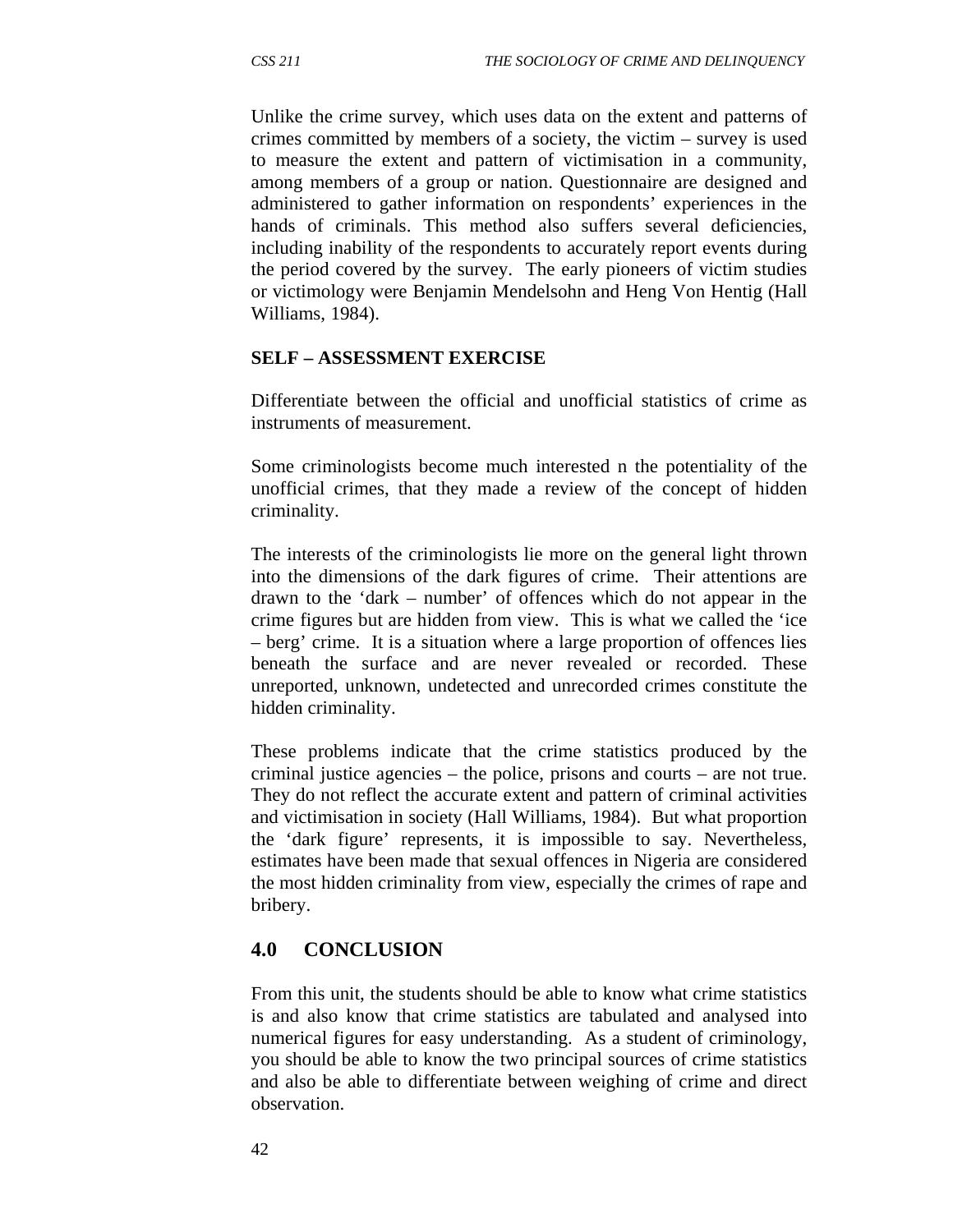# **5.0 SUMMARY**

We have been able to discuss the measurement of crime. We tried to defined crime statistics as the major instrument of the measurement of crime. We identified official and unofficial statistics as the two principal sources of crime measurement. The hidden or unrecorded aspects of crime were discussed.

# **6.0 TUTOR – MARKED ASSIGNMENT**

- 1. Compare and contrast between crime surveys and victim surveys. Give disadvantages of each.
- 2. Differentiate between the official and unofficial crime statistics of measurement.

# **7.0 REFERENCES/FURTHER READING**

- Appelbaum, R. P. & William, J.C. (2003). *Sociology*. California: Harper Publishers.
- Hall-Williams, J. E. (1984). *Criminology and Criminal Justice*. London: Butterworth.
- Maguire, Mike *et al.* (2002). *The Oxford Handbook of Criminology*. (Eds). Oxford University Press.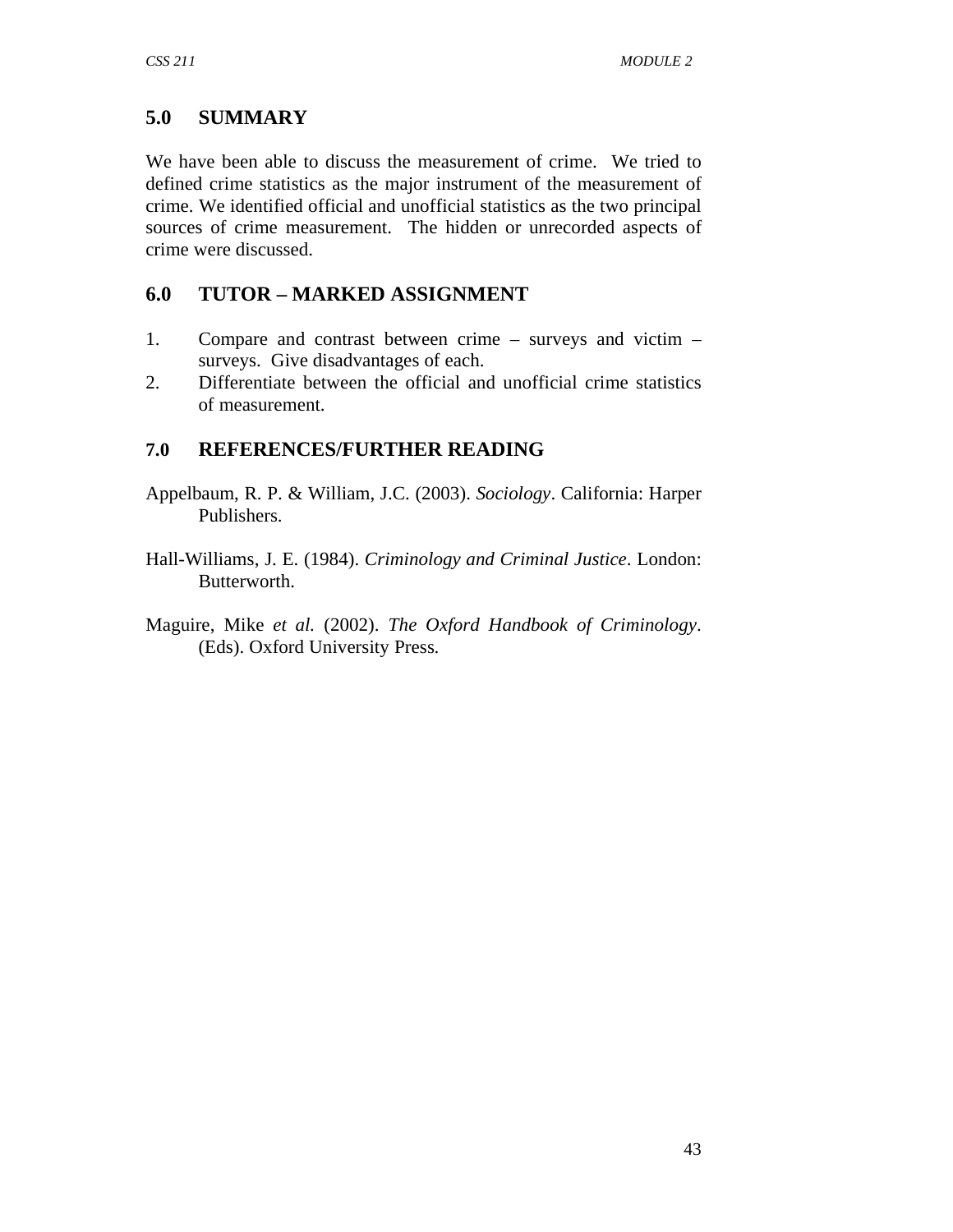## **UNIT 3 SOURCES OF LEARNING TO COMMIT CRIME**

#### **CONTENTS**

- 1.0 Introduction
- 2.0 Objectives
- 3.0 Main Content
	- 3.1 Sources of Learning Crime
- 4.0 Conclusion
- 5.0 Summary
- 6.0 Tutor Marked Assignment
- 7.0 References/Further Reading

### **1.0 INTRODUCTION**

Criminals usually learn the most skills and motives needed to violate the law. Nevertheless, they acknowledge that the violation of the law constitutes crime. But they tend to justify their criminal acts and be relatively free from the bonds of the legitimate social order of the law by techniques for neutralising the law.

#### **2.0 OBJECTIVES**

At the end of this unit, you should be able to:

- state the sources of learning to commit crime
- explore the social structure of the community and delinquent behavior
- highlights the motives and skills from the general culture and,
- discuss the effects of the peer group in committing crime and delinquency.

#### **3.0 MAIN CONTENT**

#### **3.1 Sources of Learning to Commit Crime**

Leslie Wilkins in 1964 drew attention to the relationship between certain features of the so-called affluent society and the rise in property crime: "In any stable social system the increase in economic activity and affluence would lead to increased opportunities – opportunities for honest and dishonest practices (Hall Williams, 1984).

Wilkins observes that as the amount of money being transferred legitimately increases, so do the opportunities for crime. As the number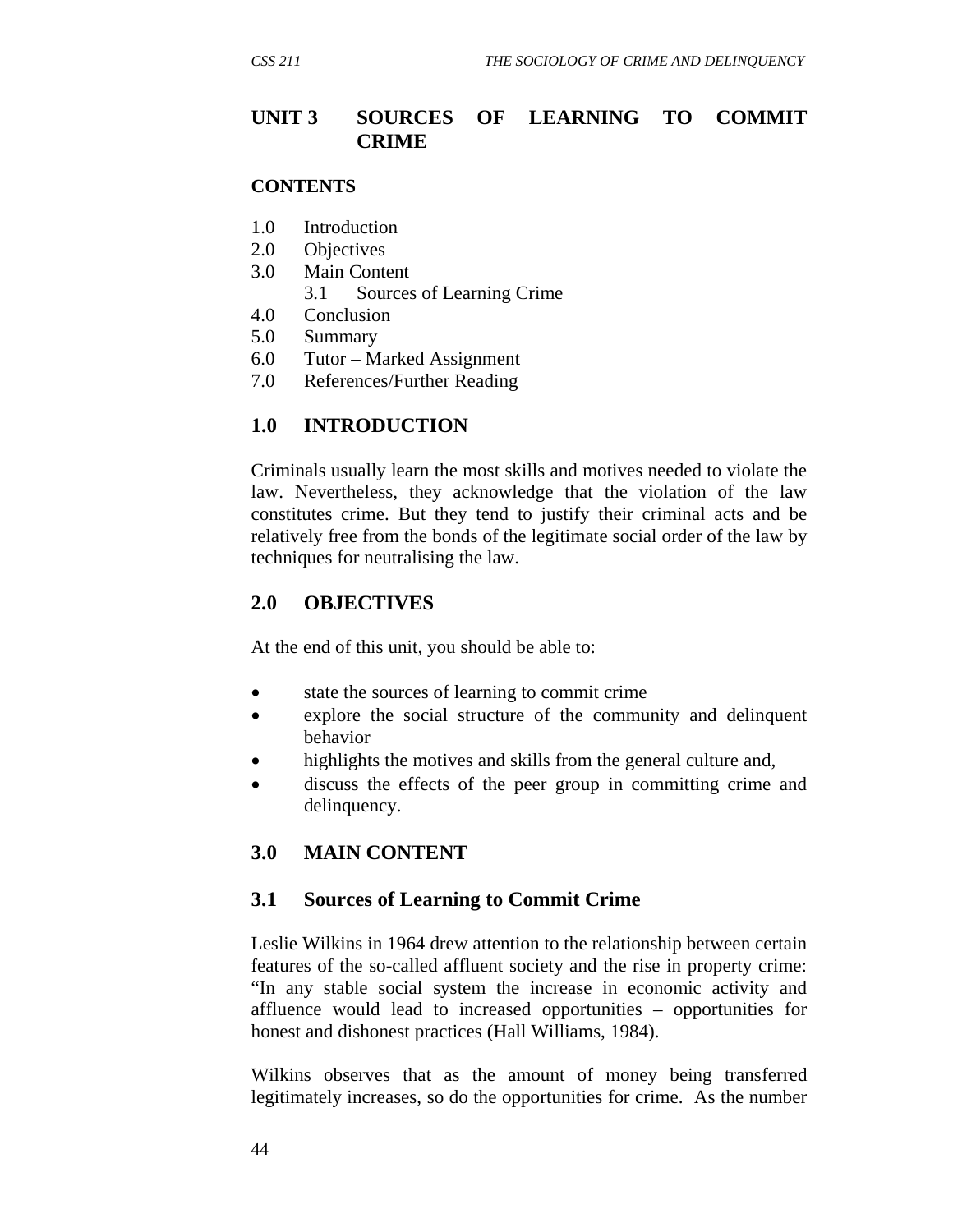of motor cars increases, so do the opportunities for theft or stealing of cars.

Offenders learn motives and techniques for breaking the law from many sources, including the community, the peer group, the general culture, the media, pornography, and correctional institutions.

# **(A) Community**

Every community has its own unique culture which is transmitted from generation to generation in the form of social heredity. These are written and unwritten rules and regulations; matter of facts, prejudices; standards for social etiquette and demeanour. These are the established customs showing how members should relate to peers, superiors and traditions that clarify to members what is appropriate behavior and what it is not. This falls on the chief of the community who exercises the traditional power to his subjects, so that these social etiquettes of the community will be complied with.

The community becomes an agent for the internalisation of values, ideas, beliefs and customs through the process of learning, so as individual, who has been properly socialised into the community and culture, learn how things are done. What behaviours and values are acceptable and desirable and which ones are not. So the importance of cultural forces in the development of individuals against crime and delinquency is very great (Chukwunka, 1992).

Opportunities to learn to commit crime are associated with the social organisation of a community. Learning about crime is easier when there are close ties and frequent interaction among people of different ages within a community. Interaction between teenagers and adult criminals, as well as between teenage gang members and non – members, provide opportunities to engage in criminal activities under the supervision of more experienced offenders.

## **(B) Peer Groups**

This emphasises the place of peer group influence on the behavior of people generally. It was observed that peer group play an important role in crime and delinquency. So the activities of close associates will not be overlooked. It is obvious that when a child is born, he is helpless and dependent on others for the gratification of his biological needs. As he advances in age, he becomes aware of his environment and understands the principles of reality.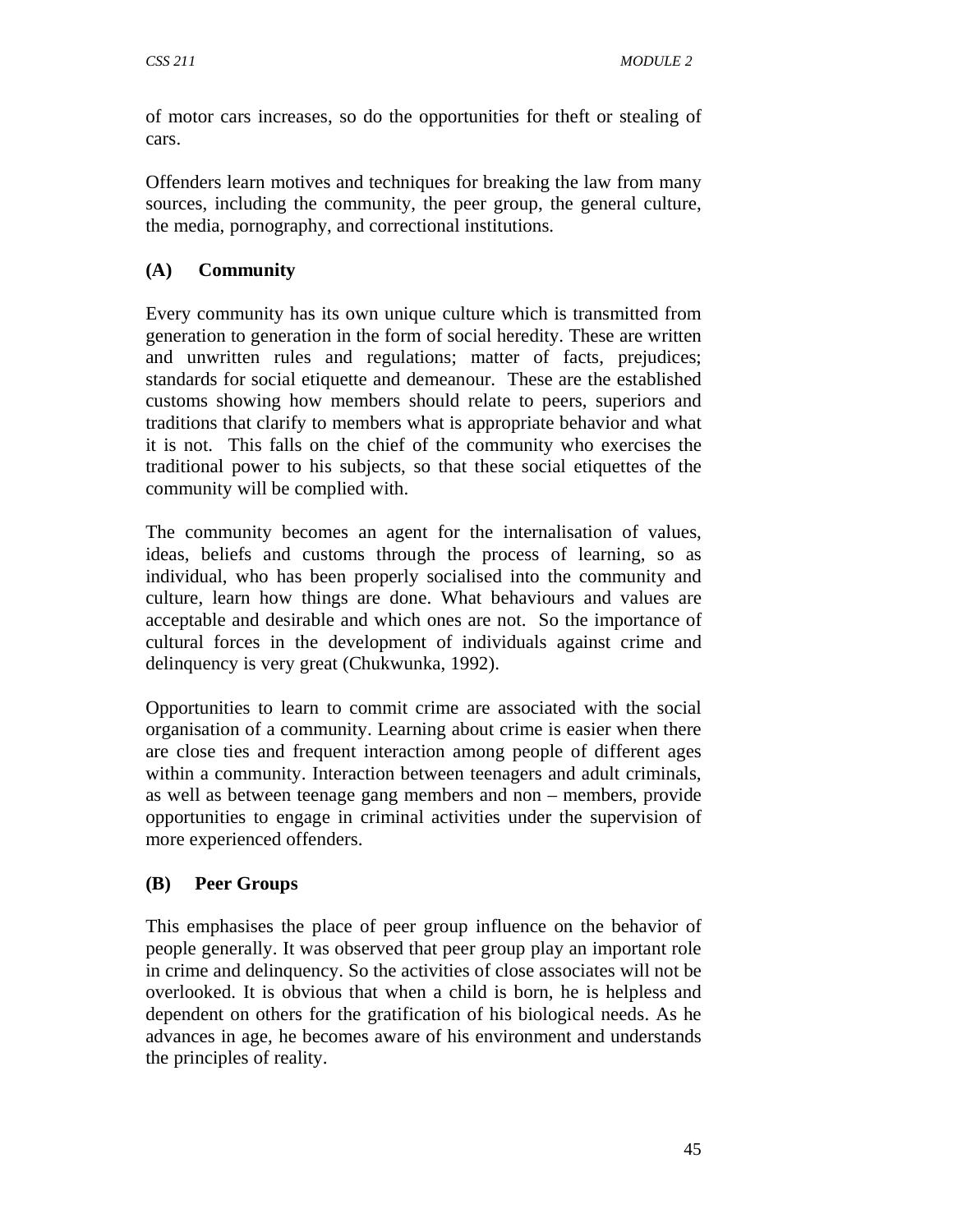He therefore comes in contact with other children and people in the process of socialisation. A process by which co-operative and communication among the members of a peer- group are facilitated. Attitudes toward others are learned by observing and imitating models. Based on this, it could be said that those who have intimate associations are offenders of crime and delinquency are likely to engage in crime (Chukwunka, 1992).

Adolescents who do not have a stake on conformity sometimes join gangs and learn criminal behaviours and skills from peers. This encourages and reward violation of the law. Learning to commit crime often occurs within groups or gangs (Conklin, 2007). Delinquents are more likely to have delinquent friends than non-delinquents. The relationship between friendship and delinquency is a commonly assumed pattern in poor family relationships leading to attachments to peers, which leads to delinquency. Hirschi concluded that weaker peer – group ties are associated with higher rates of delinquency. Delinquent behavior leads to delinquent peer association ("birds of a feather flock together"). Association with delinquent peers also increases delinquent behavior ("rotten apples spoil the barrel").

Delinquents' interactions with delinquent peers increase the chance of more delinquency. Non – delinquency interaction with non – delinquent peers increases the chance of more conformity behavior (Conklin, 2007). Research observed that those that join gangs are involved in violent crime, vandalism, drug use and selling which supports the rotten apples" hypothesis.

#### **SELF – ASSESSMENT EXERCISE**

What do you understand by this phrase – "rotten apples spoil the barrel"?

## **(C) General Culture**

People sometimes learn criminal activities from the general culture. For instance, at the end of the Nigeria-Biafra War in 1970, the nation experienced an increase in violent crimes. The increase was particularly dramatic. The culture emphasises machismo, that is, an exaggerated belief that men should be aggressive, dominant and strong. That is, men are ought to have more rape and other violence against women than are cultures that deemphasize such actions. The best explanation of this is that war makes violence legitimate.

According to this view, delinquents do not hold values that are completely or diametrically opposed to dominant values. The social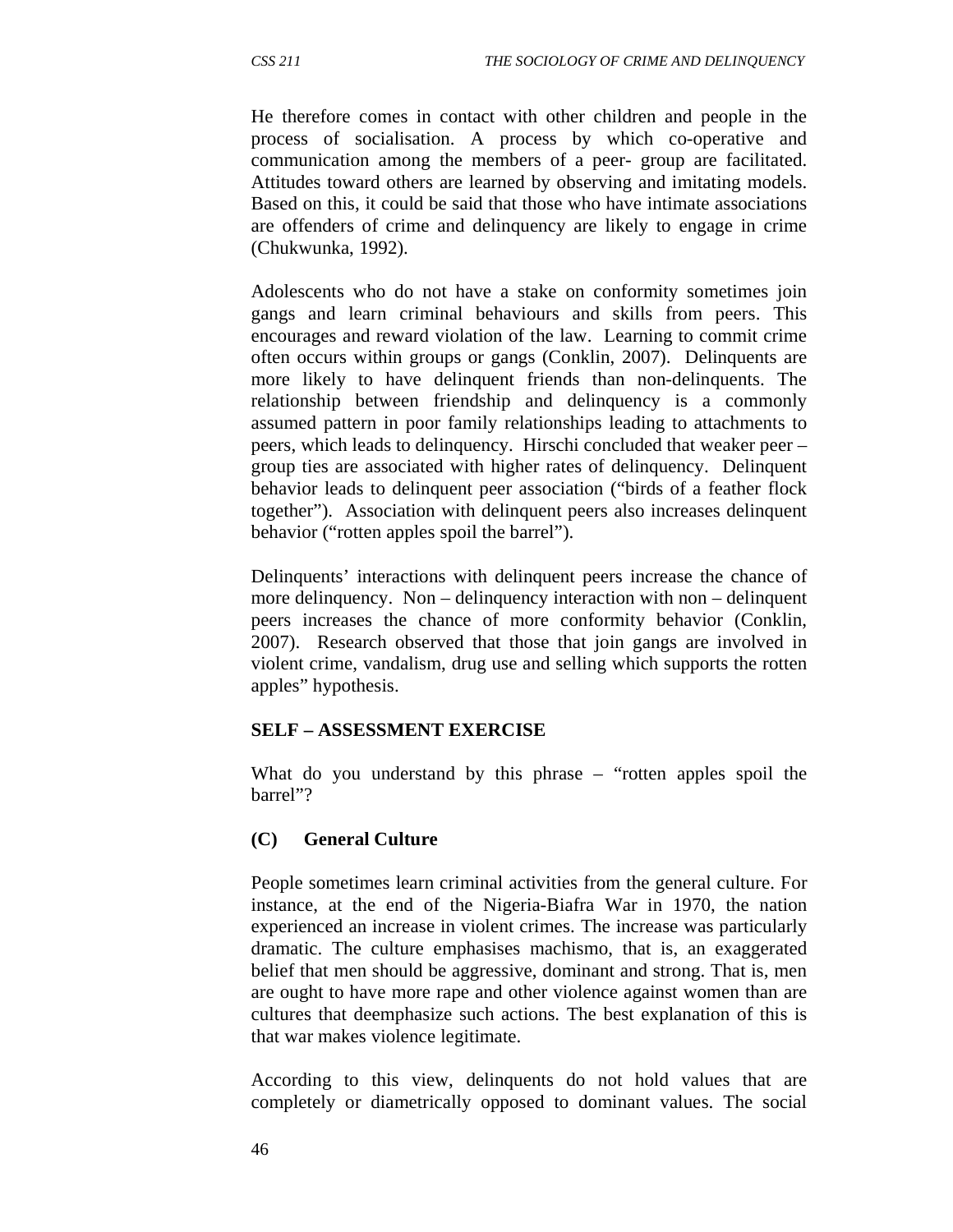norms that define expected or appropriately behavior for particular situations lack specificity to how and when they apply. In other words, the norm that states that theft is wrong might be qualified so that theft is tolerated or even encouraged. According to Sykes and Matza (1957), denial of responsibility is one of the neutralisation techniques in which people refuse to be held personally accountable for one's action. People sometimes claim that a criminal or delinquent act is an accident or assert it is caused by factors beyond their control. They feel that they were motivated by the social environment, rather than in control of their own lives. For instance, the increase in violent crimes especially kidnapping in the Niger Delta Region of Nigeria from 2004 to 2011 were particularly dramatic.

Some argued that Nigeria is "a nation of victims" with increasing numbers of people using an abuse "excuse" to support a claim that they should not be blamed for their actions.

This is part of the attempt to shift responsibility in our society. Nobody seems to be responsible for his own actions anymore. It's always somebody else's fault. The violent activities of the militia in the Niger Delta attribute their behavior to "exploitation by the power structure, restitution for past injustices, and brutalisation by the system" (Conklin, 2007).

This denial of responsibility has also been used to justify white collar crime and political corruption in Nigeria. At the same time, the rapists justify their crimes by saying that their victims deserved to be raped because they were sexually experienced, promiscuous, or had a bad reputation. And such women are "public property" and have no right to reject them as sex partners. Rapists also portray women as seductresses, claim that women mean "yes" when they say "no". They also contend that most women eventually relax and enjoy the sexual assault. They assert that nice women do not get raped (Conklin, 2007).

## **SELF – ASSESSMENT EXERCISE**

What are the factors that rapists used to justify their crimes?

## **(D) Pornography**

There is a widely held view that pornography as an obscene material is more likely to commit sex offences because they are stimulated to act on their sexual fantasies. Pornography is material that is intended to arouse people sexually by portraying sexual matters in visual or verbal terms. Obscene material is a material often pornographic in nature, which has been declared illegal because it poses a threat to the state or to organised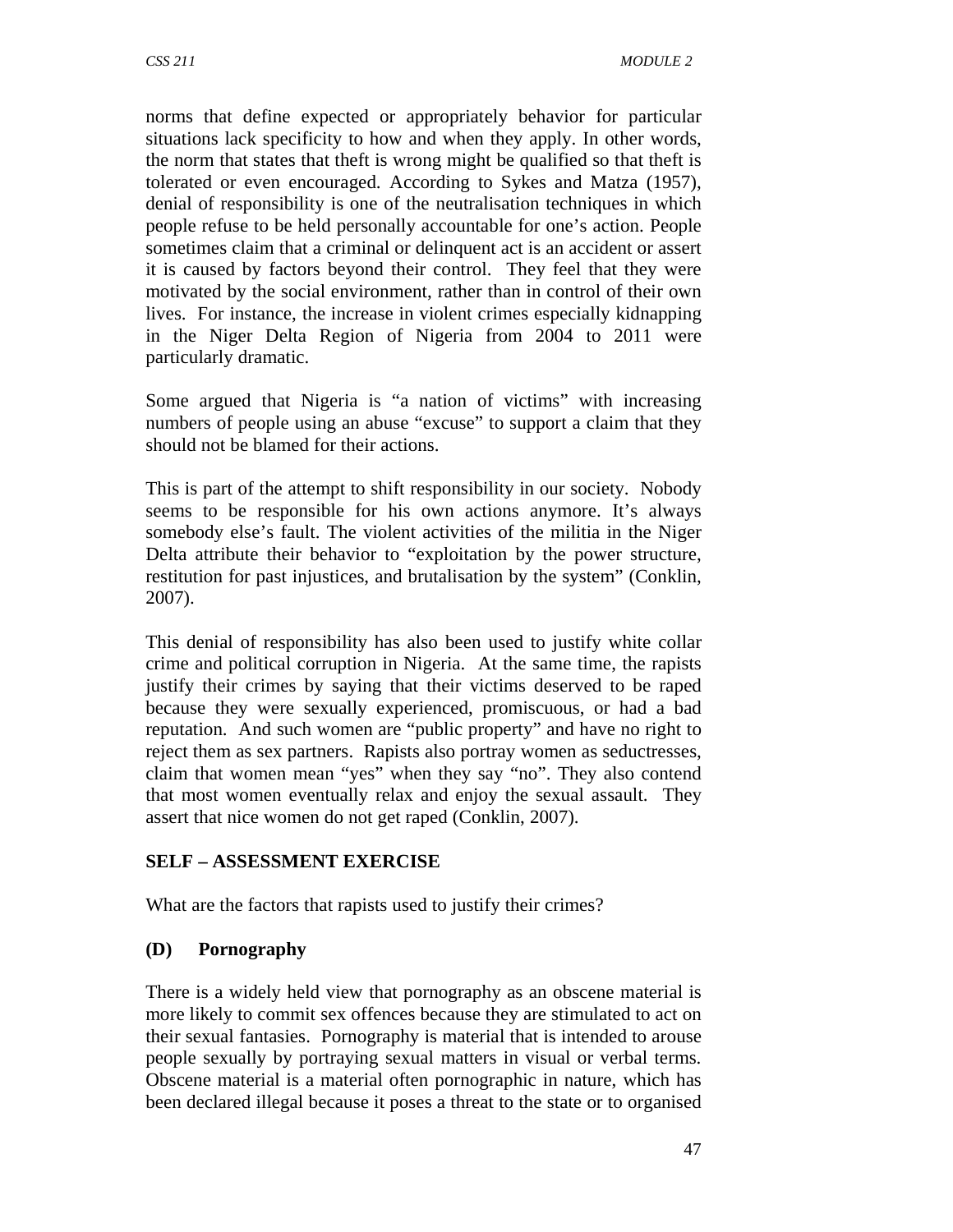religion, violates common morality and has no redeeming social value. Even though pornographic material arouses people sexually, yet not everyone responds to it in the same way. Those who are most sexually aroused are the youths, the religiously inactive and the sexually inexperienced.

## **(E) Correctional Institution**

The correctional institutions such as the prisons and juvenile detention centres have been described as "schools of crime" by sociologists. This is a place where relatively inexperienced offenders found themselves with the skilled criminals. The focus of this discussion is diametrically on the spreading of criminal motives and techniques from the more experienced offenders to the less knowledgeable inmates. Offenders learn the motives and skills to commit crime from a variety of sources. One of the sources of which people learn to commit crime through interaction with others is differential association theory. Sutherland advocates that criminal behavior is learned in interaction with other persons in a process of communication. This communication can either be verbal or non-verbal (Conklin, 2007).

## **SELF – ASSESSMENT EXERCISE**

How does a correctional institution invigorate crime and delinquency?

# **4.0 CONCLUSION**

From this unit, students should be able to know about the sources of learning crime and how to commit crime and delinquency. You should be able to understand the causes of crime and delinquency through peer group, pornographic materials, correctional institutions, community and the general culture.

# **5.0 SUMMARY**

We have been able to discuss how people learn skills and motives to commit crime from many sources. The social structure of some communities is conducive to learning criminal and delinquent behaviour. Many delinquents are learned from older adolescents in gangs. People also learn criminal motives and techniques from the general culture, exposure to pornographic materials and interaction among inmates.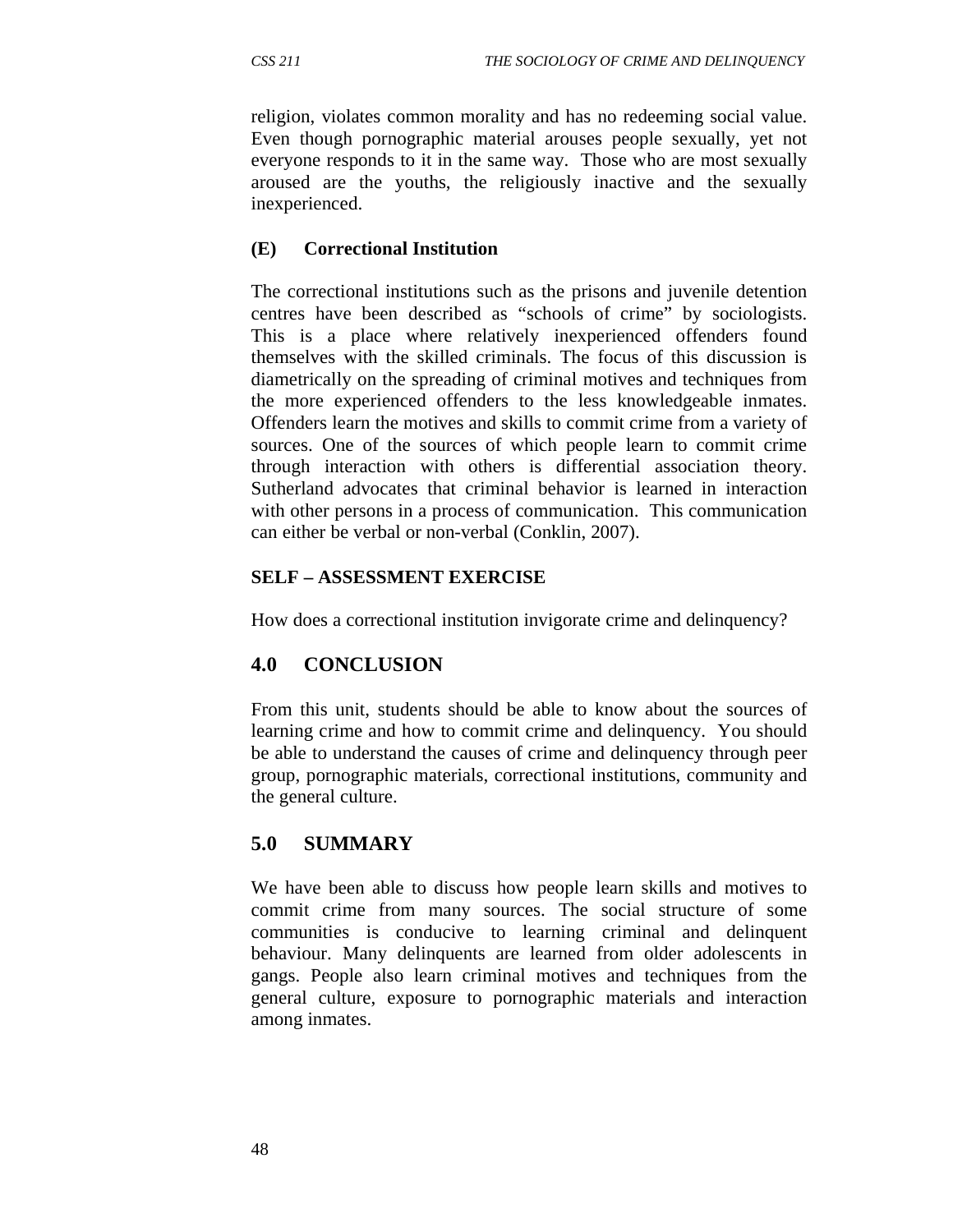# **6.0 TUTOR – MARKED ASSIGNMENT**

What are the sources from which people learn to commit crime or delinquency?

## **7.0 REFERENCES/FURTHER READING**

Chukwunka, C.A.C. (1992). "The Incidence of Drug Abuse among Youths in Port Harcourt". A Research Project Submitted to the University of Calabar, Calabar.

Conklin, E. J. (2007). *Criminology*. (9th ed.). Boston: Pearson.

Hall-Williams, J. E. (1984). *Criminology and Criminal Justice*. London: Butterworths.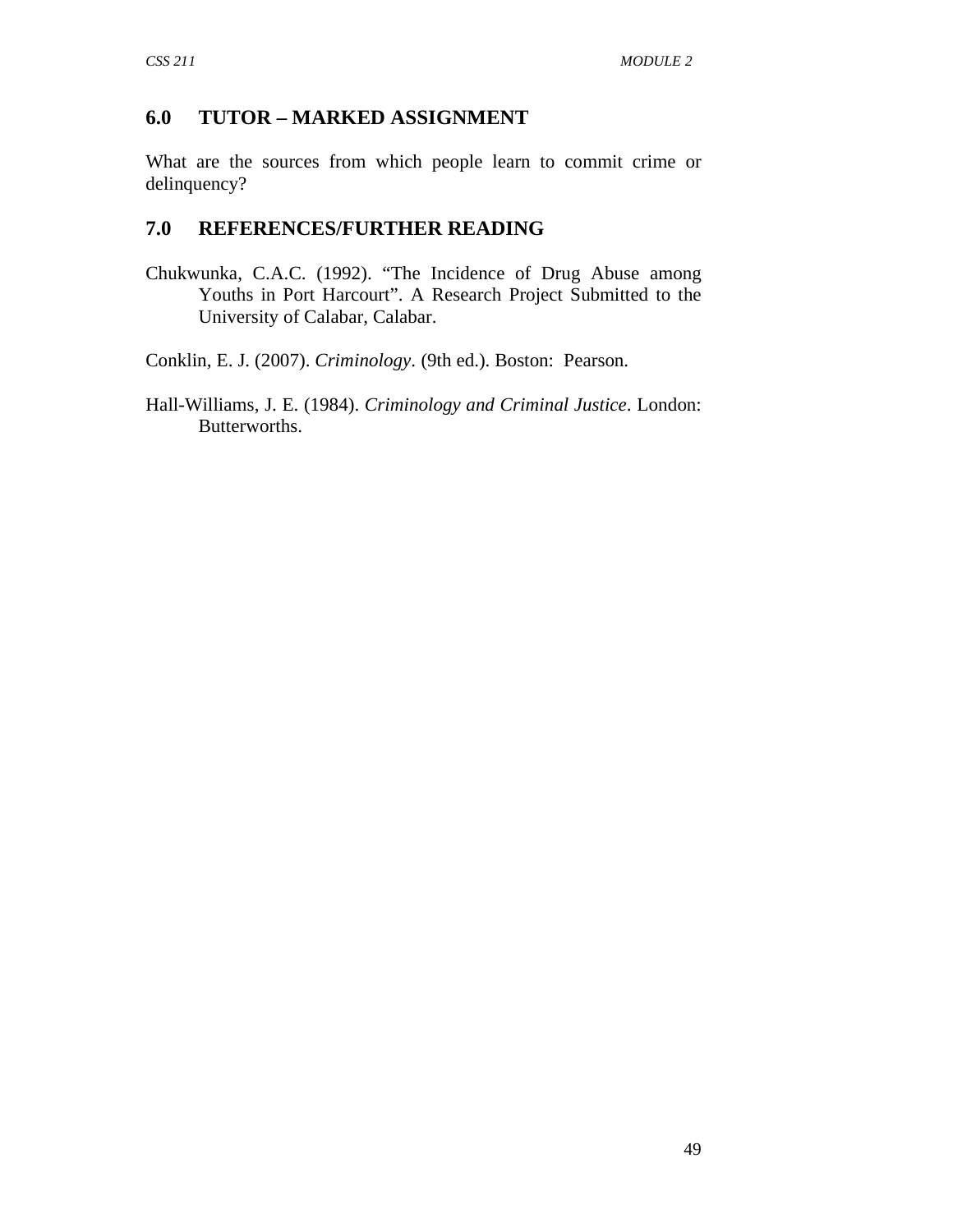# **UNIT 4 COMMUNITY REACTIONS TO CRIME**

### **CONTENTS**

- 1.0 Introduction
- 2.0 Objectives
- 3.0 Main Content
	- 3.1 Community Reactions to Crime
- 4.0 Conclusion
- 5.0 Summary
- 6.0 Tutor Marked Assignment
- 7.0 References/Further Reading

# **1.0 INTRODUCTION**

The sociologist, Emile Durkheim defined crime as a behaviour that shocks the sentiments of all "healthy" consciences. Due to the fact that crime is that behaviour that offends our shared sense of what is valued, punishment becomes a reaction to that behaviour. The opposition enhances social solidarity within a community.

## **2.0 OBJECTIVES**

At the end of this unit, you should be able to:

- analyse the concept of social control
- discuss the structure/ function performed by the social control agents
- discuss the two forms of social control which are the basis of community reactions to crime
- differentiate between formal and informal social control.

## **3.0 MAIN CONTENT**

## **3.1 Community Reactions to Crime**

One reaction to crime is social control, a process that brings about conformity to society's norms and laws. We shall discuss about the two forms of social control that brings about conformity to society's norms and laws. They are: (i) the informal social control and (ii) the formal social control. Meanwhile, we shall examine the concept of social control.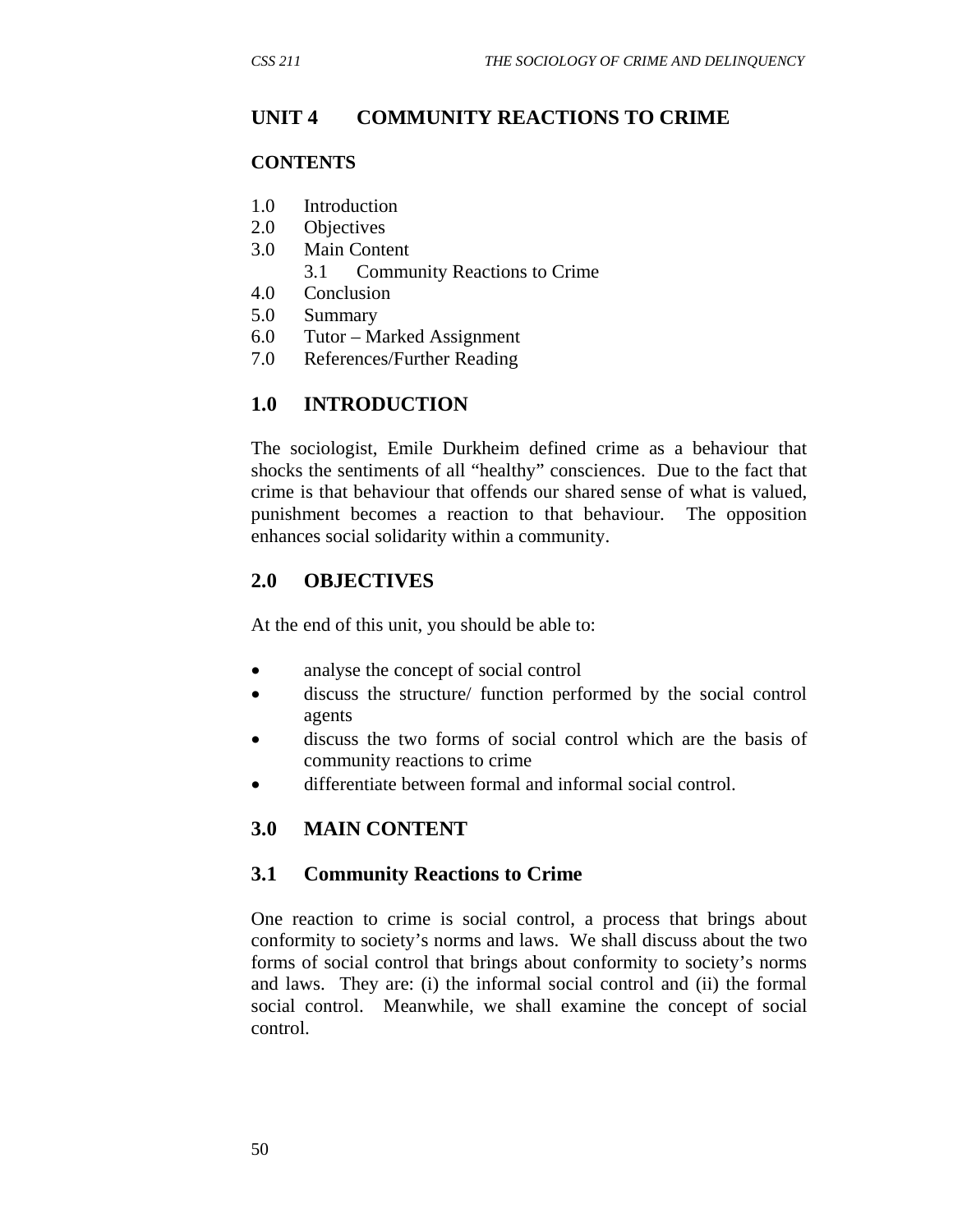## **1. The Concept of Social Control**

Social control is a process that brings about conformity to society's norms and laws. Every society tries to ensure an orderly way of life for each member. It adopts a set of rules for controlling and limiting individual actions. The nature of these rules differs greatly from one society to another. To keep people behaving cooperatively is always the general purpose of the society. In very small – scale societies, everyone knows one another. Each depends for survival on the help of his neighbour. The desire for approval is enough to bring the individual into what others hold to be good behaviour.

In fact, in a stateless society, the rules of conventions and morality bind people to maintain order. Such rules are effective because the people fear the ridicule or disapproval of their neighbour. People accept and obey many rules of behaviour that are not laid down by the state authority. They developed and have ideas of what is right and wrong. The two fundamental dimensions that determine social control are: (a) structure and (b) function performed by Social institutions.

## **(a) Structure**

There are three different terms we use to characterize the structure of social control. The terms are group, community or society. Each implies a sort of orderly arrangement of persons. Structure in society is based on organisation. Social structure is the widely used term for social organisation. It is an arrangement of persons or parts. There are different types of social organisation. These include the family, a political party, an empire, an athletic team, a League of Nations, etc. These are the arrangement of persons or parts that constitute the organisation. That is, the basic and constituent units of a social organisation are persons. This arrangement is sometimes called pattern (Ogburn and Nimkoff, 1964).

## **(b) Function**

Structure is subordinate to function when the interest is in social life. The structure exists primarily to perform functions. The basic unit of the functioning of the social structure is the act. The act is the social action and social interaction. Acts of an actor involving another person are social acts. There are some social acts that are often repeated, when such social acts are repeated frequently, they become customs. In the same way, individuals act, if the social acts are repeated, and it then becomes a habit. Customs are social habits and through repetition, they become the basis of an order of social behaviour. A social practice must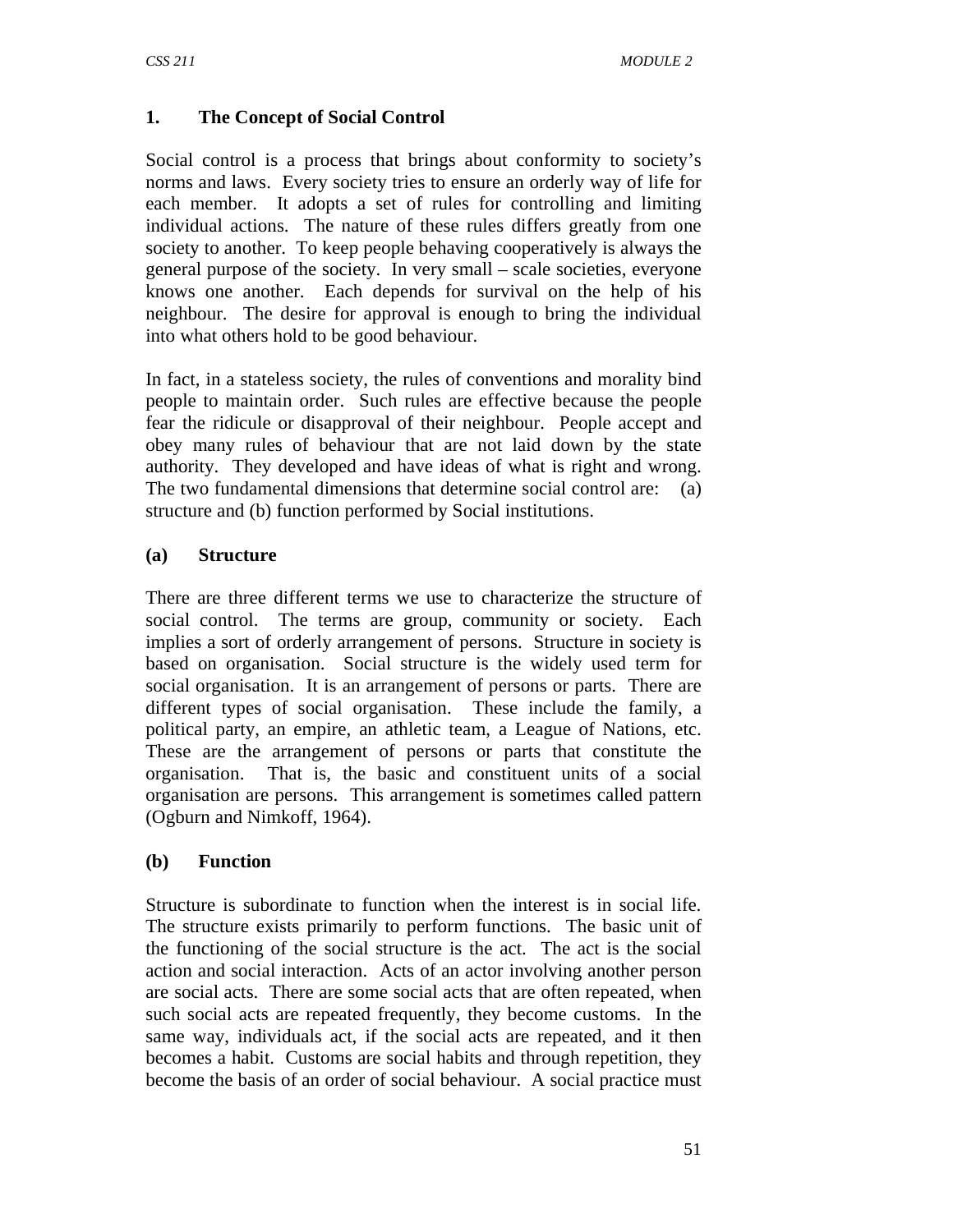be in existence sometime before it is called a custom (Ogburn and Nimkoff, 1964).

### **SELF – ASSESSMENT EXERCISE**

Explain what social control is.

### **2A. Informal Social Control**

In society without centralised political systems, legal systems are self – helped. We observed that violations of norms usually result in sanctions and punishments for the offender. This served to correct the behaviour of particular people and to show others the penalties for such deviance. The severity of sanctions and the process by which sanctions are imposed differ greatly. This could be on the seriousness to which the culture is attached to the violated norm.

Anthropologists have given a specified insight into these informal methods of social control. They observed the kinds of pressures which induce people to conform to certain norms and values. They observe that informal social control occurs in preliterate societies where we have face-to-face kind of social relationships. It is a simple society which is agrarian in nature (Bailey and Peoples, 2002).

In the absence of formal mechanisms of government, informal social control comes into focus. Communities react to crime by means of a number of informal mechanisms such as socialisation, public opinion, corporate lineages, familial systems and moots. We shall explain these terms in details.

## **SELF – ASSESSMENT EXERCISE**

Explain the characteristics of the informal social control.

#### **a) Socialisation**

Every society tries to survive by pasting its social norms from one generation to another. Every society has some forms of socialisation. This process involves a pattern where the young ones inherit the proper ways of life. They were socialised not to violate the social norms. People learn their social norms with a certain degree of moral compulsion. People internalise social norms so effectively that they would never be considered violating them. When people learn their norms, they are at the same time internalising the moral necessity to obey them Douglas (1964).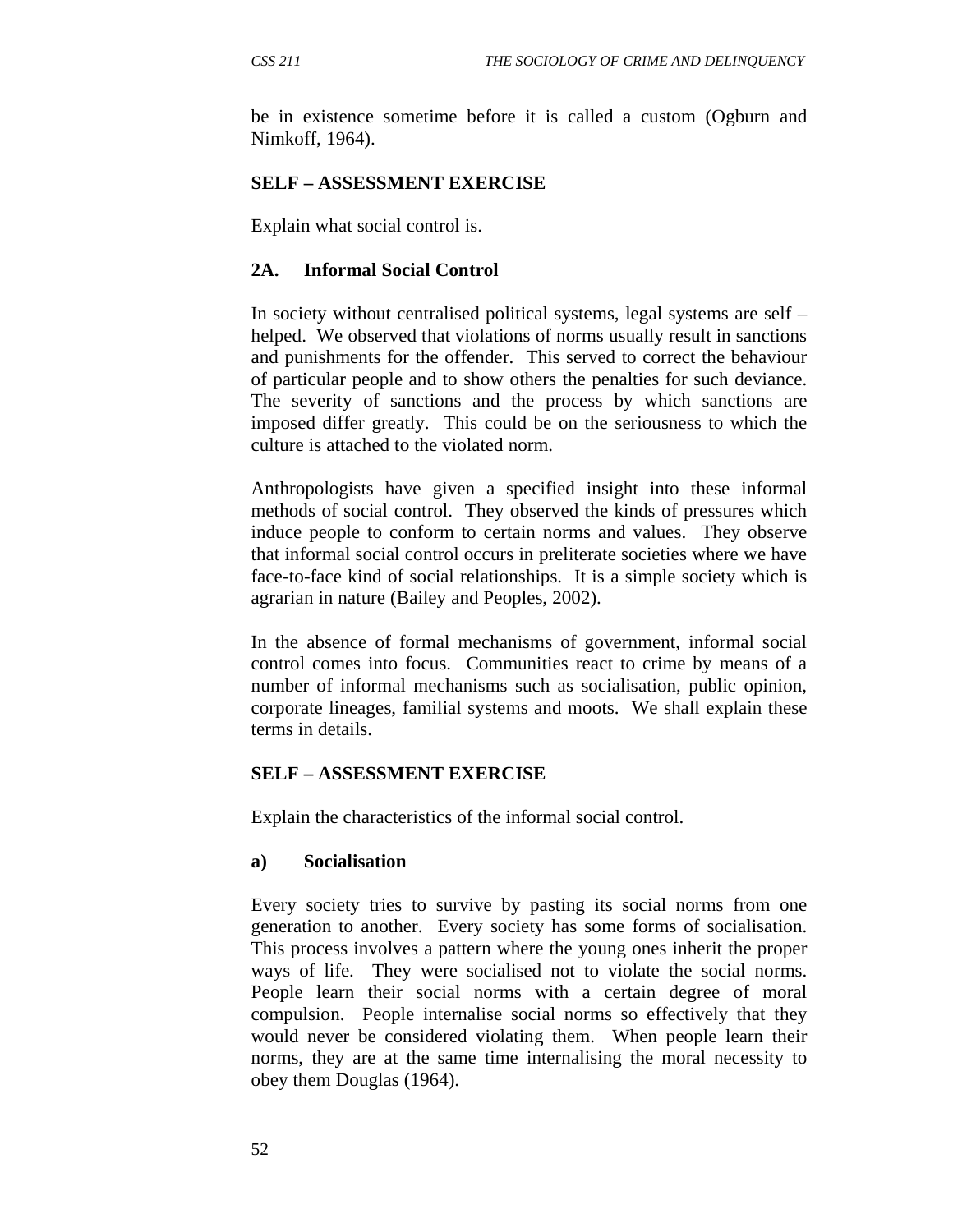### **SELF-ASSESSMENT EXERCISE**

What is socialisation?

## **b) Public Opinion**

One of the most compelling reasons for not violating the social norms is public opinion or social pressure. In general, people from all parts of the world wish to be accepted. They desire affection by other members of the society. Most people fear being rejected or talked about by their friends or neighbours, they desire to win approval from other members of their society. They are determined not to shun or violate the social norms because of the fear of negative public opinion. There are many instances where social pressures deliberately keep people in line. Indeed gossip, ostracism, rumour, derision are all powerful corrective measures for reforming social behaviour. For instance, a senior military officer who was found guilty in a martial court in Bauchi State of Nigeria in 2011 for aiding and abetting a Boko Haram leader to escape from custody, was ceremoniously stripped of his insignia as a public display of humiliation. Harold Garfinkle called such display with this term, "degradation ceremonies", that is, an informal societal mechanism of public humiliation.

## **c) Corporate Lineages**

Corporate lineages served as localised communities. They number from several hundred to several thousand relatives. The members have frequent and intense interaction with one another on daily basis. It is virtually impossible for anyone to maintain his/her anonymity. Corporate lineages play a dormant role in most small scale (a cephalous) societies. As the members often live, work, play and pray together, properties are controlled by the lineages. Property is the major factor by the lineages from which people derive their primary identity and reaction to crime. Even religious matters are important. Ancestral worship is a very important aspect of religion. The lineage has a powerful impact on the everyday lives of its members. They exert a considerable pressure on the people to conform to the social norms.

One means by which corporate lineages exert reaction over its members is economic. All important property, such as land is controlled by the elders of the corporate lineage. Often property is allocated on the basis of conformity to social norms. Those who behave as the society expects them to behave are likely to receive the best plots of land. On the other hand, those who violate the social norms are likely to be denied some valuable economic resources. For example, a man who wants to engage in a socially inappropriate behaviour such as having an extramarital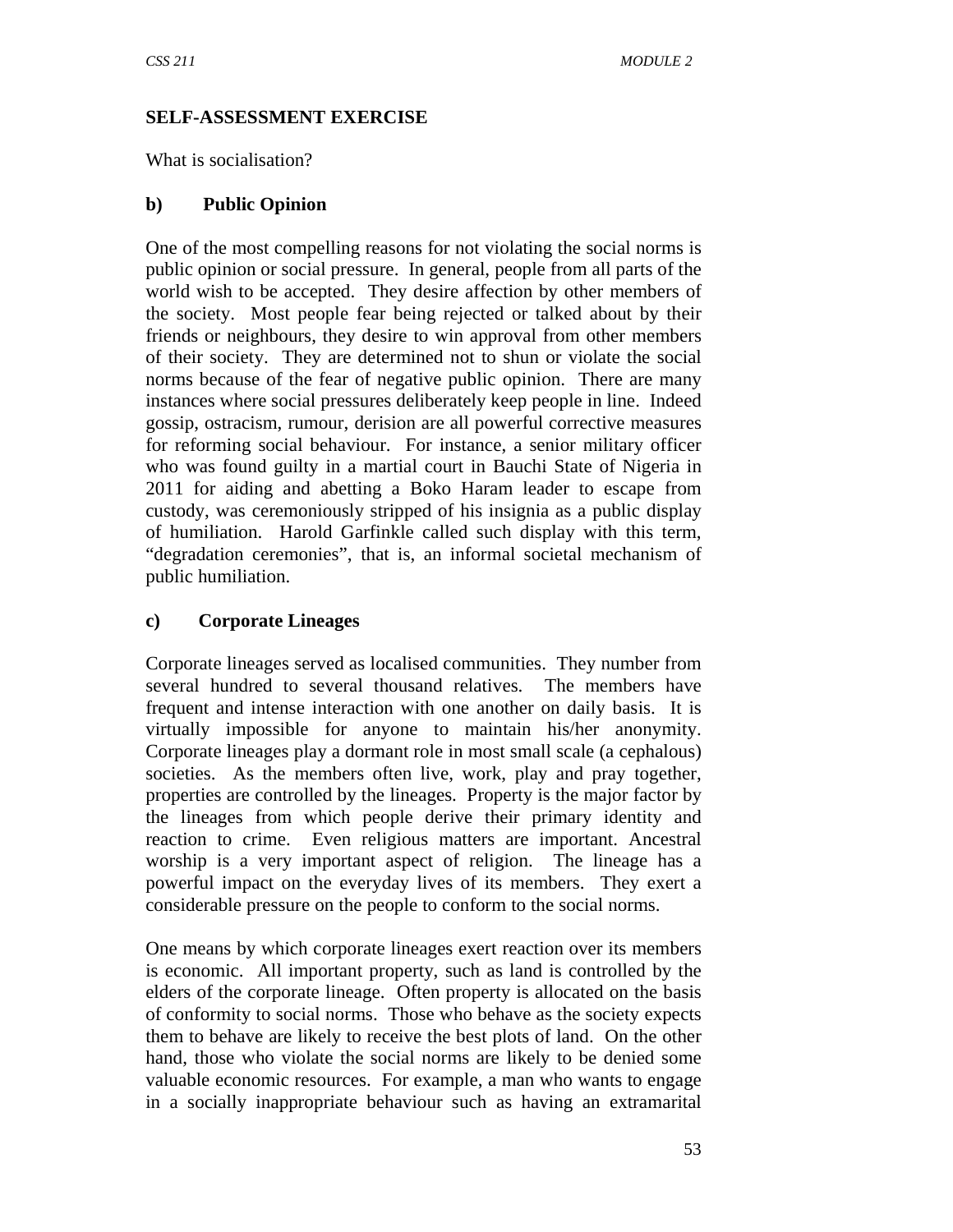affair in the lineage needs to think it twice. He could engage in extramarital affair and remain undetected in a large scale society. But the small scale nature of the lineages tends to inhibit social deviance because it is very difficult to get away with (Douglas, 1964).

#### **SELF – ASSESSMENT EXERCISE**

Discuss corporate lineage as a social control mechanism.

#### **d) Moots**

Moot is an informal court found in many African societies. Moots serve as a highly effective mechanism for conflict resolutions. Moots are informal airing of disputes involving kinsmen and friend of the litigants. These adjudicating bodies are ad-hoc, with considerable variation in composition from case to case. Moot generally deal with the resolution of domestic disputes such as the maltreatment of a spouse, disagreements over inheritance, or the non- payment of debts owed to kins or neighbours.

Anthropologist James Gibbs (1965), described in considerable detail the moot system found among the Kpelle, a mande – speaking people of Liberia and Guinea. Gibbs found that moots differ from the more formal court systems. The moots are held in the homes of the complainant rather than in public places. The parties concerned are the elders, litigants, witnesses and spectators who sit very close to one another. This is in contrast to the formalised courts which physically separate the plaintiff, the defendant, and the judge. Moots do not attempt to blame one party unilaterally. They attribute fault in the dispute to both parties. The sanctions imposed by the moot are not so severe. This is done so that the losing party would not develop grounds for a new grudge against the other party. The party found to be at fault is assessed a small fine. It is expected that the wronged party is given a token gift, and to make a public apology.

Moots attempt to reintegrate the guilty party back into the community, restore normal social relations between disputing parties. It is aimed to achieve reconciliation without bitterness and acrimony. The ritualised apology given by the guilty party symbolises the consensual nature of the resolution. Its emphasis is on the healing of the community rather than simply punishing the wrong doer (Ferraro, 2001).

#### **SELF-ASSESSMENT EXERCISE**

What is the purpose of the moot?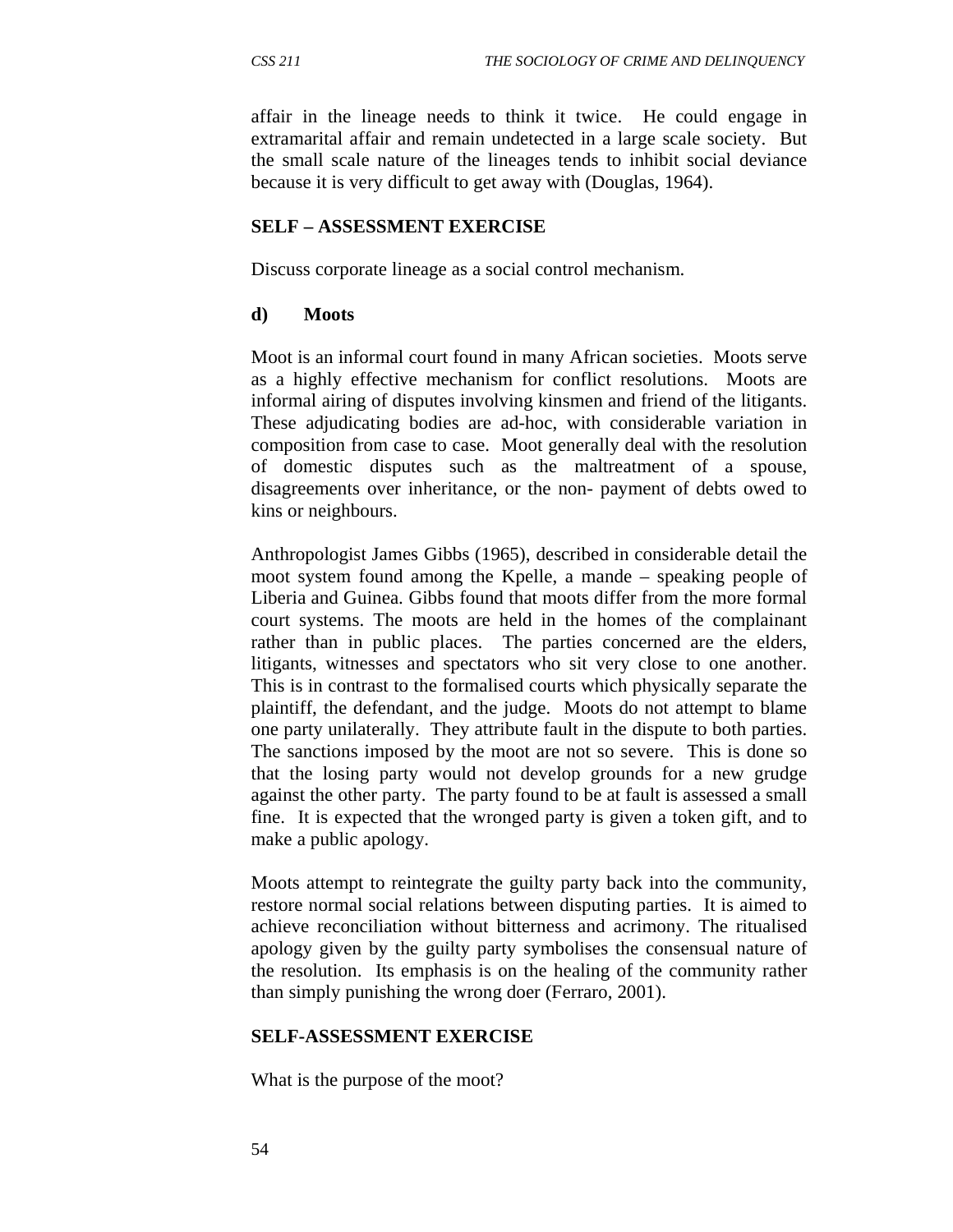## **2B. Formal Social Control**

One of the reactions to crime is social control. It is a process that brings about conformity to society's norms and laws. The formal social control includes efforts by the police, the courts and correctional institutions (prisons) to produce conformity to the law. These are often referred to as the criminal justice administration system.

According to Richard Quinney "the concept of formal social control is developed in a formal institution as a result of the complexity of the society. The violation or deviation from social norms and values often results in disputes among people in the society. The violent conflicts resulting from such disputes become known as the crimes (theft, assault or homicide). These violent conflicts threaten the social cooperation of its members and the society. The society therefore, develops an explicit mechanism to address and resolve the conflict. The heterogeneous nature of population in large – scale societies symbolises the need for a formal institution. It is a society where there are different groups of people with conflicting interest.

According to Emile Durkheim, it is a society characterised by organic solidarity. Here, the society is not held together by kinship relationships. The social relationships are based upon ideas, beliefs, and values which everyone shares. But it is owed by economic, political, social and legal relationship. It is not emotions that hold people together, but a functional relationship.

In organic solidarity, the society is characterised by a complex "division of labour". Durkheim explained that such society is more differentiated. There is almost an endless variety of specialist functions for individuals and groups. This fact could be observed in the nature of such society. It is seen that the social control is based on the nature of criminal laws which are largely penal or restitution. These laws provide enough social control to keep the complex society going on. It appears that crime is more likely to occur in complex society than in the less complex societies. The incidences of crime vary considerably from society to society. No society in the world is immune from crime. Legally speaking, without criminal laws there can be no crime. A crime is considered as a public wrongs against the society. So it is the state that suffers rather than the individuals. This is why the state prosecutes and punishes the accusers. Carrabine *et al.* (2004).

## **SELF–ASSESSMENT EXERCISE**

Explain the Emile Durkheim's view about the reactions to crime.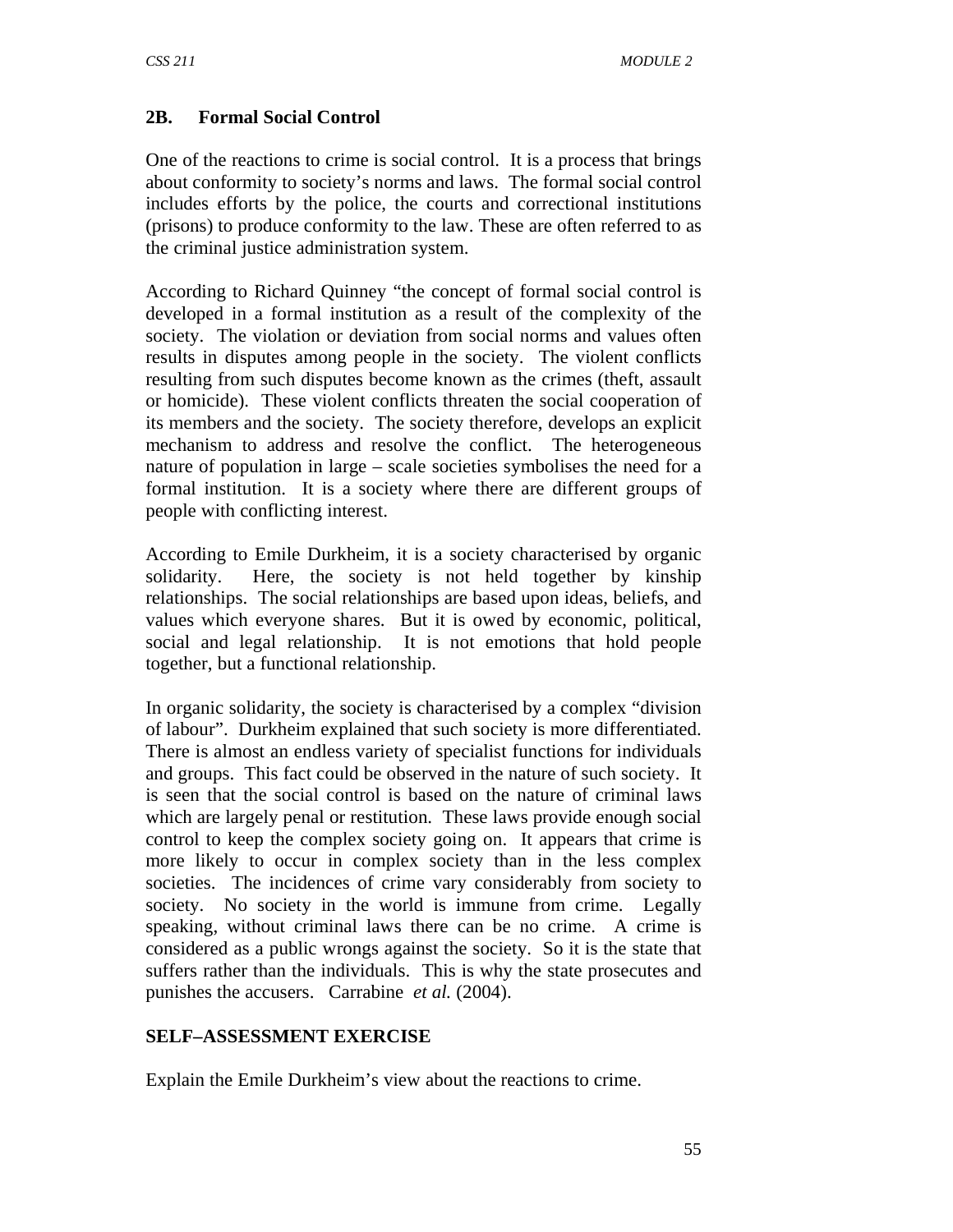#### (a). The Police Force

The police force is the primary points of contact between the population and the criminal laws. The uniqueness of the police force borders much on its decision. It is the society's formal response to crime. The policemen are the "gate-keeper" of crime control. They lubricate the system through the apprehension, investigation and arrest of suspects. In carrying out the arrest, the policeman exercises discretion. The police men detect and apprehend the criminal offenders. He makes a principal determination on either to initiate a criminal process or not.

The function of a police officer is complex. He participates in court proceedings as well as investigating in crime. According to the U.S. National Advisory Commission on Crime Justice Standards and Goals, it identifies eleven functions of the police. From all indication, the functions have universal applications. They include

- 1. Preventing criminal activity
- 2. Detecting criminal activity
- 3. Apprehending criminal offenders
- 4. Participating in court proceedings
- 5. Protecting constitutional guarantees
- 6. Assisting those who cannot care for themselves or who are in danger of physical harm
- 7. Control traffic
- 8. Resolving day-to-day conflicts among family, friends and neighbours
- 9. Creating and maintaining a feeling of security in the community
- 10. Investigating crimes and
- 11. Promoting and preserving civil order. Maguire, et al( 2002).

#### **SELF – ASSESSMENT EXERCISE**

List out the universal functions of the police.

b)The Court

After arrests, a court determines a suspect's guilt or innocence. The decision of the court has an important consequence for crime control. The justice scale is the symbol of justice. The public sees the court as the platform of fairness and impartiality. The court is an agency set up by the government to define and apply the law, to order its enforcement, and to settle disputed actions involving individuals or groups. Section 33 of the 1979 constitution of Nigeria covers the right to fair hearing which also includes the presumption of innocence of every person charged with a criminal offence.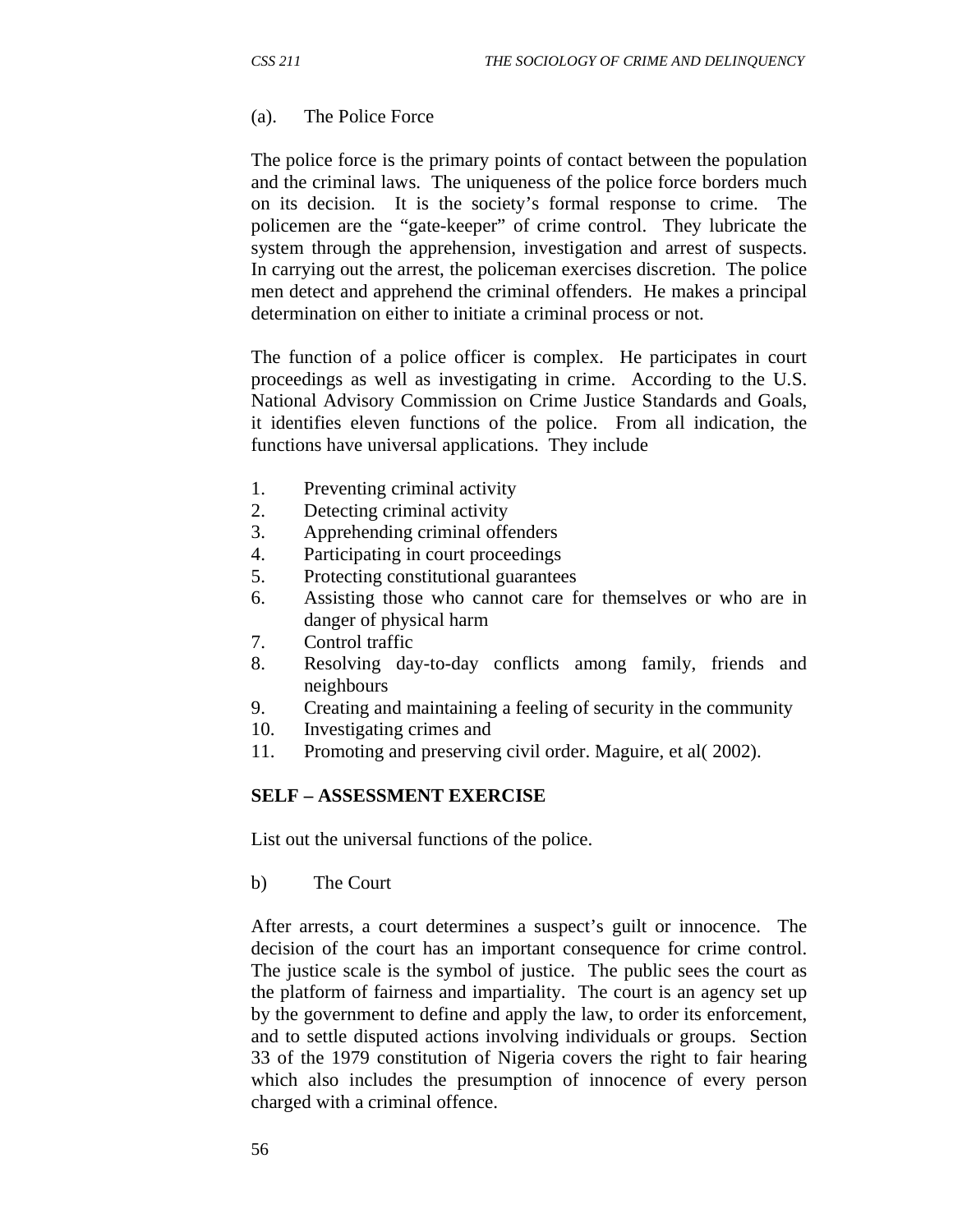The main actors in court disputes include the accused- that is, the person accuse of crime. He is the centre of attraction in the court. He is sand witched between the prosecutor and the defence in a battle of two differing parties. The prosecutor represents the states. He carries the burden of proving the case beyond reasonable doubt in order to earn the accused conviction. The defence represents the accused. He rebuts the case presented by the prosecution in order to earn the accused discharged and acquittal; the judge or jury is a neutral arbitrator who listens to the charges. He analyses the facts as they relate to the law, and determines guilt or innocence.

## **SELF – ASSESSMENT EXERCISE**

State and explain the main actors in the court system.

c) The Prisons

The prison is responsible in carrying out measures to prevent escapes of the convicted persons – such measures are the erecting of high walls, or chain link fence, placing armed guards, constant checks of cells, providing system of passes for movements within the prison and constant surveillance; other stringent measures is to prevent riots. The prison is therefore an avenue for making an individual or accused pay for the crime committed against the society. Male and female prisoners are typically kept in separate locations or separate prisons altogether.

According to Erving Goffman, the prison is "a total institution". That is, an institution in which the accused is locked up in a physical, psychological and social sense. The prisoner is denied the rudiment choices of everyday life. The idea of the prison is the isolation of the offender from the rest of the society. The offender is deprived from anything that could facilitate his criminal acts. Lack of such isolation could encourage and breed revolts and plots. Prisons are categorised according to the type of inmates, the structural features, and the extent of security arrangement. The categorisation is based on the level of risk a prisoner might pose to the public or national security. The emphasis here is on the issue of escape or the likelihood of making attempts to do so. In Britain, prisons were classified into category A, B, C, and D. The British prison system is also divided into "Open" and "Closed" prisons. Categories A-C are considered "Closed" prisons as prisoners cannot be trusted to interact with the public, while category D prisons are generally "Open", meaning that prisoners with a good record and who are approved can be allowed limited interaction with the public such as home-leave or a nominal employment. In fact generally, Prisons are characterised into maxi-maxi security, maximum security, medium security, minimum security and women prisons (Maguire, 2002).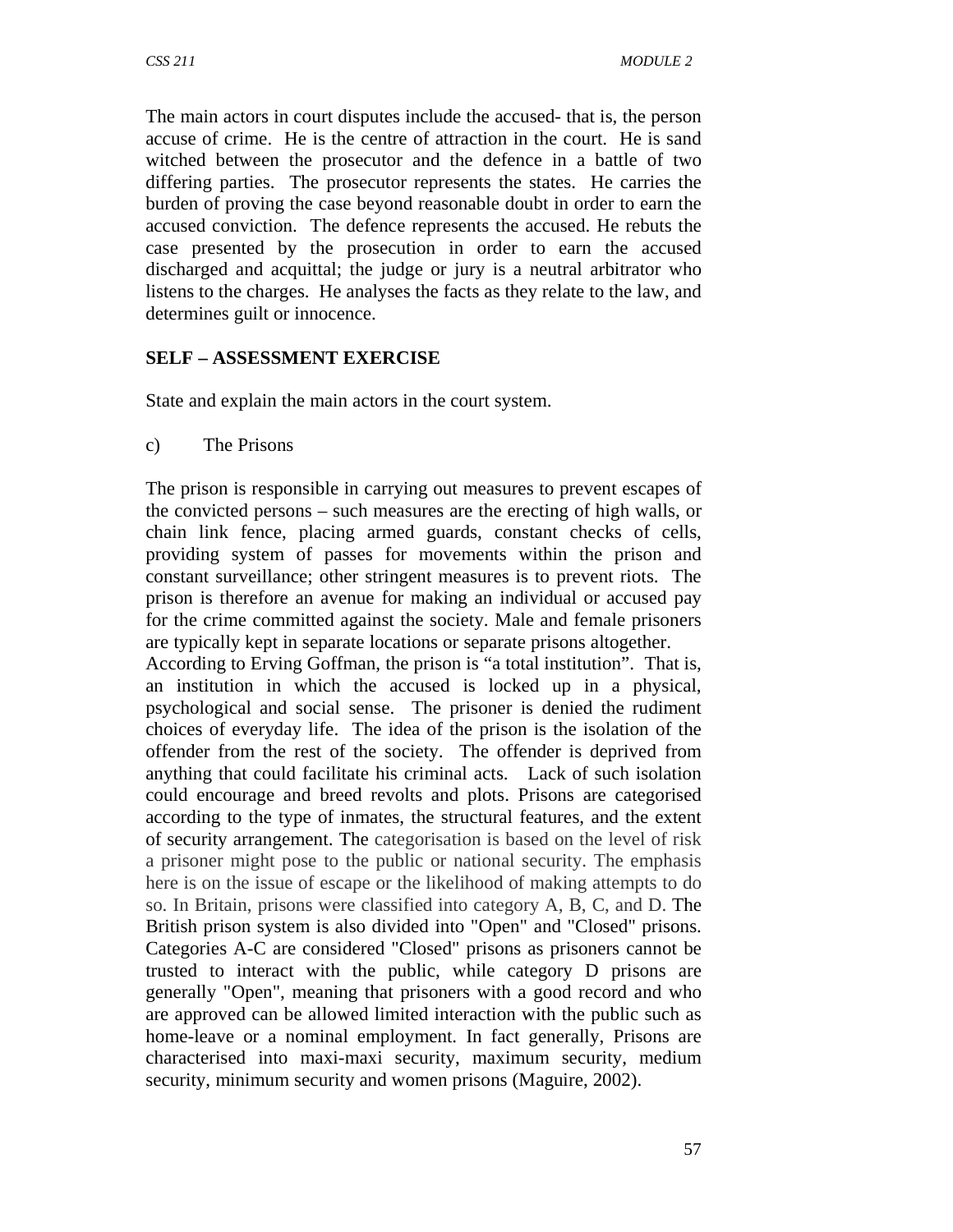### **i. Maxi-Maxi Security Prison**

The maxi-maxi security prisons are prisons for the most dangerous criminals. This is otherwise known as category A of prison classification in Britain. The prisoners are those that would pose the most threat to the public, the police or national security should they escape. Security conditions in category A prisons are designed to make escape impossible for these prisoners. The nature of the offence determined the type of the security. Such security is created for property crimes. Example of such prison is found in the Capetown Bay, South Africa where Nelson Mandela spent 18 years of his 27 years incarceration.

### **ii. Maximum Security Prison**

The maximum securities prisons are characterised by high walls are multiple fences with wires. This provides maximum control over the inmates. Example is the Kirikiri maximum security prison in Nigeria.

### **iii. Medium Security Prison**

The medium security prison is characterised an early attempt by the prisons to reform offenders. Inmates are exposed to many programmes in order to help them become useful members of the society when released. The prison provides a rehabilitation instruments for the welfare of the offenders.

## **i. Minimum Security Prison**

This is a rehabilitation centre for drug addicts and juvenile homes, for those who can be reasonably trusted not to try to escape. They are given the privilege of an open prison. This is the lowest level of security to which an inmate can be assigned directly. The inmates are considered to be non-violent. The prisons are made for people who have low risk of escape. The minimum security prison is like the category D classification, (Maguire, *et al*, 2002).

#### **ii. Women Prisons**

The prisons are designed to cater for women convicts. The prisons were patterned to cater for gender differences. Women are said to be less violent than the men. Therefore, they require less stringent supervision.

#### **SELF – ASSESSMENT EXERCISE**

Prison is a "total institution". Discuss.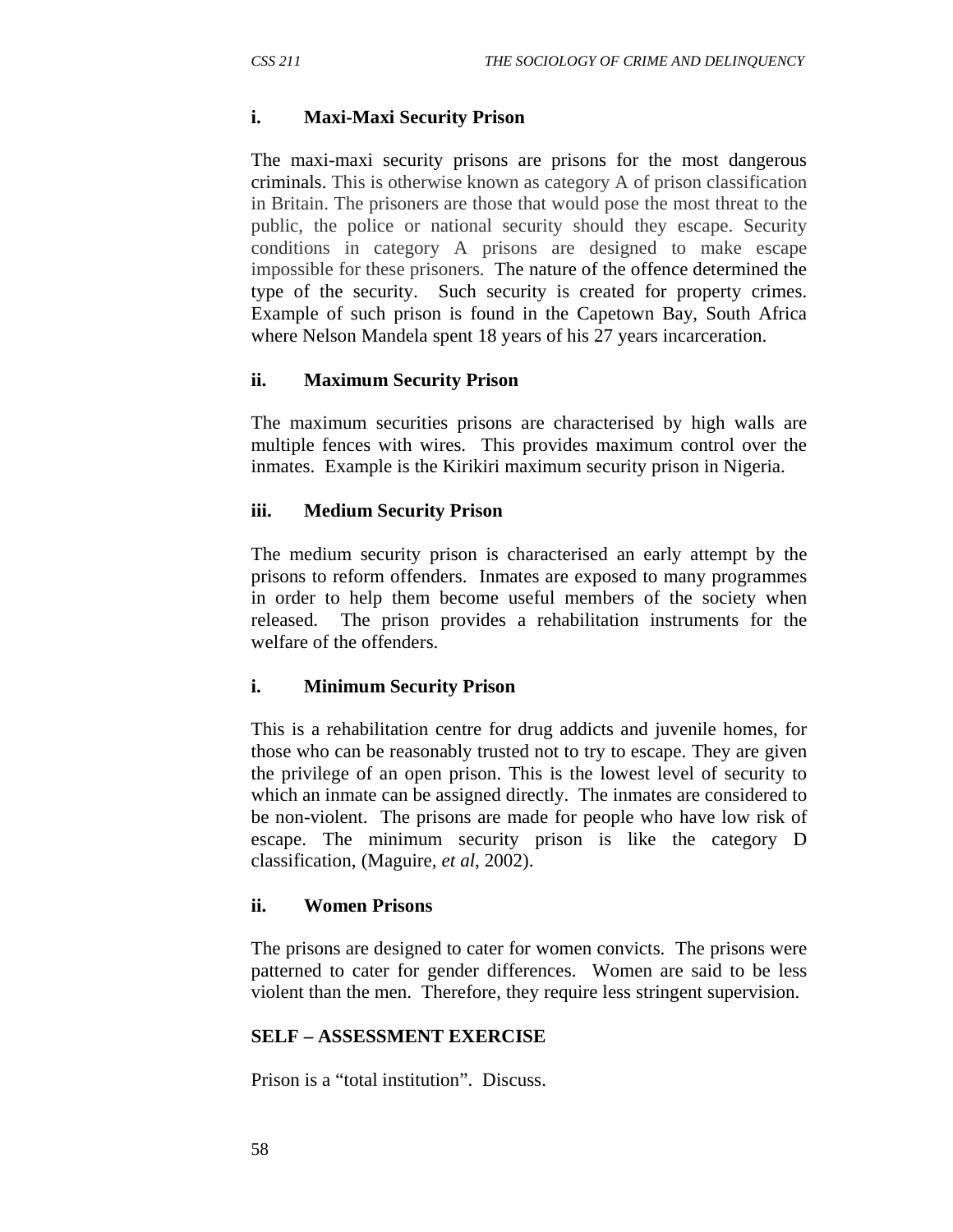# **4.0 CONCLUSION**

We have dealt with the concept of formal and informal social control. Every society tries to ensure an orderly way of life for each member by adopting a set of rules for controlling and limiting individual actions. Prisons were categorised into maxi-maxi, maximum, minimum, medium and women securities. This reflects the types of inmates and security arrangement.

# **5.0 SUMMARY**

From this unit, you as a student of criminology have learnt about the concept of social control as an aspect of the community reaction to crime. You have also been to learn the two forms of social control, i.e. formal and informal social control.

# **6.0 TUTOR-MARKED ASSIGNMENT**

Compare and contrast between the formal and informal social controls.

## **7.0 REFERENCES/FURTHER READING**

- Barley, G. & James, P. (2002). *Essentials of Cultural Anthropology.* Canada: Wadsworth Thomson Learning.
- Carrabine, E. *et al*. (2004). *Criminology- Sociological Introduction*. London: Routledge.
- Conklin, E. J. (2007). *Criminology*. ( 9th ed.). Boston: Pearson.
- Douglas, M. (1964). *Man in Society- Patterns of Human Organisation*. London: Macdonald Publishers.
- Ferroro, G. (2001). *Cultural Anthropology- An Applied Perspective*.  $(4<sup>th</sup>$  ed.). Canada: Wadsworth Thomson Learning.
- Gibbs, J. L. (1965). *The kpelle of Liberia- In people of Africa.* New York: Holt, Rinehart and Winston.
- Maguire, M. *et al.* (2002). *The Oxford Handbook of Criminology*. Oxford: Oxford University Press.
- Ogburn, W. F. & Meyer F. N. (1964). *Sociology*. New York: McGraw-Hill Books.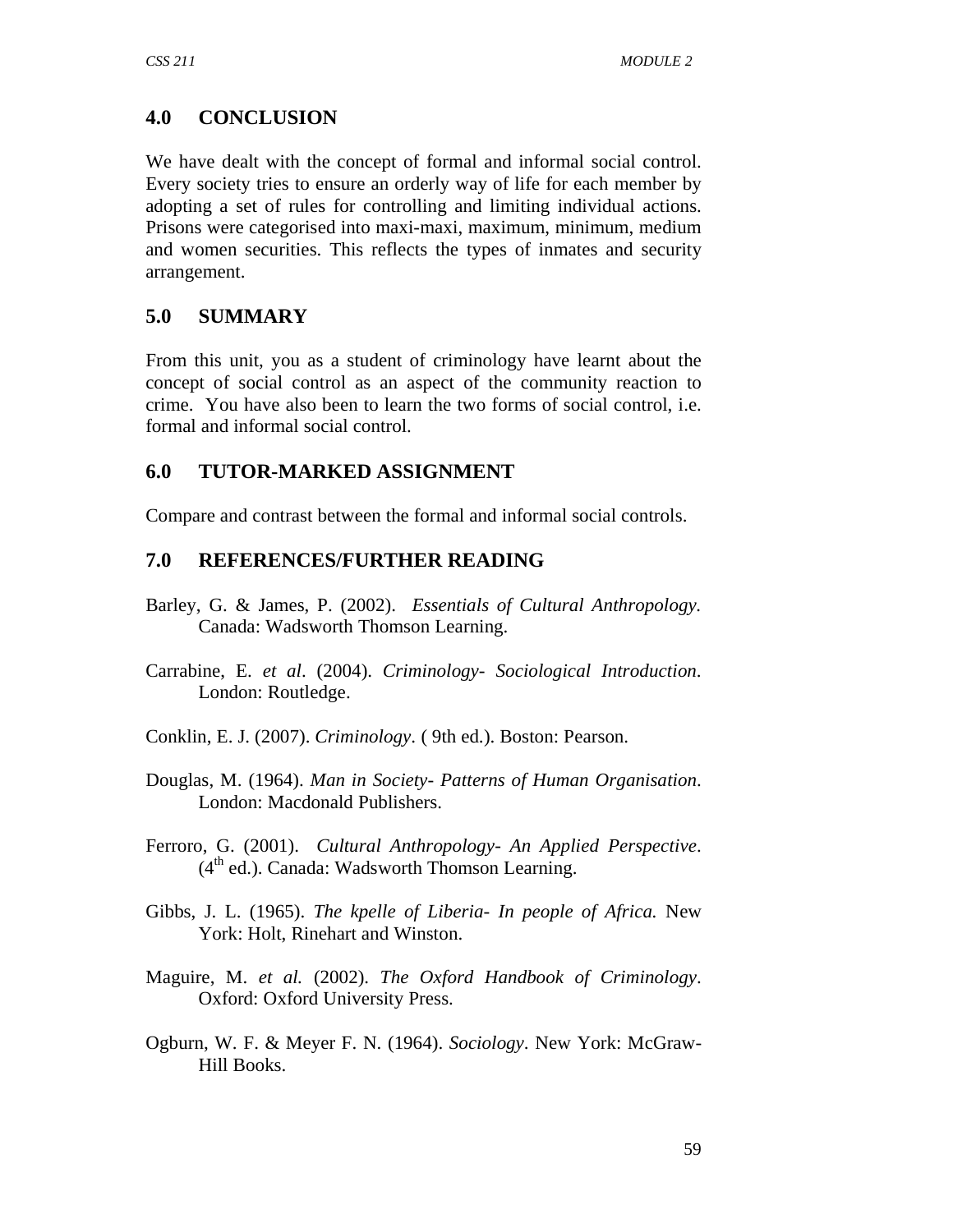#### **UNIT 5 UNDERSTANDING DEVIANCE**

#### **CONTENTS**

- 1.0 Introduction
- 2.0 Objectives
- 3.0 Main Content
	- 3.1 Understanding Deviance
	- 3.2 Deviance as Normal and Necessary
	- 3.3 Formal Norms and Sanctions
	- 3.4 Informal Norms and Sanctions.
- 4.0 Conclusion
- 5.0 Summary
- 6.0 Tutor Marked Assignment
- 7.0 References/Further Reading

#### **1.0 INTRODUCTION**

We shall examine the meaning of deviance and also look at the views of Durkheim on the normal and necessary parts of the concept. Finally, we shall classify the three segments of formal norms and sanctions.

#### **2.0 OBJECTIVES**

At the end of this unit, you should be able to:

- write the meaning of deviance
- explain the view of Emile Durkheim toward deviance in the society
- discuss the fundamental segments of formal norms and sanctions.

#### **3.0 MAIN CONTENT**

#### **3.1 Understanding Deviance**

According to Nancy Heitzeg (1996), deviance is created by society. This goes to suggest that deviance is socially created. It is a violation of socially constructed norms. This is also subjected to socially constructed sanctions. One fact about deviance remains that it is relative, normal and necessary. To understand the concept of deviance, our discussion will take us to the social creation of deviance. Heitzeg argues that some deviant category exists and a person must be viewed as violating the deviant category. And at the same time, there must be a demand for enforcement. The focus has been on the evolution and change of deviance as well as how and why people react to the violators and the reasons why people violate the socially created norms.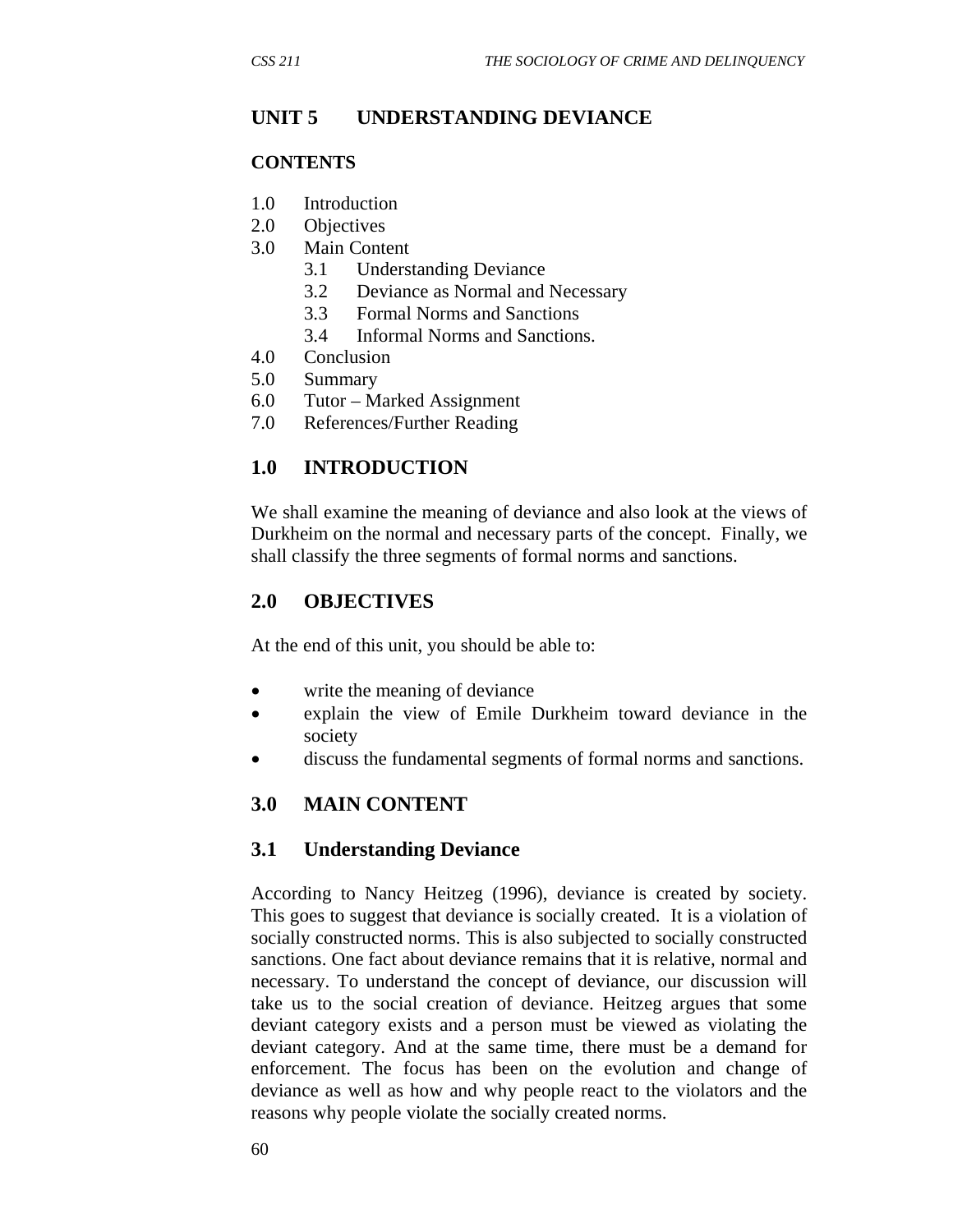Every society has norms or rules that modify acceptable behavior. By norms, we mean an appropriate act and condition for a society's member (Heitzeg, 1996). Some norms tell us what we ought to do, i.e. it is prescriptive. For instance, in Nigeria children are expected to greet their elders, the parents must educate and take care of their children, etc. Other norms are proscriptive, i.e. they tell us what we should not do. For example, we should not steal; children should not drive a vehicle etc.

The fact remains that every norm is affiliated with a corresponding sanction or punishment that is applied to those who violate the norms. Therefore, norms are meaningless without sanctions. Every society defines and controls norms. In an ideal world, a social norm is interpreted by the society's members. This, in theory, is the subject of socialisation. Socialisation is a process where the individuals internalise the social norms and at the same time translate them perfectly into conforming actions. The socialisation process in any society is an attempt to maximise internal self-control, produce conforming behaviour, and minimize internal self-control.

Looking at the sociology of deviance, we observed that human actors are differentiated into many kinds of collectivities. This consciousness ranges from the relatively small units such as the Nuclear family to relatively large ones such as a nation or culture. People in society, learn to deal with deviance in different levels and distinguish it in their own daily activity. For instance, in Obohia Ndoki, Eastern part of Nigeria, a man is expected to disown and disinherit his son for conduct that violates old family traditions or within the same kindred. The compound chief has the authority to ostracize a member of the compound who violates the traditions and customs of the people. These standards are built to maximise internal self-control and produce conforming actions.

According to Erikson (1996), communities are boundary maintaining. Each community has a specific territory in the world as a whole. It is not only in the sense that it occupies a definite region of geographical space but also in the sense that it takes over a particular niche in what might be called cultural space. The community therefore develops its own "ethos" or "way" within that compass. These dimensions of group space, and geographical cultures, set the community apart as a special place and provide an important reference point for its members.

That is to say, that a human community can be said to maintain boundaries. It is in the sense that its members tend to confine themselves to a particular radius of activity, and to regard any conduct which drifts outside that radius as somehow inappropriate or immoral. Thus the group retains a kind of cultural integrity.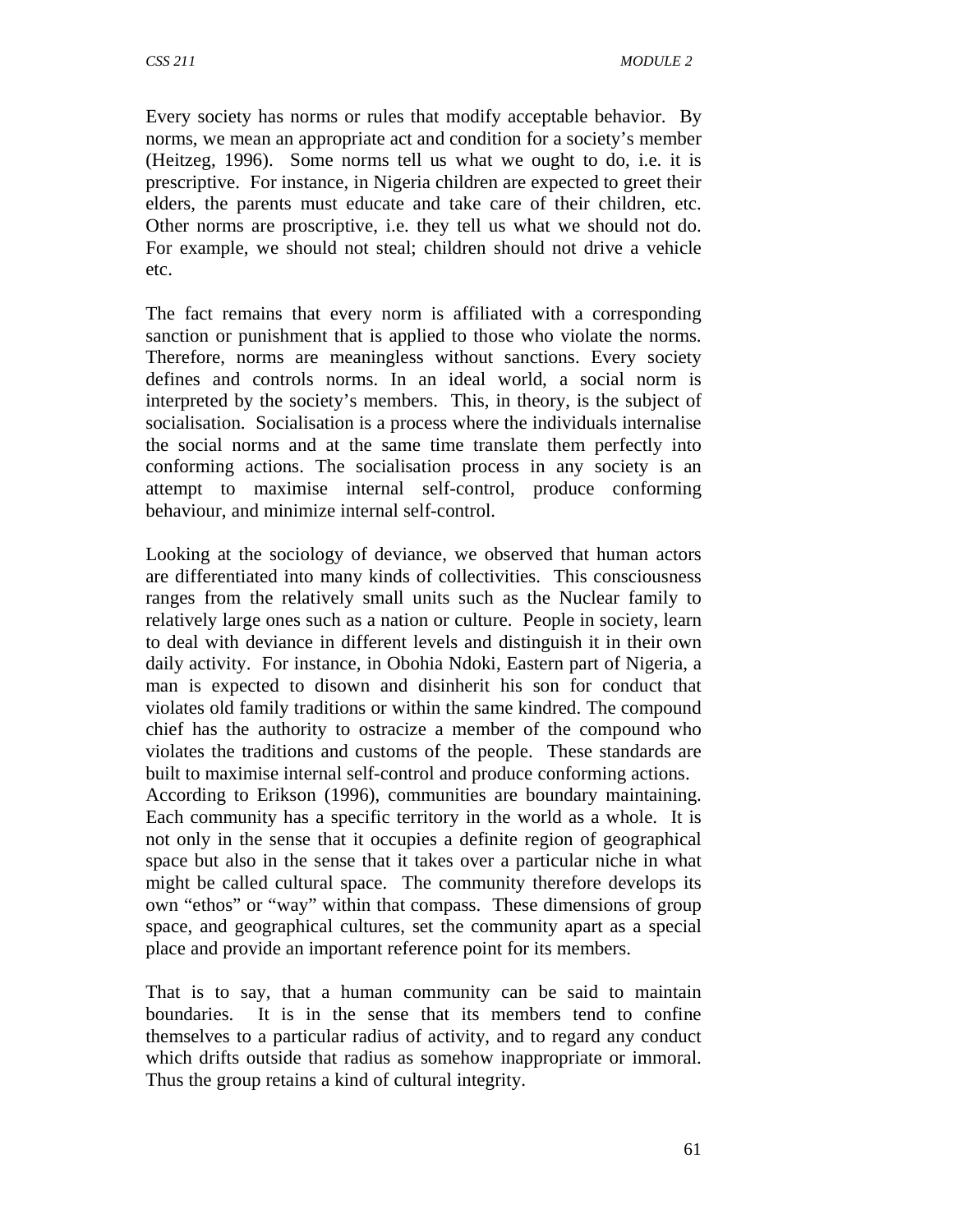There are social groups on the surface of the earth which possess complexes of conduct norms. But due to the differences in their mode of life and social values, they appear to set themselves apart from other groups in many respects. For instance, we may expect a conflict of norm when a village dweller moves to the town. Nevertheless, immediately the village dweller settles in the city, we assume that he has absorbed the basic norms of the culture which comprises both the town and rural codes.

Conflicts of cultures are inevitable when the norms of one cultural or sub- cultural area migrate to or come into contact with those of another. Conflicts between the norms of divergent cultural codes may arise with these reasons: (a) when these codes clash on the border of contiguous culture areas, (b) when, as may be the case with legal norms, the law of one cultural group is extended to cover the territory of another, or (c) when members of one cultural group migrate to another (Sellin, 1996).

### **3.2 Deviance as Normal and Necessary**

Deviance is everywhere. All societies and all social groups have norms and sanctions, rules and regulations. This observation has two major implications, both of which were developed and addressed by sociologist, Emile Durkheim (1858 – 1917). For Durkheim, deviance is not a pathological social aberration to be destroyed; rather it is normal and necessary part of every social order. Deviance is normal because it is present in every society. It is the rule and not an abnormal exception (Heitzeg, 1996).

What Durkheim is saying is that in every society there are deviant and criminals such as murders, aggravated assaults, rapes, mental illness etc. There is always someone to be a deviant. For instance, in 1967, a man from the neigbouring community killed and surreptitiously ate a snake in Obohia Ndoki but the community gathered together and sanctions him. This is because it is against the norm of the people in Obohia-Ndoki. There must be deviance; it is a normal part of every society. Deviance is normal because it cannot be avoided. Every society has deviance because the people seek social boundaries to fine its members. They provide them with a sense of belongings and at the same time cast out deviants.

Deviance is necessary because it brings society together. That is, crime brings together honest people. This is because the case is abnormal and anomalous. Thus, Deviance unites conforming members of a social group. It reaffirms their values and at the same time strengthens group cohesion. Deviance delimits the group boundaries. It implies that people with norms of acceptable behaviours cut across group

62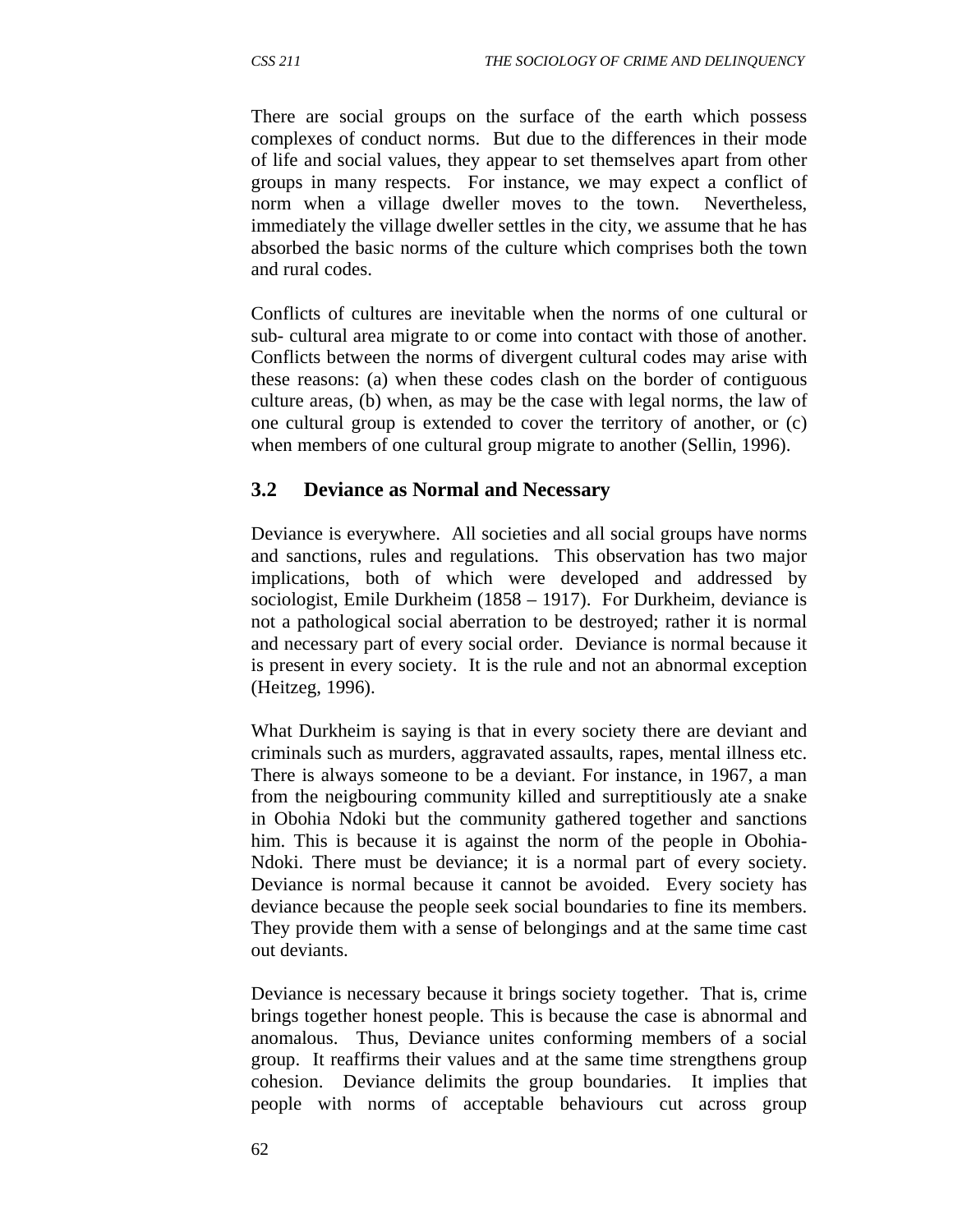boundaries. Therefore if there is no deviance, there will be no social cohesion.

## **SELF – ASSESSMENT EXERCISE**

What is the view of Emile Durkheim towards Deviance in society?

# **3.3 Formal Norms and Sanctions**

In this sub unit, we shall look at the types: deviance, Norms and sanctions. We should consider the formal norms and sanctions and the informal norms and sanctions. Norms and sanctions vary with regard to their formality and seriousness. A society where there is no government, no state structure, no laws, and such society will experience chaos and anarchy. A social control is therefore required and that is the role of norms and sanctions.

Formal norms and sanctions are codified. That is, the norms are written in law. They are formalised in every situation. The norms are enforced by specially designated and empowered agents of social control. The sanctions are also fixed by law and the set procedures are carried out according to the law. The formal norms and sanctions are evident in three forms: (a) Criminal law (b) Civil law and (c) Administrative laws.

## **(a) The Criminal Law**

The criminal law is regarded as the most serious rules of any society and a drastic punishment is always mete- out to the offenders. The law is made up of acts that are viewed as public wrongs. This is due to the belief that such proscribed behaviour threatens the entire social order of the society. A criminal is said to have two victims. The first one is the individual (person) and the next is the state (government). These are some of the criminal laws prohibited as acts of the state: (i) crimes against the person; examples are: homicide, rape and other sexual offence, assault and battery, robbery and kidnapping; (ii) crimes against property; examples are: burglary, larceny, embezzlement, forgery, arson, and vandalism; (iii) crimes against public order; examples are : breaches of peace, vagrancy, public drunkenness, and disorderly conduct (iv) , crimes against morality; examples are: prostitution, possession sale, and use of illicit drugs, sale of pornography to minors (young ones) and gambling.

It is important to note that a criminal law must be mens rea before the accused would be regarded as a criminal. The mens rea means "the guilty mind". That is, the law establishes that the act must be intentionally committed before the person would be found to be guilty.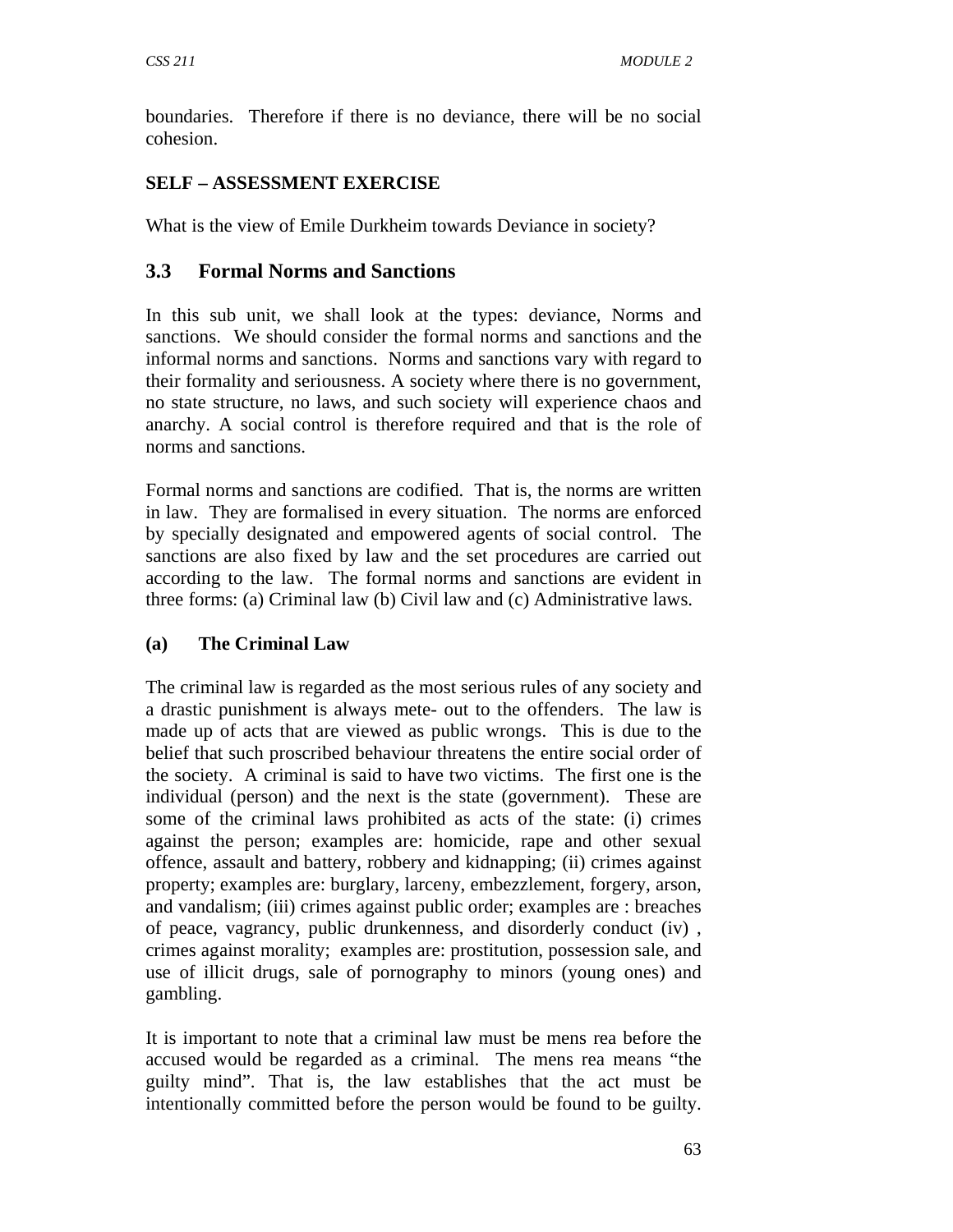Violations of criminal law are treated in a formal system or structure known as criminal justice system. Its mandate ranges from apprehension, prosecution and punishment of criminals, various agents of social control such as police officers, prosecutors/defence attorneys, judges, probation and correctional officers have the right and responsibility of ensuring the sanction of offenders. They do this in a process of mandates and procedures established in a formalised fashion. The criminal law and criminal justice inevitably have the most serious sanctions. Some punishments of criminal justice system are minor, i.e. the offenders receive fines or it may be community supervision, while others are certainly severe. Therefore, the criminal law is concerned with public wrongs and not individual disputes. The community correction is one of the several social control systems. It is a correction which allows the offender to remain in the community as a full sentence. It is a part of punishment based on the medical model rehabilitative ideal. Community correctional options include probation which is the oldest and most commonly used alternative to incarceration. Probation requires the offender to fulfill set conditions and meet regularly with the probation officer who supervises the offender throughout the probationary period (Heitzeg, 1996).

The criminal law is legislatively created on three governmental levels in Nigeria. They are the (i) federal (ii) state and the local level. The federal legislation is passed by the National Assembly- (i.e. the Senate and House of Representatives) and signed into law by the president. The state laws require passage by the State House of Assembly and signed by the Governor. The local – level law or ordinance are written and voted on by the local government area councilors and approved by the chairman.

#### **SELF – ASSESSMENT EXERCISE**

What is formal norm?

#### **(b) Civil Law**

The civil law is designed to resolve private disputes. Here, legal actions are initiated by persons and not the state. Nevertheless, an offender may simultaneously be criminally prosecuted by the state and civilly sued by the individual victims. Civil courts are bound by less strict procedural requirements. It has a lower standard of proof. The civil court resolves private disputes. The sanction is employed in monetary terms. It is a sort of compensation rather than punishment. In fact, this is the goal of civil courts. The violators of civil law are requested to make exact monetary restitutions to their victims. They do sometimes pay extra amount for pain, suffer and future financial loss due to the victim. Civil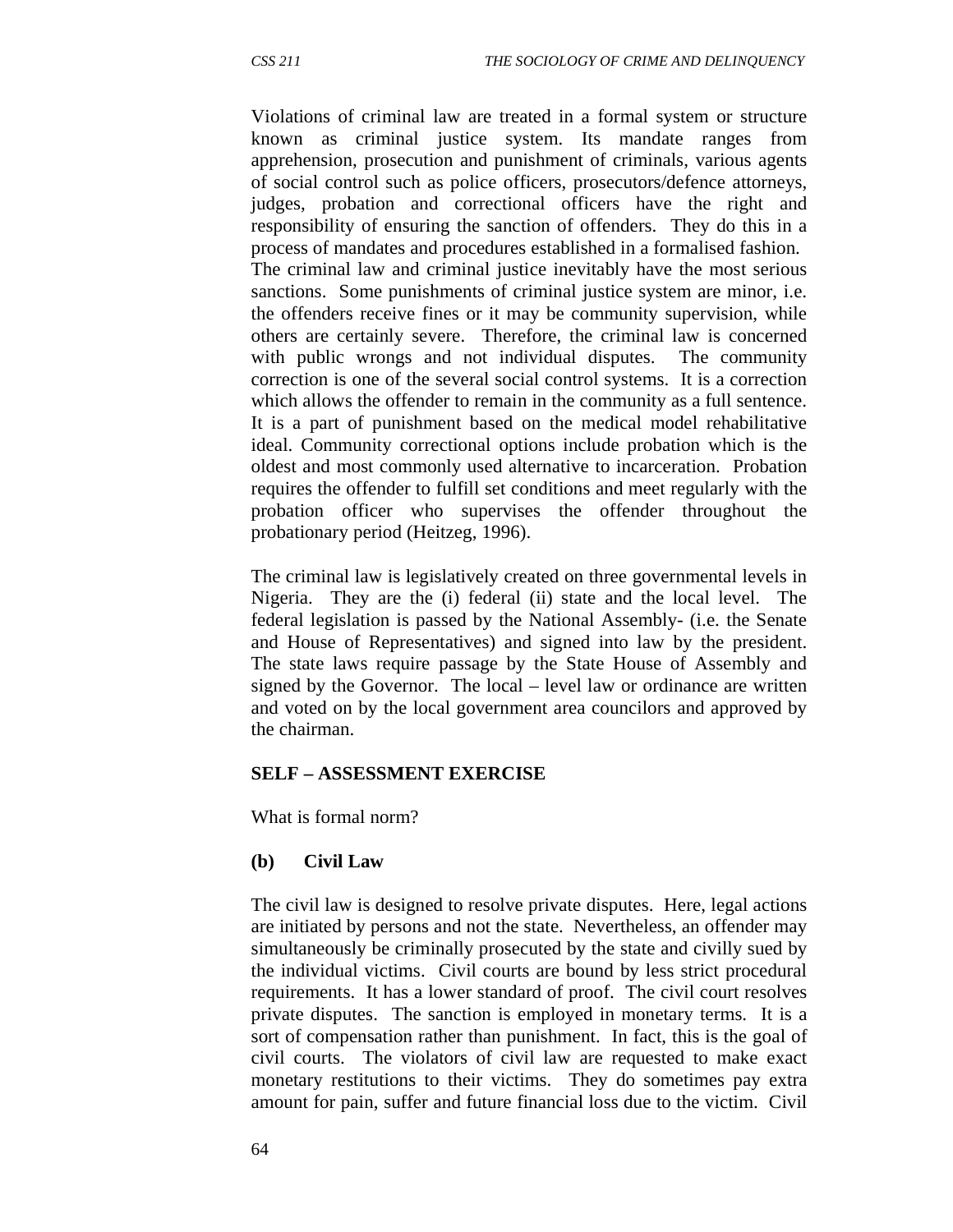suits include a broad range of rules that govern various aspects of personal relationships. They include contracts, intentional harm to persons and property defamation of character, negligence, wills and estates, marriage and divorce, real estate sales, copy rights, and patents.

## **SELF – ASSESSMENT EXERCISE**

What is the difference between civil and criminal law?

## **(c) Administrative Law**

The administrative law involves a legislative creation of agencies which are empowered to create and enforce law within a particular sphere of the social life. Administrative law arose as a failure of the civil and criminal laws to adequately regulate the corporations. Much of the laws involves the protection of individuals from corporate wrongs and from organisational offends. Examples of these administrative agencies include National Agency for Food and Drug Administration and Control (NAFDAC), National Drug Law Enforcement Agency (NDLEA); Federal Road Safety Commission (FRSC); Independent National Electoral Commission (INEC); Nigerian Immigration Service (NIS); Nigerian Institute of Advanced Legal Studies (NIALS) etc.

## **3.4 Informal Norms and Sanctions**

Informal norms and sanctions are categorised to explain and control many acts and statuses through informal means. Due to the nature of informal norms, they were not codified. They are informally understand and interpreted. The violation of informal norm do not constitutes crime rather they are deviants of social variations. That is, they are divergence from commonly accepted customs and practices.

The acts and practices of informal norms are stigma, style, leisure, and lifestyle. These are the society's socially disapproved behaviours. The social definition of informal deviance is not guided by clearly defined criminal codes (Heitzeg, 2007). Examples of informal deviance include breaches of etiquette, situations of stigma, differences in appearance and style, and activities associated with leisure and life-styles. Each of these will be discussed in details.

## **(i) Stigma**

Stigma is a categorisation of persons as deviant due to a stigmatised status. That is, this stigmatised status could be physical ability, appearance, race, gender or age. For instance, in terms of age the subculture, may be label as young and foolish or old and senile. The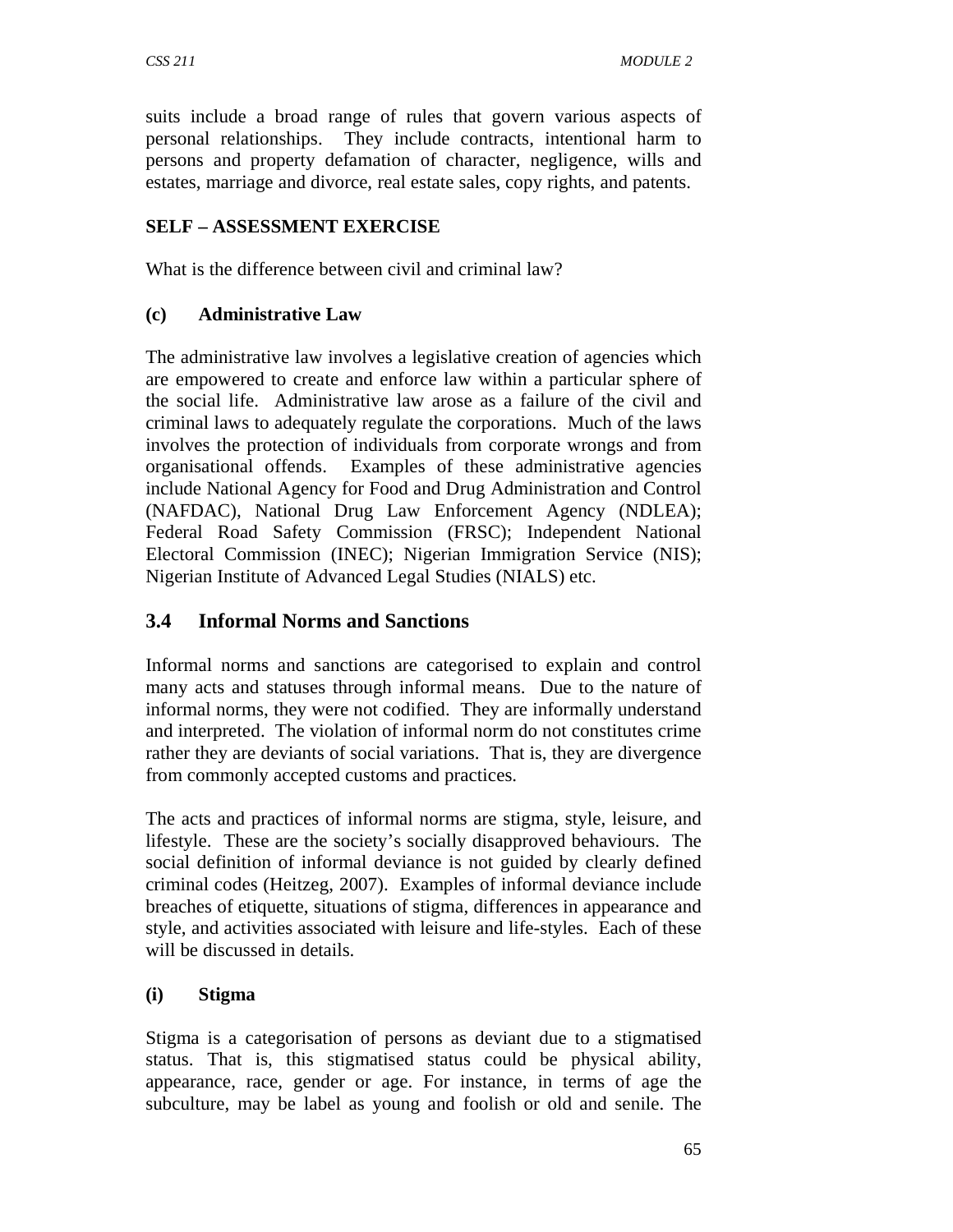stigma could be attributed to a group. E.g. Germans are Nazis, the Jews are greedy and tight, Urhobos are fraudulent, etc. The definition of stigma is rooted to who people are, or how they look, rather than what they have done. It is designed to control status than activity. It does not bring about societal reaction. It is only based on stereotypes, i.e. beliefs.

#### **(ii) Styles**

A style is a norm of etiquette and appearance. It is one of the greatest numbers of informal rules. It relations to what we may wear, and when and how to behave in a mannerly fashion. They are deeply embedded in our consciousness than we question there. For instance, we know that some Christian women don't put on trousers, six-year-old girls should not wear make ups, and we should not refer to our superiors as "Hey". The appearance is a form of non-verbal communication. It establishes an identification of the persons so that we can interact appropriately. It is a major source of symbolic meaning. It is the first clue others have about who we are. How we appear often furnishes the framework for further communication (Heitzeg, 2007).

#### **(iii) Leisure**

Leisure is a norm which defines the appropriate use of leisure time and special rules of leisure. Leisure leads to deviance, especially among the youths. It is based on a proverb that says that "an idle hand is a devil's workshop". The implication is that an undirected leisure will "lead to trouble". These activities reinforce drinking, drug abuse, sexual promiscuity and generalised criminal offences. For instance, sports and music are seen as the ways of instilling conformity and thereby thwart deviance.

#### **(iv) Life Styles**

Life style is the norm that defines certain philosophies of life and ways of organising day-to-day life as deviant for example, rock music since its inception has been defined as deviant. Others are hippies and the punks.

## **4.0 CONCLUSION**

From this unit, you should be able to understand and explain the sociology of deviance by the view – points of Emile Durkheim and the role to self – preservation. It was established that deviance is normal and necessary in every society. It concludes by looking at the formal and informal types of explaining social control.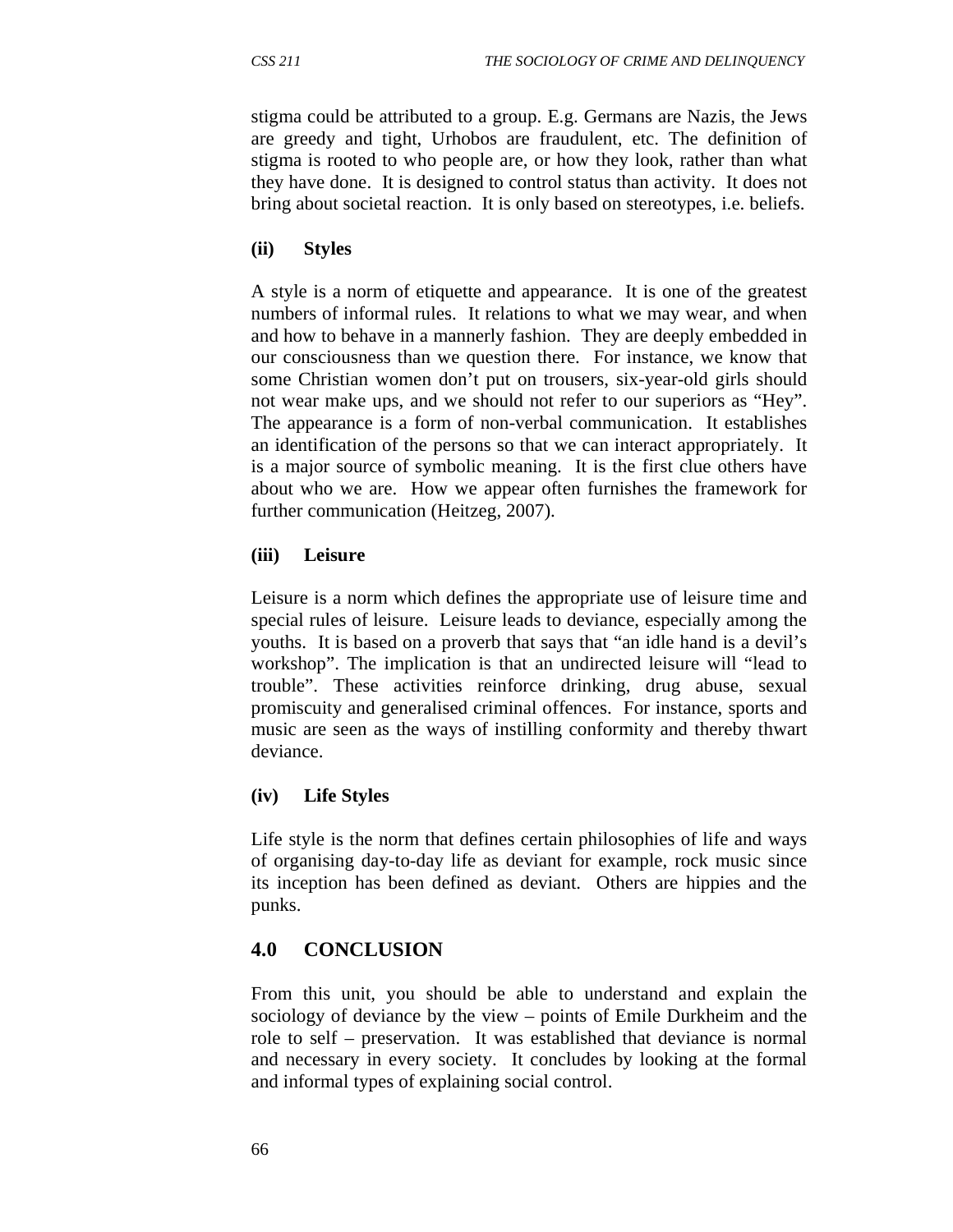# **5.0 SUMMARY**

We learnt about the concept of deviance as societal constructed. We dealt with deviance as a normal and necessary part of society. All societies experience and have norms and sanctions. We also discussed about the formal and informal aspects of norms and sanctions.

# **6.0 TUTOR – MARKED ASSIGNMENT**

Compare and contrast civil and criminal law.

### **7.0 REFERENCES/FURTHER READING**

- Heitzeg, N. (1996). *Deviance- Rule Makers and Rule Breakers*. New York: West Publishing Co.
- Erikson, K.T. (1996). *On the Sociology of Deviance in Deviant Behaviour*-*A Text Reader in the Sociology of Deviant*. (5th ed.). New York: St. Martins Press.
- Kelly, D.H. (1996). *Deviant Behaviour- A Text Reader in the Sociology of Deviant*. (5th ed.). New York: St. Martins Press.
- Thorsten, S. (1996). *The Conflict of Conduct Norms in Deviance- Rule Makers and Rule Breakers*. New York: West Publishing Company.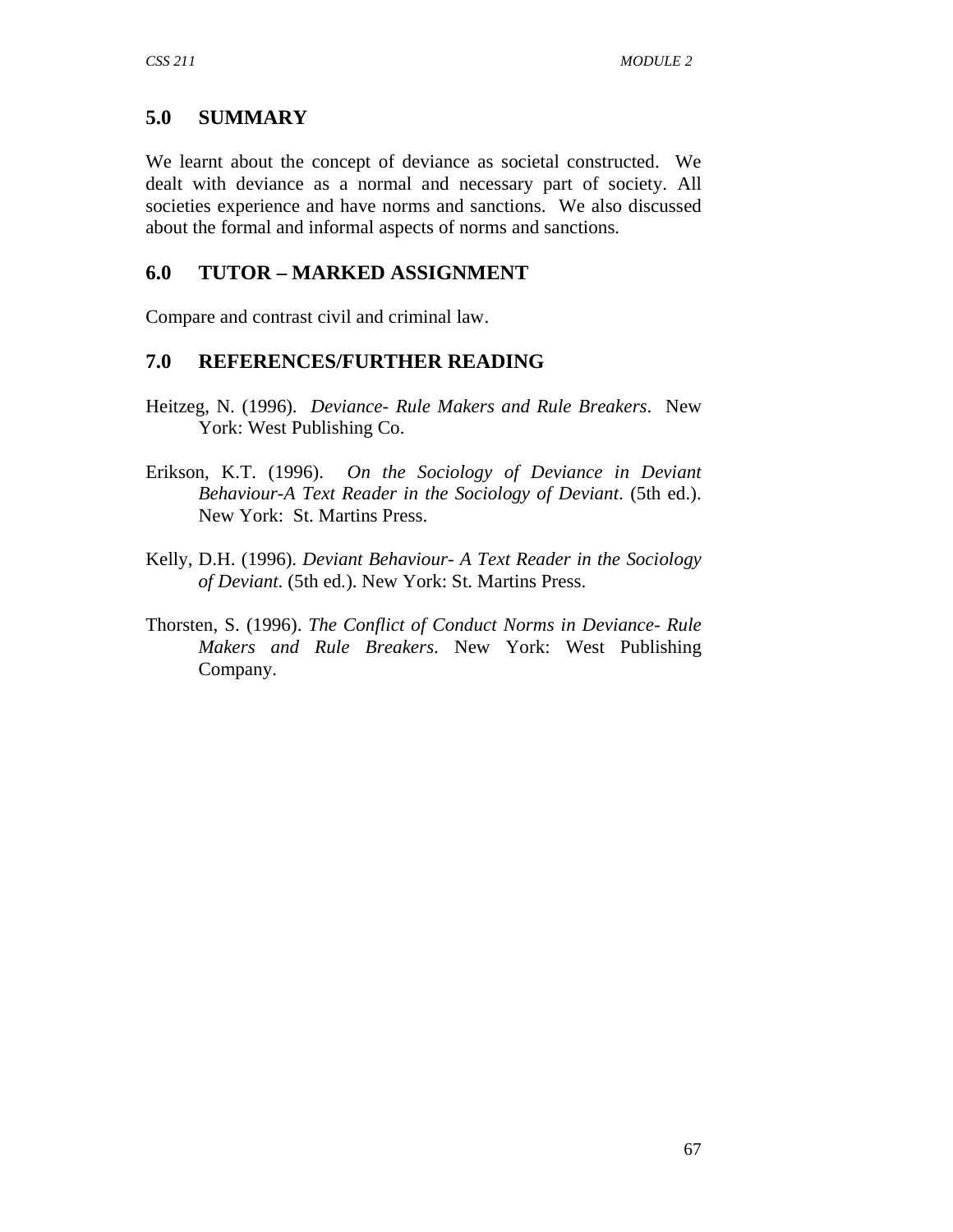### **MODULE 3 EXPLANATIONS OF CRIME AND DELINQUENCY**

- Unit 1 Differential Association Theory
- Unit 2 Psychoanalysis Theory
- Unit 3 The Conflict Theories
- Unit 4 Functionalist View: Anomie theory
- Unit 5 Interactionist Perspective: Labeling Theory

### **UNIT 1 DIFFERENTIAL ASSOCIATION THEORY**

#### **CONTENTS**

- 1.0 Introduction
- 2.0 Objectives
- 3.0 Main Content
	- 3.1 The Differential Association Theory
	- 3.2 Principles of Differential Association
	- 3.3 Evidence on Differential Association Theory
	- 3.4 Professional Theft and Differential Association Theory
	- 3.5 White-collar Crime and Differential Association Theory
- 4.0 Conclusion
- 5.0 Summary
- 6.0 Tutor Marked Assignment
- 7.0 References/Further Reading

## **1.0 INTRODUCTION**

The unit shall examine the theoretical explanations of crime and delinquency here. In the process of understanding why people engage in criminal behaviour, solution/prediction and control of behaviour will be explore. A theory is an explanation to the study of criminal behaviour. For example, it involves efforts to test the reality of thoughts or explanations about how variables (such as gender, family background, school, age, etc.) are related to criminal behaviour).

In understanding criminal behaviour, we shall first examine the sociological theories which emphasise the use of social-structural and social-process concepts to crime. The social structural concept examined (a) Ecological theories by Ernest W. Burgess and Robert E. Park,(1967). (b) Classic Anomie by Emile Durkheim (1893), and Robert K. Merton (1938), Contemporary Anomie by Robert Agnew and Richard Rosenfeld, (2001). (c) subculture of gangs by Frederic M. Thrasher (1963),and William F. Whyte,(1943) (d) Neutralisation and Drift by Gresham Sykes and David Matza,(1961) (e) Differential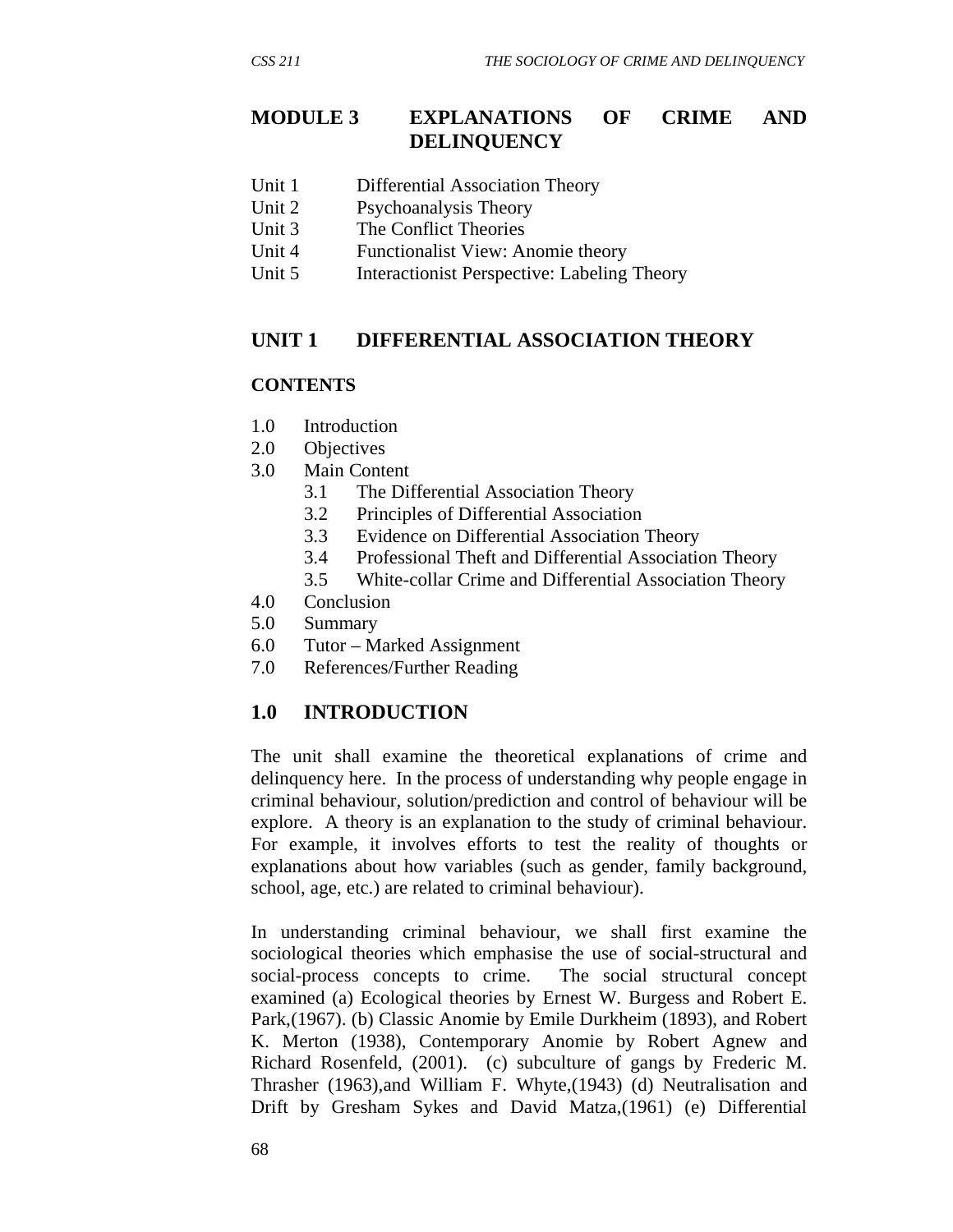opportunity by Richard Cloward and Lloyd Ohlin (1960), (f) the lowerclass boy and lower-class culture by Albert k. Cohen (1955),and Walter B. Miller (1958), (g) Conflict theory – Karl Marx and Friedrich Engels (1947), (h) Conflict Theory – Facilitating by Frank Tannebaum (1938), and Willem D. Bonger (1916), (i) Culture and Group Conflict by Thorsten Sellin (1938) and George B. Vold,(1979) etc. The social process concept examined the works of Sutherland's Differential Association (1949), Reiss and Nye's control theory (1958), Reckless's containment theory (1970), Hirschi's Bonding Theory, (1969). Gottfredson and Hirschi's Self Control Theory (1990), Labeling Theories of Howard S. Becker (1963) and Edwin Lemert, (1964). Integrated Theories of Sampson, sellers (1999), Cullen Francis (1994), and Thornberry Terence (1987). This unit shall examine few of them. The unit shall examine the psychoanalysis approach of Sigmund Freud in the field of psychology; the Differential Association, the conflict theories, the Anomic theory and labeling theory.

# **2.0 OBJECTIVES**

At the end of this unit, you should be able to:

- recognise differential association theory
- recall the nine principles of Edwin Sutherland
- compare between professional theft and differential association theory
- discuss the relationship between white-collar crime and differential association theory.

# **3.0 MAIN CONTENT**

# **3.1 The Differential Association Theory**

Differential Association is a sociological theory of criminal behaviour which uses the social – process approach. It is concerned with the process by which people become criminalised through interactions with others. It tries to delineate, how and under what circumstances people learn criminal behaviour. Differential Association theory is thus a process theory because it details the experiences a person must go through in order to become a delinquent. It tries to explain why any given individual does or does not become a criminal Conklin,( 2007).

Differential Association theory rejects the assumption that individual pathology or biological factors cause crime. The theory was developed by Edwin Sutherland (1949), a sociologist of the famous Chicago school on his contribution to the study of delinquency. He emphasised that criminal behaviour is learned in interactions with others in a process of communication within intimate groups For instance, Children learn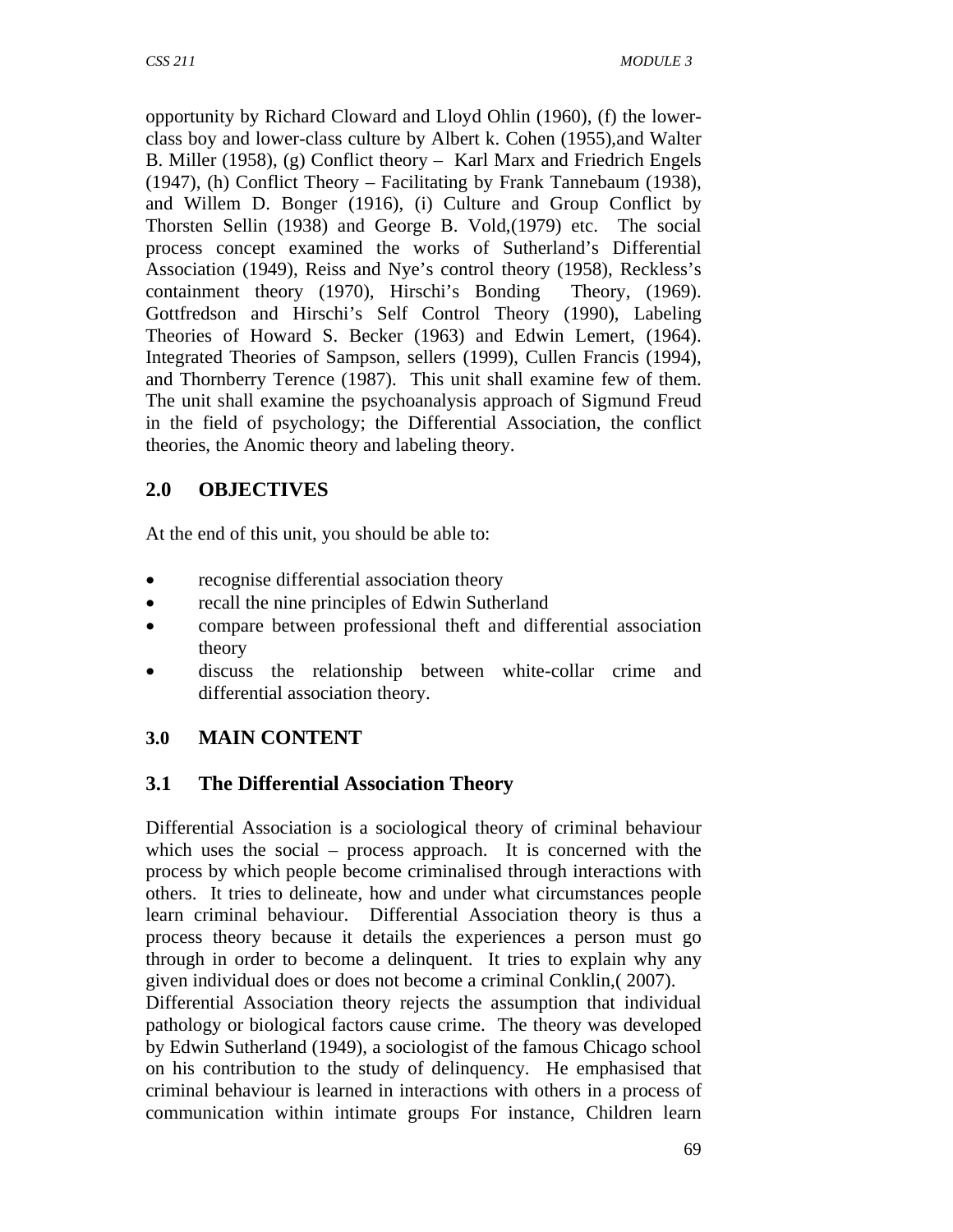techniques, motivations, and attitudes along with definition of criminal code as being favourable or unfavourable. Children became delinquent because of an excess of definitions favourable to violation of law over learning definitions unfavourable to the violation of law. Learning to become delinquent involves all of the mechanisms involved in any type of learning. Social organisation affects the kinds of associations a person has. Delinquency therefore, is rooted in and is an expression of social organisation Regoli and Hewitt, (1991).

#### **SELF – ASSESSMENT EXERCISE**

What do you understand by the term "Differential Association Theory"?

#### **3.2 Principles of Differential Association Theory**

Edwin H. Sutherland established nine propositions explaining why crime rates are distributed among various groups. The first principle of differential association theory is that delinquency behaviour is learned. In this proposition, Sutherland emphasised that delinquent behaviour is not inherited. He claimed that only a sociological explanation could account for a person's involvement in delinquency. Therefore, a criminal's specific action can be as a result of a combination of factors such as skills, ideas and opportunities that are available only to that individual.

The second principle says that delinquent behavior is learned through communication with others in intimate groups. This communication involves non-verbal interactions such as gestures as well as verbal interactions. Sutherland claims that only small, face-to-face gatherings really have an influence in criminal behaviour. He focused much attention on family or peer groups as the most likely sources of initiation into delinquent values and activities.

The third principle claims that, the principal part of learning criminal behaviour occurs within intimate personal groups. He did not believe that the media play an important role in the process. The theory regards the media as unimportant because the theory was developed before the mass ownership of the print and electronic media.

The fourth one says that when criminal behavior is learned, the learning includes (a) techniques of committing the crime, which are sometimes very complicated, sometimes very simple; (b) the specific direction of motives, drives, rationalisations, and attitudes. Sutherland believes that rationalisations and attitudes toward the law are learned from people we associate with. For example, it occurs regularly among the Indian hemp smokers in Mushin, Lagos. They seem not to notice the illegality of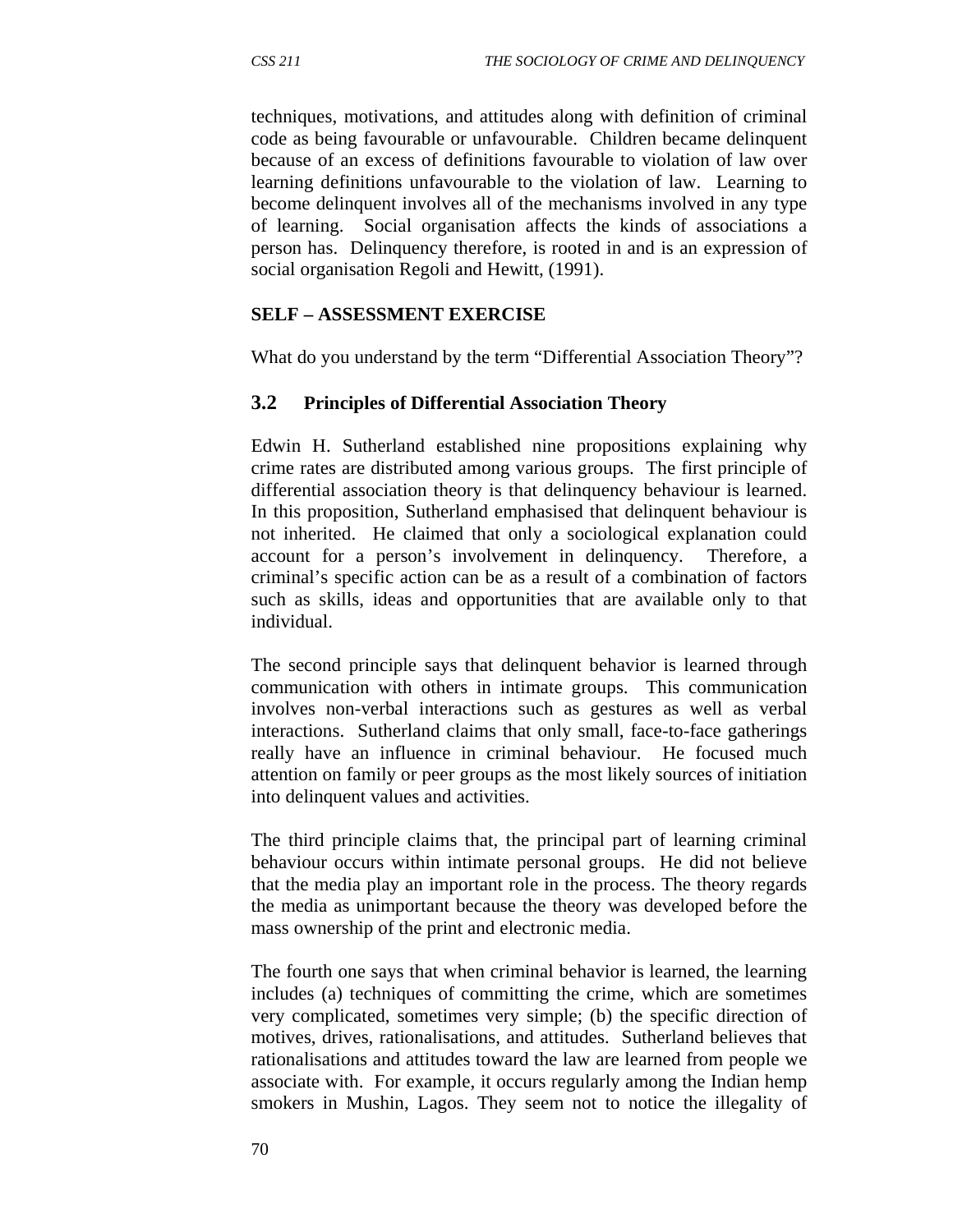smoking the substance. The people opposed to the laws and assert that such restrictions are senseless. They reasoned that the law has purpose to discriminate against the younger generation. They also believed that Indian hemp does no harm than alcohol and that the lawmakers are joy killers. Sutherland reiterates that little or no skill is needed to commit some crimes, e.g. the word of another person requires little skill, especially if the weapon to kill is available. Another example is the embezzlers of fund. They only use their accounting skills for such illegal ends.

The fifth principle is that the specific direction of motives and drives is learned from definitions of the legal codes as favourable or unfavourable. Sutherland pointed out that the definitions of the law are mixed. Some favour violating the laws, while others support compliance. The mixture creates cultural conflict with respect to the legal codes. He states that the fifth principle is the heart of differential association theory. It states that people who are more exposed to verbal signs and suggestions favour law violations than the ones favoured to be obedience; who are more inclined to breaking the law. Thus, parents who lie may foster delinquency in their children unless it favours obeying the laws.

The sixth principle states that a person becomes delinquent because of an excess of definitions favourable to violation of law over definition unfavourable to violation of law. Those who engage in criminal behavior do so because they have close intimate relationships with that kind of behaviour and are isolated from anti-criminal behaviour.

The seventh proposition establishes that differential associations may vary in frequency, duration, priority, and intensity. This seventh statement is a crucial one in Sutherland's theory. It means that associations with criminal and non- criminal behavior vary in terms of these four elements. It is the nature of association with criminal and non criminal ways, rather than the mere fact of associations, that is important. Associations that are more frequent, play a larger role in the balance between definitions favourable to violation of the law and definitions unfavourable to violation of the law. Associations that endure over the longest time are the most significant in determining criminal behaviour. Associations that occur earlier in life, especially in childhood or adolescence, are the most forming definitions of the law, this is what is called the priority of association.

Finally, the intensity of association is very important. This means that the prestige of the source of definition of the law and the individual's emotional reactions to the source are significant in learning definitions of the law. Thus, a young child who learns a definition favourable to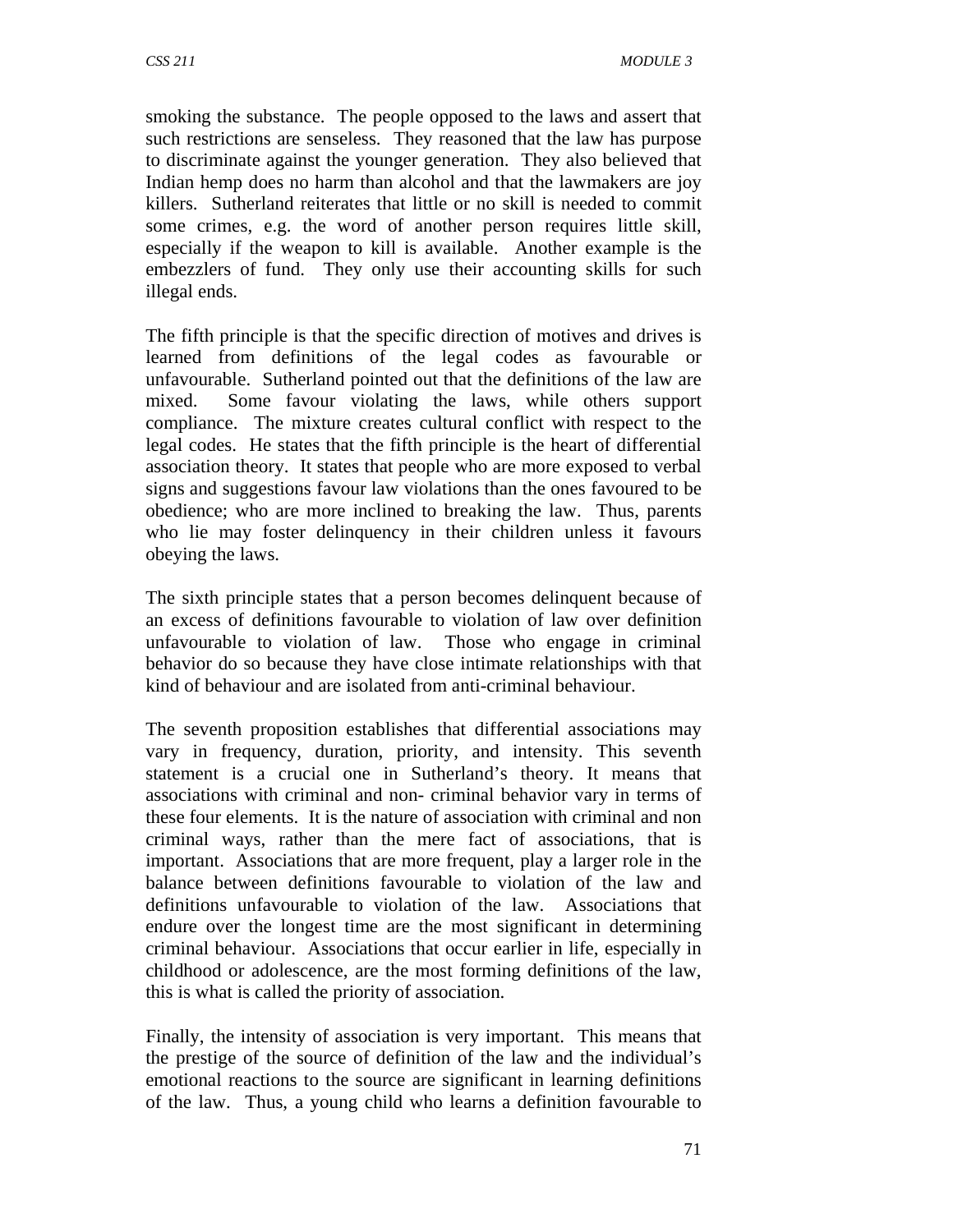violation of the law from a parent who presents that definition frequently and over long stretches of time will be more influenced in the direction of violating the law than an adult who is exposed to a definition favourable to violation of the law by a passing acquaintance whom the adult sees less frequently and for short periods.

The eight statement argues that the process of learning criminal behaviour by association with criminal and anti-criminal patterns involve all of the mechanism that are involved in any other learning. This statement confirms Sutherland's view that crime is a form of behaviour that is learned in the same way as non criminal behaviour. That is, the same learning theory that explains non criminal behaviour explains the criminal behaviour. He emphasised that criminal behaviour is not restricted to the process of imitation. It also involves learning.

Lastly, the ninth proposition says that while criminal behaviour is an expression of general needs and values, it is not explained by those general needs and values since non criminal behaviour is an expression of the same needs and values. Here, Sutherland argues that criminal behaviour cannot be explained by a general desire to accumulate property or enhance status among peers. This is because those motives can also lead to noncriminal behaviour. The last statement is very important because it negates the belief that hungry people steal because they are hungry. That belief fails to explain why some hungry people do not steal.

To Sutherland, the attempt to explain criminal behaviour in terms of a person's needs or desires was as futile as trying to explain the behaviour in terms of respiration. Sutherland stated that it was not necessary to explain why a person has the associations he has. For example, we shall examine the high rates of criminal behaviour of two boys growing up in a neighbourhood. One boy, who is outgoing active, and athletic, might associate with the criminals in his neighbourhood and learn their behaviours. A second boy, who is shy and withdrawn, may not become acquainted with other boys in the neighbour and thus not engage in the same type of delinquent behaviour they do. These contacts or the lack of them occur within the total social organisation in which the boys live including their families. Thus, behaviour can be determined by many other associations within a society.

#### **SELF – ASSESSMENT EXERCISE**

Outline the nine principles of Sutherland propositions on differential association theory.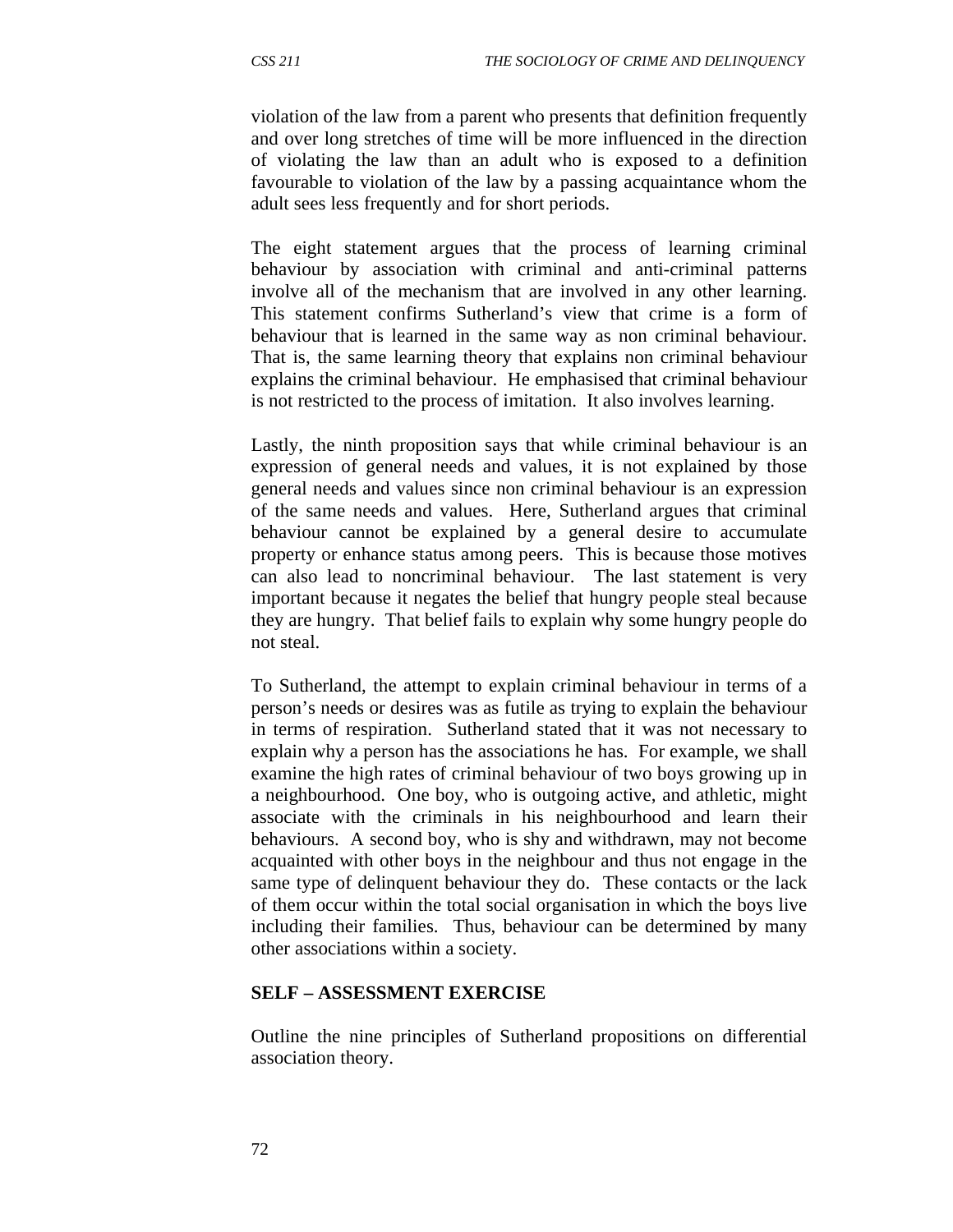## **3.3 Evidence on Differential Association Theory**

Evidences are available to show the consistency of the differential Association theory in relationship between delinquent behaviours and the patterns of interaction among the adolescents. It shows that the associates of juvenile delinquents are usually other delinquents. That is, delinquency takes place and frequently committed in groups. For instance, a study of juvenile theft established that the offenders always associate with other adolescents who had already stolen properties. This is very important in leading the boys to steal, especially if the association began when the boy was quite young, continued it over a long time and involve boys who stole frequently. Another study found out that delinquency has more impact on recent friendships than friendships formed earlier in life Conklin (2007).

Research suggests that delinquent behaviour is more strongly influenced by learning from direct observation of peers' behavior than it is by learning peers' attitudes Warren & Stafford, (1991). Much delinquency takes place in groups. The extent varies in the specific offence and with age and sex of the offender. Broken homes are as a result of weak parental supervision. Thus, there were increase interactions with delinquent peers which were exposed to definitions favourable to delinquency and eventually, delinquent behaviour. Broken homes also contribute directly to an excess of definitions favourable to delinquency over definitions unfavourable to delinquency (Conklin, 2007).

#### **SELF – ASSESSMENT EXERCISE**

How does intimate relation affect delinquent behaviour?

## **3.4 Professional Theft and Differential Association Theory**

Evidence consistent with differential Associations theory comes from the studies of professional thieves Edwin Sutherland (1937). Sutherland discovered that members of the subculture of the professional thieves teach new recruits the skills that make expert theft possible. That process of instructions provides new thieves with knowledge of how to open opportunities for theft. The instruction ignites opportunity to plan and carry out thefts. This is what we know as the process of tutelage. That is, Burglars learn specific skills such as how to enter a building or open a safe. Robbers learn to interpret their criminal codes and mastery during the crime. The young members of the juvenile gangs sometimes learn techniques of car theft from older members. Pick pockets learn specific skills, practice them, and are evaluated by other thieves. They refine their skills to be accepted as professionals by other pickpockets. Letkemann in his study of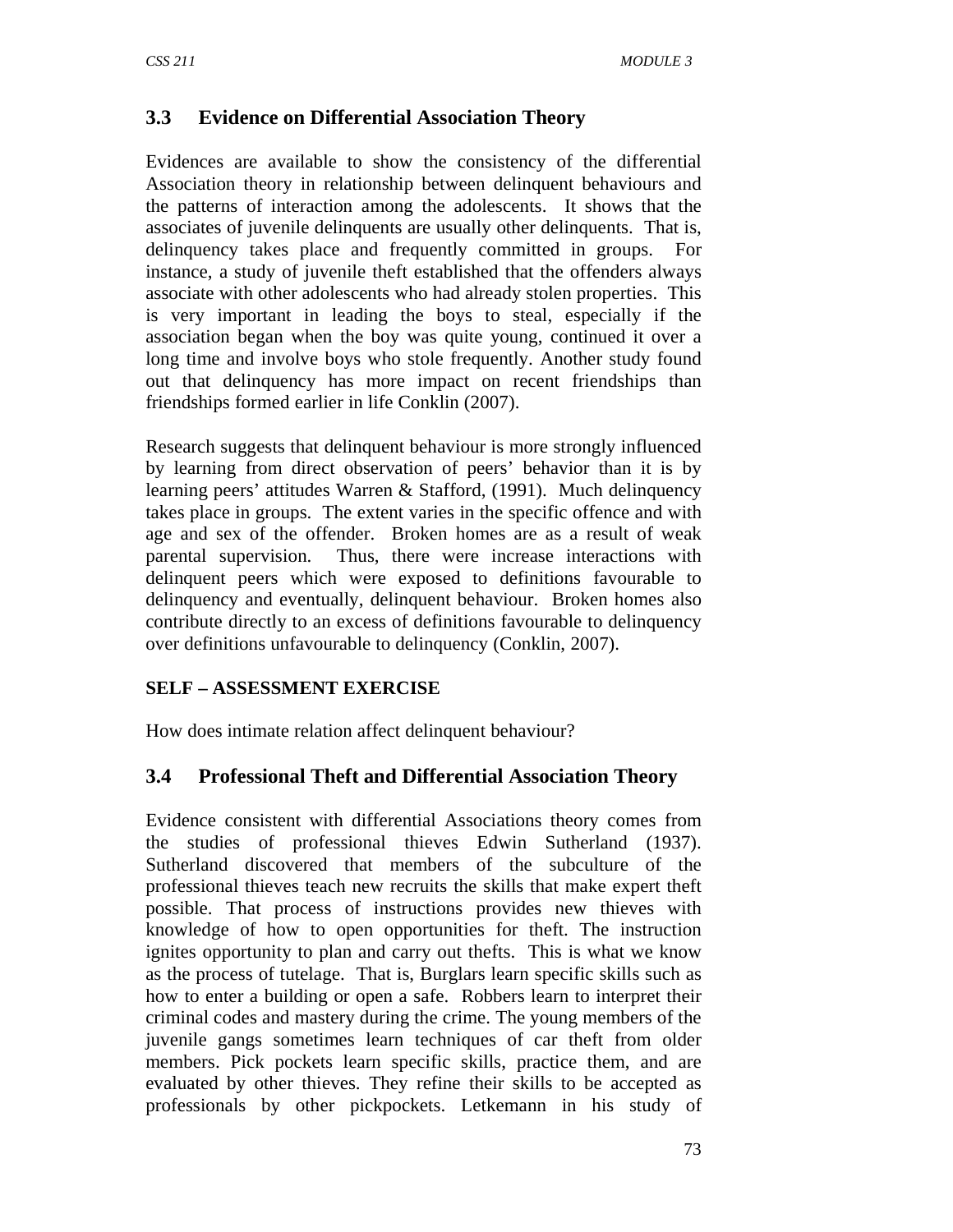professional thieves in a Canadian prison concluded that an early involvement in juvenile delinquency is a major factor in adult career as a professional criminal (Conklin, 2007).

## **SELF – ASSESSMENT EXERCISE**

What do you understand as "the process of tutelage" in criminality?

#### **3.5 White-Collar Crime and Differential Association Theory**

William K. Skinner and Anne M. Fream (1997), in the study of social learning theory analysis of computer crime among college students concluded that differential association theory can be used to explain white-collar and computer crimes, because it is featured in the learning of material success which is a cultural goal. Criminals pursue these cultural goals through illegal means. Skinner and Fream observed that students are more likely to engage in software piracy or illegal access if they had friends who had committed computer crimes. It happens in this way because of inadequate enforceable code of ethics to limit the pursuit of material success to legal means. Those factors or rules which are unfavourable to the violation of the law are not easily learned in the world of business. It is only those rules that are favourable into a business organisation that are likely to be violated by law.

According to Jensen (1976), a study of attitude towards bribe was found to be experienced at executives than were business students who lacked experience in the world of business. Therefore, business experience is conducive to the learning of definitions supportive by bribes. Learning from superiors and colleagues in the company is probably a more important determinant of business crime than is the personality of the individual.

## **4.0 CONCLUSION**

From this unit, the students should be able to know and explain the concept of 'differential association theory' as propounded by Sutherland. They should be able to outline the nine principles of Sutherland of differential association theory. The students also should be able to evaluate the relationships between juvenile delinquency, and professional; and theft, white-collar crime and differential association theory.

## **5.0 SUMMARY**

In this unit, we expressed the meaning of differential association theory, discussed the Edwin Sutherland nine assumptions about differential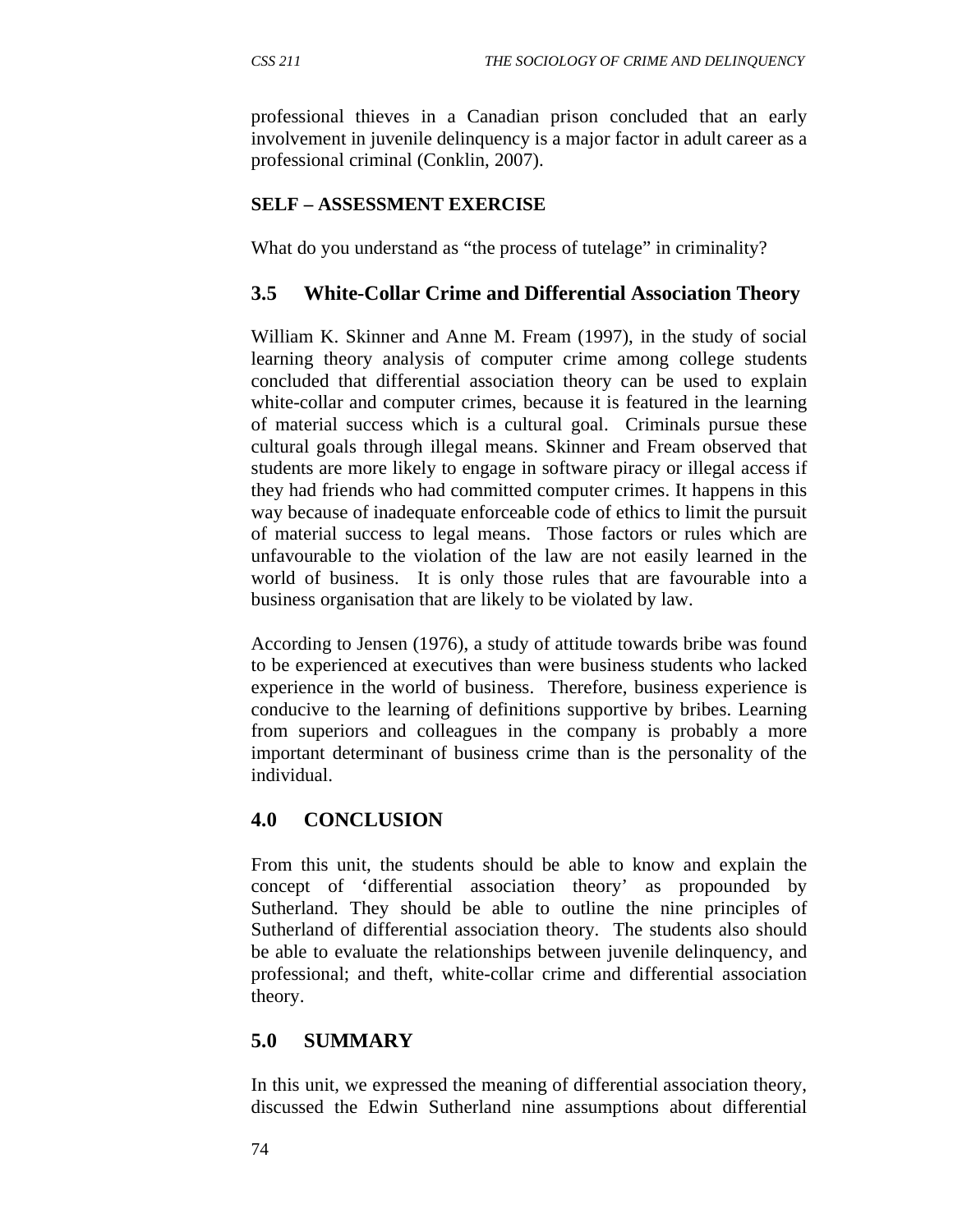association theory. Finally, we examined the relationship between evidences in differential association theory.

### **6.0 TUTOR – MARKED ASSIGNMENT**

Mention and explain the nine principles of differential association theory as listed by Sutherland.

### **7.0 REFERENCES/FURTHER READING**

Conklin, E. J. (2007). *Criminology*. (9th ed.). Boston: Pearson.

- Cullen, F. (1984). *Rethinking Crime and Deviance Theory- The Emergence of a Structural Tradition*. New York: Rowman & Allanheld.
- Gottfredson, M.R. & Hirschi, T. (1990). *A General Theory of Crime*. Stanford: Stanford University Press.
- Hirschi,T. (1969). *Causes of Delinquency*. Los Angeles: University of California.
- Reid, S. (2006). *Crime and Criminology*. (11th ed.). Boston: McGraw Hill.
- Sellers, C. S. (1999). "Self Control and Intimate Violence-An Examination of the Scope and Specification of the General Theory of Crime".
- Sutherland, E.H. (1978). *The Principles of Criminology*. (10<sup>th</sup> ed.). New York: Wiley.
- Sutherland, E.H. (1937). *The Studies of Professional Thieves*. New York: wiley.
- Thrasher, F.M. (1963). *The Gang*. Chicago: University of Chicago Press.
- Vold, G.B. (1979). *Theoretical Criminology*. New York: Oxford University Press.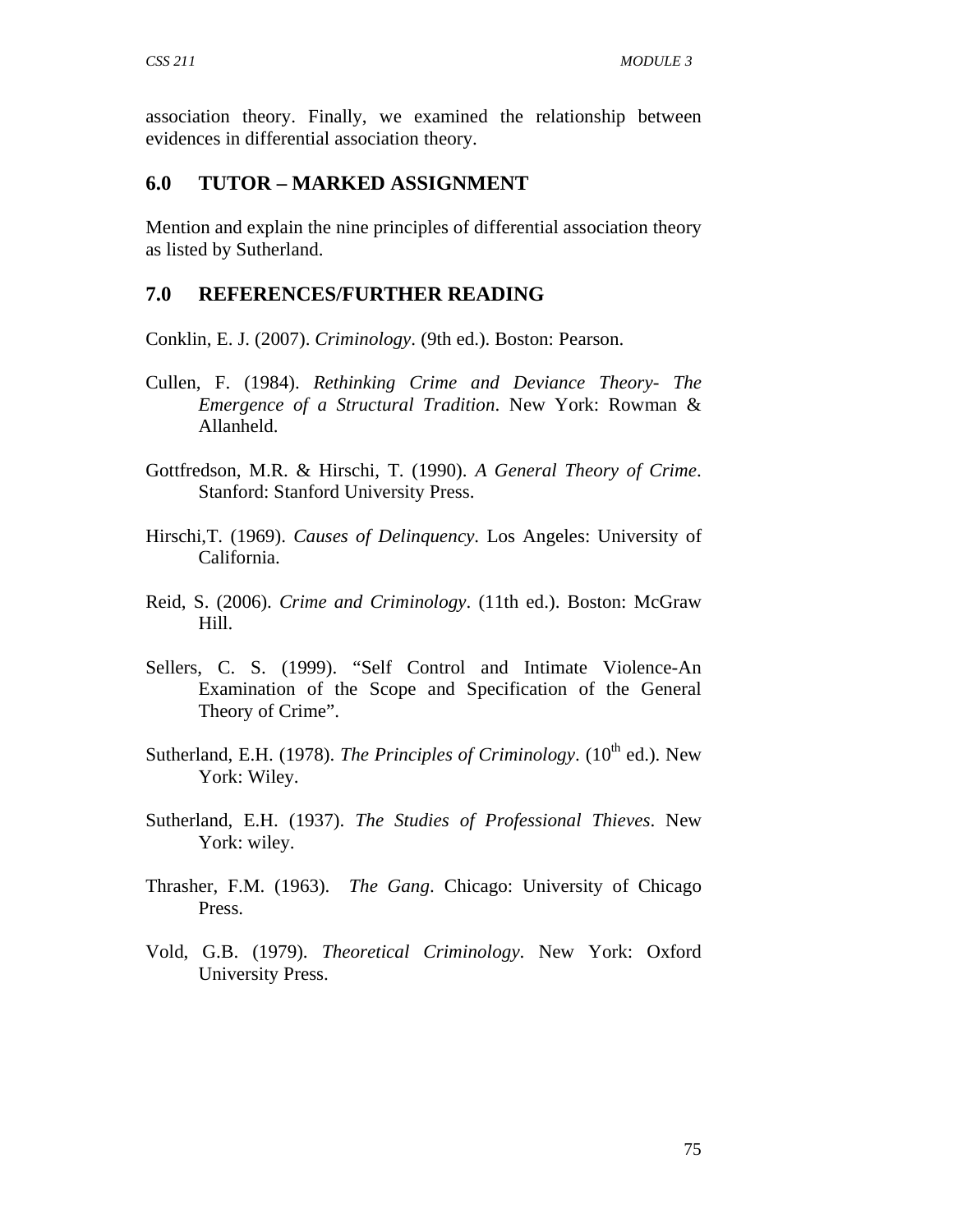# **UNIT 2 PSYCHOANALYSIS THEORY OF CRIME**

#### **CONTENTS**

- 1.0 Introduction
- 2.0 Objectives
- 3.0 Main Content
	- 3.1 Psychoanalytic Theory
	- 3.2 Psychoanalytic Theory and Delinquent Behaviour
	- 3.3 Psychopathetic Personality
- 4.0 Conclusion
- 5.0 Summary
- 6.0 Tutor Marked Assignment
- 7.0 References/Further Reading

## **1.0 INTRODUCTION**

Psychoanalysis is a branch of psychiatry. It uses particular personality theory and a specific treatment method, usually individual case study. Sigmund Freud is credited as the greatest contributor to the development of psychoanalytic theory. He believed that the only way to find the roots of delinquent behaviour is to delve into the individual's background such as: personality, trait, social behaviour, conscious and unconscious minds, etc.

## **2.0 OBJECTIVES**

At the end of this unit, you should be able to:

- distinguish Sigmund Freud and August Aichhorn psychoanalytical approaches to crime and delinquency
- Recall the relationship between psychoanalytic theory and delinquent behaviour
- write the Psychopathetic personalities that cause defections of conscience.

## **3.0 MAIN CONTENT**

#### **3.1 Psychoanalysis Theory**

Psychoanalysis theory is the basis of Sigmund Freud (1856 – 1939) analysis of crime. According to Freud, crime and delinquency are a consequence of an imbalance between three factors of the subconscious mind. Freud viewed that the personality, or psyche, is made up of three parts. They are the id, ego, and superego. The id (instinct gratification) is the component of the subconscious mind that is self – serving,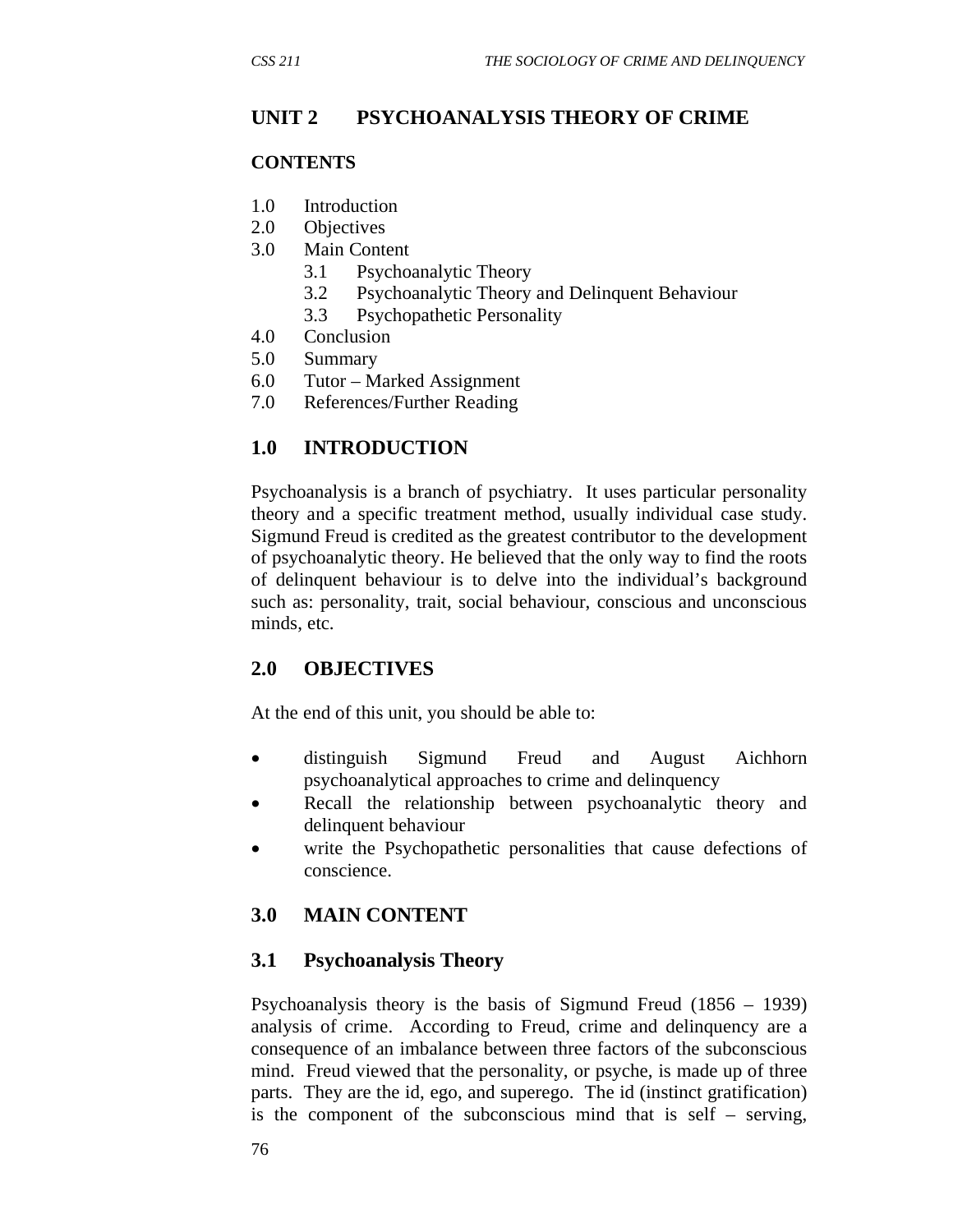egocentric and concerned with self – gratification. The id is the original system of the personality that is present at birth. It represents all of the individual's basic biological and psychological drives. This includes the Libido, a word that is used to attribute to the full range of sexual urge within all animals. It is fueled by pleasure principle. That is, it is associated with antisocial behaviour. Therefore, if the id is left without check, it may destroy the individual. It is basically the unconscious portion of the personality or psyche.

The ego mediates between the contrasting needs of the id and superego. It attempts to fulfill either the desires of the id or the superego within the boundaries of social conventions. If the id or superego overpowers the mediating force of the ego, crime, delinquency, and other forms of irrational behaviour may or not occur. The ego grows from the id. It represents the problem – solving aspects of the personality. The ego differentiates the reality from the fantasy. That is, the ego tells the child that stone is not food. The child learns to delay gratification until later because acting on impulse may get him into trouble. Some children are punished, for instance, for eating the stone or a child who does not take meat from the mother's pot for fear of being punished by the parents, for men who go against the norm of the society are labeled (Carrabine, et al 2004).

The superego is the component of the mind or personality that represents morality and conscience. The superego grows out of the ego; it is the norms and value individuals acquired in the process of socialisation. It is responsible feelings of guilt and shame. That is, an individual that develops superego will surely restrain from committing crime of stealing or telling a lie etc. The process of adapting to this moral and ethical standard of the society is known as the process of introjections, Chauhan (1978).

# **SELF – ASSESSMENT EXERCISE**

Explain the three important dynamics of human personality.

Another contributor to the psychoanalytical explanations of crime is August Aichhorn. He developed a psychoanalytical approach to the problem of juvenile delinquency. In 1925, he published his book *Wayward Youth*, which described the characteristics of the disturbed and delinquent children. He introduced the concept of "Latent delinquency" into the psychoanalytical literature. He maintained that latent delinquency should be understood before progress could be made in understanding the delinquent behaviour itself.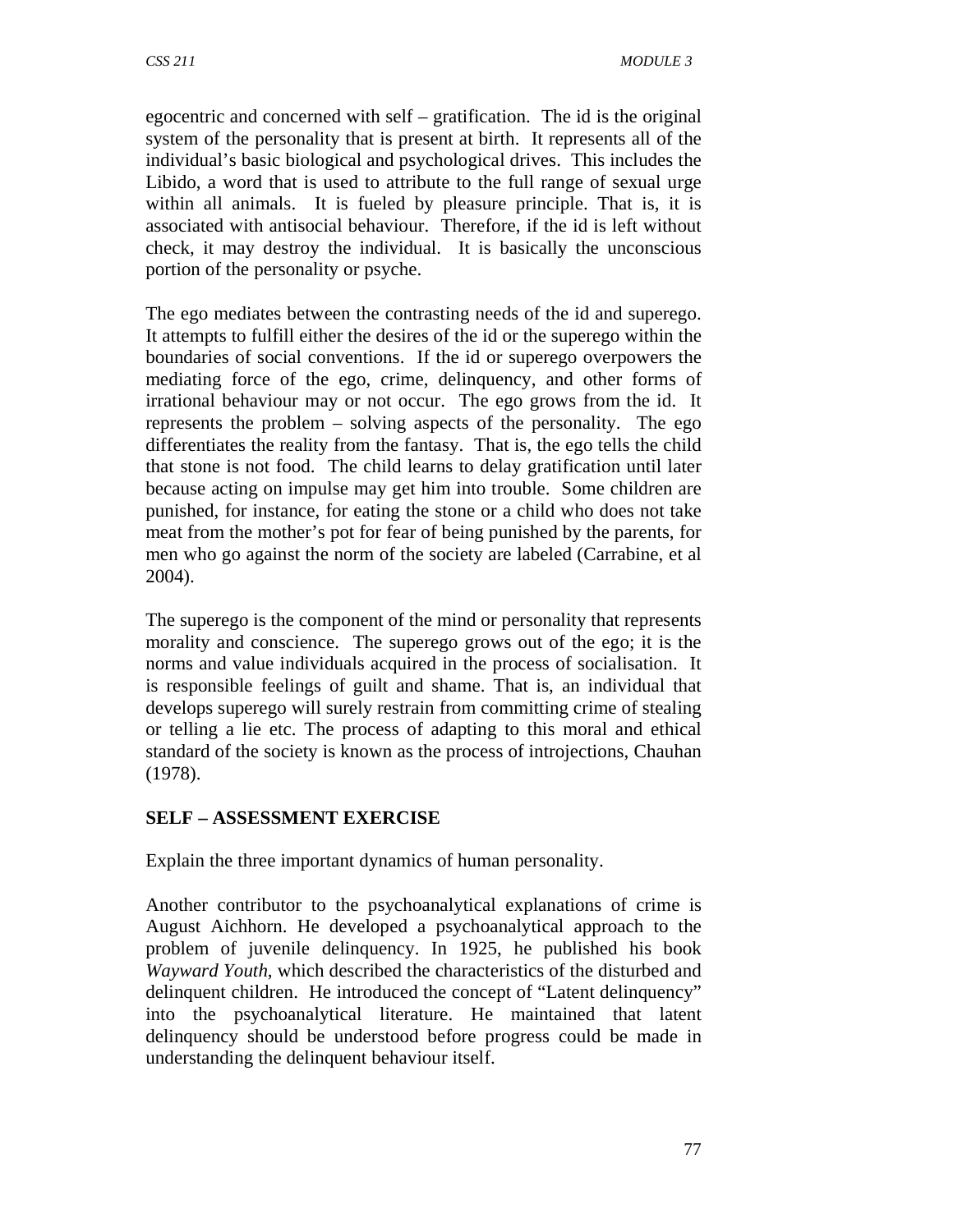He believed that to find the causes of delinquency we must not only seek the provocation which made the "latent delinquency" manifest, but we must also determine what created the latent delinquency. 'The predisposition to delinquency is not a finished product at birth, he maintained, but is determined by the emotional relationships, that is, by the first experiences which the environment forces upon the child' Williams (1984).

Aichhorn establishes that every child is at first and asocial being. The child demands direct primitive instinctual satisfaction without regard for the world around him. To the child, such behaviour is considered a social or dissocial in the adult. The responsibility is therefore to lead the child from this asocial to a social state. Unfortunately, the development process of a young child does not follow a fixed or normal course. This resulted where the child remains a social or stimulates social adjustment by suppressing his instinctual wishes so that a state of latent delinquency arises. Aichhorn uses the term "dissocial" to describe this state.

Aichhorn also discussed on the need to achieve a balance between the 'pleasure' principle and the "reality" principle. This modifies one's behaviour to have some regard for the surroundings and consequences both to one self and to others. The role of the therapist also establishes in the subject a superego or 'ego ideal' or conscience by which behaviour may be controlled.

#### **SELF – ASSESSMENT EXERCISE**

Explain what you understand by the term "latent delinquency".

#### **3.2 Psychoanalytic Theory of Delinquent Behaviour**

The theory implies something about delinquency. This is because it assumed that all individuals are antisocial with only the id. Some scholars equate the id with delinquent behaviour. Delinquents are young people who have not tamed their id factor sufficiently. In other words, they failed to transform their impulses into socially accepted ways of behaviour. These obligations belong to the ego, which look realistically at a situation, and at the same time, the superego which looks at the parents in telling children what to do. With psychoanalytic theory there are at least two major reasons given for delinquent behaviours. They are (a) an underdeveloped superego and (b) over developed superego Regoli and Hewitt (1991).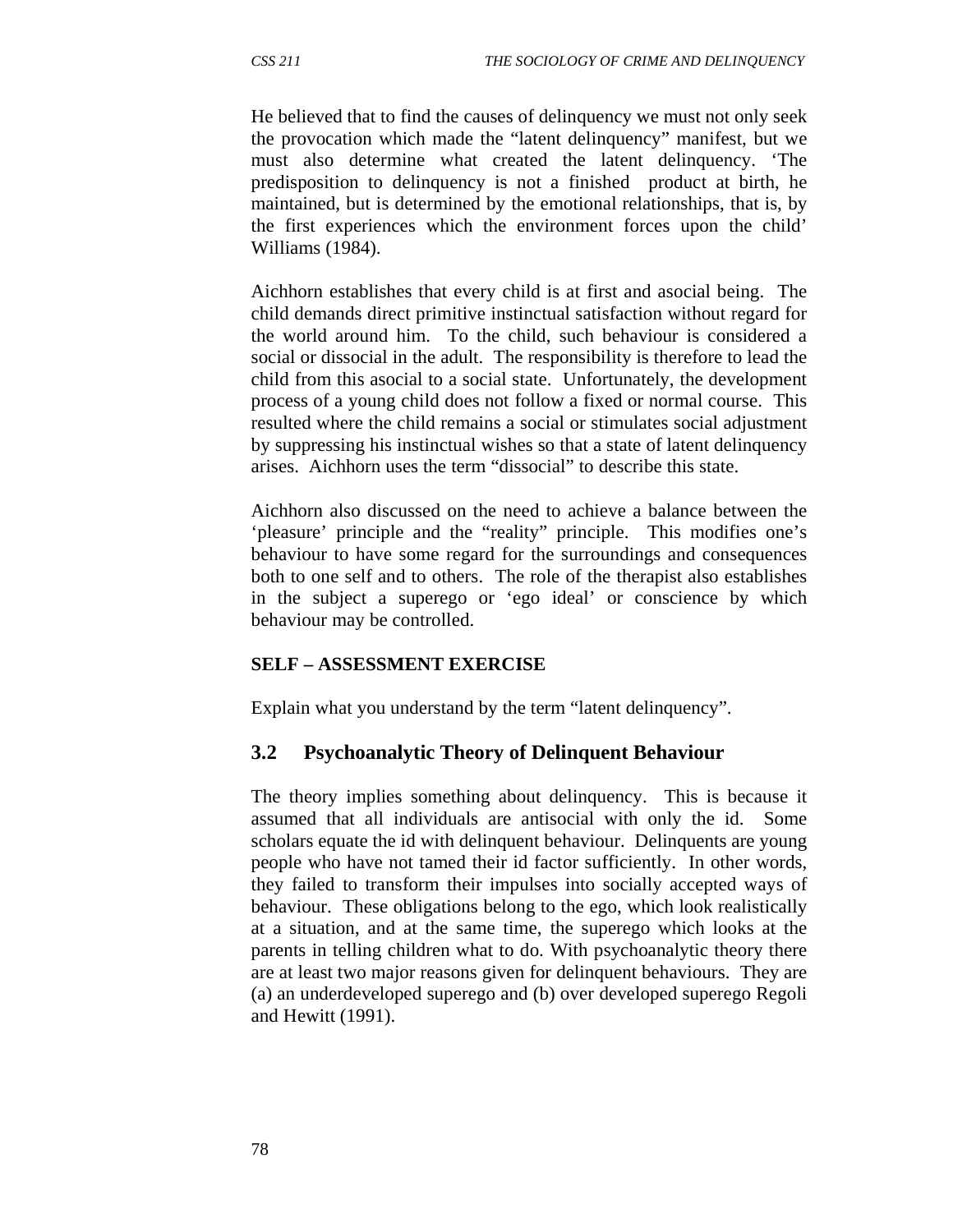## **A. Underdeveloped Superego**

Underdeveloped superego is the first reason for the delinquent behaviour of the young man. It occurs as a result of socialisation process which has been inadequate or incomplete. In this process, the superego is simply too weak to remedy the impulses and drives of the id. This resulted in an antisocial behaviour, a direct expression of the id. In this case, you want what you want when you want it, e.g. if your want something, just go and steal it. Delinquent behaviour may then be a symbolic expression of the unconscious impulses. Thus, a young man with an unresolved Oedipus complex may murder his father or commit a symbolic act of sexual intercourse with his mother (Regolis and Hewitt 1991).

## **B. Overdeveloped Superego**

The second reason of delinquent behaviour is overdeveloped superego. The delinquent behaviour results because the socialisation process was too extreme and the superego is overdeveloped. In this case, impulses and drives of the id, even the mild ones, may elicit strong disapproval from the superego. This on-going conflict between the id and the superego may cause the ego to experience guilt and anxiety. To get rid of the guilty, the ego realises that punishment follows a crime.

## **SELF – ASSESSMENT EXERCISE**

Explain the two major reasons as propounded by Aichhorn for delinquent behaviour.

# **3.2 The Psychopathic Personality**

Sigmund Freud believed that people develop through stages. When abnormality occurs in the process of the stages, conflict is experienced. The conflict emanates from the individual's basic drives (id) and social controls. Due to the fact, that the conflict is painful to confront, people tend to push into their unconscious those experiences that produce conflict.

A psychopath is a person without a conscience (superego) and thus, without control over his or her behaviour. A psychopath is a product of faulty socialisation in morality.

There are two major aspects of psycho pathetic personality which causes defective conscience. (a) The first aspect referred to the inability of the young man to apply the moral standards of the society to his behaviour. In fact, he steals, cheats, does not keep promises, etc. In other words, he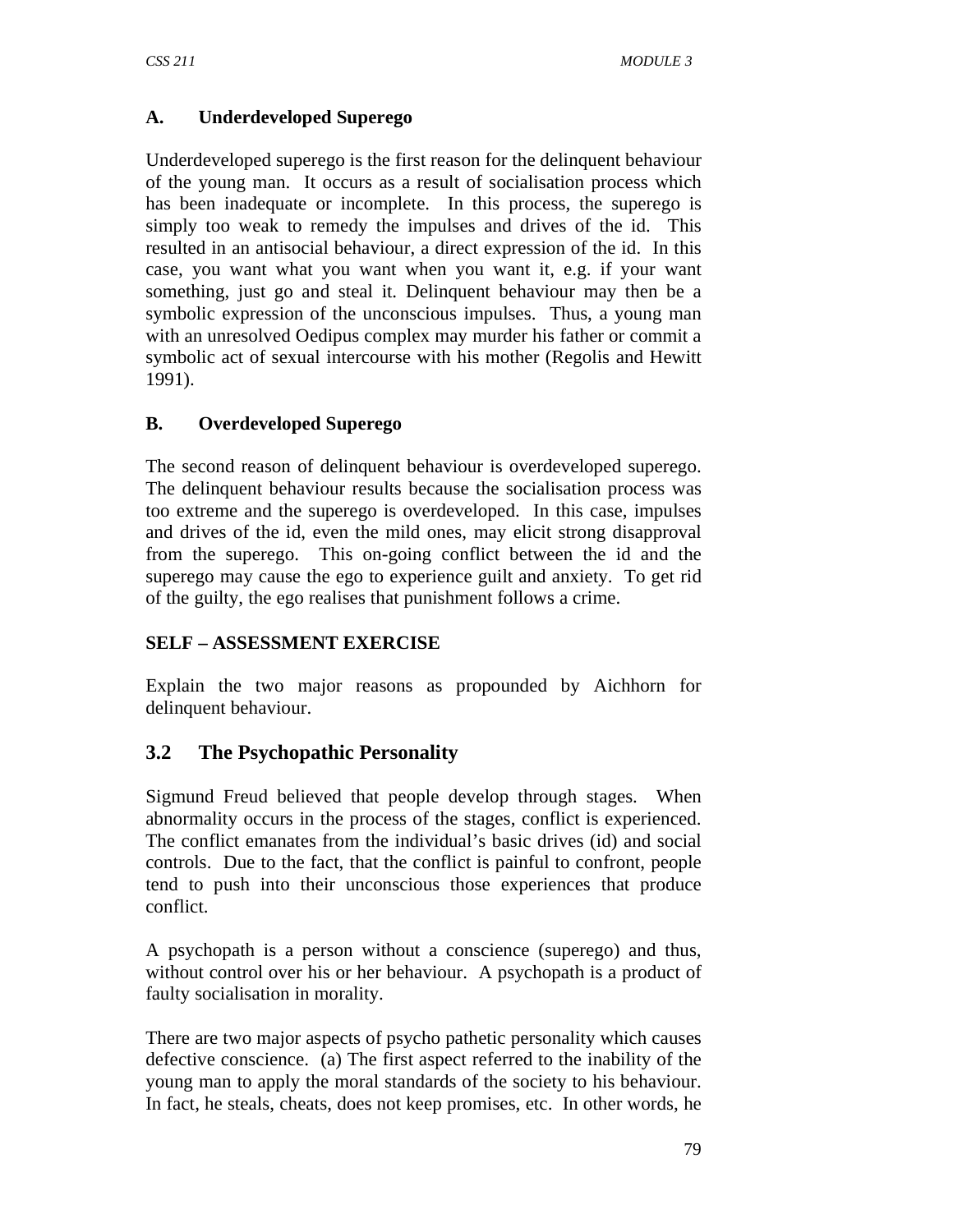has not internalises the "thou shalts" and the "thou shalt nots" of his society and cultural milieu. (b) The second aspect is the one that deals with absence of guilt. Guilt is an important aspect of as well-developed conscience, when a normal person violates the moral code he feels guilty; he feels sad and blames himself for the wrong-doing. (Regoli and Hewitt, 1991).

#### **SELF – ASSESSMENT EXERCISE**

Explain the two major aspects of Psychopathetic Personality.

### **4.0 CONCLUSION**

From this unit, you have leant the three basic factors that are composed in human psyche or personality; that is, the id, ego and superego and the explanation of crime by his concept of "Latent delinquency" in psychoanalytical approach. You have also been able to learn the two major reasons for delinquent behaviour, as well as the two major aspects of Psychopathetic personality that causes defective conscience.

## **5.0 SUMMARY**

In this unit, we explained both the Sigmund Freud and August Aichhorn's psychoanalytical approaches to crime and delinquency. We explored the relationships between psychoanalytic theory and delinquent behaviours. Finally, we examined the Psychopathetic personality that causes defective conscience.

#### **6.0 TUTOR-MARKED ASSIGNMENT**

Compare and contrast between Sigmund Freud and Aichhorn's analysis of delinquent behaviour.

#### **7.0 REFERENCES/FURTHER READING**

- Aichhorn, A. (1964). *Psychoanalytical Approach to Delinquency*. London: prentice.
- Aichhorn, A. (1954). *A primer of Freudian psychology*. London: Prentice.

Aichhorn, A. (1925). *Wayward Youth*. London: Prentice.

Carrabine, E. *et al*. (2004). *Criminology- Sociological Introduction*. London: Routledge.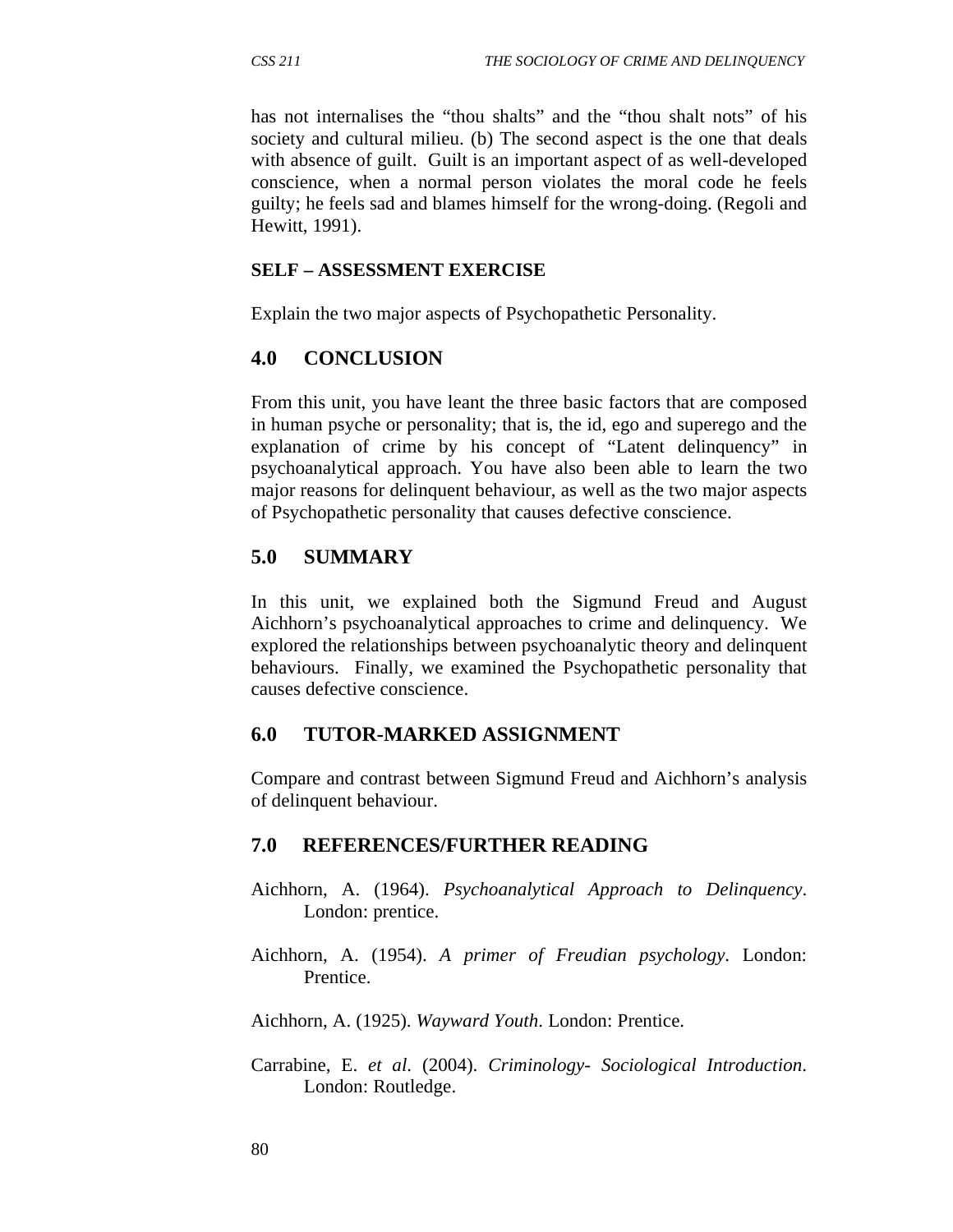- Chauhan, S. S. (1978). *Advanced Educational Psychology*. New Delhi: Vikas Publishers.
- Regoli, R. M. & John, D. H. (1991). *Delinquency in Society- A Child Centred Approach*. New York: Mcgraw-Hill.
- William Hall, J. E. (1984). *Criminology and Criminal Justice*. London: Butterworths.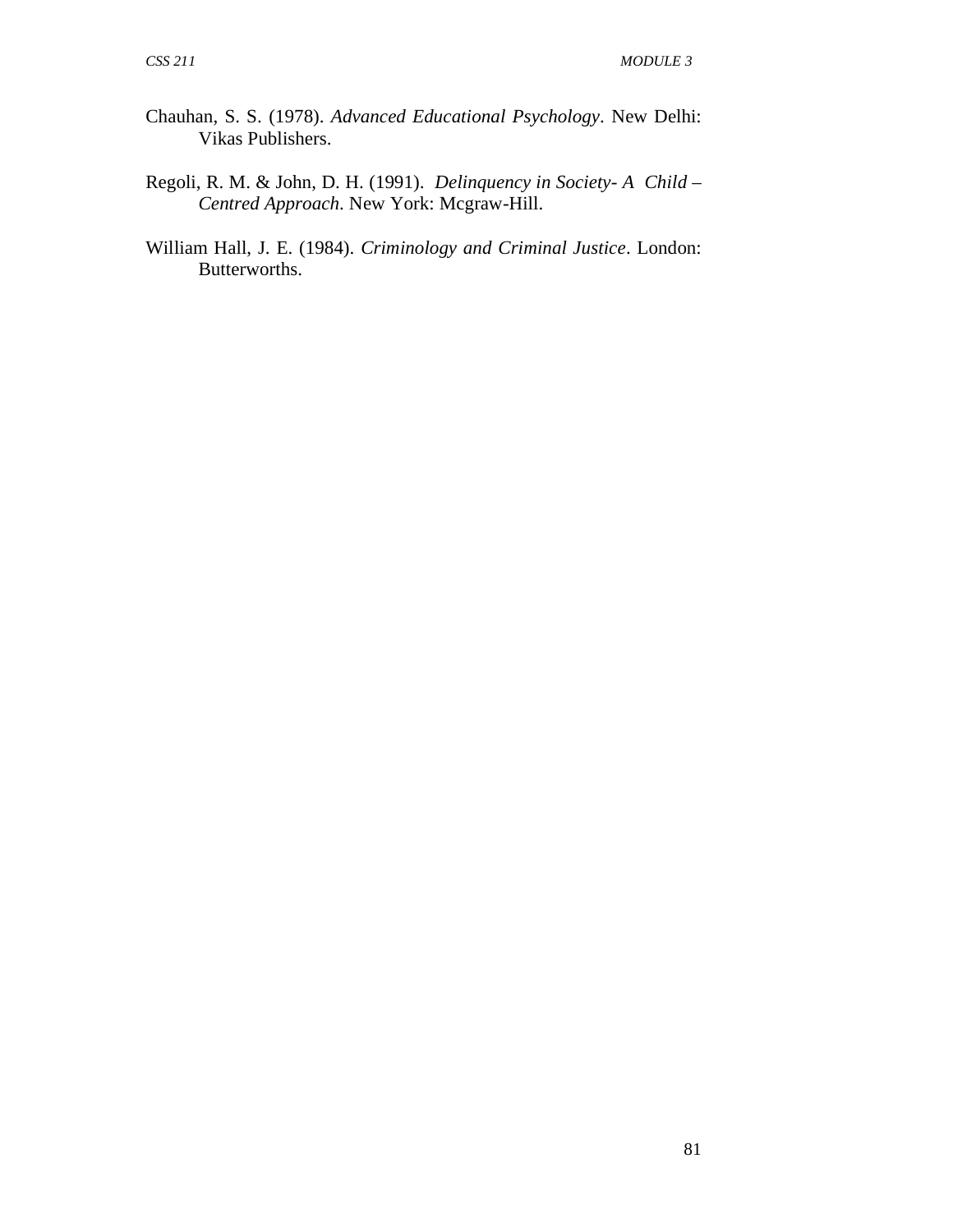# **UNIT 3 CONFLICT THEORIES**

#### **CONTENTS**

- 1.0 Introduction
- 2.0 Objectives
- 3.0 Main Content
	- 3.1 Conflict Theories
	- 3.2 Modern Conflict Approach
	- 3.3 Culture and Group Conflict
	- 3.4 Power and Conflict
- 4.0 Conclusion
- 5.0 Summary
- 6.0 Tutor Marked Assignment
- 7.0 References/Further Reading

### **1.0 INTRODUCTION**

This unit will examine conflict theories as it relates and explain its relationship in discussing delinquency, we shall look at Durkheim and the Marxists' views about conflict; similarly, the background of the modern theory of conflict will be discussed. The views of Thorsten Sellin on the concept of culture conflict and Austin Turk's "power and conflict" will also be examined.

#### **2.0 OBJECTIVES**

At the end of this unit, you should be able to:

- analyse the meaning of conflict and the basis of conflict in society
- write the background of the modern conflict theory
- review the position of social-structure, as a causative element in the discourse of conflict.

#### **3.0 MAIN CONTENT**

#### **3.1 Conflict Theories**

The conflict theory of juvenile delinquency is based on the principle of rejection that laws emerged out of consensus. The traditional approach to the study of crime based on this consensus was championed by Emile Durkheim, who believed that laws emerged because societies understand the need to institute a more formal system of social control. Emile Durkheim said that any society that permits deviance will definitely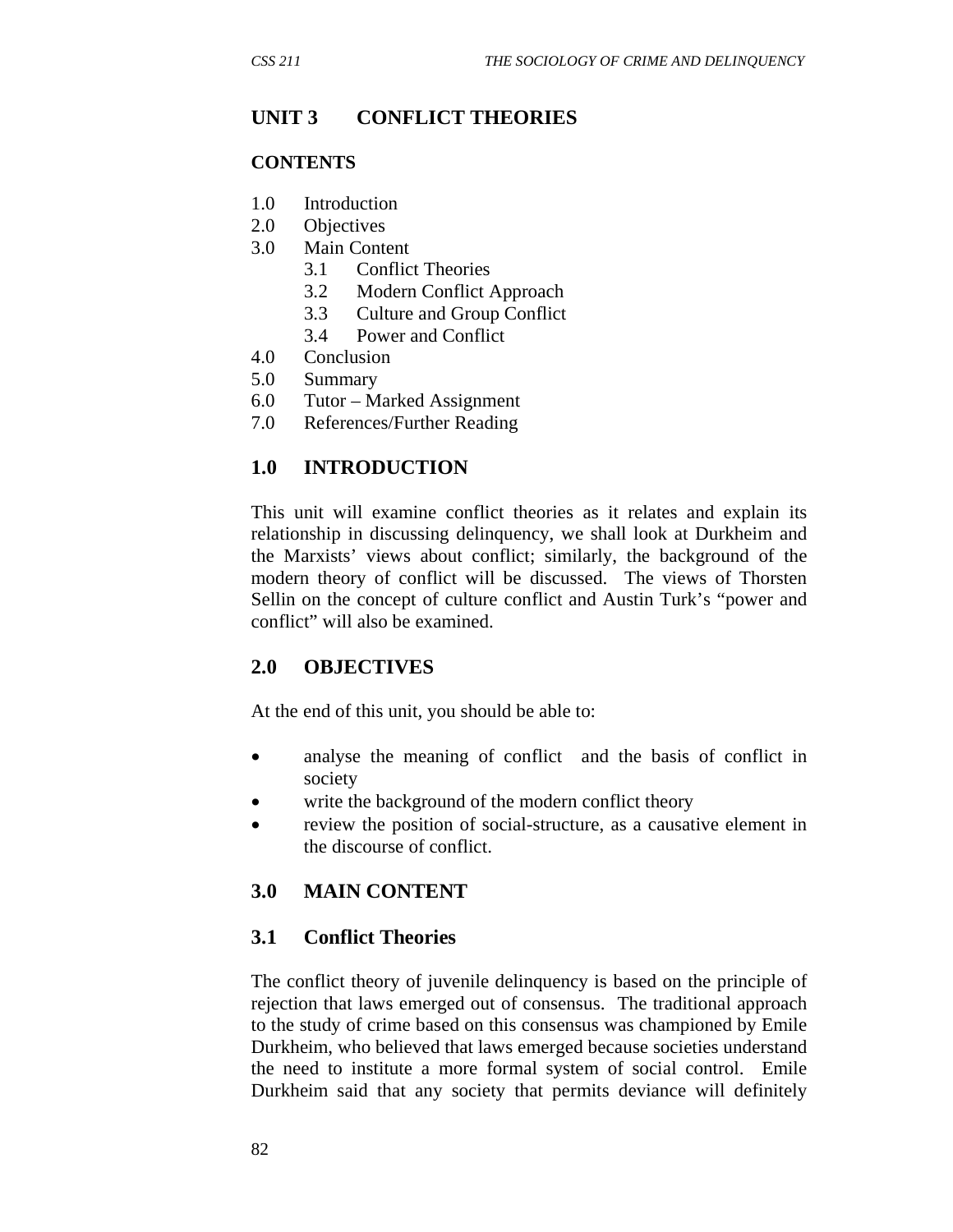expect crime. He also agreed that criminals and non-criminals are two distinct groups.

But the conflict theorists disagreed with these assumptions. The conflict scholars believed that laws emerged out of conflict and not consensus. Laws are legislated by the groups in power as a means of controlling those who are not in power. That is, the legal system reflects the interests of the state. The state has a vested interest in the creation and enforcement of laws. Law represents the values deemed most fit by that segment of society with the power or influence to have their interests reflected into law.

According to Chambliss (1984) cited in Regoli & Hewitt(1991), law reflects those values that are considered essential to maintaining social order and the control of potentially threatening groups. It represents the protection of values that are in the interest of particular groups.

The explanations of juvenile delinquency to many scholars are found to be in the relatively normal conflict that occurs between groups in modern societies.

Furthermore, the conflict perspectives considered the fact that criminals do not necessarily differ from non-criminals, except possibly in the way society reacts to their behaviour. For example, in 2006, a commissioner in Zamfara State, Nigeria was alleged to have embezzled millions of Naira from the state government's treasury and it was handled quietly, whereas a hungry man who takes a piece of yam from a farm was brought before the criminal justice system in the state , i.e. his hands and legs were amputated. Members of minority groups may be treated more harshly than those who are from the majority. Power and conflict may explain these differences.

## **SELF – ASSESSMENT EXERCISE**

What are the key issues in the explanation of conflict theory?

## **3.2 Background of the Modern Conflict Approach**

The works of Karl Marx, along with those of Friedrich Engels have had a significant impact on the thinking and policies of the modern world. Many scholars today originated modern criminology conflict perspectives from the social and economic upheavals of the 1960s, including the racial conflicts and the civil rights movement. Marx and Engels ideas, from the mid-nineteenth century have form the basis for modern conflict theory.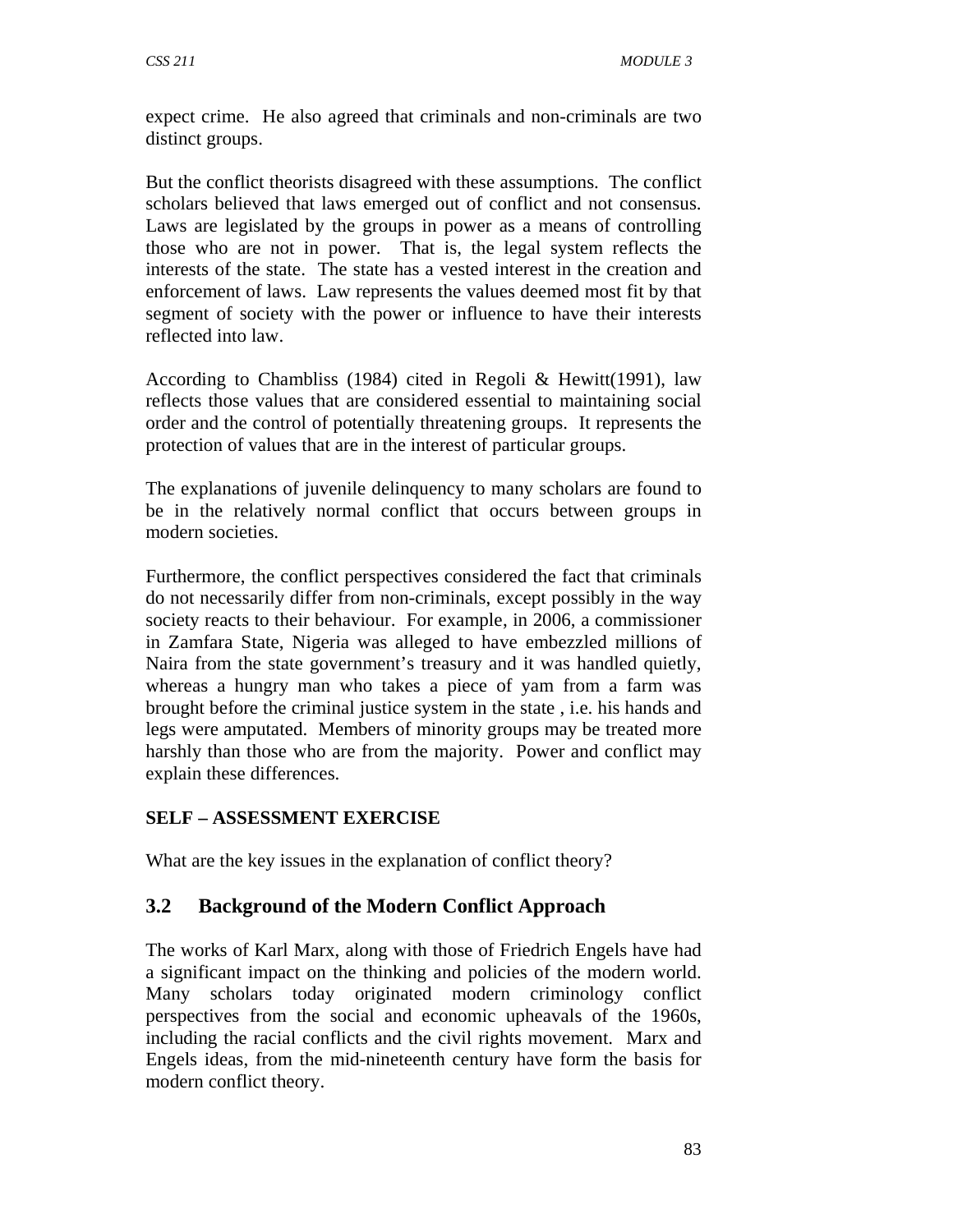In the conflict theory of Marx and Engels, they viewed the implications of understanding criminal behavior from the social – structural vantage. They believed that crime is viewed in terms of the social structure. The social-structure is characterised by social-class conflict, which is the important by-product of capitalism. The scholars argued that those who have private ownership of property create social structural vantage in some members of the society. Those who owe this means of production exploit those who do not have. Those that do not have turn to crime as a result of poverty. Marx and Engels therefore believe that capitalism is the major determinant of crime. They also argued that it is the causative element in all social, political, religious, ethical, psychological, and material life. The Marxists narrowly define the nature of social conflict as residing in the competition between classes over scarce resources; as well as in the inequality of the distribution of resources. The class conflict between these two groups also produces the lumpen-proletariat which is the direct conditions for juvenile delinquency. The lumpenproletariat is a "dangerous group", a parasitic class living off productive labour by theft, extortion and beggary. The groups also produce "services" such as prostitution and gambling (Reid, 2006).

#### **SELF – ASSESSMENT EXERCISE**

What is the cause of social-class conflict?

#### **3.3 Culture and Group Conflict**

The culture conflict concept is reflected in the works of sociologist Thorsten Sellin in his book, "culture and conflict in crime", (1938). He argues that crime and delinquency is as a result of conflicting norms. He focuses his attention on the relationship between normative systems of groups and delinquency. He observes that every person has the right (normal) and wrong (abnormal) way of acting in every specific situation. These conduct norms are defined by the groups to which individuals belong. In any process of social differentiation, these norms clash with other norms. Here, the culture conflict becomes the inevitable result of the conflict between the conduct norms (Regoli and Hewitt, 1991).

He distinguish between criminal norms (those found in the criminal law) and conducts or group norms (those norms specific to localised groups which may or may not be consistent with the crime norms).Criminal norms contained in the criminal law reflect rules or norms that prohibit specific conduct and provide punishments for violations. Conduct norms, on the other hand, reflect the values, expectations, and actual behaviours of a group in everyday life. Conduct norms can be very specific to particular groups. Conduct norms may be shared by many diverse groups. They may also come into conflict with each other.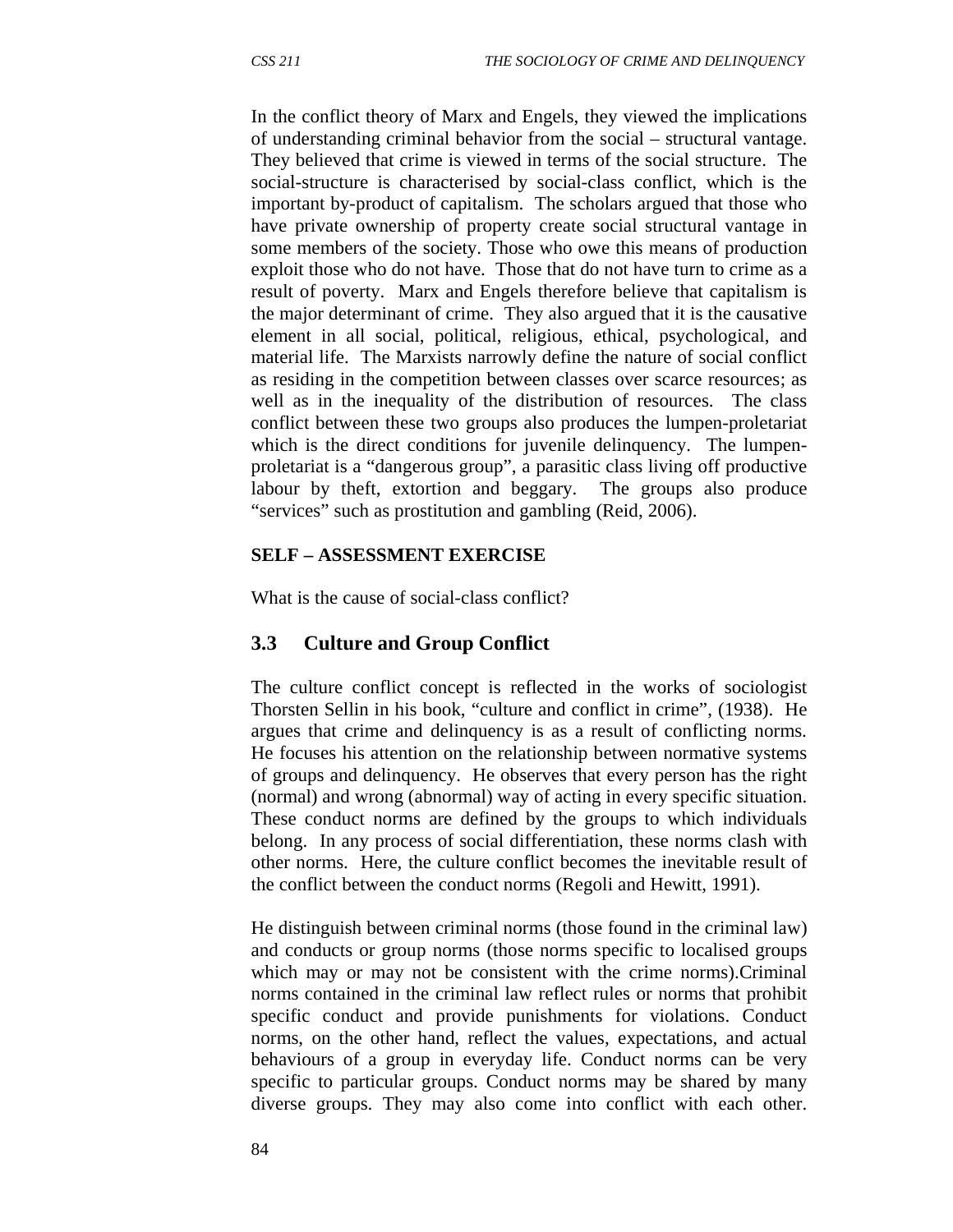Nevertheless, conduct norms are not found in the criminal law. In fact, they are in direct conflict with the conduct norms.

Sellin believes that as societies become more heterogeneous and complex, conflict will naturally arise between the conduct norms of the groups and the crime norms reflected in the criminal law. Sellin observes that delinquency rates will be higher in communities that are more heterogeneous (Urban societies with large numbers of groups) and lower in areas of greater homogeneity (sub urban areas with few ethnic, racial, or class differences).

### **SELF-ASSESSMENT EXERCISE**

What is the difference between crime norms and conduct norms?

## **3.4 Power and Conflict**

The power and conflict concept is highlighted in the works of Austin Turk, in his book, *Criminality and Legal Order* (1969). He views society as organised into weak and powerful groups. Here, the powerful dictates the norms that are proper for all and establish sanctions. The sanctions are imposed on the weak groups who violate the norms. By power, Turk means the ability to secure compliance from an unwilling person. He suggests that the persons likely to be labeled criminal are least powerful groups in the society because of their law violation. For Turk, criminality is essentially a status that is conferred or ascribed by persons in authority to individuals who engage in a particular set of behaviours. He adds, 'No one is intrinsically criminal'. Criminality is a definition applied by individuals with the power to do so. Turk's position is based on the social structure. He sees the structure of the social institutions as the relevant ingredients to the labeling process. He therefore cautions on the conditions under which cultural and social differences between authorities and subject may probably result in conflict. Turk emphasises that criminologists must study the difference between the status and roles of legal authorities and subjects. He argues that these two roles are differentiated in all societies and that authoritysubject relationships are accepted because it is felt that they are necessary for the preservation of a social order that permits individuals to co-exist (Reid, 2006).

Furthermore, those in power have some control over the goods and services that might be available to others. That control is exercised through the use of power. According to Turk, the likelihood of conflict is affected by the degree of organisation and level of sophistication of both authorities and subjects. The term 'sophistication' means having the knowledge of patterns in the behaviour of others which is used in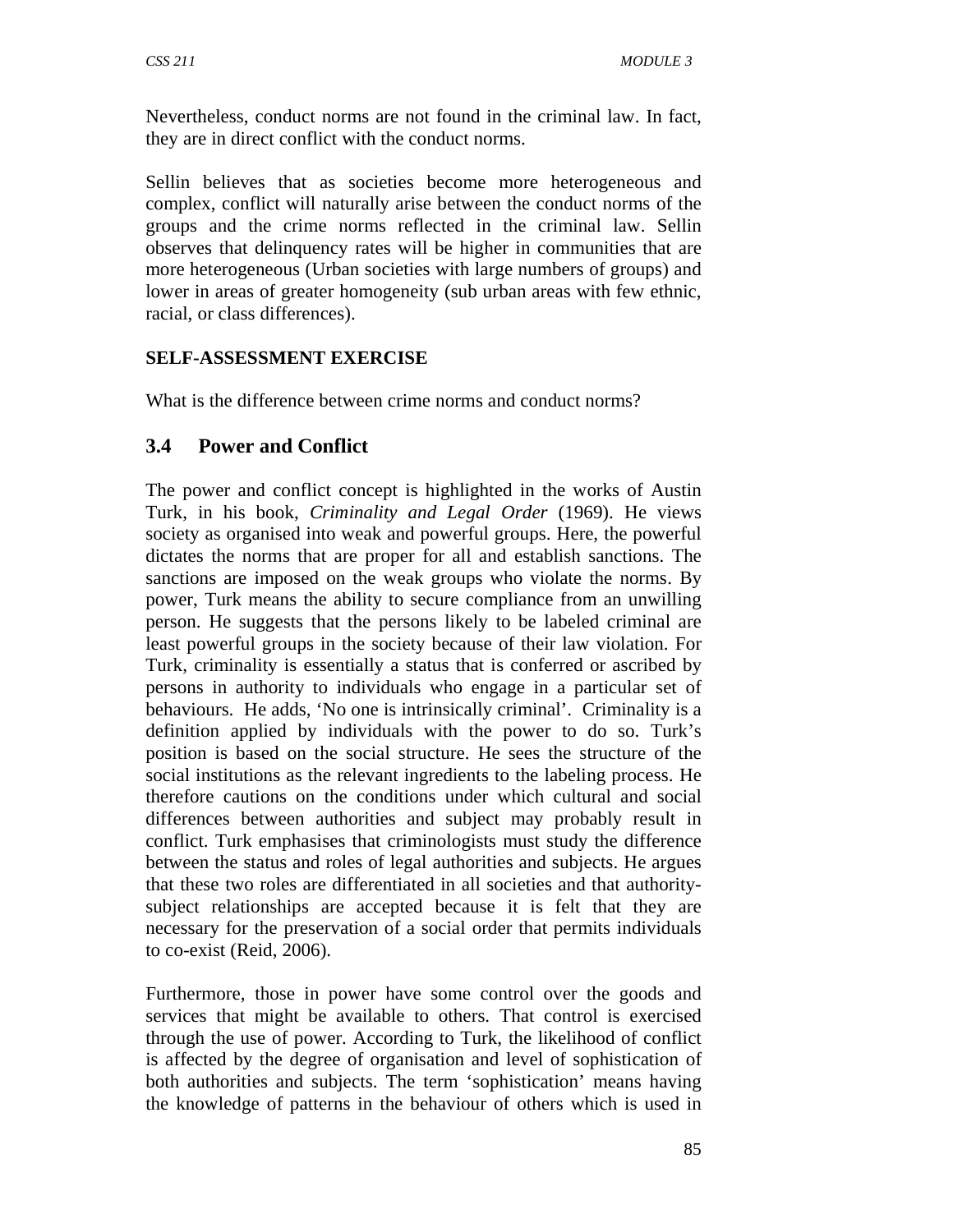attempts to manipulate them. The Conflicts between authorities and subjects are most likely to occur when subjects are highly organised but relatively unsophisticated. On the other hand, when subjects are unorganised but sophisticated, conflict is least likely to occur .This practice was targeted by the late Libyan leader Muammar Gaddafi in 1969, when he created Revolutionary committees in-order to keep tight control over internal dissents. Surveillance became the order of the day in his government, in factories, and in the educational sector. People who form political parties were executed, and talking about politics with foreigners is punishable by three years in prison. Dissent was illegal under the Libyan Law 75 of 1973 .This denies freedom of expression to all citizens. Gaddafi eventually had a disgraceful death on the  $20<sup>th</sup>$  of September, 2011 (Maxona, 2011).

#### **SELF-ASSESSMENT EXERCISE**

What are the causes of conflict between the authority and the subjects?

### **4.0 CONCLUSION**

The objective contrast between the functional and the conflict perspectives of delinquency has been explained. You also learnt the views of Emile Durkheim and that of the Marxists. (2) That the Marxists believed that the social- structure is the basis of delinquency. We examined the views of Thorsten Sellin and Austin Turk's power and conflict.

## **5.0 SUMMARY**

In this unit, we have learnt that conflict explanations of juvenile delinquency assumed that social order is maintained through the use of force. Sellin and Turk argued that conflict is normal in societies characterised by diverse groups with different values. The Marxists focused on the political economy as the basis of social class structure. Turk looked on the relationship between the Authority and the subjects as the source of conflict in the society.

#### **6.0 TUTOR – MARKED ASSIGNMENT**

Evaluate Sellin's contributions to our understanding of conflict Theory. What is Austin Turk's position regarding conflict and criminality.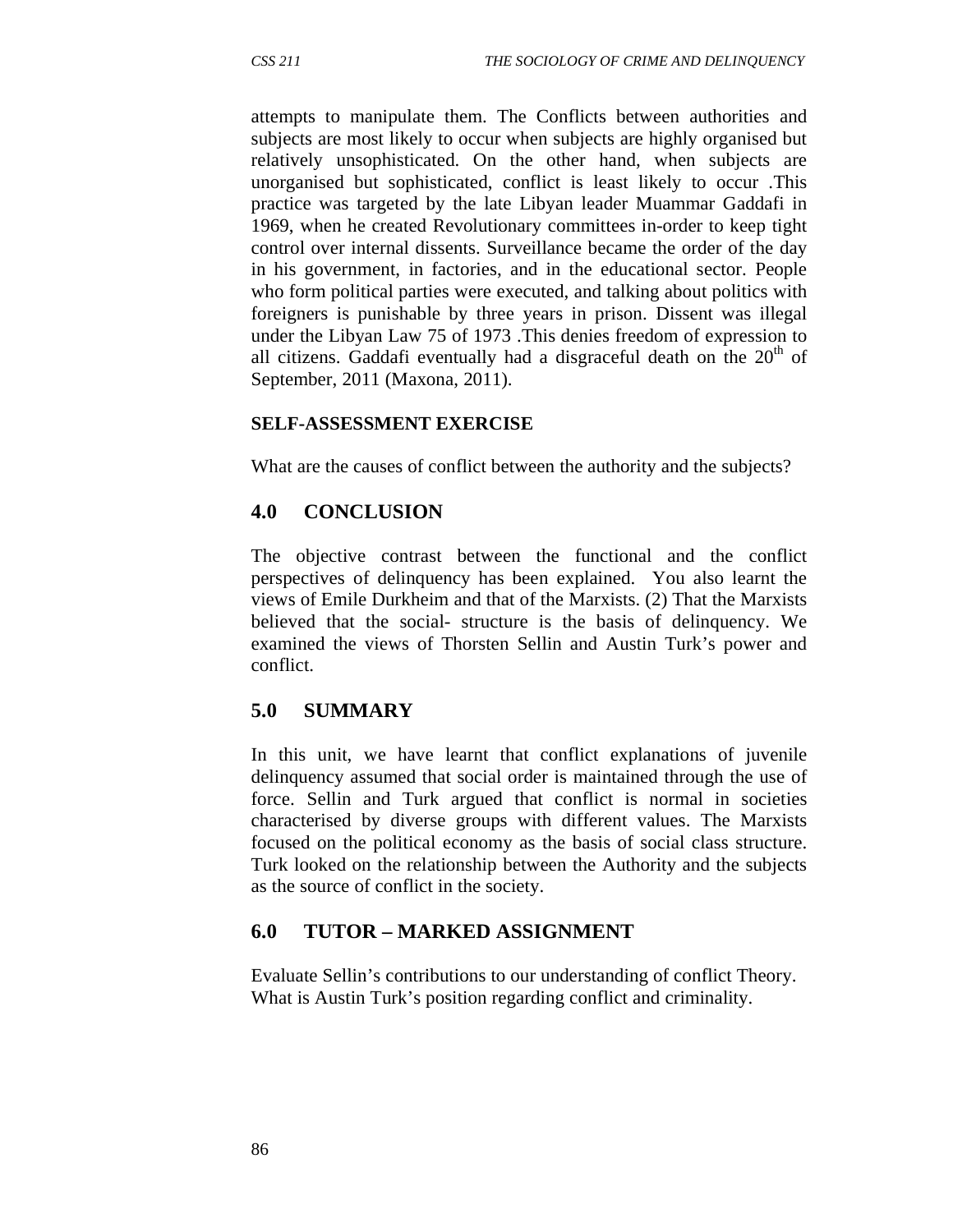#### **7.0 REFERENCES/FURTHER READING**

- Bonger, W. (1916).*Criminality and Economic Conditions*. Boston:Brown**.**
- Carrabine, E. *et al.* (2004). *Criminology- A Sociological Introduction*. London: Routledge.
- Conklin, E. J. (2007). *Criminology.* (9th ed.). London: Pears.
- Reid, S. (2006). *Crime and Criminology*. (11th ed.). Boston: McGraw Hill.
- Regoli, R. M. & John, D. H. (1991). *Delinquency in Society- A Child Centred Approach.* New York: McGraw – Hill.
- Sellin, T. (1938). "Culture Conflict and Crime. New York: Social Science Research Council.
- Taylor, I., & Walton, P.J.(1973). *The New Criminology*. London: Wiley.
- Taylor, I. Walton, P. & Young, J. (1975). *Critical Criminology*. London: Wiley.
- Turk, A.T. (1982). "Political Criminology- The Defiance and Defence of Authority".
- Hall-Williams, J. E. (1982). *Criminology and Criminal Justice*. London: Butterworths.
- Maxona Magazine, Publication of Maxibit Plus, Ibafo, Ogun State, 2011.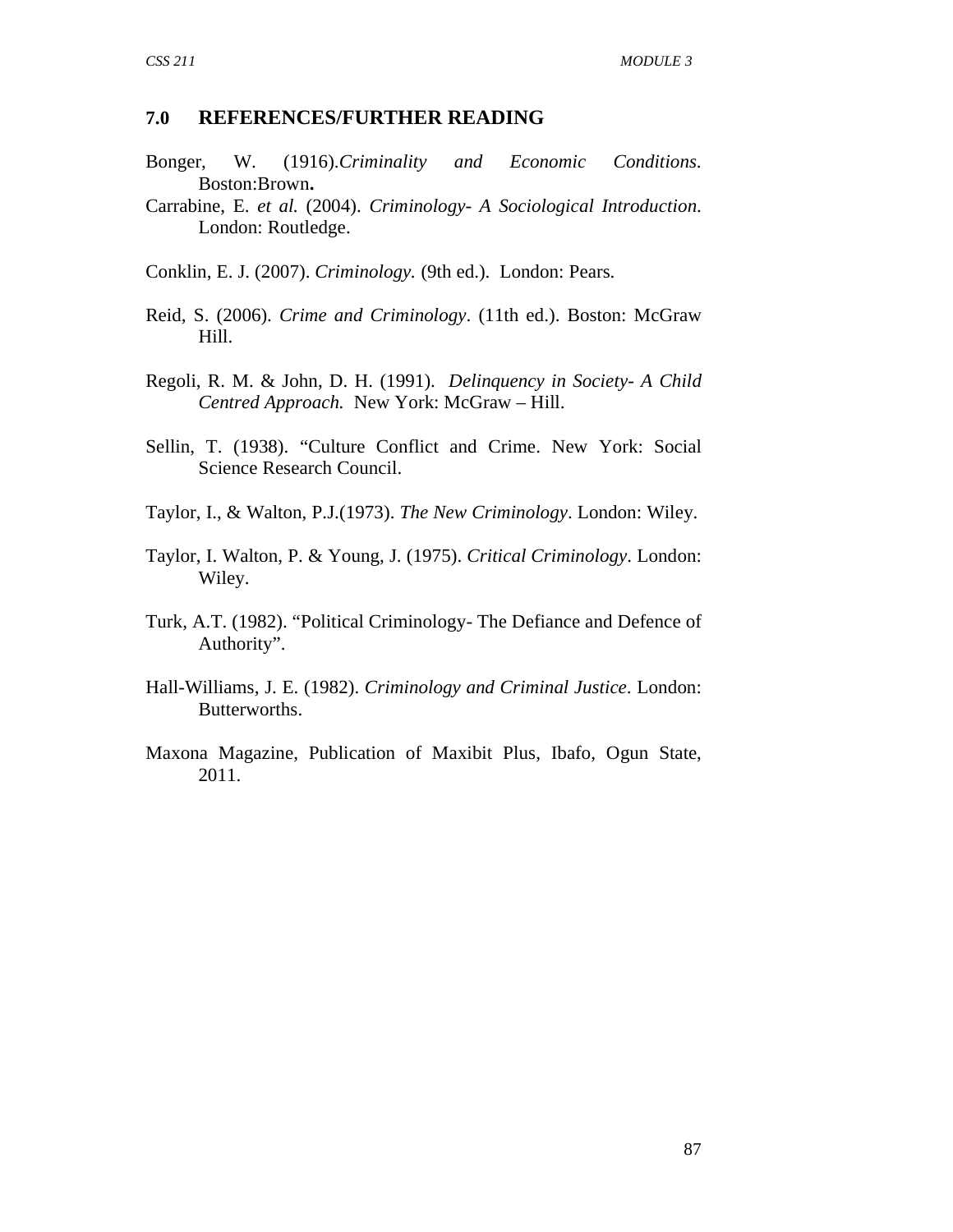## **UNIT 4 FUNCTIONALIST VIEW: ANOMIE THEORY**

#### **CONTENTS**

- 1.0 Introduction
- 2.0 Objectives
- 3.0 Main Content
	- 3.1 Anomie theory
- 4.0 Conclusion
- 5.0 Summary
- 6.0 Tutor Marked Assignment
- 7.0 References/Further Reading

## **1.0 INTRODUCTION**

We shall examine the functionalist view of Anomie theory, the views of Robert Merton and the individual modes to criminality. We shall also look at the works of Cloward and Ohlin's delinquency and opportunity; Emile Durkheim's division of labour in society and Cohen's delinquent subcultures.

## **2.0 OBJECTIVES**

At the end of this unit, you should be able to:

- define anomie
- recall the works of Merton and the modes of individual adaptation to delinquency
- discuss the views of Cloward and Ohlin, Emile Durkheim and Cohen towards delinquency.

## **3.0 MAIN CONTENT**

#### **3.1 Anomie Theory**

The anomie theories were based upon field research by sociological intellectuals such as Robert Merton, Emile Durkheim, Albert Cohen, and Richard Cloward and Lloyd Ohlin. The concept of Anomie as a form of sociological interpretation of Crime and Delinquency is linked to the French sociologist, Emile Durkheim (1858 – 1917). He awarded three different meanings to anomie or normlessness:

i. In his first definition of anomie he said that it is a failure of the people to internalise the norms of the society.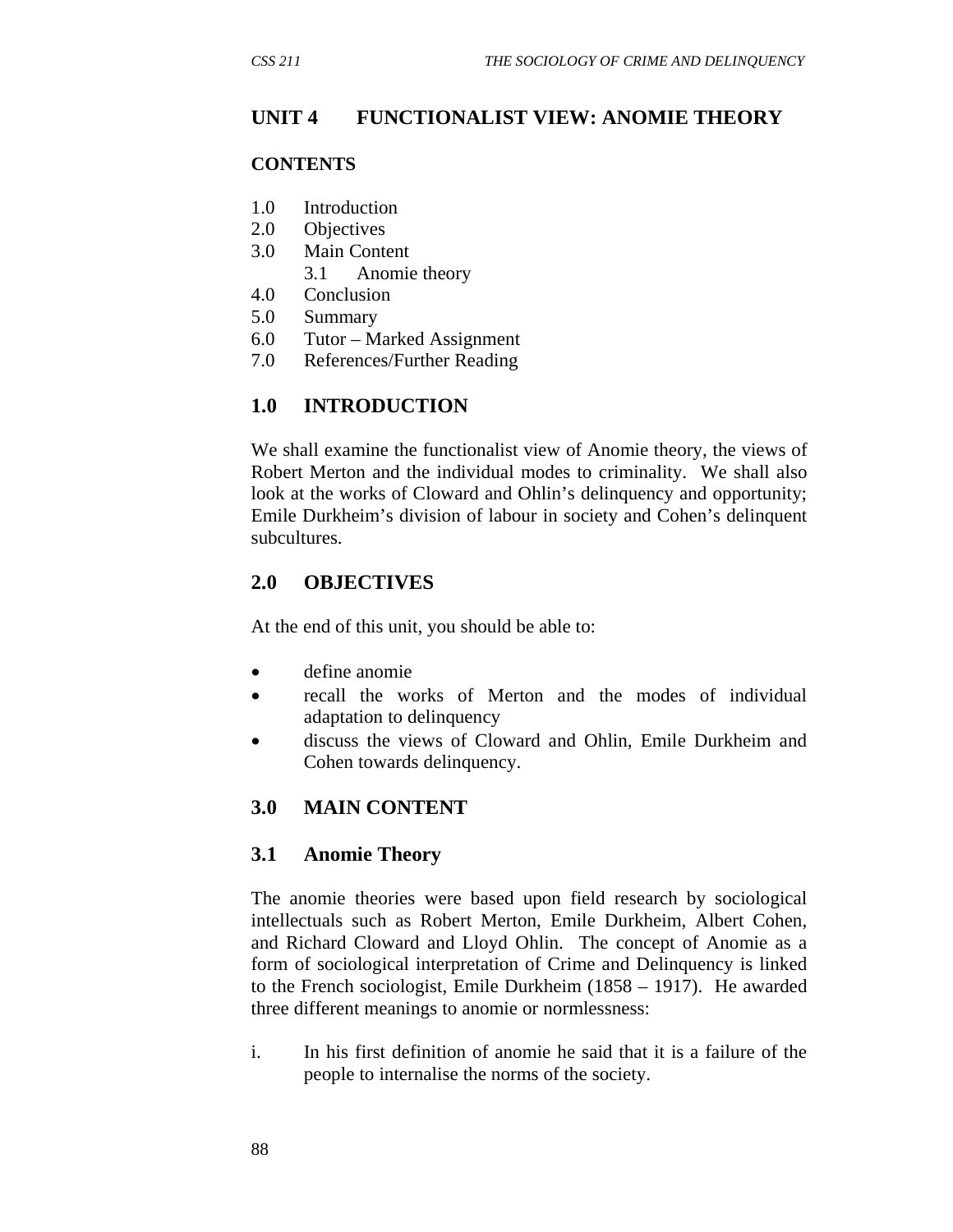- ii. The second meaning attached to anomie is that, it is an inability of the delinquent to adjust to the changing norms of the society.
- iii. Finally, Durkheim defined anomie as the tension resulting from conflict within the norms themselves. We shall explain the views of these intellectuals in detail.

## **A. Concept of Anomie**

Robert K. Merton (1910 – 2003), Harvard Sociologist, went one step further to popularize the concept. In one of the most cited discussions of the twentieth century, the Merton's social structure and Anomie (1938); Merton explains crime on the basis of structural strain or frustration as a result of person's position in the social structure, especially the stratification system. He noted that the American society places enormous emphasis on the pursuit of material success. He observed that human beings have a natural tendency to observe norms which are reflected by personalities called conscience. Yet, some people often act against their conscience because of the terrible strain upon them. He distinguishes between a social structure (which provided economic roots to success) and a culture (which provided norms, value and goals). "Anomie theory portrays a deviant as a person torn between guilt and desire, with desire gaining the upper hand" (Stark, 1987). The index of success in the society is material possession. In stable societies, Merton noted that the conventional successes are achieved through talent and hard work. But in unstable societies, what is important is not the prescribed legitimate means but the goals. In the latter society, there is the proclamation of equal opportunity for everybody but in reality the opportunity is a mirage.

Merton pointed out that when a society is in a state of anomie, several reactions, or modes of adaptation", are possible besides innovation. There are conformity, ritualism, retreatism, and rebellion. Each of these modes of adjustment represents a way of coping with a balance or imbalance of goals and means. According to Merton, the five major modes of adaptation create a state of anomie. In the table below the plus (+) signifies "acceptance", a minus (-) indicates "rejection" and the combination sign of plus and minus  $(+)$  indicate "rejection and substitution of new goals and means" (Carrabine, 2004).

These modes of adaptation are discussed below.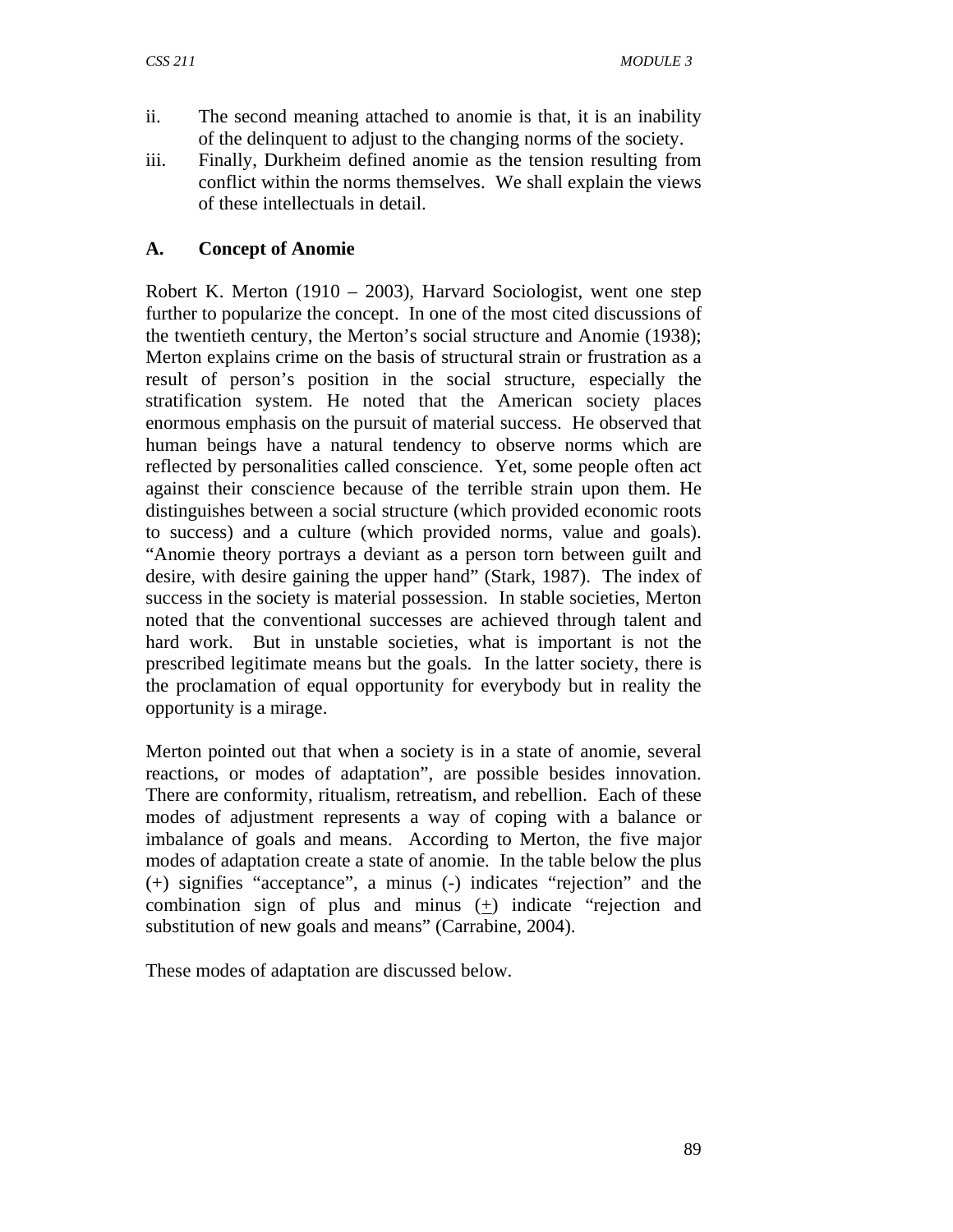| <b>Mode</b><br><b>Adaptation</b> | of   Culture Goals | <b>Institutionalised</b><br><b>Means</b> |
|----------------------------------|--------------------|------------------------------------------|
| Conformity                       |                    |                                          |
| Innovation                       |                    |                                          |
| Ritualism                        |                    |                                          |
| Retreatism                       |                    |                                          |
| Rebellion                        |                    |                                          |

**Table 1 Merton's Models of Individual Adaptation to Anomie** 

These modes of adaptation shall be discussed in details.

#### **i. Conformity**

Conformity refers to the acceptance of a society's goals and the approved means for achieving the goals. That is, it is an act of living a conventional life involving acceptance of culture/ goals and culture/ means. It accomplishes the true way of success to gain wealth and prestige through hard work and talent.

### **ii. Innovation**

Innovation represents acceptance of the goals but rejection of the means for obtaining them. For instance, an individual who seek wealth through crime – say, by dealing in cocaine. Merton called this type of behavior – innovation. It is an attempt to achieve a culturally approved goal (wealth) by unconventional means (crime). They believed that hard work, honesty, saving, investment and education cannot give them the ultimate goal, rather through cheats. They make money illegally. The deviant behaviours exist in form of burglaries, robberies, drug, trafficking, prostitution, and other types of crime.

#### **iii. Ritualism**

Ritualism refers to a rejection of the goals but acceptance of the means. In Merton's scheme of things, it is the means-goal gap. Seeing that the goal of material success was very hard, people abandon it. They resolve the strain of limited success by abandoning cultural goals in favour of almost compulsive efforts to live respectably. In essence, they embrace the rules to the point that they lose sight of their larger goals. They believed that "a good name is greater than silver and gold". They are honest people.

#### **iv. Retreatism**

Retreatism refers to the rejection of both the goals and means. That is, the rejection of the cultural goal of material success and access to the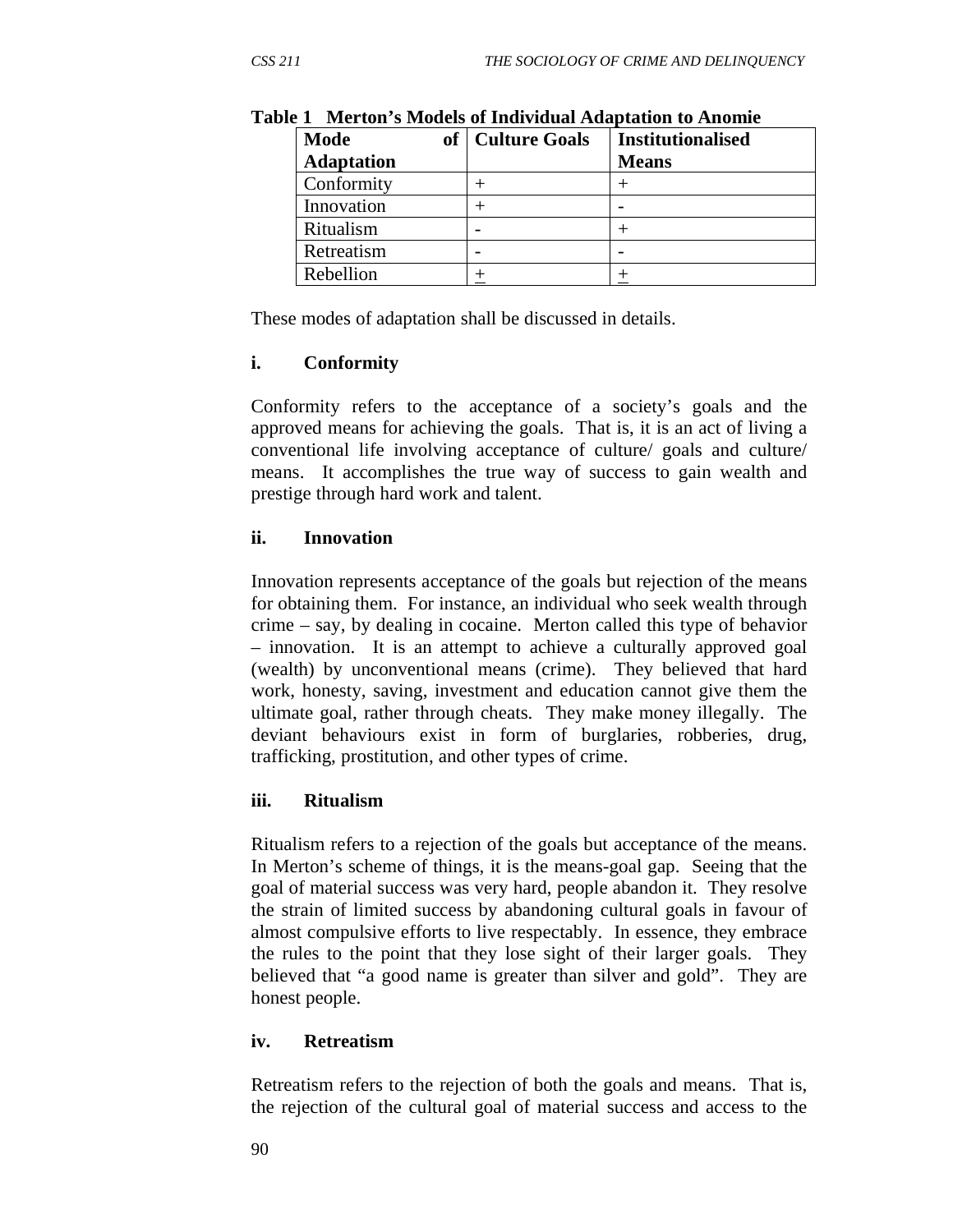approved means. They may adopt an alternative lifestyle as a vagrant, pursue altered states of consciousness. Retreatism entails removing oneself from a reality that just does not seem workable. In effect, they are "dropouts". They include alcoholics, drug addicts, and "Area – boys". They don't believe in hard work, honest, investment and education, even in seeking wealth.

### **v. Rebellion**

Rebellion rejects the goals and means of the present society and attempt to establish a new social order. In contrast to retreatism, Merton termed rebellion as the rejection of both the cultural definition of success and the normative means of achieving it. People therefore invented a new cultural goals and new means of achieving the desires. That is, advocating a radical alternative to the existing social order. There are people who dedicate their lives to revolutionary organisations or transformative social movements, substituting new cultural goals and new means of adaptation, Reid (2006).

## **SELF – ASSESSMENT EXERCISE**

List and explain the Merton's five modes of individual adaptation to Anomie.

## **B. Delinquency and Opportunity Theory**

Richard Cloward and Lloyd Ohlin "Delinquency and Opportunity" (1960), argued that there is greater pressure towards criminality on the working classes because they have less opportunity to 'succeed' by legitimate means. Cloward and Ohlin identified three sub-cultures in opportunity structures. There are (i) criminal subculture (ii) conflict subculture and (iii) retreat/escapist sub-culture.

- i. The criminal subculture as where criminal youths (delinquencies) are closely connected to the adult criminals. The criminal youth is at the top hierarchy, where there is a development in alternative means to financial success.
- ii. The conflict sub-culture is a very unstable area, where the offenders seek to resolve their frustrations and problems through violence.
- iii. The retreat or escapist sub-culture is neither a criminal subculture nor conflict subculture. They are retreatists who turn to drugs, drink, sex and other forms of withdrawal from the wider social order.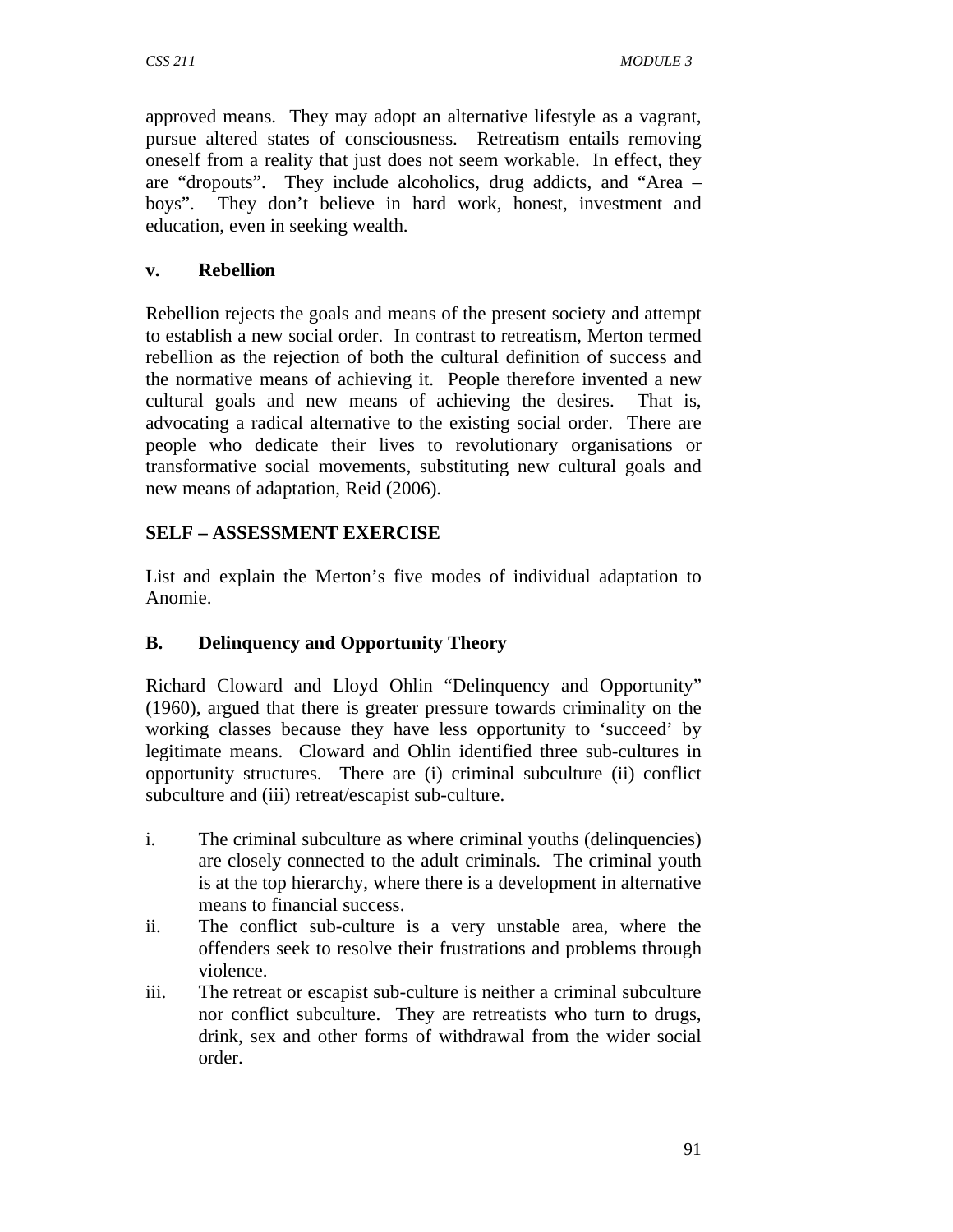Cloward and Ohlin argued that crime and delinquency can represent conformity. In modern society, there are a range of sub-groups with their own subcultures that include norms, values and attitudes that differ from and conflict with those of the rest of the society. Conformity within such sub-groups will involve some form of deviance from conflict with the wider society (Wolfang, 1968).

#### **SELF – ASSESSMENT EXERCISE**

What are the views of Cloward and Ohlin regarding criminal behaviours?

### **C. Emile Durkheim Perspective**

According to Durkheim crime has positive or functional consequences in the society. Crime helps prepare society for charges, so crime is normal. No society can be exempted from crime. Durkheim saw crime as a product of norms.

In his book–the *Division of Labour in Society* (1893), Durkheim introduced the concept of Anomie derived from Greek word meaning "without norms". He believed that one of the society's most important elements is its social cohesion or social solidarity. The social cohesion represents a collective conscience. Durkheim identified two types of solidarity: (i) mechanical and (ii) organic.

According to Durkheim mechanical social solidarity is characterised by primitive societies. The type of law is dominated by collective conscience. But the societies become complex, the emphasis shifted from collective conscience to individual wrongs. The law becomes restitutive. The idea of restitutive in organic solidarity is to punish the offender for what he has done to another person. This is because there are separations between persons, sense of feeling isolated, and self – identify in organic society. It is under the conditions of anomie that crime and delinquency flourishes Reid (2006).

To him, crime and delinquency is as a result of a necessary consequence of the existence of a collectively supported morality. Crime can be seen as a necessary part of every social order because any social order needs a collectively supported morality. He uses laws as an indicator of moral norms. He divided laws into (i) criminal and (ii) civil/administrative laws. Durkheim said that a violation of criminal laws constitutes a violation of the collective conscience. It is understood that a person who violates a society's law invites society's anger and must be disciplined. Durkheim asserts that "an action does not shock the common conscience because it is criminal; rather it is criminal because it shocks the common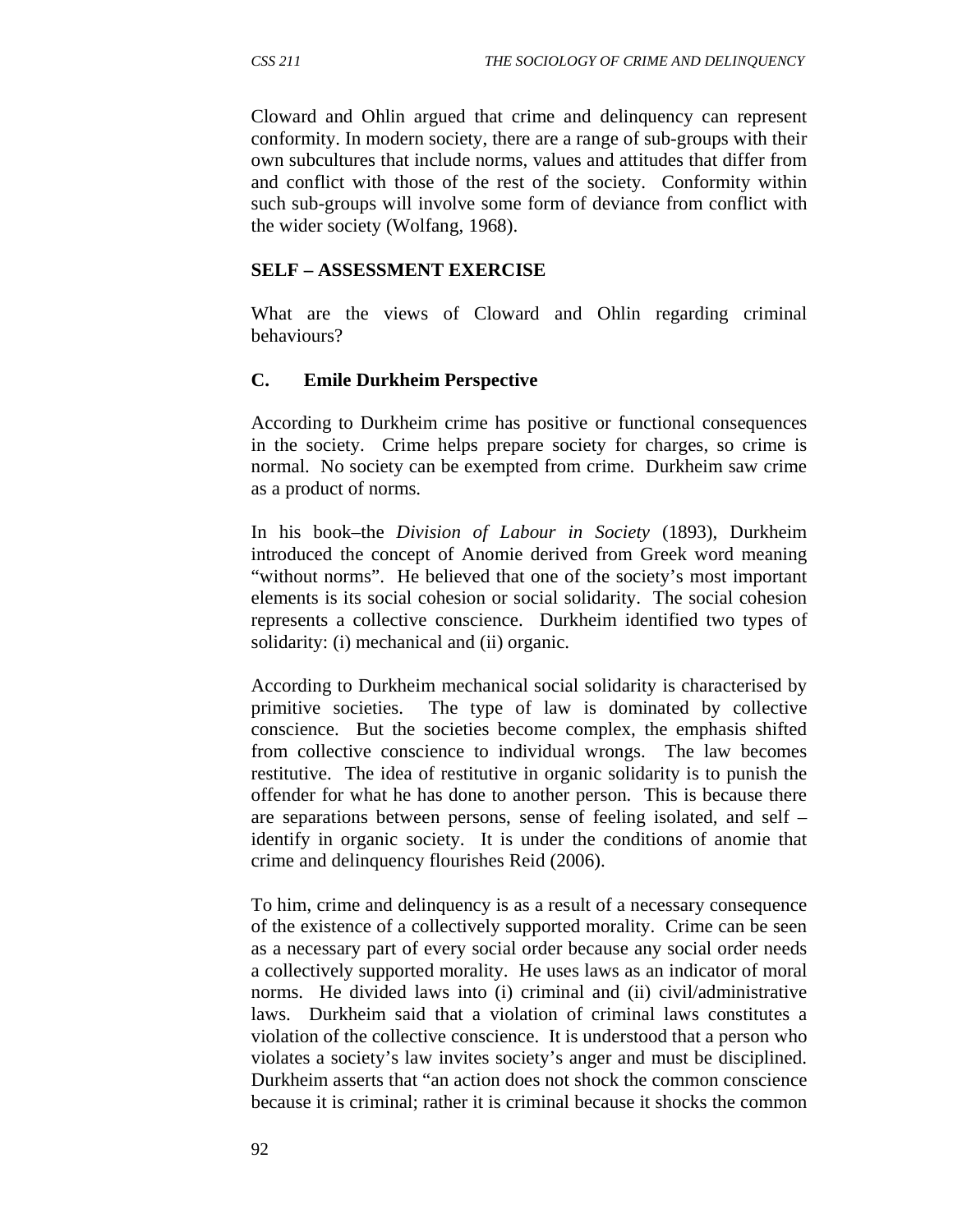conscience. We do not reprove it as a crime, but it is crime that is why we reprove it" (Carrabine, 2004).

The civil/administrative laws represent a lesser expression of collective conscience in view of the nature of the consequences that flow from them. A violation of criminal law calls for punishment, but a violation of a civil law requires compensation of the victim by the offender. For example, if a person fails to pay a debt, he is called upon to pay it, and may be required to compensate his creditor. Criminal laws call for retribution whereas civil laws seek to restore parties to their status quo ante.

## **SELF – ASSESSMENT EXERCISE**

Explain the views of Emile Durkheim in his book, *The Division of Labour in Society* (1893).

## **D. Delinquent and Subcultures**

Cohen studied delinquent boys and delinquent subcultures. He focused on young males who lived in economically disadvantaged environment but who were judged by the standards of the more affluent population. To Cohen's language, he referred to it as the "lower – class boy and the middle – class measuring rod". He claims that the lower – class parents are not able to socialize their children as effectively as middle – class parents in what is considered appropriate middle – class behavior. In schools, teachers use the middle – class measuring rod to judge all children. The lower-class children fall below the status ladder. Low status causes frustration. Frustrated children gather together to share their common problems, forming a subculture. In the subculture, middle-class values are rejected because they are source of failure. The children therefore develop a new code rewarding the opposite behavior, a process Cohen calls reaction formation. Cohen created a "status frustration" as the explanation for delinquency, the subculture is called a "gang" and the children are called "delinquents" (Reid, 2006).

Cohen makes four assumptions about delinquency:

- 1. Many lower class youths do poorly in school.
- 2. Academic performance is linked to delinquent behavior.
- 3. Poor school performance results from the child's inability or unwillingness to fare well on the middle – class measuring rod.
- 4. Lower class make delinquency synonymous with gang delinquency.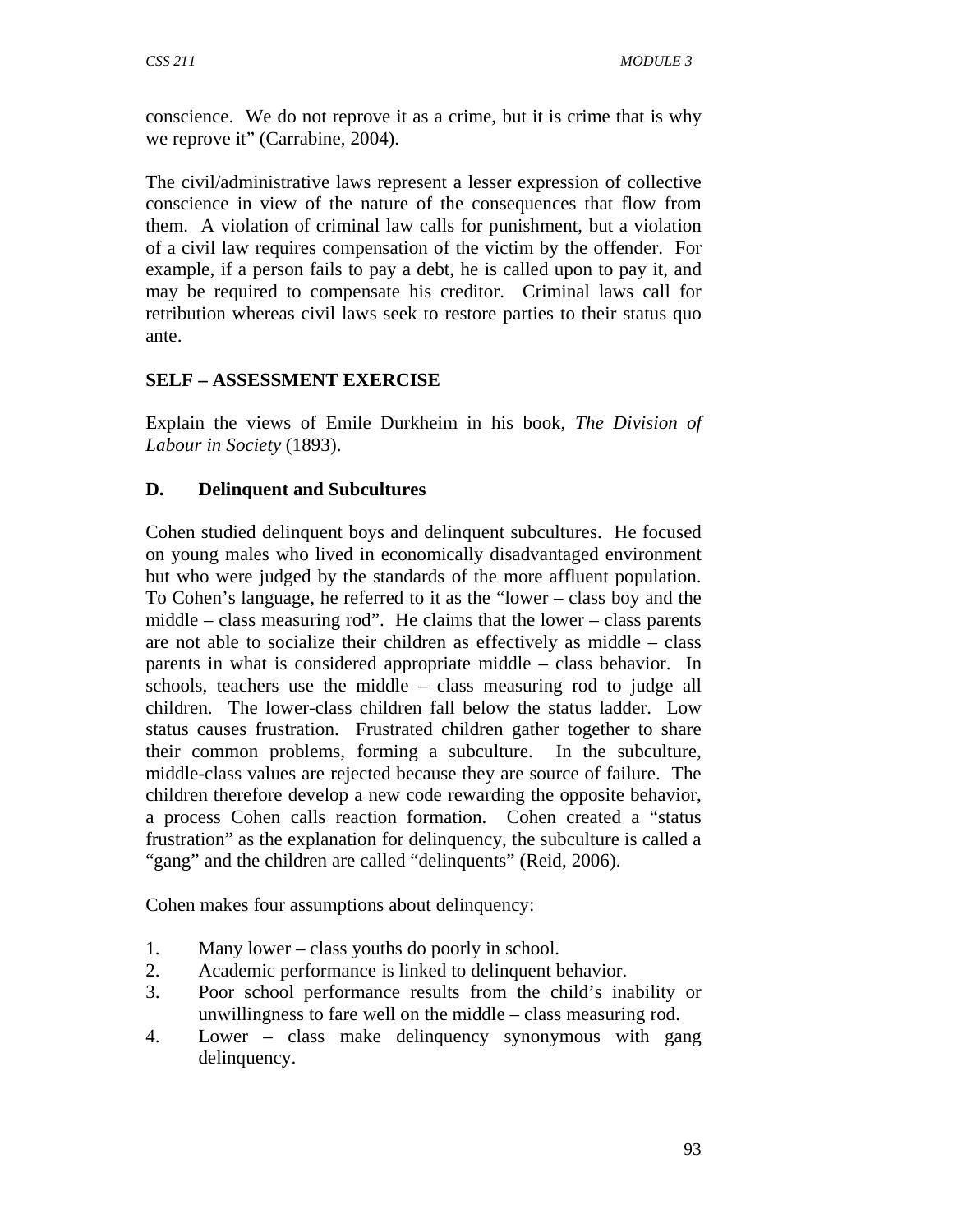#### **SELF – ASSESSMENT EXERCISE**

According to Cohen, what are the main characteristics of delinquents?

#### **4.0 CONCLUSION**

From this unit, students should be able to know the Merton's individual's mode of adaptation as sources of conformity and service. Cloward and Ohlin's criminality pressure on the working class; Durkheim's view on division of labour in the society and Cohen's lower – class boy with the middle – class measurement.

#### **5.0 SUMMARY**

In this unit, we studied about the Merton's legitimate and institutionalised means to success. The Cloward and Ohlin retreatist subcultures examined where boys achieve wealth by joining the criminal subculture and Cohen lower-class youths who create their own values due to status – frustration.

#### **6.0 TUTOR – MARKED ASSIGNMENT**

- 1. According to Merton, what are the causes of delinquency?
- 2. What is the importance of the "middle class measuring rod" in Cohen's theory of delinquency?

#### **7.0 REFERENCES/FURTHER READING**

- Aichhorn, A. (1964). *Psychoanalytical Approach to Delinquency*. London: Prentice.
- Aichhorn, A. (1954). *A Primer of Freudian Psychology*. London: Prentice.
- Aichhorn, A. (1925). *Wayward Youth*. London: Prentice.
- Carrabine, E. *et al.* (2004). *Criminology- A Sociological Introduction*. London: Routledge.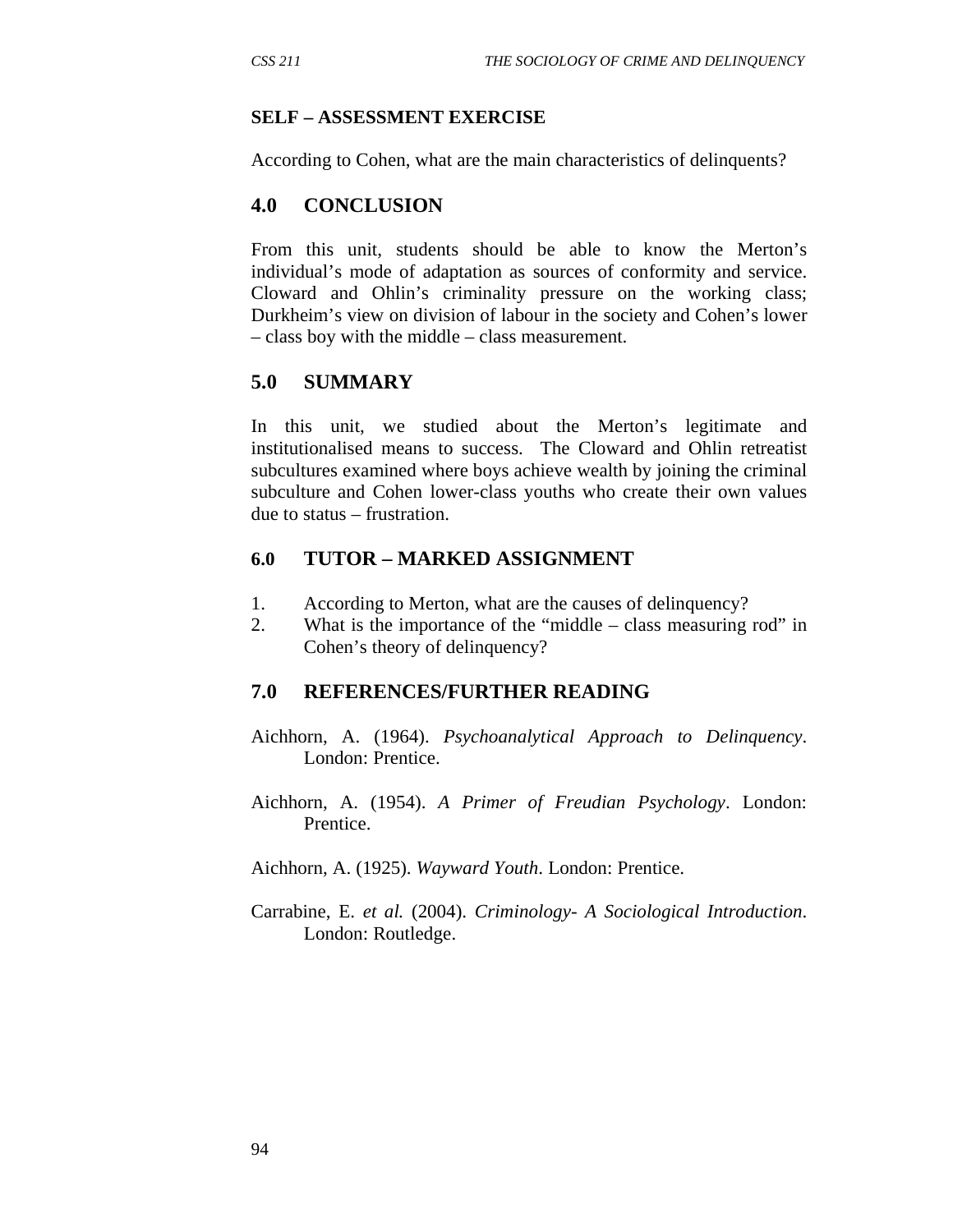## **UNIT 5 INTERACTIONIST AND SOCIAL REACTION PERSPECTIVE: LABELING THEORY**

### **CONTENTS**

- 1.0 Introduction
- 2.0 Objectives
- 3.0 Main Content
	- 3.1 Labeling Theory
- 4.0 Conclusion
- 5.0 Summary
- 6.0 Tutor Marked Assignment
- 7.0 References/Further Reading

# **1.0 INTRODUCTION**

In this unit, we would examine the meaning of labelling. We will be exposed to the two perspectives of labelling i.e. the interactionist and the social reaction. Finally, we would give in details the scholarlistic approaches of Frank Tannenbaum, George Mead, Howard Becker and John Braithwaite.

# **2.0 OBJECTIVES**

At the end of this unit, you should be able to:

- define labelling
- list the various aspects of labeling
- identify the Mead's concept of interactionalism, Becker's 'outsider concept' and Braithwaite's 'shaming'
- describe criminal behaviours.

# **3.0 MAIN CONTENT**

# **3.1 Labeling Theory**

Labeling theory became a dominant sociological theory of crime in the late 1960s and 1970s. The labeling theory highlights social reaction. It turns its focus on societal reactions to crime. Societal reactions could range from the informal responses of public opinion or the mass media to the more formal responses of police, courts and prisons (Carrabine, *et al,* 2004).

Definitely, a criminologist concerns himself with explanations of criminal behaviour; the causes of the behaviour; why do people commit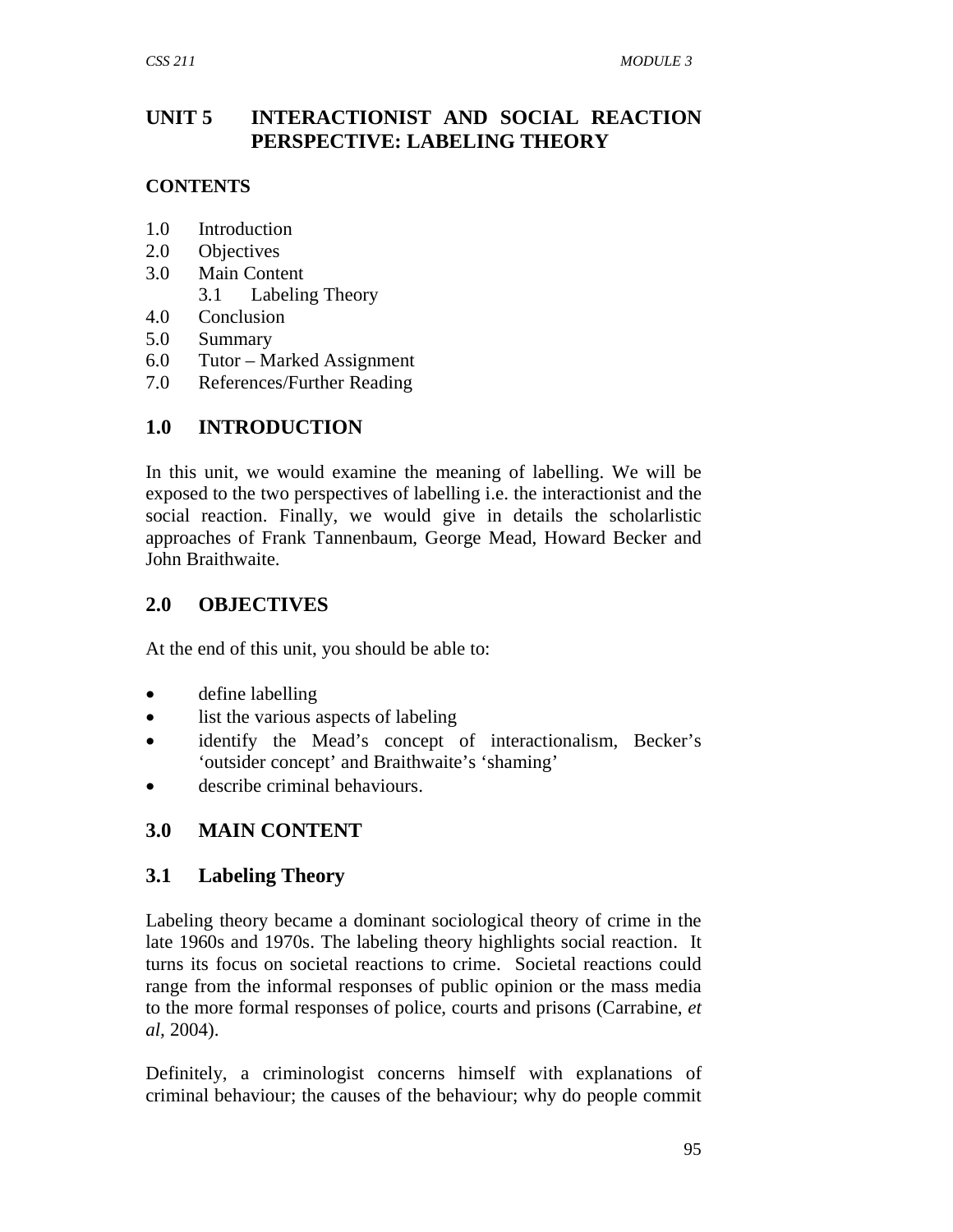crimes and what to do in order to prevent future criminal acts. But in contrast, labeling theory asks why the person was designated a criminal. The key issue is not the behaviour itself but why the behaviour is labeled deviant. Nevertheless, not all who engage in certain kinds of behavior are labeled deviant, but some are.

A criminal behavior is explained according to the responses of others rather than the characteristics of the offender. The appropriate subjectmatter to label a person as criminal is the audience, and not the individual. The significant thing is the existence of the behavior and not why it occurred. Only the audience's response determines whether that behavior is defined as criminal. The labeling perspective uses a socialstructure approach. It is primarily a social process theory because it attempts to explain labeling as a process by which some people who commit deviant acts come to be known as criminals whereas others do not.

The labeling theory is not limited in the explanation of delinquency. It is also applied to other types of deviance, such as alcoholism, drug abuse, mental disorder and suicide. There are two types of perspectives in labeling theory.

- (a) The interactionist perspective and
- (b) The social reaction perspective.

The interactionist perspective focuses on self – identification. That is, it is that which is concerned with what is in the minds of the deviants themselves. It was developed by Frank Tannenbaum, George Herbert Mead, Charles Cooley, Erving Goffman and Edwin Lemert. The social reaction perspective focuses on the identity of individuals as assigned by others. The subject-matter of the explanation is focused on what is in the minds of others; usually social control agents. This perspective is developed by Howard Becker and John Braithwaite.

#### **SELF – ASSESSMENT EXERCISE**

Discuss the two perspectives of labeling.

The Interactionist Perspectives

The interactionist perspective represents the earliest attempt to explain the process of becoming delinquent. Before this time, delinquency was looked as caused by a force beyond the control of the delinquents. But with the emergence of this perspective, criminal behavior is seen as a process where delinquents actively learn to break the rules through association with others. The foundations of interactionist approach were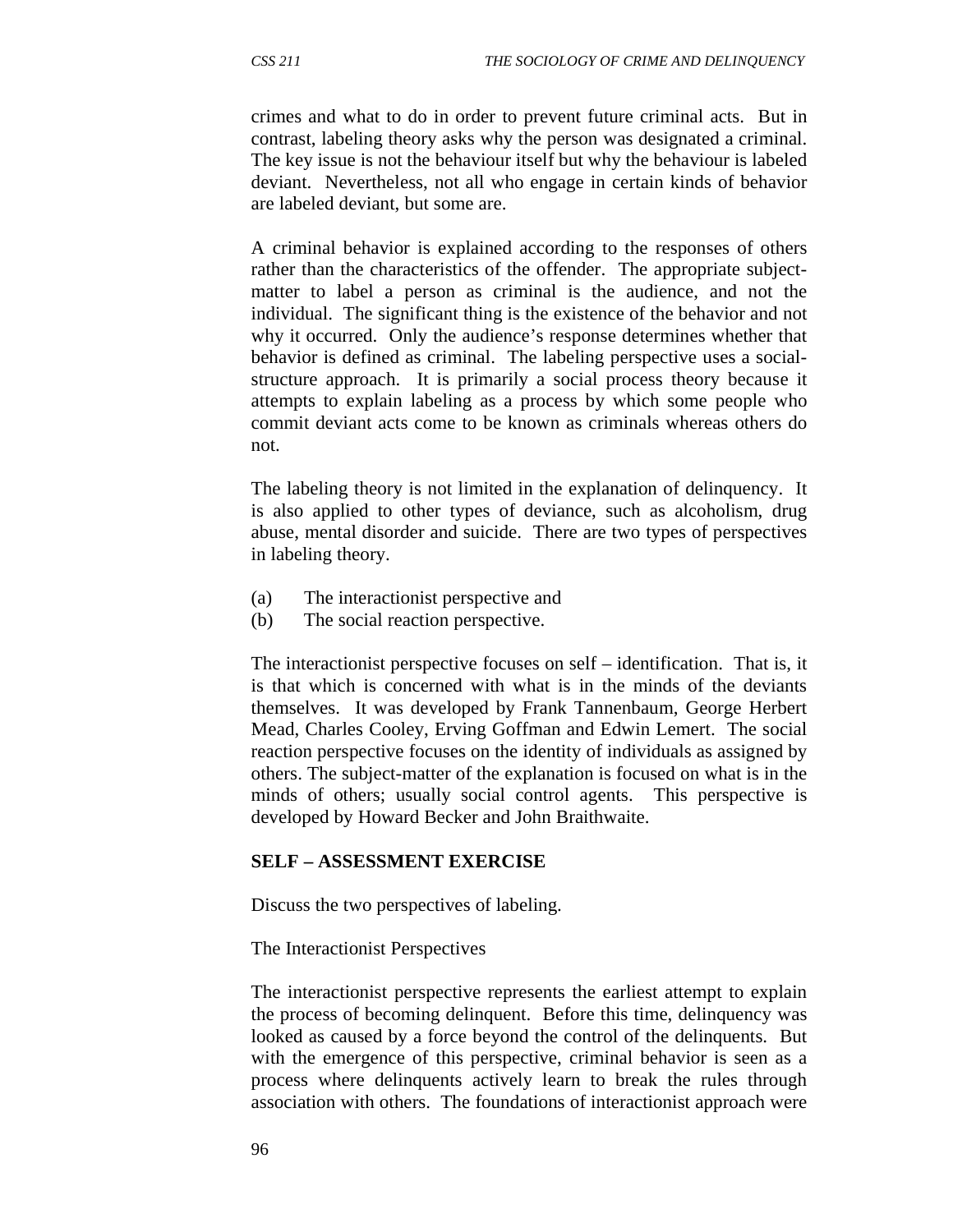Erving Goffman, George H. Mead and Charles H. Cooley. Their works on symbolic interactionism had a major influence in the sociological thought of deviance.

They made essential contributions to the micro-level social processes of self – concept, socialisation and small-scale social interaction. Before this time, deviance was looked as caused by macro orientation (i.e. viewed the social person as secondary to social structure). According to Mead and Cooley, society is possible because of communication involving shared symbols; society, in fact, is a series of symbolic interactions. New members are socialised by learning the meaning of commonly shared symbols. They learn language, customs, roles and norms through interaction with others. It is through socialisation and symbolic interaction that the self is developed.

For Mead, socialisation is complete when the subjective self (the 'I') is complemented with an objective self (the "me"). The 'me' represents an internalised, 'generalised others' that served as the forces for social rules and roles. Mead and Cooley's fundamental concepts form the foundation of interactionist approach in deviance or criminal behavior (Heitzeg, 1996).

## **SELF – ASSESSMENT EXERCISE**

What do you understand by interactionist perspective?

The 'Self-Fulfilling Prophecy Concept' of Interaction: In the twentieth century, the self-fulfilling prophecy concept of the interactionist perspective was the origins of the labeling theory attributed to Frank Tannenbaum in his classic study of crime and the community (1938). The theory has a number of roots on the idea of W.I. Thomas that "when people define situations as real they become real in their consequences". This is sometimes also known as the "self-fulfilling prophecy". The elementary understanding is captured in a popular phrase such as "give a dog a bad name". (I.e. when a person already has a bad reputation, it is difficult to change it because others will continue to blame or suspect him).

Tannenbaum argued that the process of making a criminal, therefore, is a process of tagging, defining, identifying, segregating, describing, emphasising, making a conscious and self – conscious; it becomes a way of stimulating and evoking the very traits that are complained of. The person becomes the thing he is described as being.

According to Tannenbaum, he sees delinquent as well adjusted people. Delinquent behaviour is behaviour so labeled by adults in a community.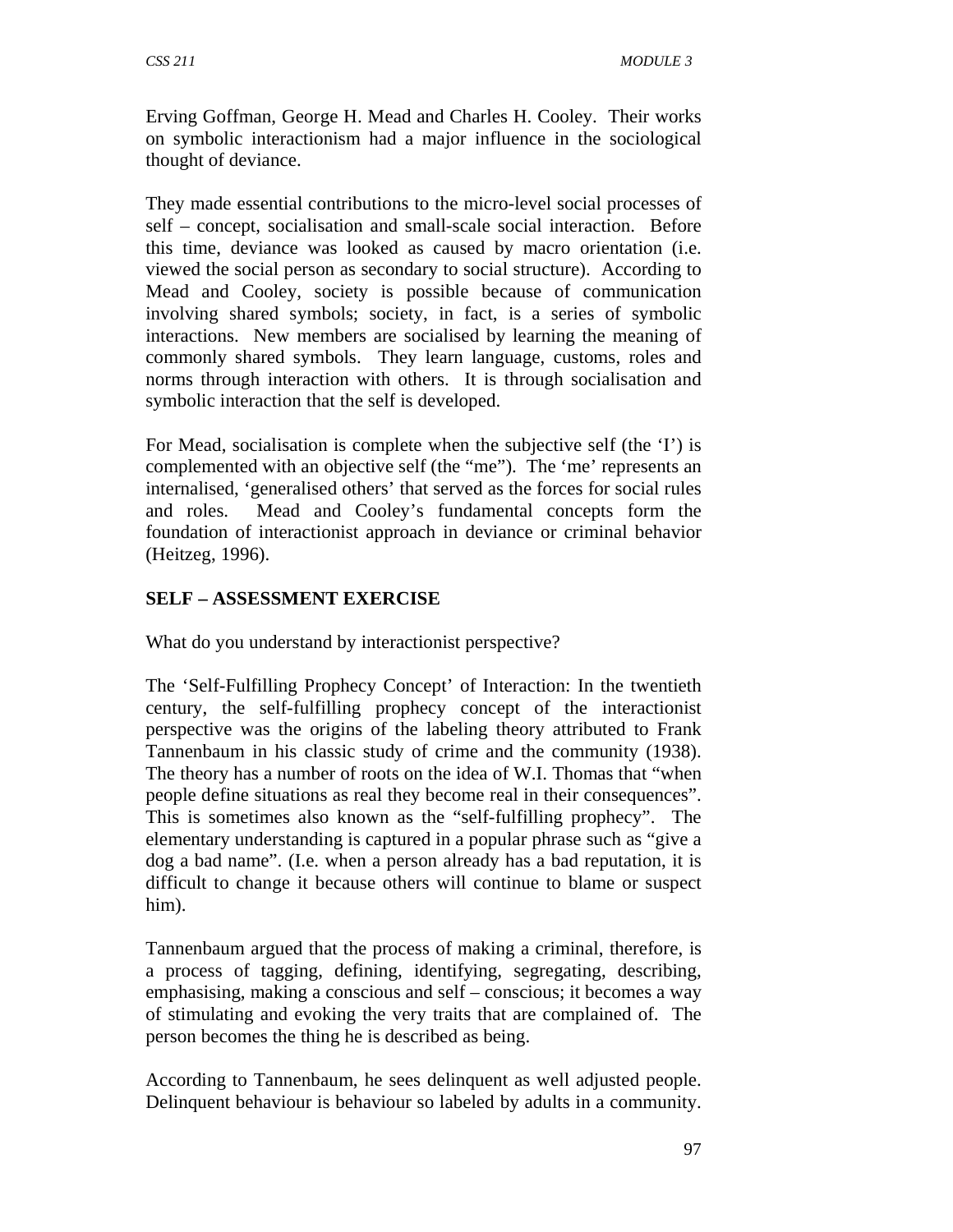This is because the adults have more power than the children. To this effect, they were able to label the children 'delinquent'. Once children are labeled delinquent, they become delinquent. Tannenbaum stressed the importance of the meanings, definitions of the situations, and attitudes. He believes that when conflict between the gang and the community breaks out, both sides resort to name – calling. The adults call the youth's activity delinquent. Calling a child a delinquent makes it likely that he will accept the description and lives up to it. The child's attitudes become harden. According to Tannenbaum, name – calling and stereotyping lead a child to isolate himself from the rest of the community. This makes it possible for the child to associate with other youths who have been tagged with the same label. These youths stick together and function as a group of gang (Regoli & Hewitt, 1991).

#### **SELF – ASSESSMENT EXERCISE**

What is the Tannenbaum's concept of identifying an offender?

The Social Reaction Perspectives ('the Outsiders'): The basic premise of the social reaction perspective in labelling theory is clearly explained by Becker in his influential book 'outsiders': studies in the sociology of Deviance (1963). He began by attacking other social scientists. He opined that their researches were based on the general public question about deviants – namely, "why do they do it". But to Becker, attention in research and theory building should be: who applied the label of deviant to whom? What consequences did the application of a label have for the person so labeled? Under what circumstances is the label of a deviant successfully applied?

A 1963 statement by Howard Becker describes the labeling concept as follows:

> Social groups create deviance by making rules whose infractions constitute deviance, and by applying those rules to particular people and labeling them as outsiders. From this point of view, deviance is not a quality of the act a person commits, but rather a consequence of the application by others of rules and sanctions to an "offender". The deviant is one to whom the label has successfully been applied; deviant behavior is behavior that people so label.

According to Becker, deviants are not a homogeneous group. Some who are labeled deviant have actually not broken any rules. They are the "falsely accused". Others have broken rules but have never been caught or officially labeled. These are the "secret deviants". That is, if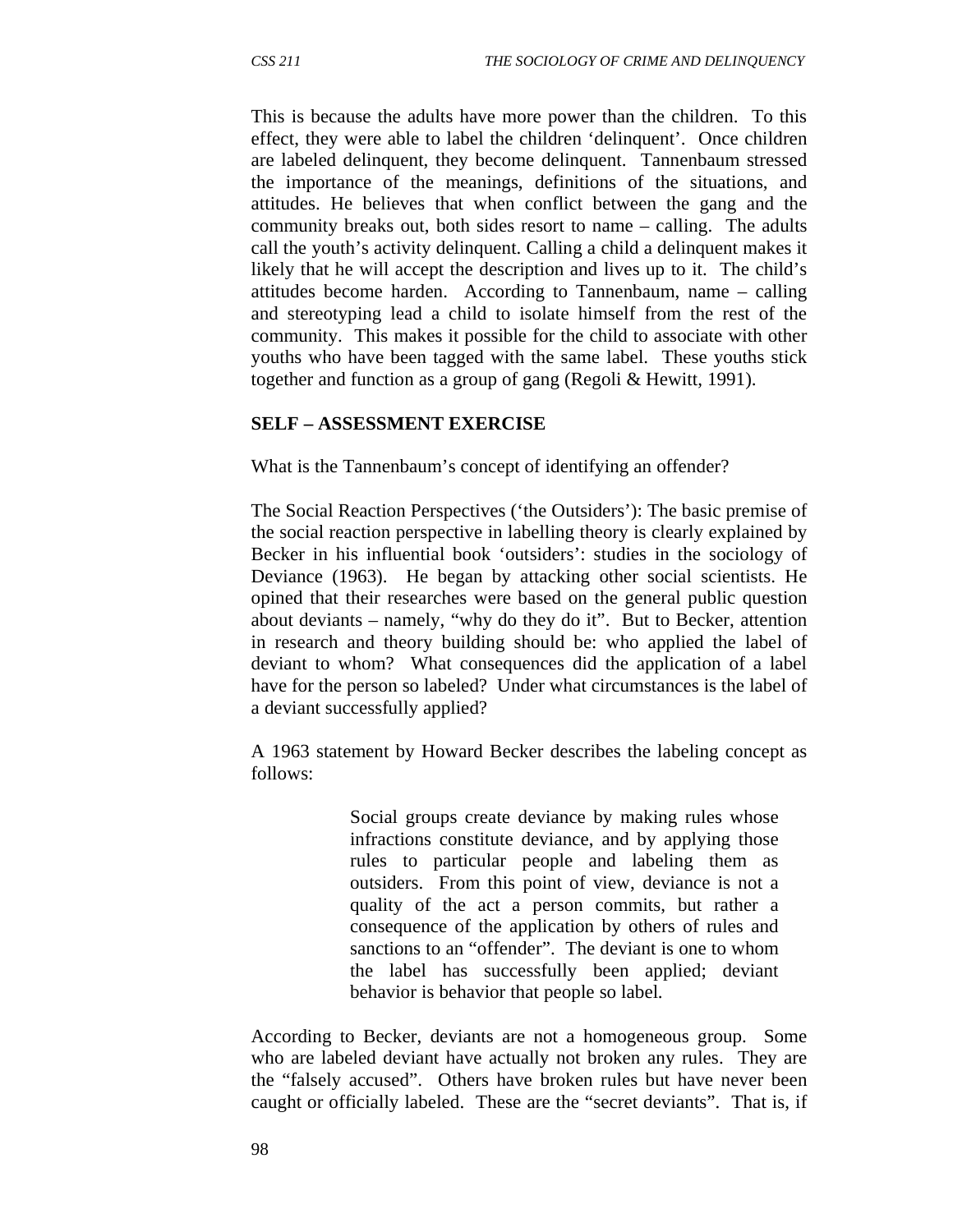the rule violation is undetected, no label will be attributed to the violator, and therefore should not be qualified as a deviant. For example, an individual who violated the payment of income tax and defraud the government but was not detected could not be referred to and declared as a criminal. If the act is violated and detected, it becomes defined as a criminal behaviour.

Therefore, Becker focused on how people acquire their labels. He argued that whether an activity is deviant depends on how other people react to it, not on the nature of the activity itself (Reid, 2006).

## **SELF – ASSESSMENT EXERCISE**

What is the subject-matter of Becker's concept of 'outsiders'?

## **a. The Shaming Concept**

Braithwaite's shaming concept of the Social Reaction Perspective is the recent refined of the labeling theory. On his attempt to revitalize the theory, he argued that labeling must be examined in the context of the total social structure. The social structure might cause some to abandon criminal activity, while it might cause others to continue. Braithwaite uses the key word – shaming, to attribute to delinquency. Shaming is defined as a social disapproval that has the "intention or effect of invoking remorse in the person being shamed or condemned by others who become aware of the shaming.

According to Braithwaite, shaming may go further to stigmatise the person labeled. This is the process he referred to as stigmatisation or disintegrative shaming. The disintegrative shaming propelled the individual into delinquent or criminal behaviour. Disintegrative shaming does not involve any attempt to reintegrate the shamed person into society. It stands in contrast to reintegrative shaming. The reintegrative shaming is an attempt at reintegration of the offender into the community through words or gestures of forgiveness or ceremonies to correct the offender as deviant. It helps to reduce the negative effect of shaming. It also helps to reduce the chances that the shamed person will continue in crime (Reid, 2006).

## **SELF – ASSESSMENT EXERCISE**

What do you understand by the concept of shaming?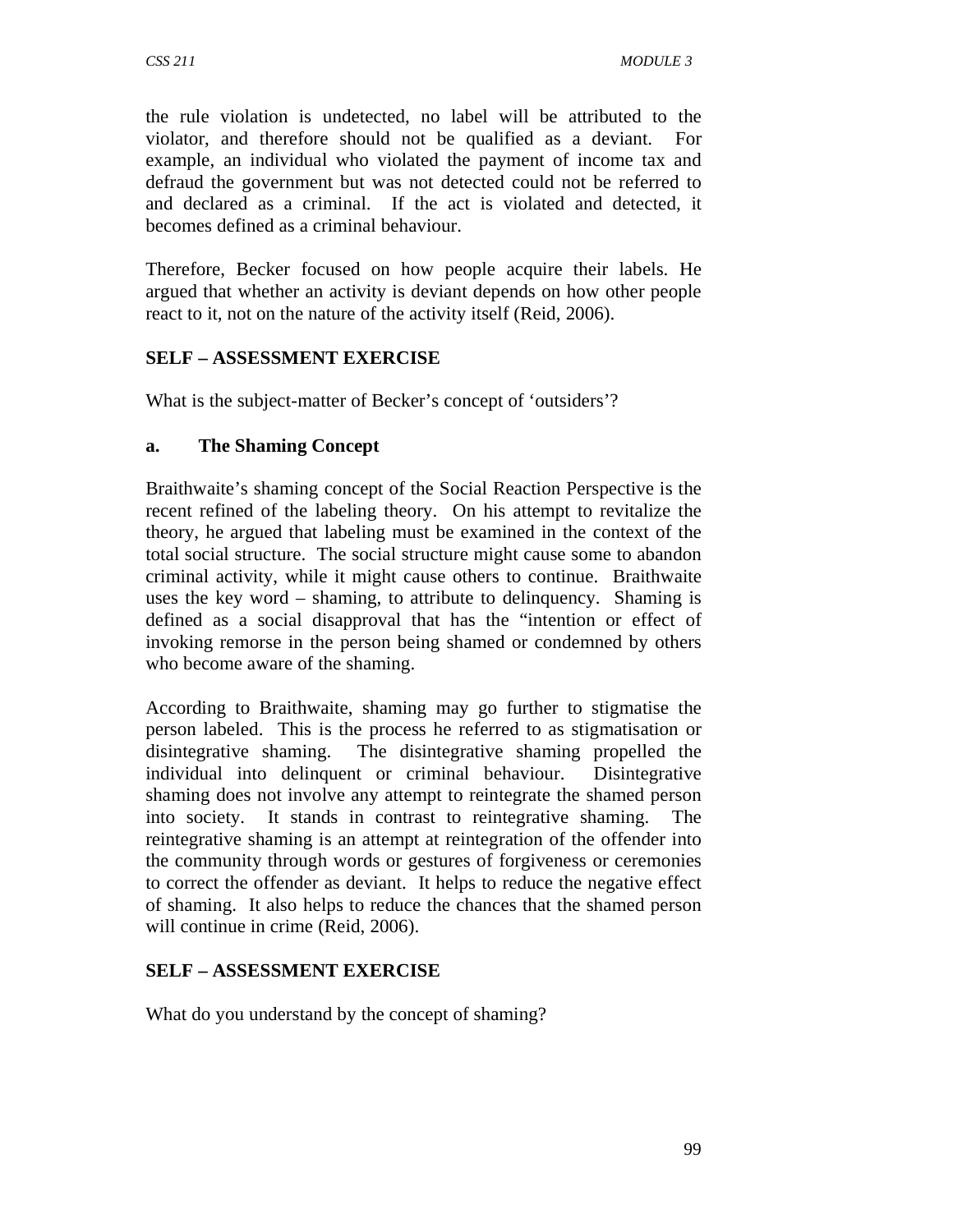## **4.0 CONCLUSION**

From this unit, the students should be able to know that labelling theory is an underdog explanation of juvenile delinquency. They will be able to acknowledge the Frank Tannenbaum tagging of delinquent, the Mead's interactionism perspective and the social reaction perspective of labelling.

## **5.0 SUMMARY**

In this unit, we explained the interactionist and social reaction perspectives of labelling theory. It begins with George Mead's process of becoming delinquent through socialisation. Frank Tannenbaum stresses the dramatisation of delinquent while Howard Becker looked delinquency as an aspect of labeling and John Braithwaite examined the concept of shaming theory as an aspect of a refinement in labelling theory.

## **6.0 TUTOR – MARKED ASSIGNMENT**

According to labeling theory, how does the concept of interactionist perspective help us to understand delinquent behaviour?

### **7.0 REFERENCES/FURTHER READING**

- Becker, H.S. (1963). *Outsider- Studies in the Sociology of Deviance*. New York: Free press.
- Braithwaite, J. (1979). *Inequality, Crime and Public policy*. London: Routledge and Kegan Paul.
- Braithwaite, J. (1989). *Crime, Shame and Reintegration*. Oxford: Oxford University Press.
- Carrabine, E. *et al*. (2004). *Criminology- A Sociological Introduction*. London: Routledge.
- Heitzeg, N. (1996). *Deviance- Rule Makers and Rule Breakers*. New York: West Publishing.
- Regoli, M. R. & John, H. H. (1991). *Delinquency in Society- A Child-Centered Approach*. New York: McGraw-Hill, Inc.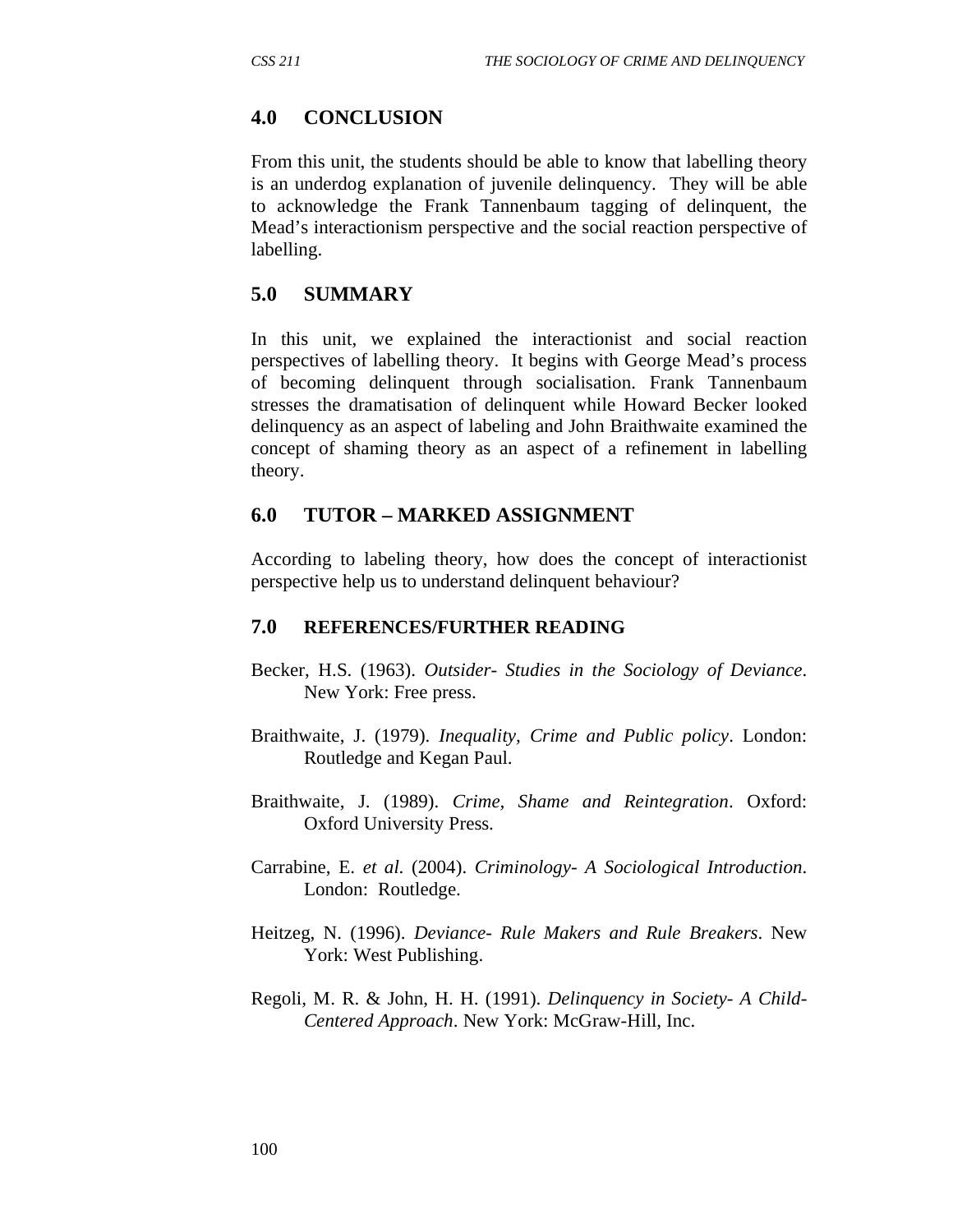- Reid, S. (2006). *Crime and Criminology*. (11th ed.). Boston: McGraw Hill.
- Tannenbaum, F. (1938). *Crime and Community*. New York: Columbia University Press.
- Thornberry, T. P. (1997). *Developmental Theories of Crime and Delinquency*. New Brunswick: Transaction Publishers.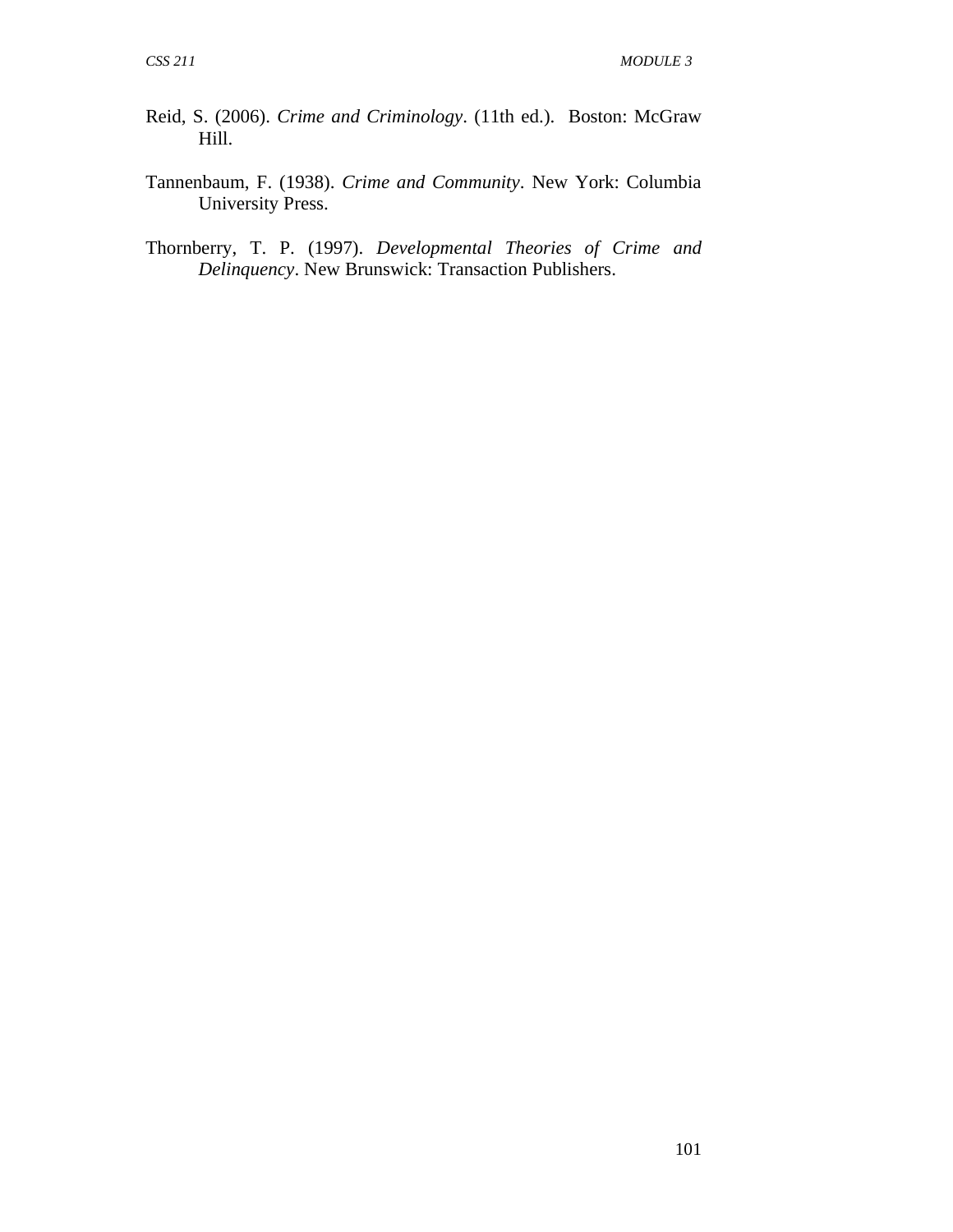#### **MODULE 4 Law, Crime and Delinquency**

| Unit 1 | The Concept of Law |
|--------|--------------------|
|--------|--------------------|

- Unit 2 Meaning of Criminal Law
- Unit 3 Nigerian Criminal/Penal Code
- Unit 4 Criminal Justice Administration in Nigeria
- Unit 5 Punishment, Correction and Rehabilitation

#### **UNIT 1 THE CONCEPT OF LAW**

#### **CONTENTS**

- 1.0 Introduction
- 2.0 Objectives
- 3.0 Main Content
	- 3.1 Concept of Law
		- 3.1.1 Schools of Thought in Law
	- 3.2 Classification of Law
- 4.0 Conclusion
- 5.0 Summary
- 6.0 Tutor Marked Assignment
- 7.0 References/Further Reading

### **1.0 INTRODUCTION**

The consequences of crime and delinquency in the society prompted criminologists to initiate rules of action that will govern its members and this is known as criminal justice system. Criminal justice, in its strictest sense is the criminal procedures and array of activities which have to do with the enforcement of the body of law. Criminal justice is a part of social justice which has to do with the understanding of right and wrong. Its general purpose is to prevent social misconduct or delinquency.

### **2.0 OBJECTIVES**

At the end of this unit, you should be able to:

- analyse the concept of law
- explain the schools of thought in law
- list the classifications of law and perform the self assessment exercises.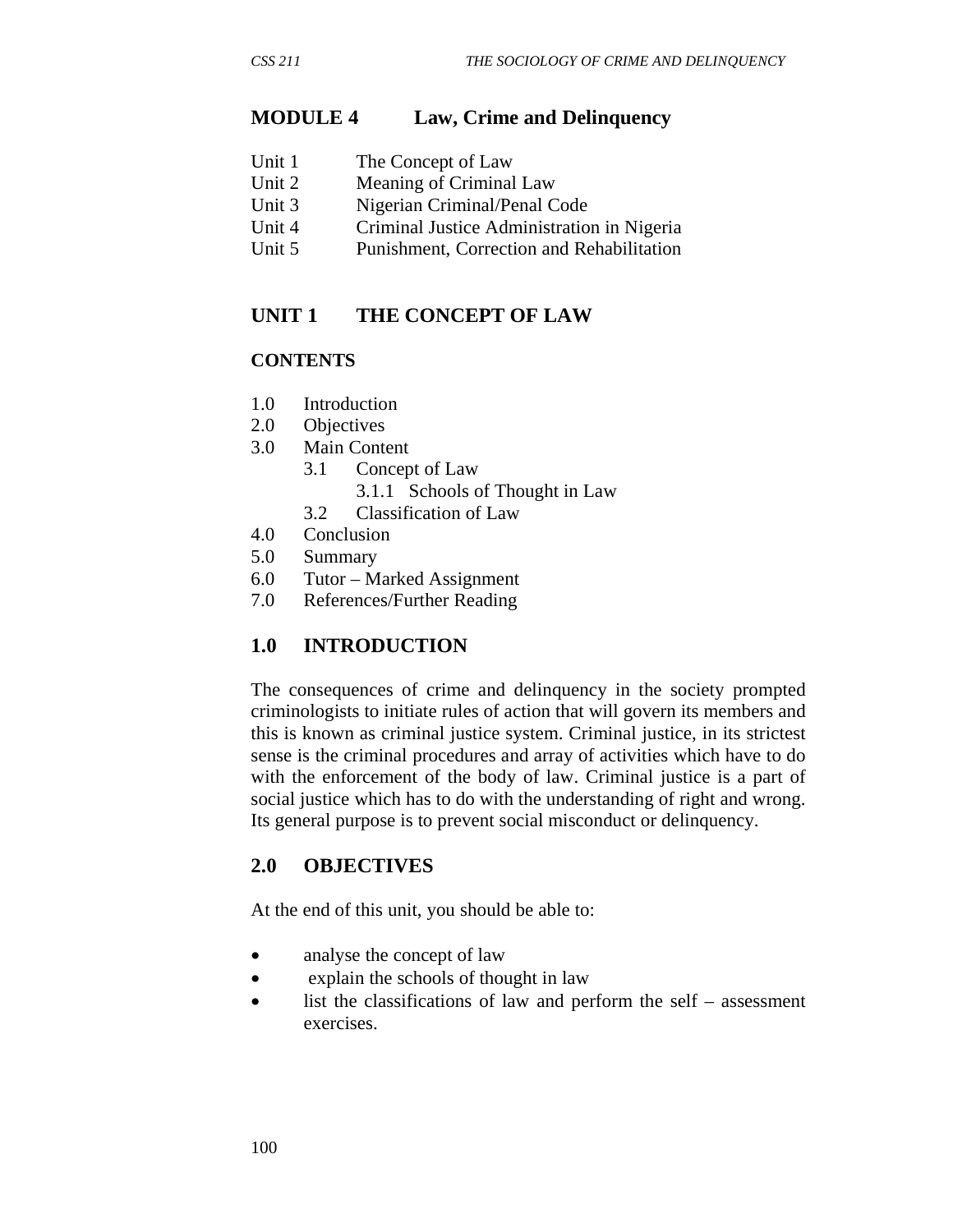# **3.0 MAIN CONTENT**

## **3.1 The Concept of Law**

Every society tries to ensure an orderly way of life for each member. It tries to adopt a set of rules to control and limit the action of individuals. The nature of these rules however, differs greatly from one society to another. Nevertheless, their general purpose is always the same, to keep the people together and maintain co-operation.

But rules alone cannot guarantee co-operative behaviour. There must be some ways to enforce them. In other words, the rules must be backed up with the threat of penalties. In a state, the power to make and enforce, i.e. to maintain order and security is always in the hands of central authority (Douglas, et al, 1964).

Generally speaking, the concept of law depicts different meaning to different people. For example, the physicist talks of the law of gravity or Isaac Newton's law of motion and the economist, the law of supply and demand.

Law, in its generic sense, is a body of rules of action or conduct prescribed by controlling authority and having a binding legal force. According to Black's law Dictionary, law is that which is laid down, ordained, or established. In this very general sense, law could consist of a culture's moral code, the commandments of a religion, or the regulation enacted by a political body to govern its members.

In Nigeria today, most citizens understands the concept of law to consist of the federal, state or local enactments of legislative bodies. The legislative power of the government in any given state is the power to make laws. The federal level is consists of House of Senate and Representative, while the state level is made up of the state house of assemblies and local councilors. The legislative powers in Nigeria were grouped under three headings: the exclusive list, the concurrent list and the residual list. These are the powers which the national assembly (house of senate and the representative) has in making laws in specific areas. The national assembly has rights to make laws in Nigeria through the exclusive legislative list. For example is the legislation on the creation of states, on custom and excise duties, currency, police, immigration, etc. the concurrent list is the legislative power of making laws which falls under both the national assembly and the statehouse of assembly while the residual list is reserved only for the local government councilors,(1999 Nigeria Constitution).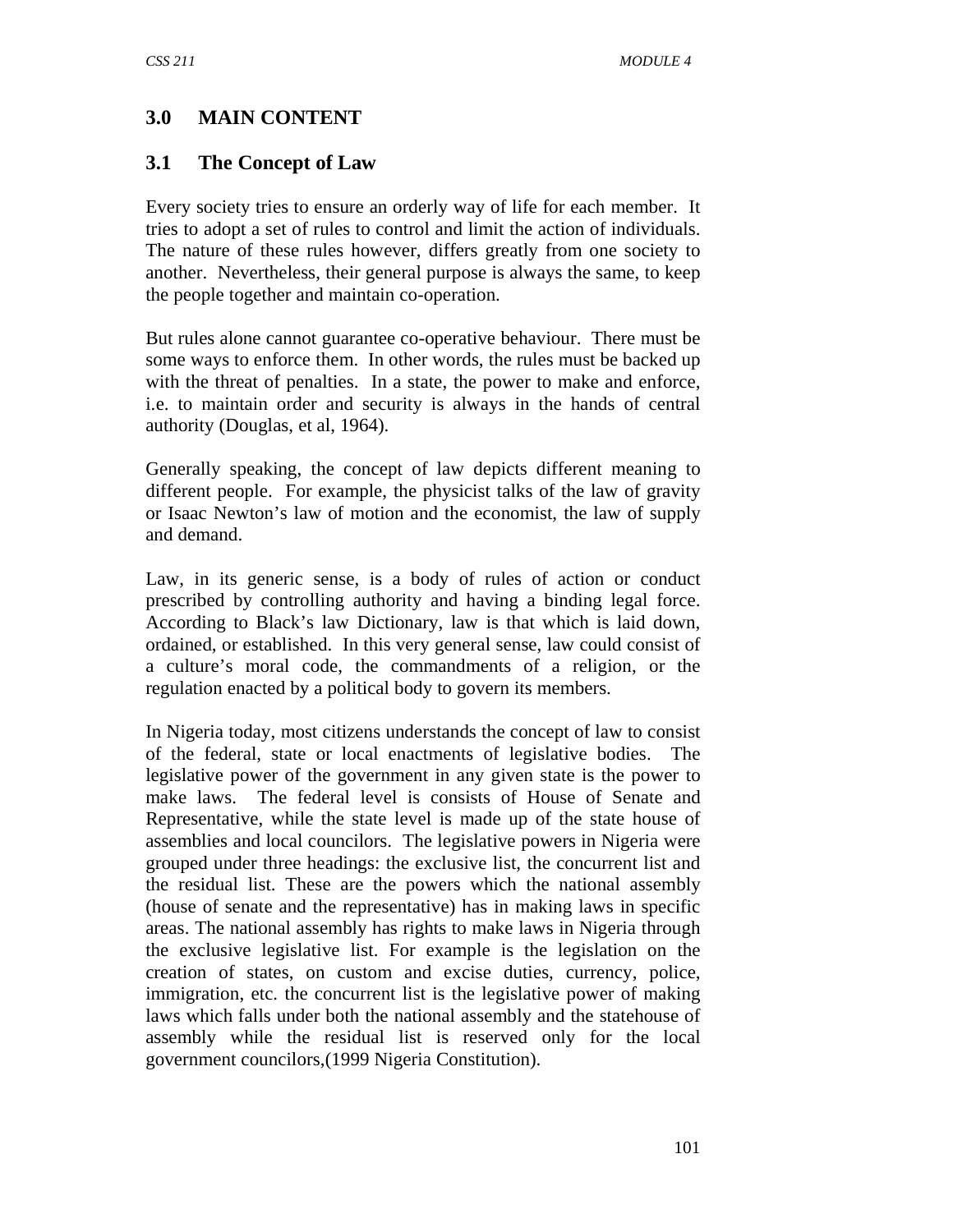In making laws, lawmakers distinguish between two kinds of rules. The first is religious and moral values, and the second is rules created by government to protect individuals and promote social welfare. Some people believed that some actions may be immoral, even though they are not illegal. In addition, people generally believe that they should be able to live according to their religious principles, go long as their actions do not violate the law. The citizens also disagree about what behaviour that should be regulated by the government. For example, in November 2011, the National Assembly brought a bill to legislate same – sex (gay or homosexual) marriage in Nigeria. Some people believe that gay should be considered abomination and thus should be prohibited by law; others hold that decisions about homosexual should be made on personal religious or moral grounds, without government interference. (Garland, 2006).

### **3.2 Schools of Thought in Law**

To establish the intricate nature of law, we shall examine here general terms under the major schools of thought. They are:

- i. The nature of law
- ii. The historical school
- iii. The positivist school
- iv. The sociological or functionalist school and
- v. The realist school
- i. The natural law school of thought

The central purpose of the natural law is that it has a divine or supernatural origin. It states that the validity of human laws must conform to certain objectives of moral obligations based on the nature of man and the dictates of reason. It has a line of thinking based on the interplay of spiritual forces in the physical organisation of human societies.

This school of thought emanated from the classical works of early Greek philosophers such as Aristotle, Plato and Christian theologians. Aristotle makes clear distinctions between the human laws and natural laws. The human laws vary in forms and in their respective historical experiences while natural law is by nature found in all states and appear to be designed for all mankind. He argued that human laws are subordinate to natural laws. The human laws can stand or fall according to the dictate of natural laws.

The stoic philosophers argued than man should live according to nature and reason. Man should be ordained to live according to a definite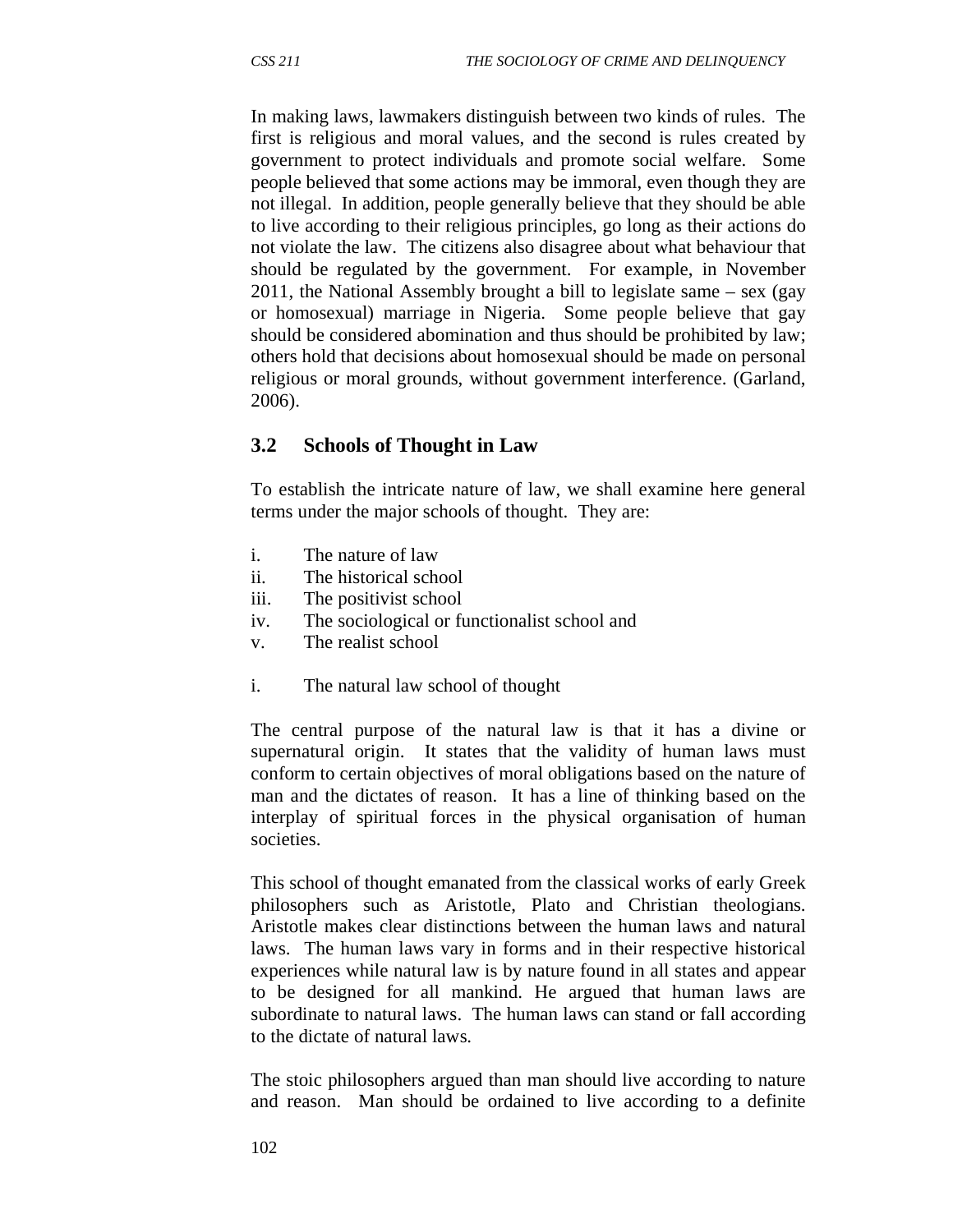manner which is ascertained by reason and common sense; just as the sun is ordained to rise from the East. This school implies that harsh and repulsive legislation which conflict with the ideal moral principles as dictated by reasons are considered invalid. In the other way, such legislation cannot be relied upon to justify any action considered to be in breach of natural law. Natural law thinking has been widely used in international law, the introduction of fundamental (natural) rights and the rules of natural justice.

ii. The Historical School

The historical school is an offshoot of the Hegelian philosophy. It is based on the organic growth of the state which is nurtured by historical forces. Historical school argued that law is an outgrowth from the history of the society rather than an artificial factor. This makes it to share the same idea of the natural law school. Law, according to this perspective, is developed organically from the spirit of the people, just like language and culture. This concept is in support of the pre-eminent position of customary laws, which, more than any other laws have grown from the instinctive sense of rightness of the native communities. One important characteristics of this theory is it's emphasising on the socio-cultural relationship in which it develops. It accounts for the popular consciousness and traditional values of the society from which it is derived.

### iii. The Positivist School

The positivist school is opposed to the natural and historical schools. It denies the upward growth of law from the society. The positivist school is an offshoot of the empirical philosophy. The positivists distinguished between physical laws and normative laws. The physical laws are tested scientifically while the normative laws are not. The normative is said to be the human laws. This is because it lay down rules of conduct that are always obeyed. It derives its value from the habitual compliance by the generality of the society.

The positivists believed in the scientific observations rather than metaphysical myths. They drew a distinction between laws as it is and laws, as it ought to be. The law, as it is, is the formal characteristics of laws which fell within the province of jurisprudence, while the law, as it ought to be is a content reserved for the moralists.

The scholars in this proposition were Bodin, Hobbes, Bentham and John Austin. But the John Austin's positivitism is hinged on the command structure perspective. Austin believed that law is the command of a political sovereign to a political inferior, which is backed by sanction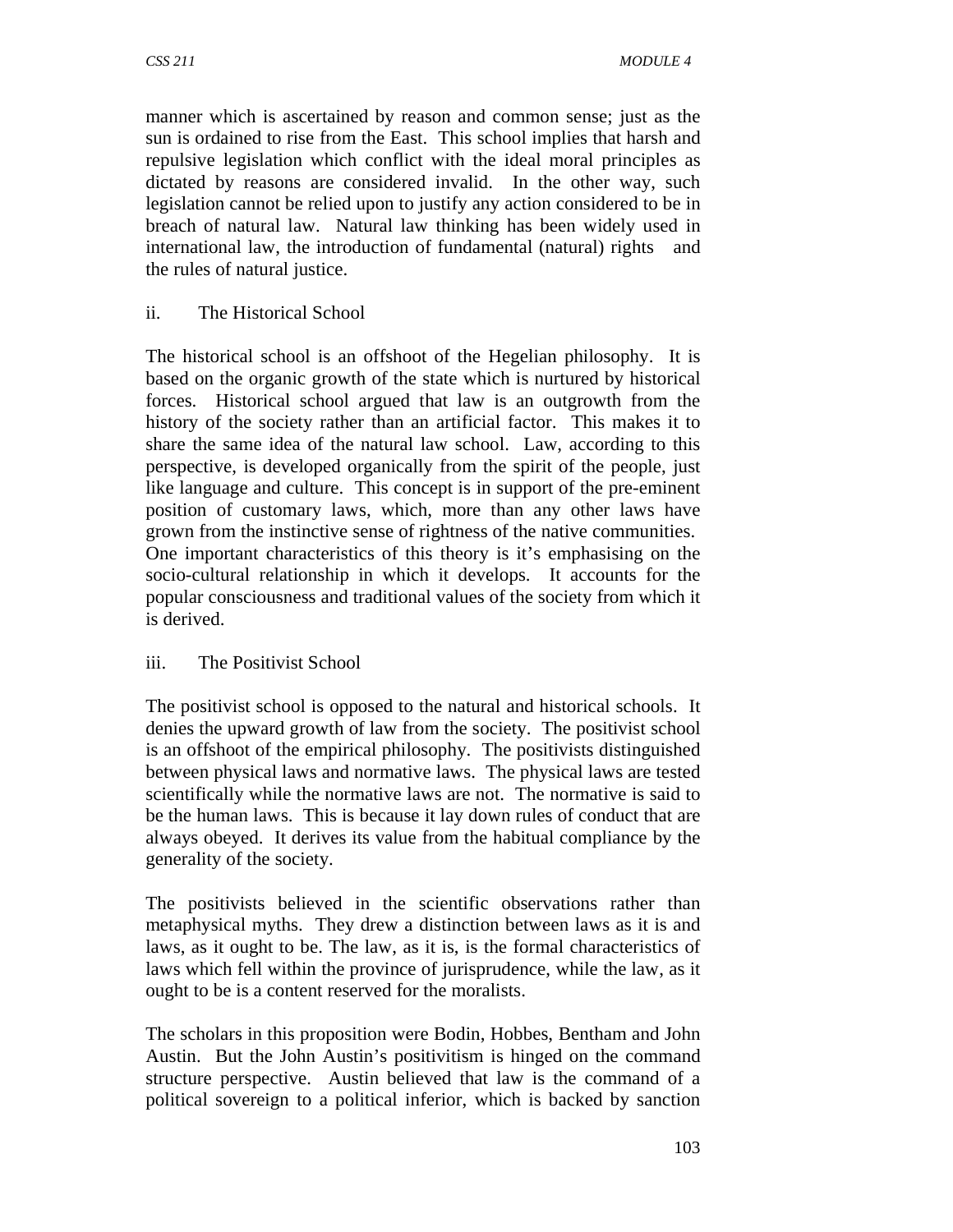upon disobedience. This idea of command is in order emanating from a political or determinate human superior who has the effective ability to punish an inferior.

iv. The Sociological or Functional School

This concept came in a period when man use scientific factors to study his society through the essence of the law. Law was viewed as a means of ordering society by regulating conflicting interests. According to Radolf Von Jhering, the lawyer should not be contended with law as a set of abstract norms but should endeavour to study the sociological basis and implications of such laws in order to check the inherent conflict of claims and interests (Asein, 1998).

Furthermore, Dean Roscoe pound reiterated that there should be a need for the use of the sociological approach to the study of law in modern times. He argued that the basis of understanding a phenomenon is to examine its functions. He expresses his thought that jurists should study the actual social effects of legal institutions and to ensure that the legal rules are effective in meeting the aims for which they are established. This will help to understand the underlying social factors of many laws and its aim to defeat any abnormal administration.

v. The Realist School

The Realist School sees law as an expression of the state through the court. The courts occupy the position of the sovereign. According to Oliver W. Holmes (2005), we should not look into the statute books rather we should look up to the courts. That is, we should identify of what purpose, what constitutes a court. In addition, he places more emphasis on law for its action rather than what the statute books convey. This line of thinking no doubts helps to situate the overbearing role of courts and the influence of officials in the final outcome of any legal dispute (Asein, 1998).

#### **SELF – ASSESSMENT EXERCISE**

Outline the schools of thought in law.

#### **3.3 Classification of Law**

It is observed that there is no single universal classification of law. There are many classes of law. But the major ones are as follows:

- 1. Private law and public law
- 2. Civil law and criminal law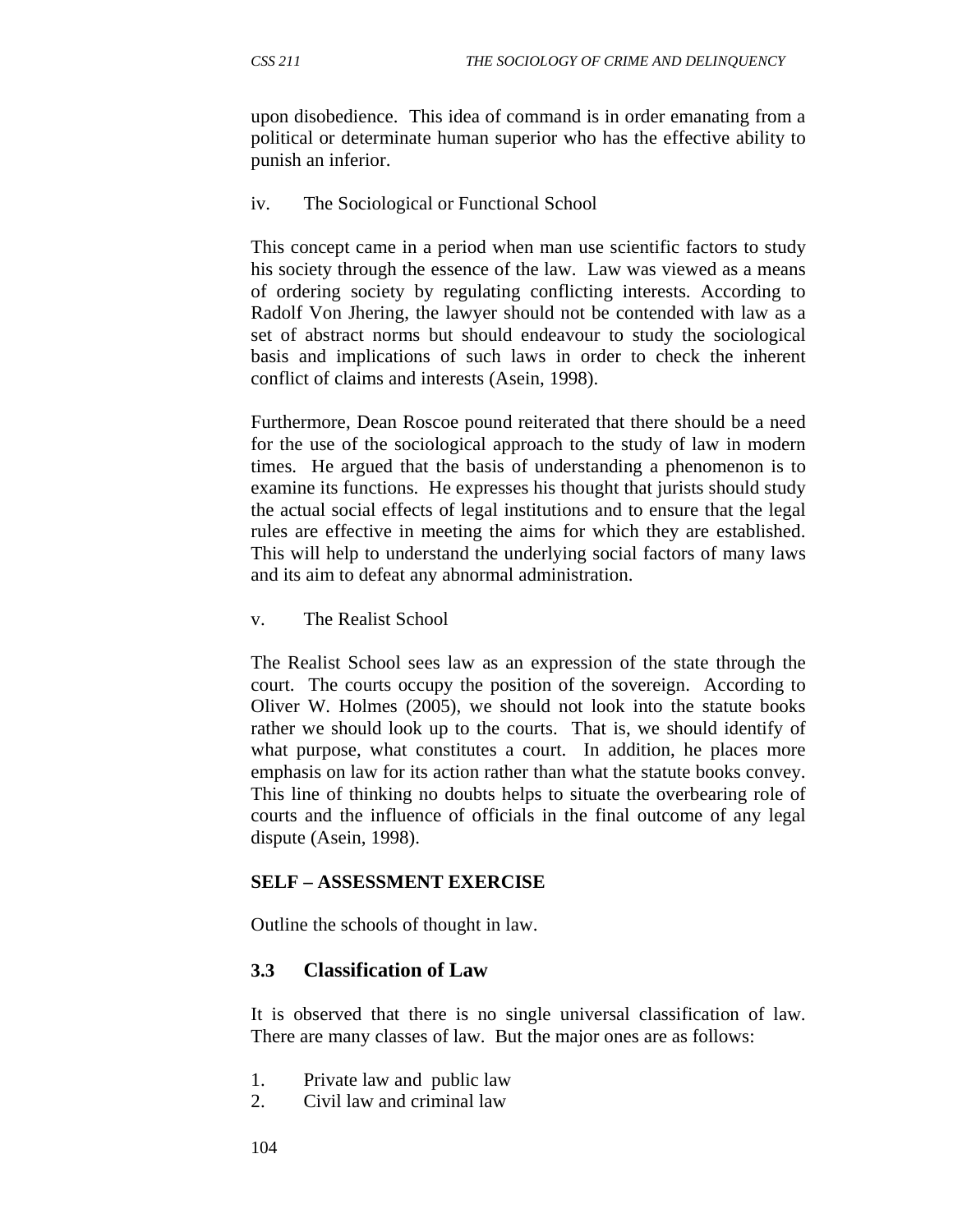- 3. Common law
- 4. Municipal law and international law
- 5. Substantive law and procedural law and
- 6. Customary law and non customary law (Asein, 1998).
- 1. Private law regulates the conduct of person in their interpersonal dealings, rights and obligations. It includes the law of contract, property law, tort, family law and succession, commercial law, equity and trust, etc. Public law on the other hand, is concerned with the smooth running of the machinery of the state. It includes the constitutional law, administrative law, criminal law, revenue law, etc.
- 2. Civil law is concerned with the competing private interests and obligations in our written or judge – made laws. The party bringing the action is called the plaintiff while the adverse party is the defendant (or respondent as the case may be). Conversely, criminal law is the enforcement of rules of conduct, usually statutory, the infringement of which will result in punishment.

Civil law and common law, common law is developed by English courts from the common customs and practices in England. Common law is concerned with the resolution of particular disputes and makes emphasis on procedural rules rather than substantive laws.

 3. Municipal law and international law are classified based on its territorial limitations in law. The municipal law is the force of law within a particular country while international law is binding on states, regulating their mutual co-existence and relationship. Its sources include international customary practices, treaties, bilateral agreements and conventions.

In municipal law, individuals or jurist persons are the main subjects while international law deals with the states. One may further distinguish between public international law that is described above and private international law or simply conflict of laws. While the former deals with the relationship between the states, the latter treats the conduct of persons in a particular state in relation to the laws or persons of another state (in essence, a part of municipal law).

- 4. Substantive law defines the existence and extent of a right or liability in a particular branch of law. The procedural law, on the other hand, involves the rules by which an action may be brought and disposed of. It prescribes the method for enforcement of rights.
- 5. The customary law is involved with the indigenous or native laws. It is treated as being repugnant to natural justice, equity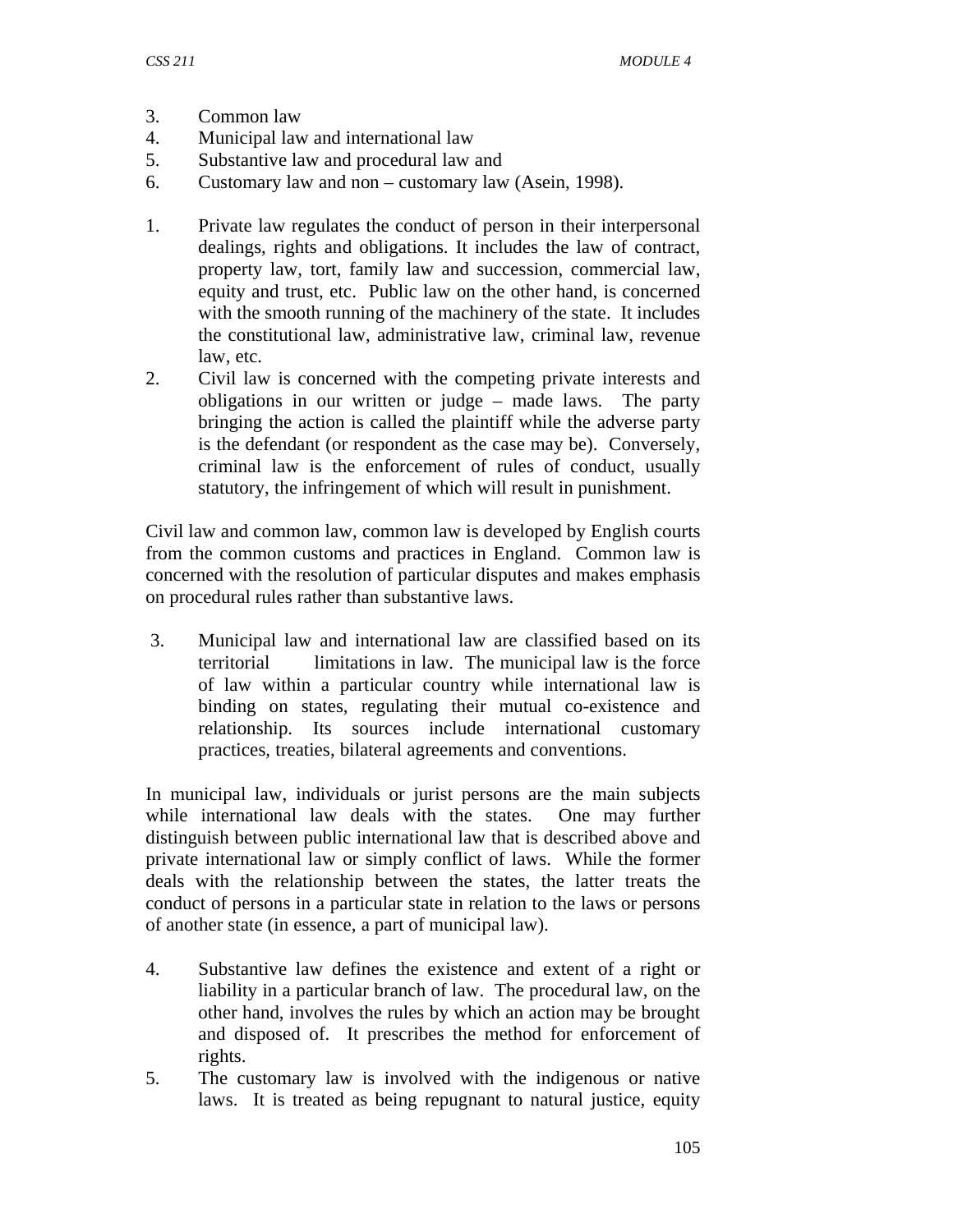and good conscience. Non – customary law covers the English law (comprising common law, the doctrines of equity and statutes of general application), local statutes and rules of law derived from judicial precedents (Asein, 1998).

#### **SELF – ASSESSMENT EXERCISE**

Distinguish between civil law and criminal law.

## **4.0 CONCLUSION**

At the end of this unit, you should be able to describe the concept of law; explain the schools of thought in law; examine the classifications of law and perform the self – assessment exercises.

## **5.0 SUMMARY**

We have been able to discuss what constitute law. Law was a control system because humankind has sought to minimise turmoil and chaos by the imposition of some set of rules by which we live. We have also looked at the different school of thoughts to law and finally the classification of law.

## **6.0 TUTOR-MARKED ASSIGNMENT**

Distinguish between private and public laws.

### **7.0 REFERENCES/FURTHER READING**

- Asein, J. O. (1998). *Introduction to Nigerian Legal System*. Ibadan: Sambookman Press.
- Douglas, M*. et al*. (1964). *Man in Society Patterns of Human Organisation*. London: Macdonald & Co. Publishers Ltd.
- Garland, D. (2006). *Concepts of Culture in the Sociology of Punishment the Theoretical Criminology*. Oxford: Oxford University Press.
- Garland, D. (1990). *Punishment and Modern Society*. Oxford: Oxford University Press.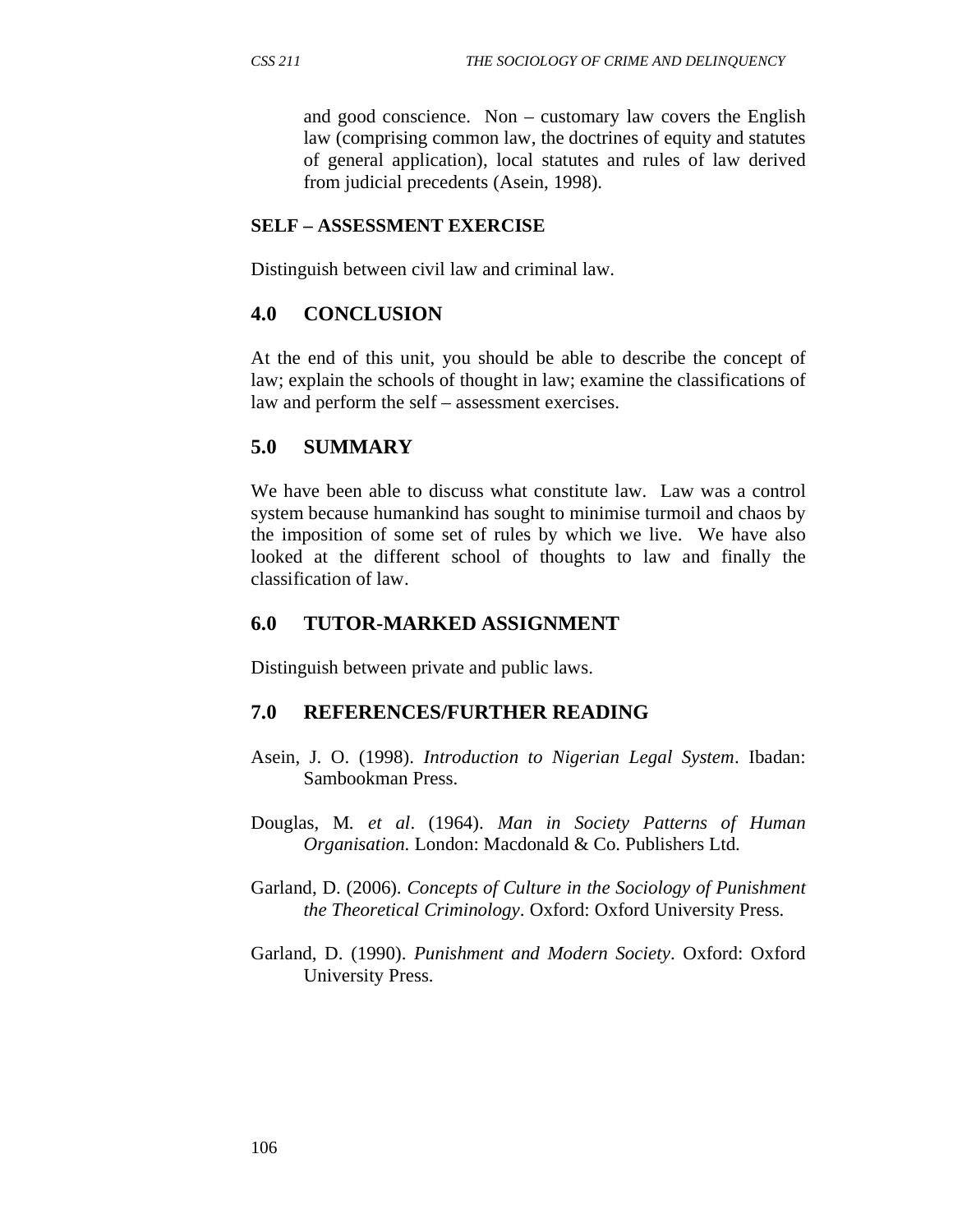- Holmes, O. W. (2005). *The Common Law*. New Jersey- the Law Book Exchange".
- Siegel, L. J. & Joseph J. S. (2005). *Introduction to Criminal Justice*. Australia: Thomson/Wadsworth.
- 1999 Constitution of the Federal Republic of Nigeria.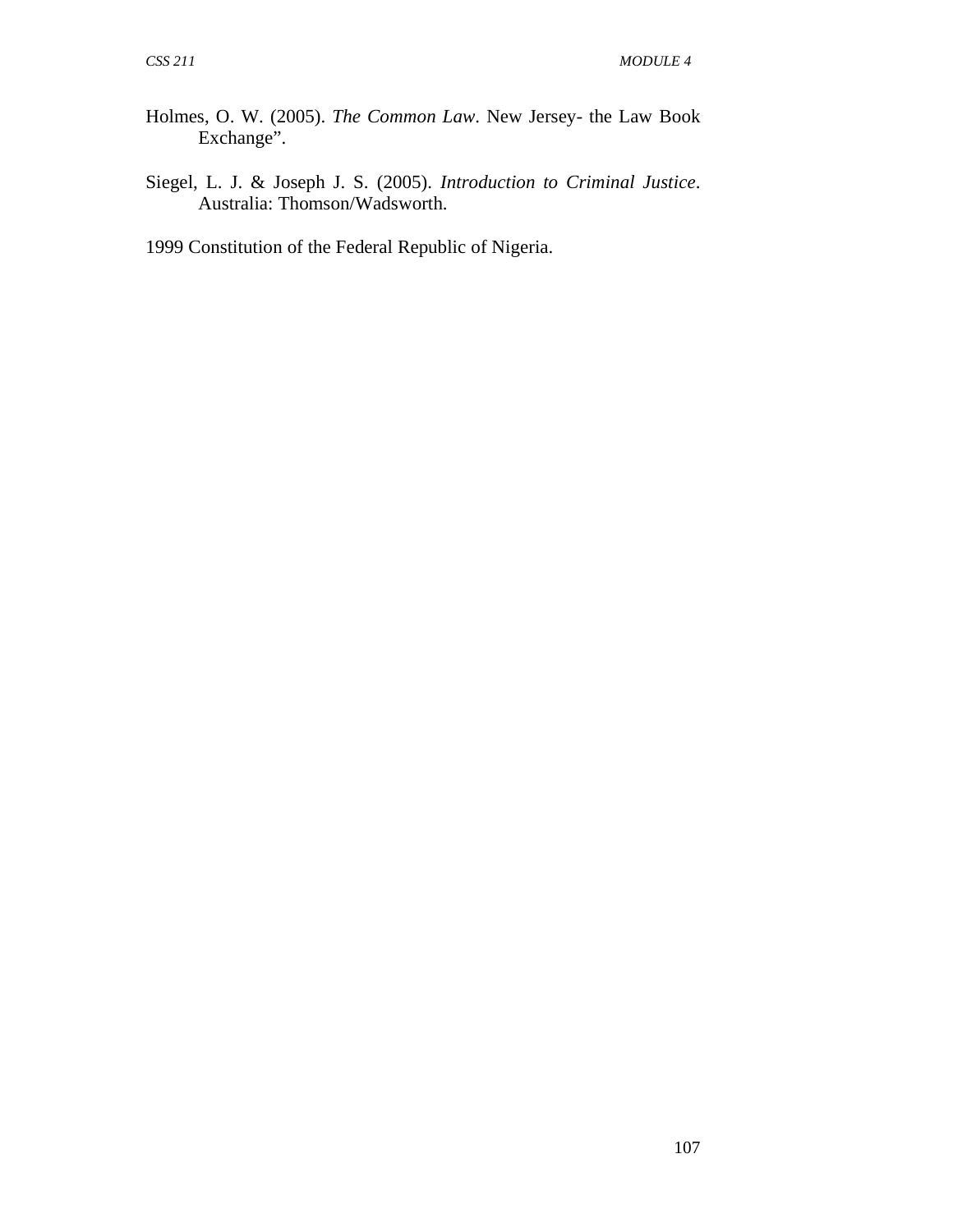## **UNIT 2 MEANING OF CRIMINAL LAW**

#### **CONTENTS**

- 1.0 Introduction
- 2.0 Objectives
- 3.0 Main Content
	- 3.1 The Meaning of Criminal Law
	- 3.2 Purposes of Criminal Law
	- 3.3 Sources of Criminal Law
- 4.0 Conclusion
- 5.0 Summary
- 6.0 Tutor Marked Assignment
- 7.0 References/Further Reading

## **1.0 INTRODUCTION**

It is an established fact, that societies are aggregations of individuals who have the collective instinct to survive and flourish. This degree of structure makes it possible for criminal law in order to prohibit the actions of people against interference to enjoyment of property and life.

### **2.0 OBJECTIVES**

At the end of this unit, you should be able to:

- explain the meaning of criminal law
- identify the purpose of criminal law
- describe the sources of criminal law.

## **3.0 MAIN CONTENT**

### **3.1 The Meaning of Criminal Law**

The roots of the criminal codes can be traced back to the early legal charters of Hammurabi (2000 B.C), Mosaic code (1200 B.C) and the Roman Twelve tables (451 B.C). These codes were formulated by ten noble Roman men. This was in response to the lower class complains in the society against the arbitrary powers of the wealthy class in these legal codes.

The system of the Roman law becomes the basis of the future criminal legal classifications. This western world codification was made possible by the Byzantine emperor Justinian's great law code called corpus Juris civilis, or body of civil law (Siegel & Senna, 2005).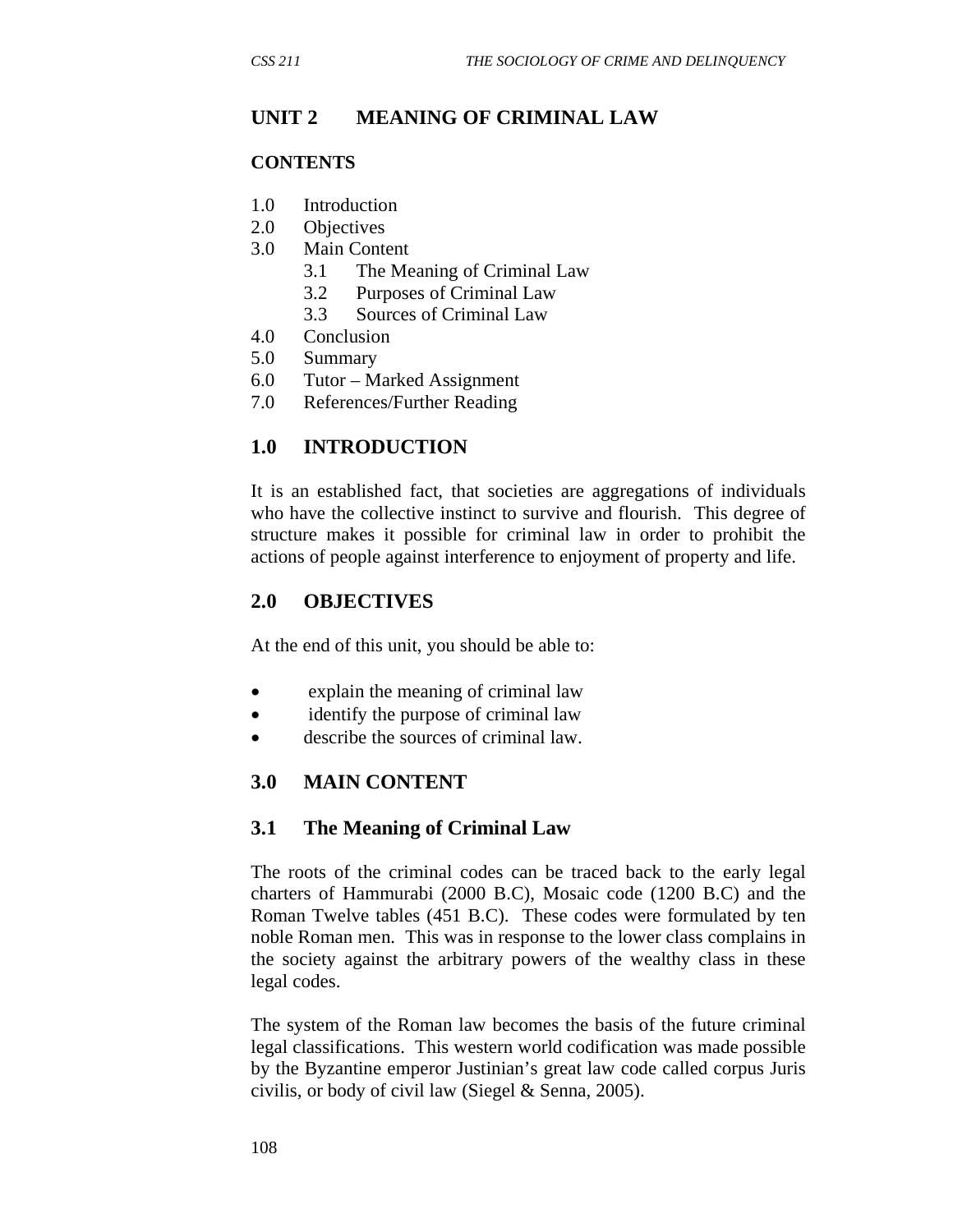Criminal law is a body of rules that define crime. It sets out their punishments, and mandates the procedures for carrying out the criminal justice. That is, to be convicted of a crime, a person must violate the criminal law. A crime is a social wrong or social evil. The crime is punishable under the criminal law or statute. All states have criminal code. The penal code is a collection of criminal statutes. There are some relatively new developments in criminal justice, stemming from the use of technology, such as High – technology crimes in electronic communications.

According to Curzon (1997) criminal law is a branch of public law which deals with the relationship between members of the public and the state. That is, its spells out clearly the trial and punishment of offenders, criminal law deals with criminal behaviour. It is a branch of law, which lists the various criminal offences, identifying the elements or ingredients which make up the offences, and specifying the punishment for each group of offences accordingly. Major objective of criminal law is the prevention and control of crime.

The criminal law consists of three basic ideas or fields:

- 1. The general principles of criminal liability
- 2. The definition of offences
- 3. Rules of evidence and criminal procedure.
- 1. The general principle of criminal liability explains on what basis society considers a person liable or guilty. The criminal law is based on the ethic of freewill that persons will be found responsible only if they acted intentionally or, recklessly. They may be considered innocent if they have defenses such as insanity, intoxication, self-defence, or mistake of fact.
- 2. The definition of offences states the antisocial acts such as murder, sexual assault, robbery, or theft. They are substantive laws which define offences as well as the rights and duties of citizens. They prescribe and proscribe legal activities and stipulate penalties for the violation of laws.
- 3. The rules of evidence and criminal procedure states how the accused is declared by the fact-finder to be guilty. The trial is carried out according to the rules of evidence and criminal procedure. Criminal procedure is the law that defines how to proceed with an alleged offender. The principal enactments of the law are the criminal procedure Act (CPA) cap.43 LFN 1958 which operates in the southern states and the criminal procedure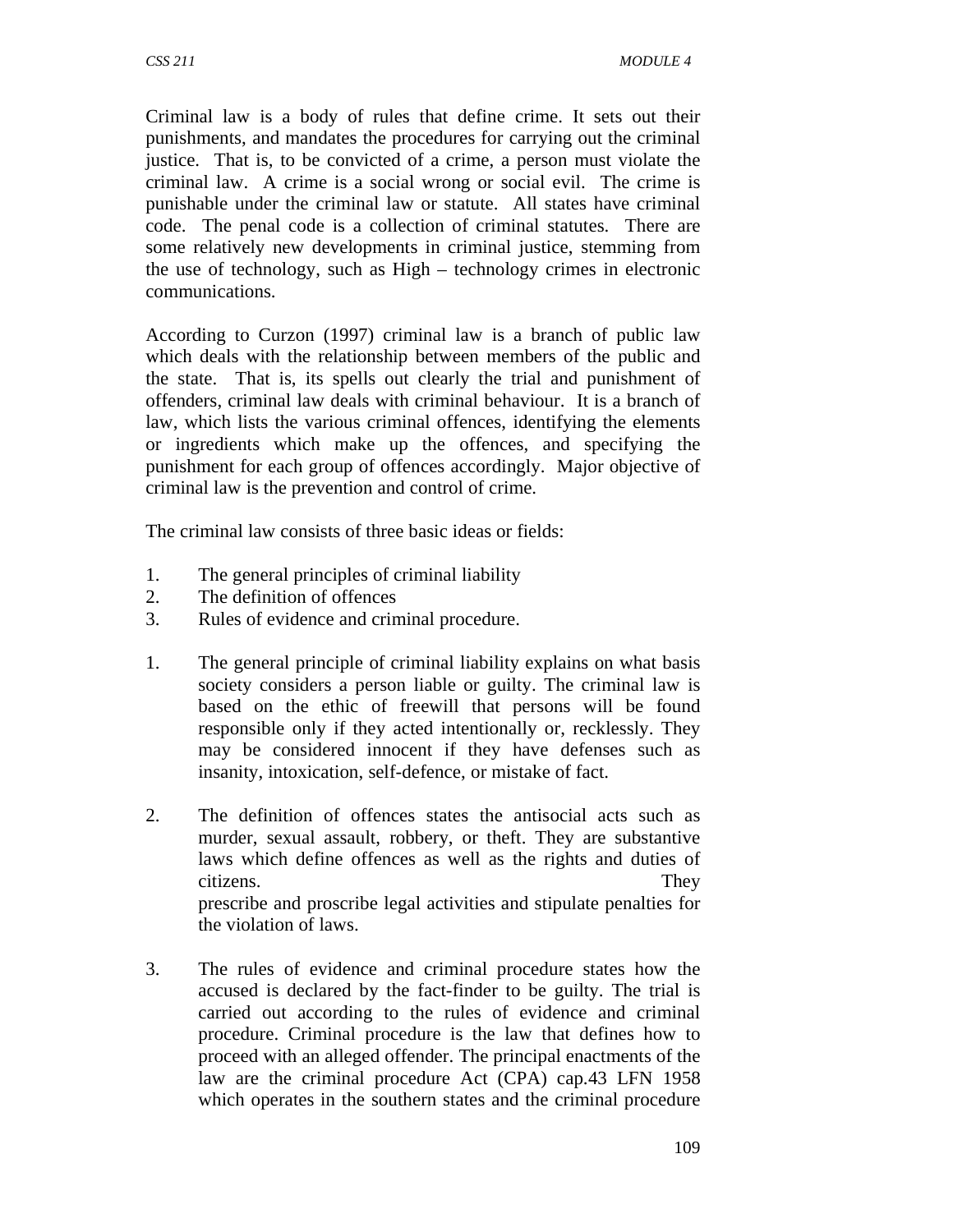code (CPC) Cap.30 1963 which operates in the northern part of Nigeria. Other sources of criminal procedures are the 1999 Nigeria constitution, magistrate court laws ;the high court laws, federal high court law1999;court of appeal Act 2002;supreme court Act1985;children and young person's law 1994;coroner's laws of the states; and police Act cap. 359, vol.20 LFN 1990.

## **SELF – ASSESSMENT EXERCISE**

What is criminal law?

# **3.2 The Purposes of Criminal Law**

It is incomplete to say that criminal law is to prevent and punish criminal offenders. The criminal justice includes:

### **1. Deterrence**

Some criminal punishments are designed to deter people. That is, to stop, discourage or prevent a person from performing a certain act of committing crimes. For example, once an individual understands that he will be punished for a certain act; he will be deterred from committing the act.

### **2. Rehabilitation**

In theory, the benefits of criminal laws include the offering of education, counseling, training and treatment. Rehabilitation is the process of helping a person to attain or regain his potential as a citizen. It may take the form of therapy or counseling.

### **3. Incapacitation**

Another purpose for the punishment of offenders is incapacitation. Incapacitation is the act of restraining a person from taking certain actions. For example, if a person who is dangerous to the society is placed in prison or jail, that person cannot injure members of the public. The criminal is literally restrained or incapacitated from injuring others. This restrain may take the form of extended incarceration or even death.

## **4. Retribution**

Retribution takes place when society through criminal justice system, takes revenge on the offender. It takes place through the criminal justice system. Retribution means punishment for a crime. Victims of crime must not seek their own retribution. For example, the eye for an eye and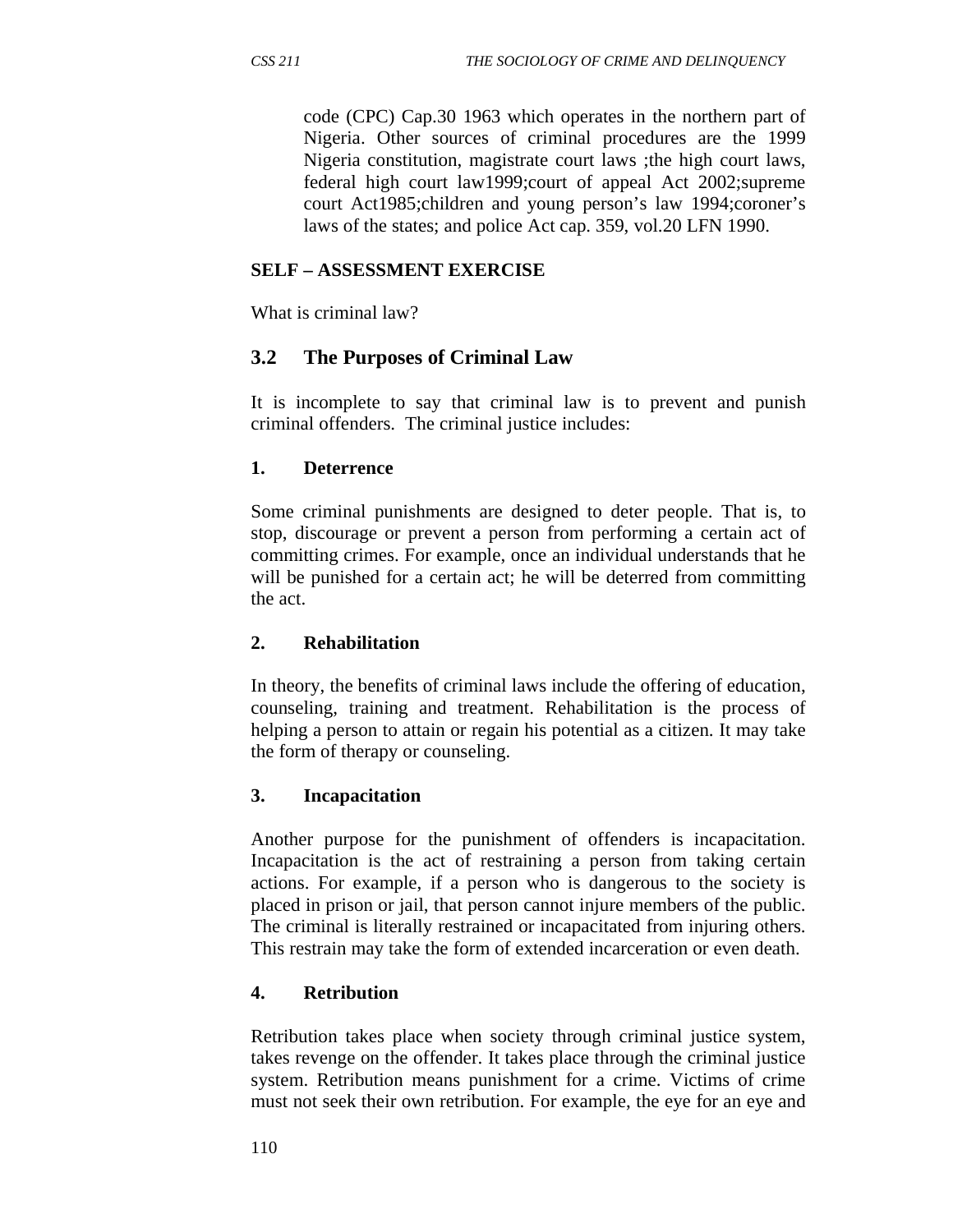tooth for a tooth .This is what the criminal statute comes to serve (Homes & Yvonne, 2006).

## **SELF – ASSESSMENT EXERCISE**

Mention the four purposes of criminal law

## **3.3 Sources of the Criminal Law**

There are three major sources of criminal law. They are:

- 1 Common law, Statutes and Case decisions
- 2 Administrative Rules and Regulations
- 3 Constitutional Laws

## **1. Common Law, Statutes and Case Decisions**

The Common law crimes such as murder, rape etc were adopted into the state codes. Common law is a body of law that was developed through the courts. This form is the major source of the substantive criminal law today. Again, statutes enacted by the states and federal legislators have been built into these Common laws. The statute is a way in which the criminal law is created, modified or expunged.

The statute deals with issues of morality such as gambling and sexual activities as well as traditional and Common law crimes such as murder, burglary and arson. In fact, they reflect the social conditions of the environment.

Case laws and judicial decisions make a change and influence the law. For example, a Statute may say that murder is an unlawful killing of a man by another with malice. The court decision may explain the term malice or examine whether man include a foetus.

### **2. Administrative Rule Making**

The administrative agencies help to maintain conduct in the society. These agencies make laws on taxation, health, environment, control drugs, illegal gambling or pornographic materials. In Nigeria, we have the Environmental Protection Agency (EPA), which has successfully prosecuted a significant violation of some major environmental statute such as the prosecution against the indiscriminate hazardous waste dumping that resulted in serious injuries and death. Others are oil spills that caused significant damage to waterways; international smuggling of CFC (Chlorofluorocarbon) refrigerants that damage and increase skin cancer risk and illegal handling of hazardous substances such as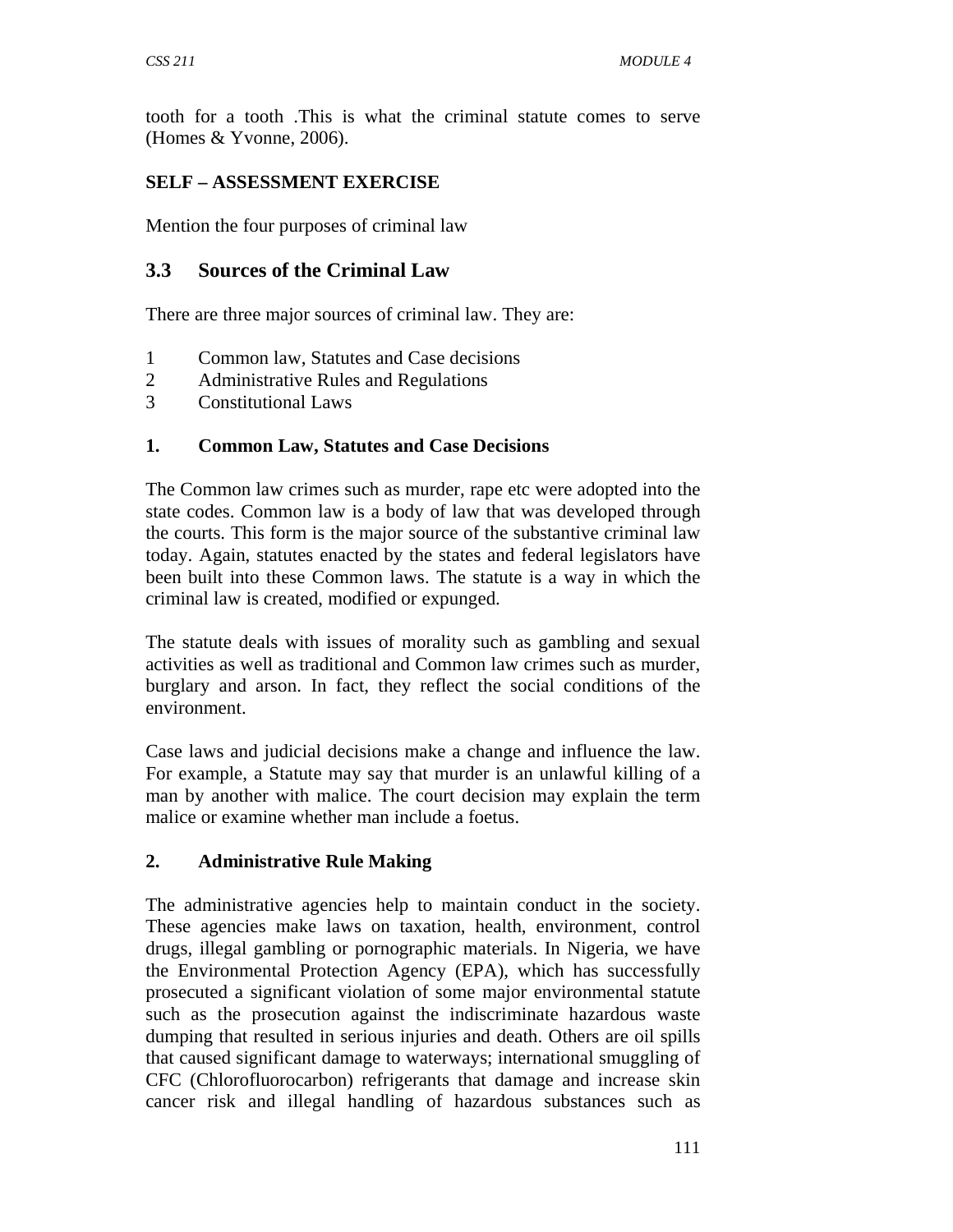pesticide and asbestos that exposes children and the poor to serious illness.

#### **3. Constitutional Law**

In Nigeria, constitutional law must conform to the rules and dictates of the constitution. Any criminal law that conflicts with the various provisions and articles of the constitution will definitely be challenged in the Appellate courts. The constitution makes it impossible for the government to ex-post facto laws. The ex-post facto laws are actions which the government may make a crime that was not a crime at the time it was committed. The constitution also forbids legislative act that inflicts punishment without a judicial trials.

In addition, criminal laws have been interpreted as violating constitutional principles if they are vague to give clear meaning of their intent. For example , a law forbidding adults to engage in immoral behaviour could not be enforced because it does not use clear and precise language or give adequate notice as to which conduct is forbidden. The constitution also forbids laws that make a person's status a crime. For example, addictions to narcotics cannot be made a crime, though laws can forbid the sale possession and manufacture of dangerous drugs.

In general, the constitution has been interpreted to forbid any criminal law that violates fairness and equality of a person's right. This principle is referred to as substantive due process (Siegel & Senna, 2005).

#### **SELF – ASSESSMENT EXERCISE**

Mention the sources of criminal law.

### **4.0 CONCLUSION**

From this unit, students of criminology and security studies should be able to understand the concepts of substantive criminal law as a criminal code that defines crime and punishment. The purpose of the law is to regulate behavior and maintain order in society.

#### **5.0 SUMMARY**

We have been able to discuss about the concept of substantive criminal laws. We discussed about the term criminal law and its purpose to the society. We also examined the sources of criminal law.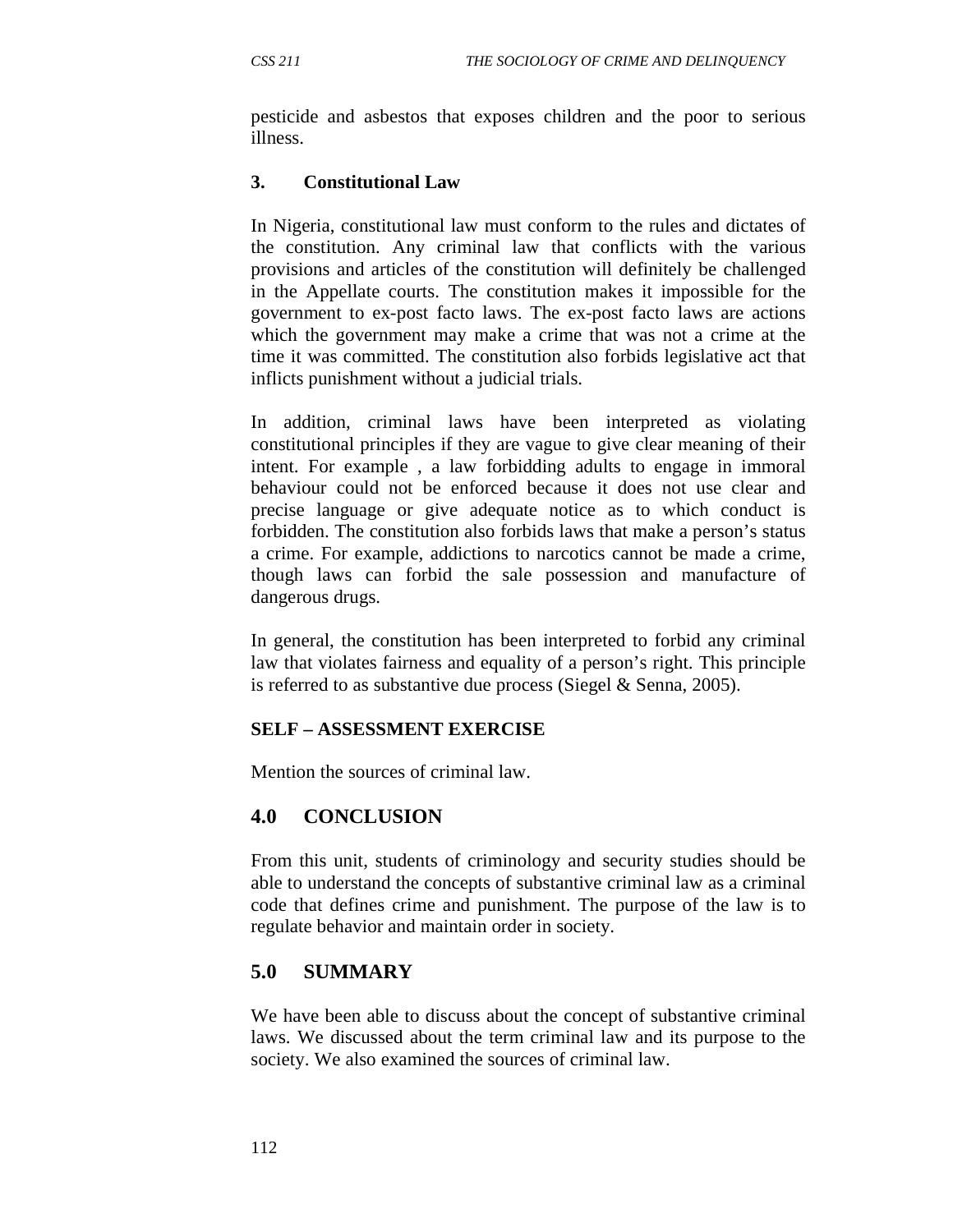## **6.0 TUTOR-MARKED ASSIGNMENT**

What are the purposes of criminal law? To what extent does the criminal law control behaviour in Nigeria?

## **7.0 REFERENCES/FURTHER READING**

- Asein, J. O. (1998). *Introduction to Nigerian Legal System*. Ibadan: Sambookman Press.
- Curzon,l.b. (1997). *Criminal Law*. (8th ed.). New York: MacDonald &Evans.
- Chukwunka, C.A.C (2009). *Introduction to Criminology* I. Lagos: NOUN Press.
- Reid, S. (2006). *Crime and Criminology*. (11th ed.). Boston: McGraw-Hill.
- Siegel, L. J. & Joseph, J. S. (2005). *Introduction to Criminal Justice*. Australia: Thomson/Wadsworth.
- Homes, J.B. & Yvonne, E. (2006). *Introduction to Law*. ( 3th ed.).New Jersey: Pearson Prentice Hall.
- Linden, R. (1996). *Criminology- A Canadian Perspective*. (3rd ed.). Canada :Harcourt Brace & Company**.**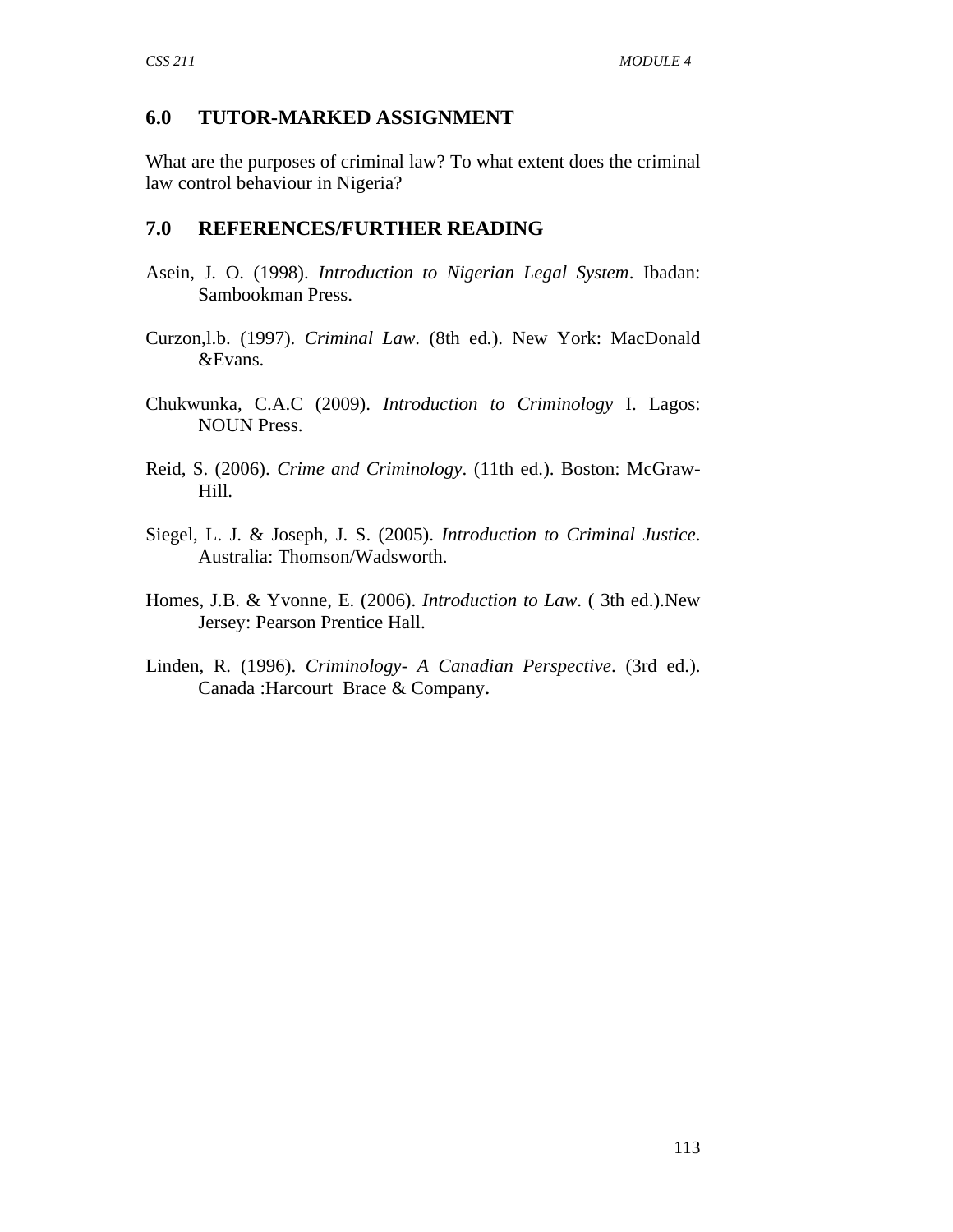### **UNIT 3 NIGERIAN CRIMINAL/PENAL CODE**

#### **CONTENTS**

- 1.0 Introduction
- 2.0 Objectives
- 3.0 Main Content
	- 3.1 Nigerian Criminal/Penal Code
- 4.0 Conclusion
- 5.0 Summary
- 6.0 Tutor Marked Assignment
- 7.0 References/Further Reading

## **1.0 INTRODUCTION**

The development of the criminal code act of the Southern Nigeria and the penal code act which operates in Northern Nigeria are some of the numerous criminal procedures which originate from the international and the continental or regional instruments to which Nigeria is a member.

### **2.0 OBJECTIVES**

At the end of this unit, you should be able to:

- identify the various international standards and continental instruments of children's rights
- explain the various offences and treatment of criminal offenders under the Nigerian criminal and penal codes.

## **3.0 MAIN CONTENT**

#### **3.1 Nigerian Criminal/Penal Code**

The international standards have been used as a benchmark for the provision ideal laws for the protection of Children. This exists for the benefits and protection of children under the criminal laws in Nigeria. The provisions are established from the United Nations convention on the rights of the Child, (UNCRC, 1989).

In the convention a child is anyone who is from  $0 - 18$  years. The highlights of the convention are as follows;

| Article 19: Protection from Abuse and Neglect.      |
|-----------------------------------------------------|
| Article 20: Protection of a Child without a family. |
| Article 22: Refugee and Displaced children.         |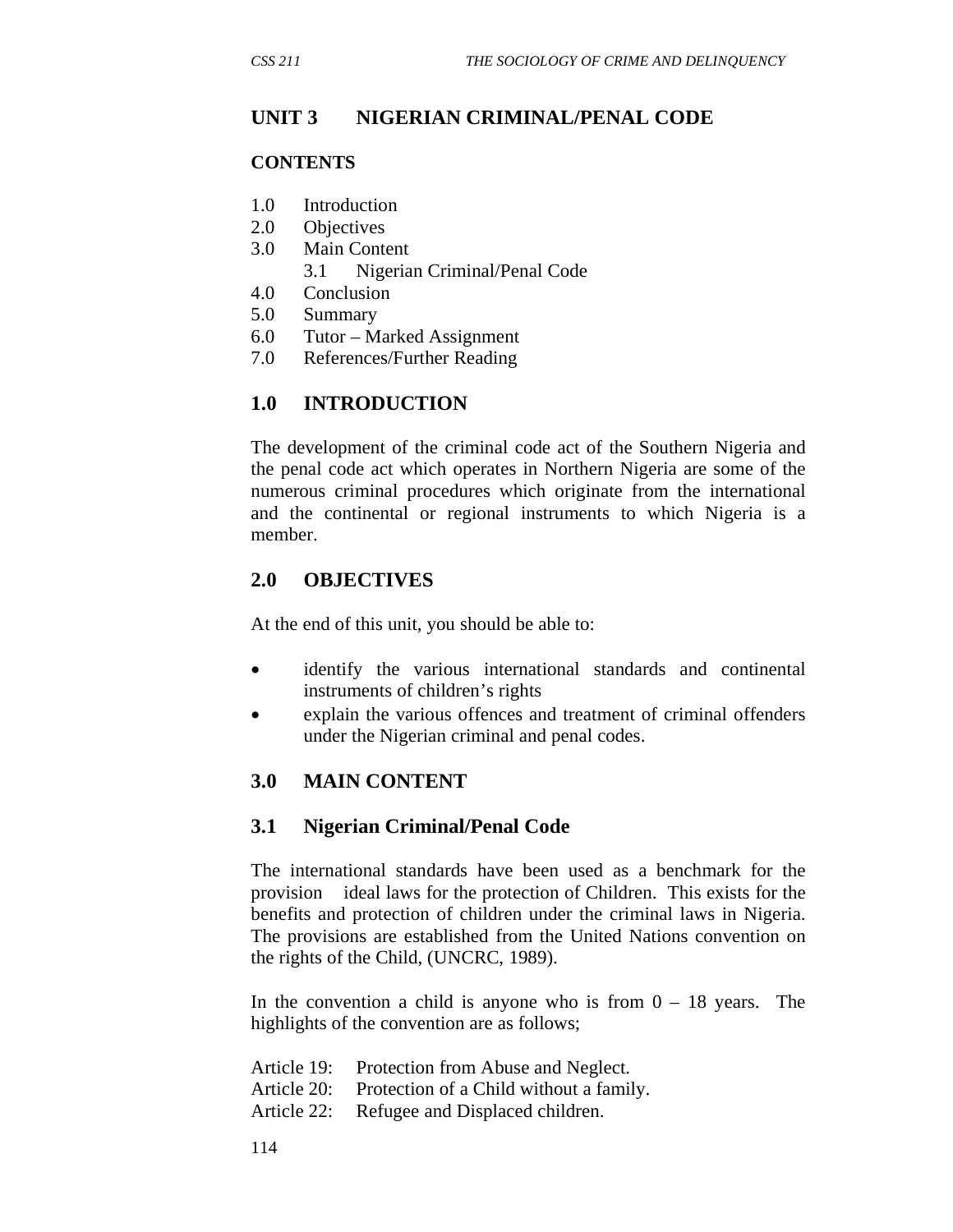- Article 23: Children with Disabilities
- Article 32: Child Labour
- Article 34: Sexual Exploitation
- Article 35: Sale, Trafficking and Abduction of Children
- Article 37: Torture and Deprivation of Liberty
- Article 38: Armed Conflict
- Article 39: Rehabilitative Care
- Article 40: Administration of Juvenile Justice.

The relevant articles as contained in the report are:

### **1. Article 19: Protection from Abuse and Neglect.**

The state shall protect the child from all forms of maltreatment by parents or others responsible for the care of the child and establish appropriate social programmes for the prevention of abuse and the treatment of victims.

## **2. Article 20: Protection of a Child without Family**

The state is obliged to provide special protection for a child deprived of the family environment and to ensure that appropriate alternative family care or institutional placement is available in such cases.

### **3. Article 23: Children with Disabilities**

A disabled child has the right to special care, education and training to help him or her enjoys a full and decent life in dignity and achieves the greatest degree of self – reliance and social integration possible.

### **4. Article 32: Child Labour**

The child has the right to be protected from work that threatens his or her health, education or development. The state shall set minimum age for employment and regulate working conditions.

### **5. Article 34: Sexual Exploitation**

The state shall protect children from sexual exploitation and abuse, including prostitution and involvement in pornography.

## **6. Article 35: Sale, Trafficking and Abduction of Children**

It is the states obligation to make every effort to prevent the sale, trafficking and abduction of children.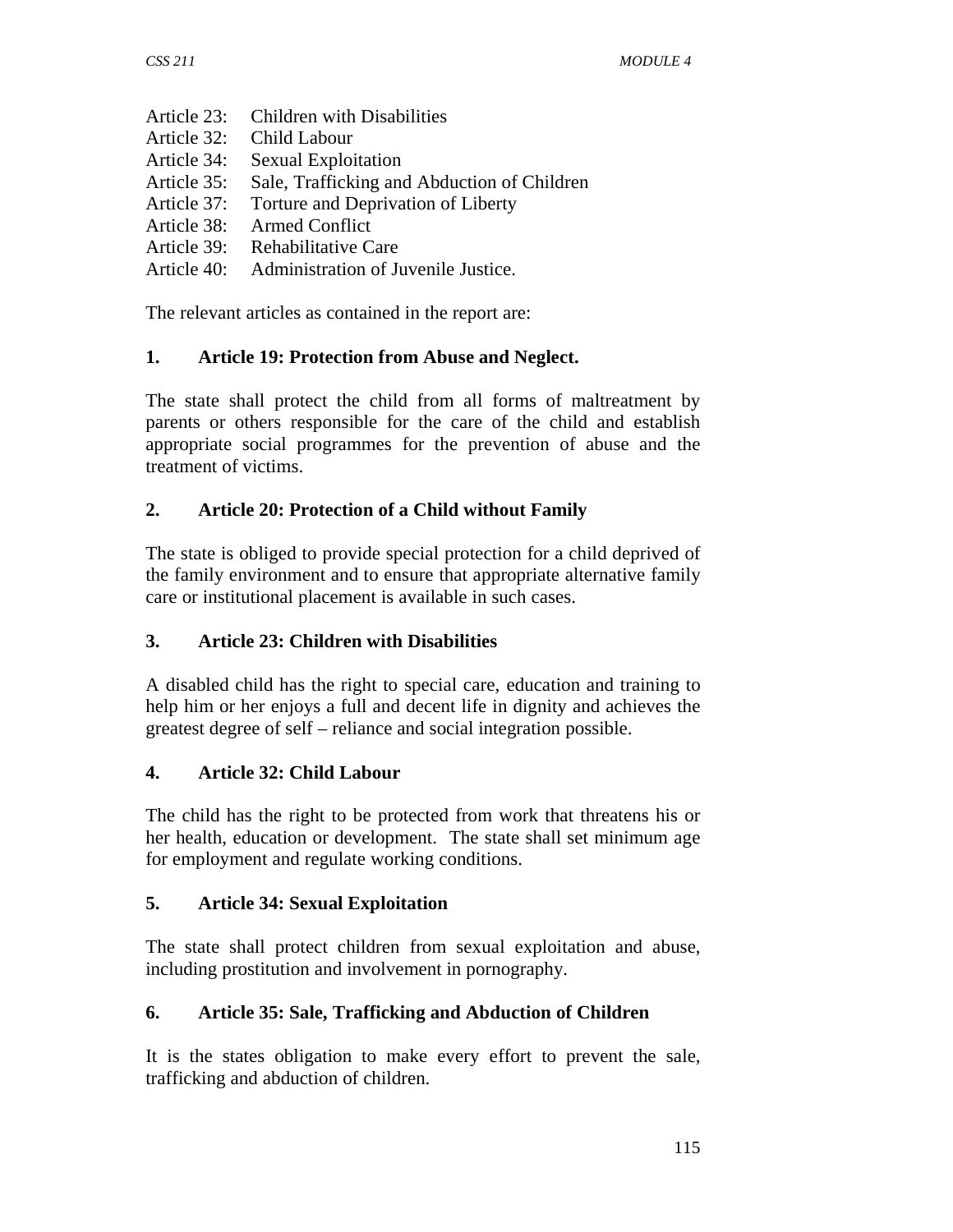#### **7. Article 37: Torture and Deprivation of Liberty**

No child shall be subjected to torture, cruel treatment or punishment, unlawful arrest or deprivation of liberty. Both capital punishment and life imprisonment without possibility of release are prohibited for offences committed by persons below 18 years. And child deprived of liberty shall be separated from adults unless it is considered in the child's best interest not to do so. A child who is detained shall have legal and other assistance as well as contact with the family (Chukwunka, 2002).

#### **SELF – ASSESSMENT EXERCISE**

Explain the Articles 23 and 32 of the UN conventions.

In northern Nigeria, the penal code, which is Islam based, is the applicable law. These are:

- a. Indecent treatment of boys less than 14 years section 216.
- b. Section 222: Indecent treatment of girls under 16 years.
- c. Section 225: Abduction of girls under 18 years with intent to have carnal knowledge.
- d. Section 327A: Infanticide.
- e. Section 328: Killing an unborn child.
- f. Section 329: Concealing birth of a child by making a secret disposition of its dead body.
- g. Section 371: Child stealing.
- h. Section 372: Willful desertion of a child under 12 years old and
- i. Section 30: Dealing in children by way of selling or trading by barter under the children and young persons' Acts (CYPA) 1967.

By section 30 of the Nigerian criminal code, a person under the age of 17 years is not criminally responsible for an act or omission, unless it is proved that at the time of doing the act of making the omission he had the capacity to know that he ought not to do the act or make the omission. If a child of 12 years old commits an offence, he is not subjected to the criminal jurisdiction of the ordinary court. The child is subjected to criminal proceedings in a juvenile court until he is 17 years old. (Onibokun, vol. 4).

The criminal code, section 218, 221 and 222 cap 77 laws of the Federation of Nigeria 1990 make it an offence to defile a girl. That is, to engage in sexual intercourse or to deal indecently with girl children below the age of 13 years, or to subject boys below the age of 14 years to indecent treatment. The criminal code in section 225 is also very clear on the offence of abduction, enticement and inducement.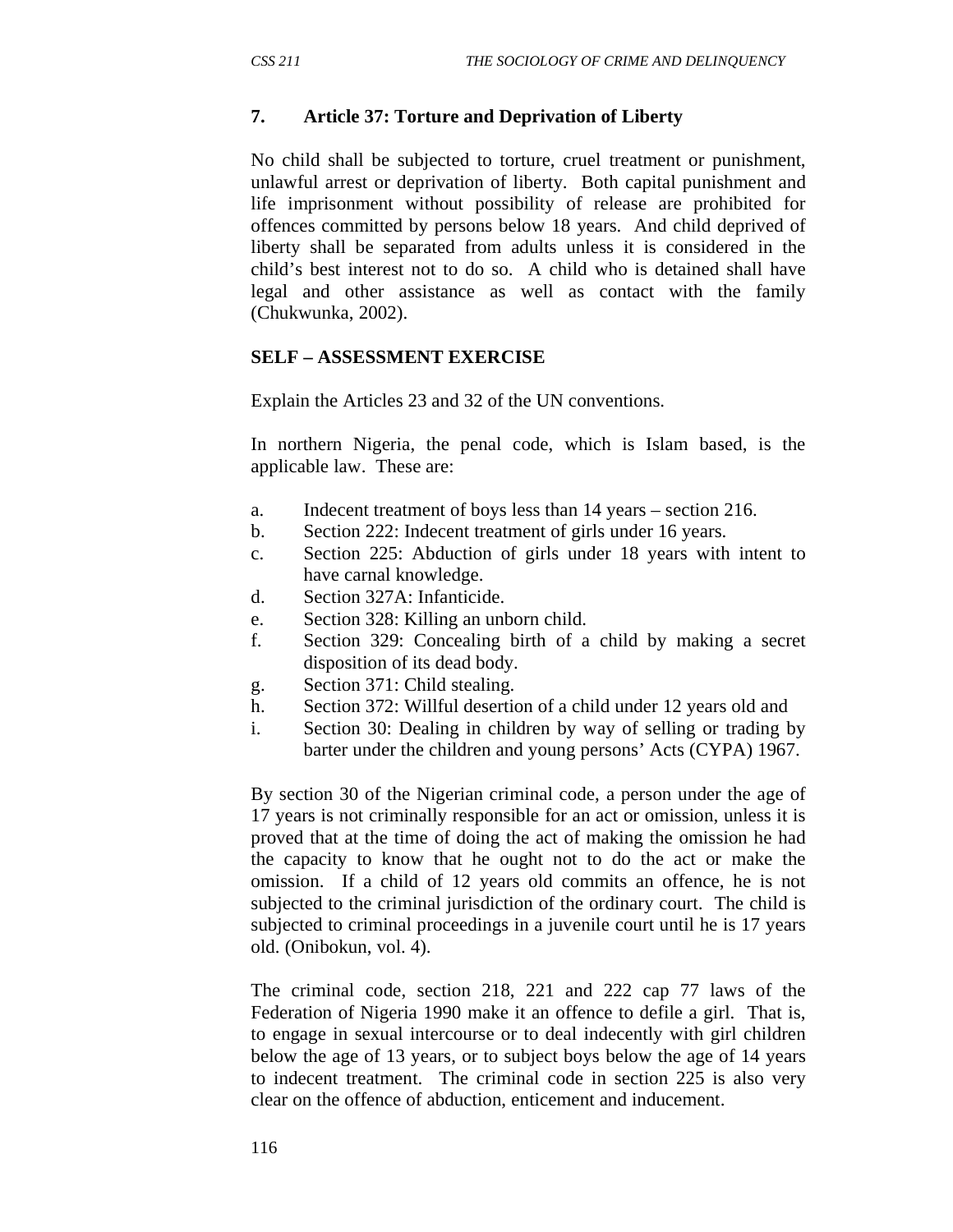Many sections of the code punish immoral acts perpetuated against children below certain ages. Between 14 and 18 years, sexual involvement with a child is criminal, if it is done without the consent of the child. The penal code which is applicable in the Northern states of Nigeria stipulates that sexual intercourse with a girl below the age of 14 years is rape, and attracts life imprisonment. It is assumed that the child is incapable of granting consent to such acts. Even if the child is said to consent to such acts, this is no defence to an offence because such apparent consent would be negated by the victim's immorality (Nigerian Criminal Code). In Section 39 of the penal code, it states that consent is not valid if it is given by a person who is under 14 years of age. For example, a person who has unlawful carnal knowledge of a girl under the age of 11 years (13 in Lagos) commits a felony punishable with imprisonment for life with or without caning. But dealing unlawfully and indecently (seduction, enticement, and procurement) with a girl under the age of 13 years (16 years in Lagos) is an offence punishable with imprisonment for two years. Indecent treatment of young boys is punishable with a 7 years jail term.

# **SELF – ASSESSMENT EXERCISE**

Explain the operation of the section 39 of the penal code.

# **4.0 CONCLUSION**

From this unit, students of criminology and security studies would be able to know that the Nigerian criminal code emanates from the UN conventions and the AU charter. It ensures that no child who is detained, or imprison should be subjected to torture, or punishment.

# **5.0 SUMMARY**

In this unit, we have been able to discuss the Nigerian criminal codes. The criminal law operates in the Southern Nigeria while in Northern Nigeria penal code is applied. The criminal law and penal code are both a federal and state's law.

# **6.0 TUTOR-MARKED ASSIGNMENT**

Explain the provisions of sections 218, 221 and 222 of the criminal code of the Federation of Nigeria.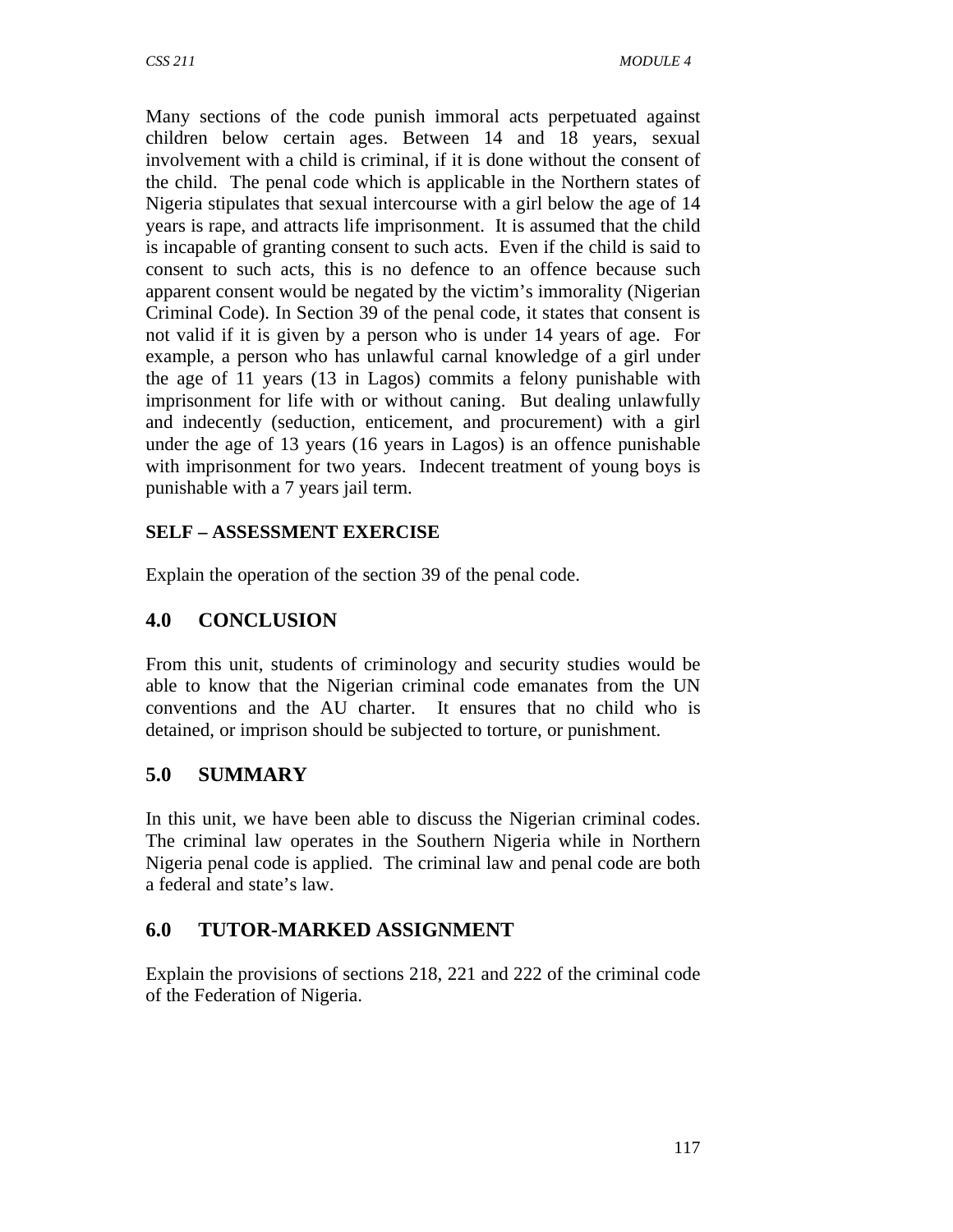#### **7.0 REFERENCES/FURTHER READING**

- Chukwunka, C.A.C. (2002). "International Protection of Child Rights: A Case Study of the Nigerian Child*". A Master Degree Thesis submitted to the Faculty of Law, University of Lagos*.
- Onibokun, M. O. Vol. 4 Child Protection Measures. "Review of Policies and laws Protecting Children from Abuse in Nigeria". In *Child Protection in Nigeria: Summary of Research Findings on Protection and Violation of Children's Rights. UNICEF/National Child Rights Implementation Committee*. University of Ibadan.
- "The Nigerian Criminal Code Cap 77 Laws of the Federal of Nigeria 1990". "The criminal law of Lagos state 2011".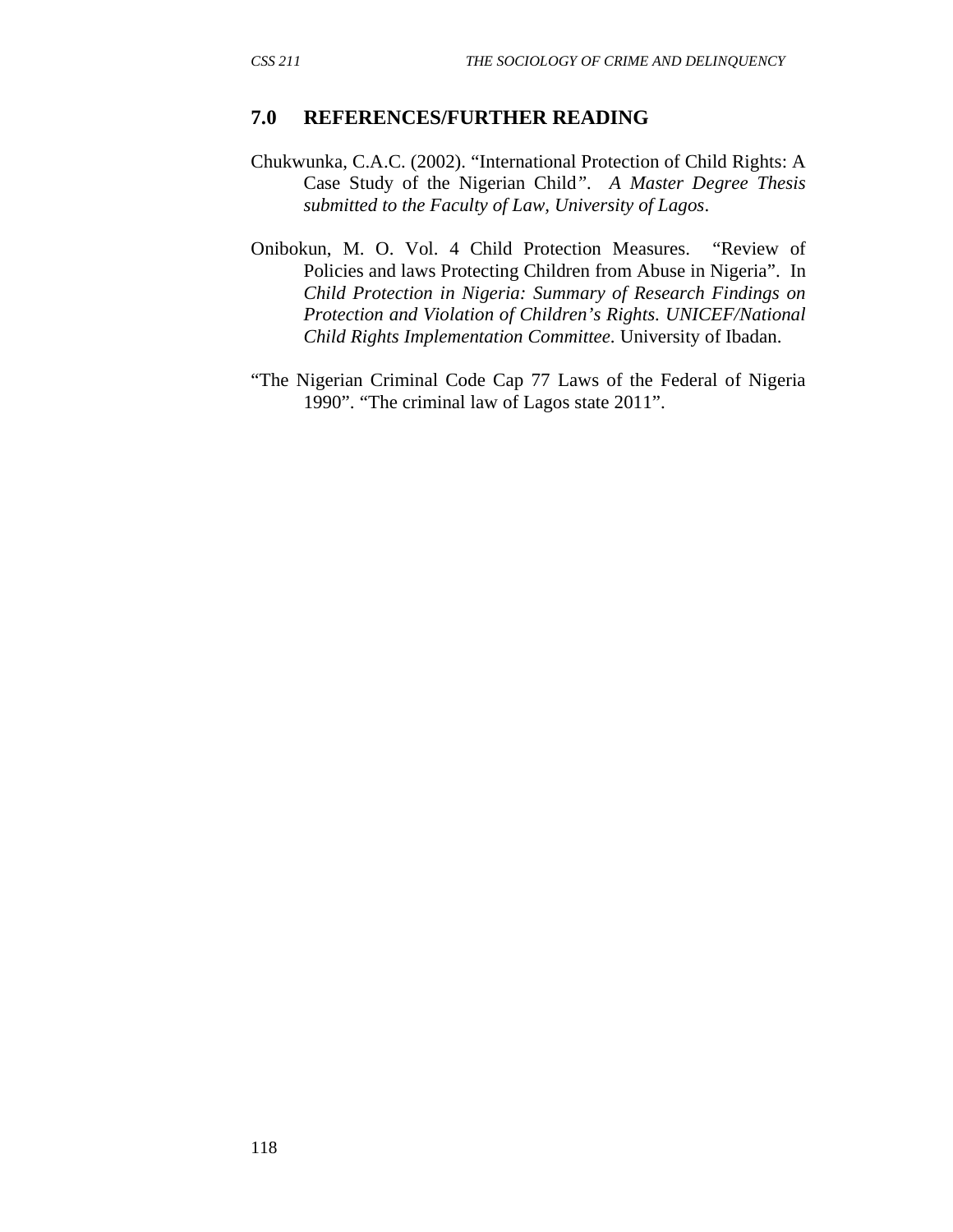# **UNIT 4 CRIMINAL JUSTICE ADMINISTRATION IN NIGERIA**

### **CONTENTS**

- 1.0 Introduction
- 2.0 Objectives
- 3.0 Main Content
	- 3.1 Criminal Justice Administration in Nigeria
- 4.0 Conclusion
- 5.0 Summary
- 6.0 Tutor Marked Assignment
- 7.0 References/Further Reading

# **1.0 INTRODUCTION**

The criminal justice administration is view as a process in which the offender through series of decision rehabilitates the delinquency back into the society. The entire concept of the criminal justice administration in Nigeria is to embrace the analysis of the Rehabilitation perspective in juvenile justice system.

# **2.0 OBJECTIVES**

At the end of this unit, you should be able to:

- identify the two major enactments towards the criminal justice administration in Nigeria
- explain and recognise the three steps in the determination of criminal justice of juveniles in Nigeria.

# **3.0 MAIN CONTENT**

# **3.1 Criminal Justice Administration in Nigeria**

Criminal procedure generally, is either the process by which a criminal case is prosecuted or the body of laws and rules regulating the administration of criminal law. This type of law is very essential in view of the importance the citizens expected of it to ensure a free and fair trial for all citizens, irrespective of the offences for which they are charged.

The two major enactments guiding criminal procedure in Nigeria today are the penal code in force in the Northern states and the criminal law code which applies generally in the Southern states and throughout the federation in offences against federal laws. Each of these states has its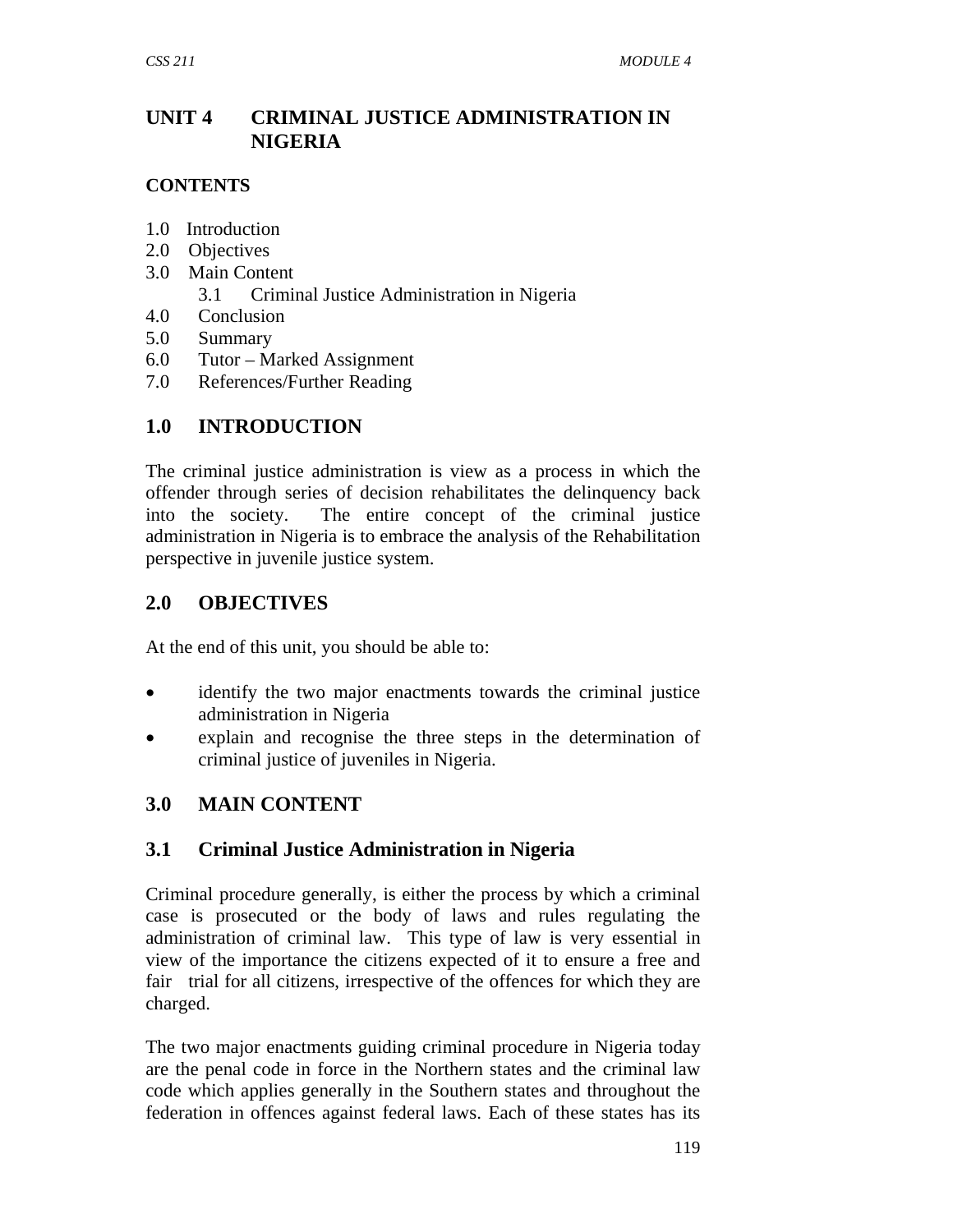respective criminal laws similar to the provisions of the general criminal law code. Also, the laws of the Federation of Nigeria chapter 32, known as children and young person's Acts, deal with the Deprivation of liberty and administration of juvenile justice. These sections guarantee that children shall not be subjected to unlawful arrest or deprivation of liberty. Both capital punishment and life imprisonment without the possibility of release are prohibited for offences committed by persons below 18 years (Onibokun, Vol. 4).

The criminal justice process of an alleged offender is dealt on the trial, and possible conviction of the offender. These steps are determined by the

- 1. Role of the police
- 2. The role of the Home office and
- 3. The role of the juvenile court.

#### **1. The Role of the Police**

Under the law, it is the police officer that should have the evidence which points to a crime. He takes steps to place the evidence before the court of law. The first decision required is whether to arrest the suspect, or invite him to the police station for further inquiries to be made (Hall Williams, 1982). Afterwards, initial contact and investigation have been gathered. The initial contact takes place as a result of the police action. The purpose of the investigation is to gather sufficient evidence to identify a suspect and support a legal arrest.

The arrest power of the police involves taking a person into legal custody for the purpose of restraining the accused until the can be held accountable for the offence at court proceedings. The moment after an arrest is made, the detained suspect is considered to be put into police custody. If the police make an arrest without a warrant, the arrestee must be brought before the magistrate court within 48 hours for a probable cause hearing. That is, if a person is taken into custody for a misdemeanor, a hearing is held to determine if probable cause of the crime exists or not. If the arresting officer believes that sufficient evidence exists to charge a person with a crime, the case will be turned over to the prosecutor's office. After conducting a preliminary investigation of the legal merits of a case, prosecutors may decide to take no further action. The action is known as Nolle Prosequi, i.e. decision by a prosecutor to drop a case after a complaint has been made because of insufficient evidence, witness reluctance to testify or police error (Siegel & Senna, 2005).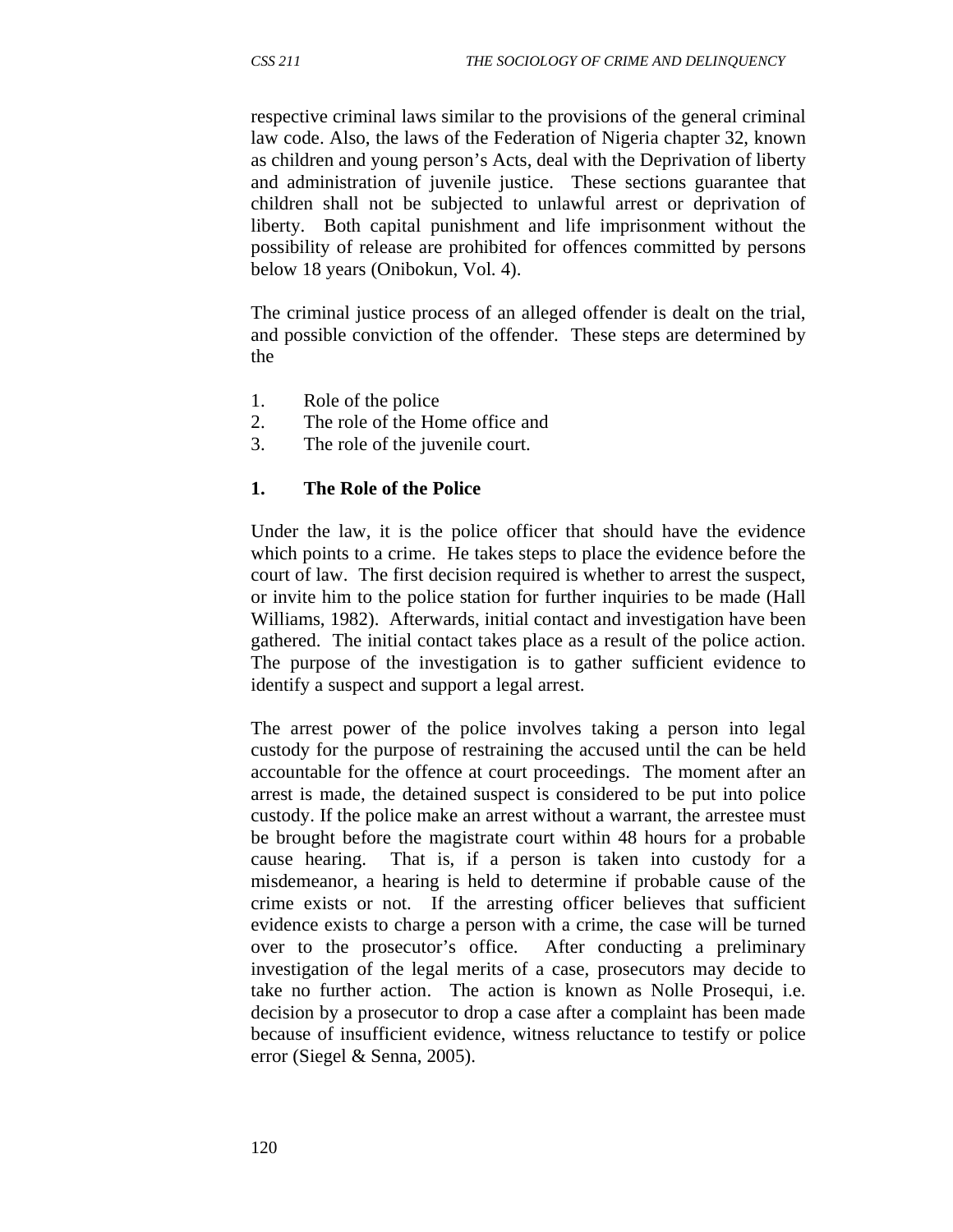## **2. The Role of the Home Office**

The department of social work handles cases of delinquency among children. When parents bring children to the social welfare department, the following procedures take place: (a) the social worker will interview the delinquent and the parents, (b) if necessary, the social worker may discipline the child; (social worker describes this act as sharp treatment). This may also include earning (c) after being disciplined, the child is released on supervision, that is, the child will be released for a period of time, to be monitored by the social worker on the case, (d) if the child is brought back by his parents for the second time, the social worker may take the child to a remand Home. He is now being classified as beyond parental control.

## **3. The Role of the Juvenile Court (Family Court)**

The establishment of juvenile court acts is enshrined in both the civil and criminal laws. In civil Law, it takes care of the juveniles who are in need of care and protection or beyond parental control. In a criminal Law, it deals with the juveniles charged with offences. In both capacities, the court serves three important functions; first, as a social service it must uphold at all times the welfare of young persons, brought before it. Second, as a guardian of civil liberties of young persons, it must adhere to the rule of law, third, it must provides to the general public with protection from the aggressive acts of delinquents and unruly children.

The trial of juvenile is a private affair which is unlike that of the adults. The press is kept away and cannot pry into the affairs of the court. When we deal with endangered juveniles and juveniles in need of care and attention; such children may be sent by court order to an approved institution or committed to the care of some fit person willing to undertake their care. They may be placed for a specified period with 3 years maximum under the supervision of probation officers. Their parents or guardian may be ordered to enter into an agreement to exercise proper care and guardianship for them. A constricted juvenile is not sent to prison like the adult counterparts. The juvenile is sent to a house of correction called approved institution. These are the 'remand Homes' the approved School and the Borstal institutions where, trained personnel are equipped to provide care Owasanoye, Vol. 4.

## **4.0 CONCLUSION**

From this unit, you should be able to understand the criminal procedure of Nigerian criminal justice system towards juveniles. It also ensures a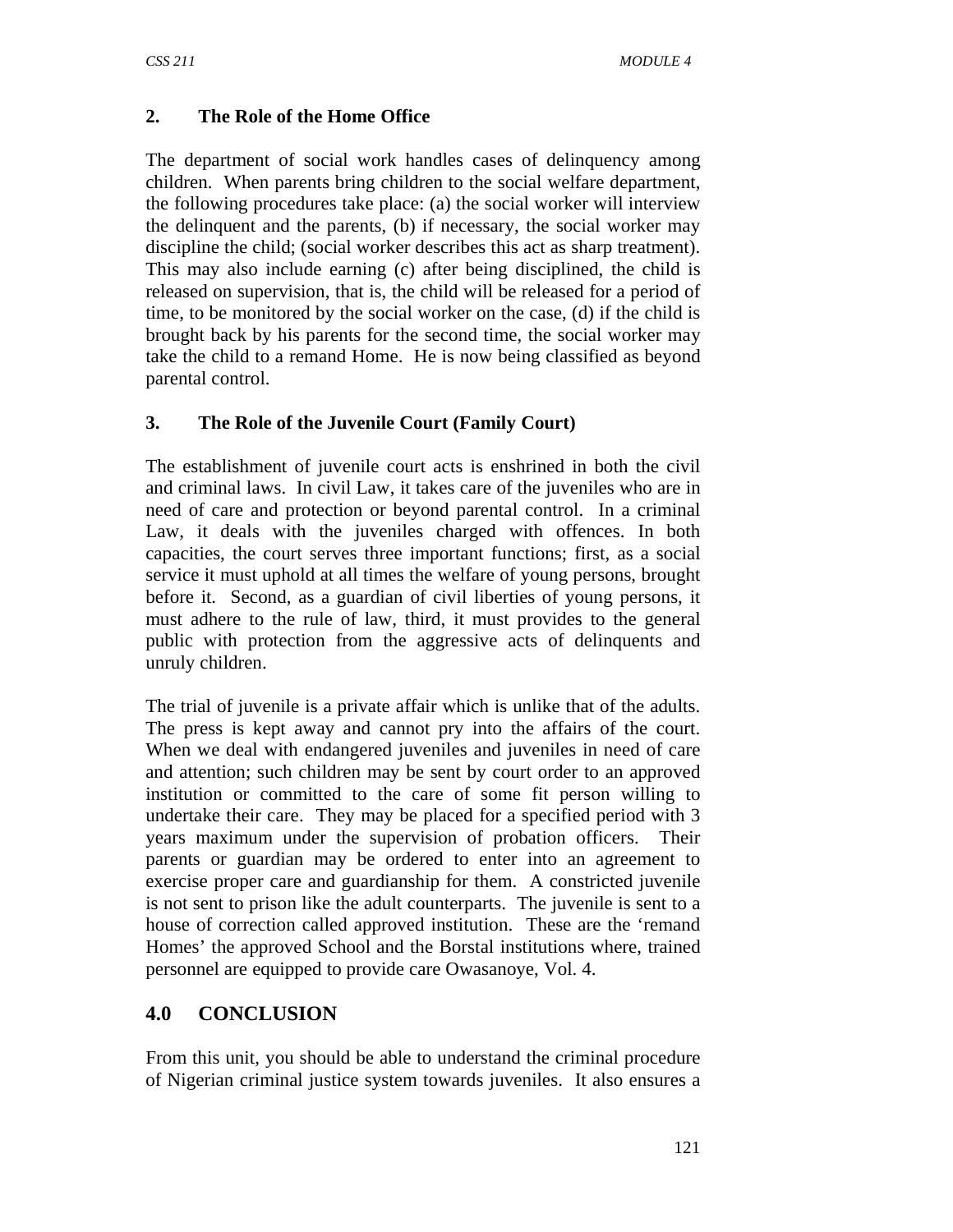succinct step in order to follow the justice process of the alleged offender.

## **5.0 SUMMARY**

In this unit, we have been able to discuss the criminal justice administration in Nigeria. The contemporary criminal justice system functions as a cooperative effort among the primary agencies – the police, juvenile court and corrections (Home Office).

### **6.0 TUTOR-MARKED ASSIGNMENT**

Explain the two major enactments guiding criminal procedure in Nigeria.

### **7.0 REFERENCES/FURTHER READING**

- Onibokun, M. O. (2000) Vol. 4 "Child Protection Measures. Review of Policies and laws Protecting Children from Abuse in Nigeria". In *Child Protection in Nigeria: Summary of Research Findings on Protection and Violation of Children's Rights. UNICEF/National Child Rights Implementation Committee*. University of Ibadan
- Owasanoye, B. (2001). Vol. 4 "Institute of Advanced Legal Studies". University of Ibadan.
- Siegel, L. & Senna, J. J. (2005). *Introduction to Criminal Justice.* Australia: Thomson/Wadsworth.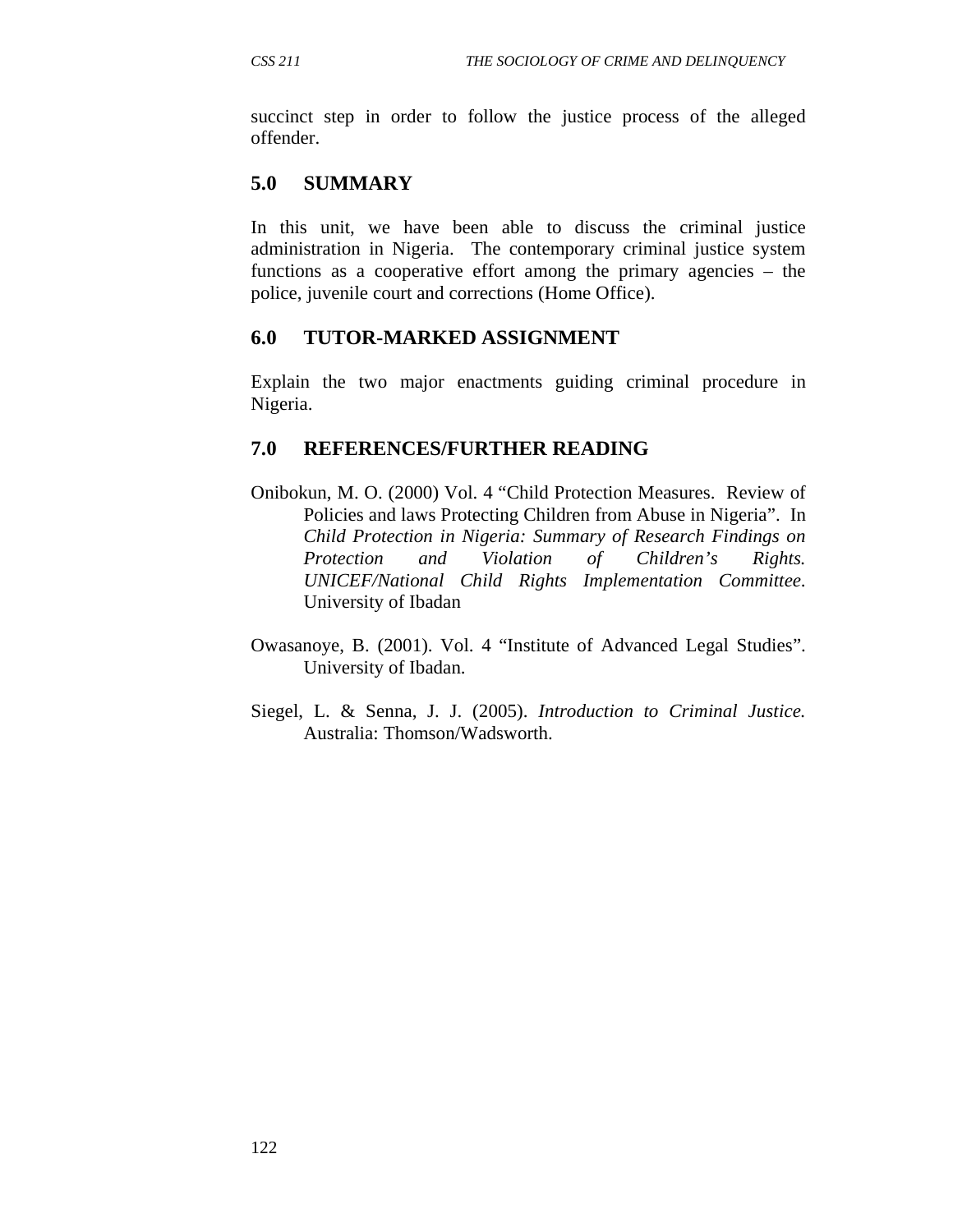# **UNIT 5 PUNISHMENT, CORRECTION AND REHABILITATION**

### **CONTENTS**

- 1.0 Introduction
- 2.0 Objectives
- 3.0 Main Content
	- 3.1 Punishment, Correction and Rehabilitation
- 4.0 Conclusion
- 5.0 Summary
- 6.0 Tutor Marked Assignment
- 7.0 References/Further Reading

# **1.0 INTRODUCTION**

It is important to examine punishment philosophies and sentencing. The major punishment philosophies include incapacitation, retribution, deterrence and rehabilitation. Today, the major issue regarding punishment is not whether the state should punish offenders but the question depends on what circumstances, to what extent, and in what manner should it be.

# **2.0 OBJECTIVES**

At the end of this unit, you should be able to:

- recognise the concept of criminal punishment
- describe the traditional and modern models of correction
- discuss the restorative justice of punishment through Rehabilitation.

# **3.0 MAIN CONTENT**

## **3.1 Punishment, Correction and Rehabilitation**

Our expectation in the society is to punish and rehabilitate the people who commit crime. Punishment and rehabilitation are two of the world recognised objectives of the criminal justice system. Others are deterrence and incapacitation. Many criminologists throughout history have argued which is more effective, punishment or rehabilitation. The classical school of criminology proposed that punishment is used to create deterrence. The positivist school of criminology believes that the practice of rehabilitation reduces recidivism. Let us discuss them in details.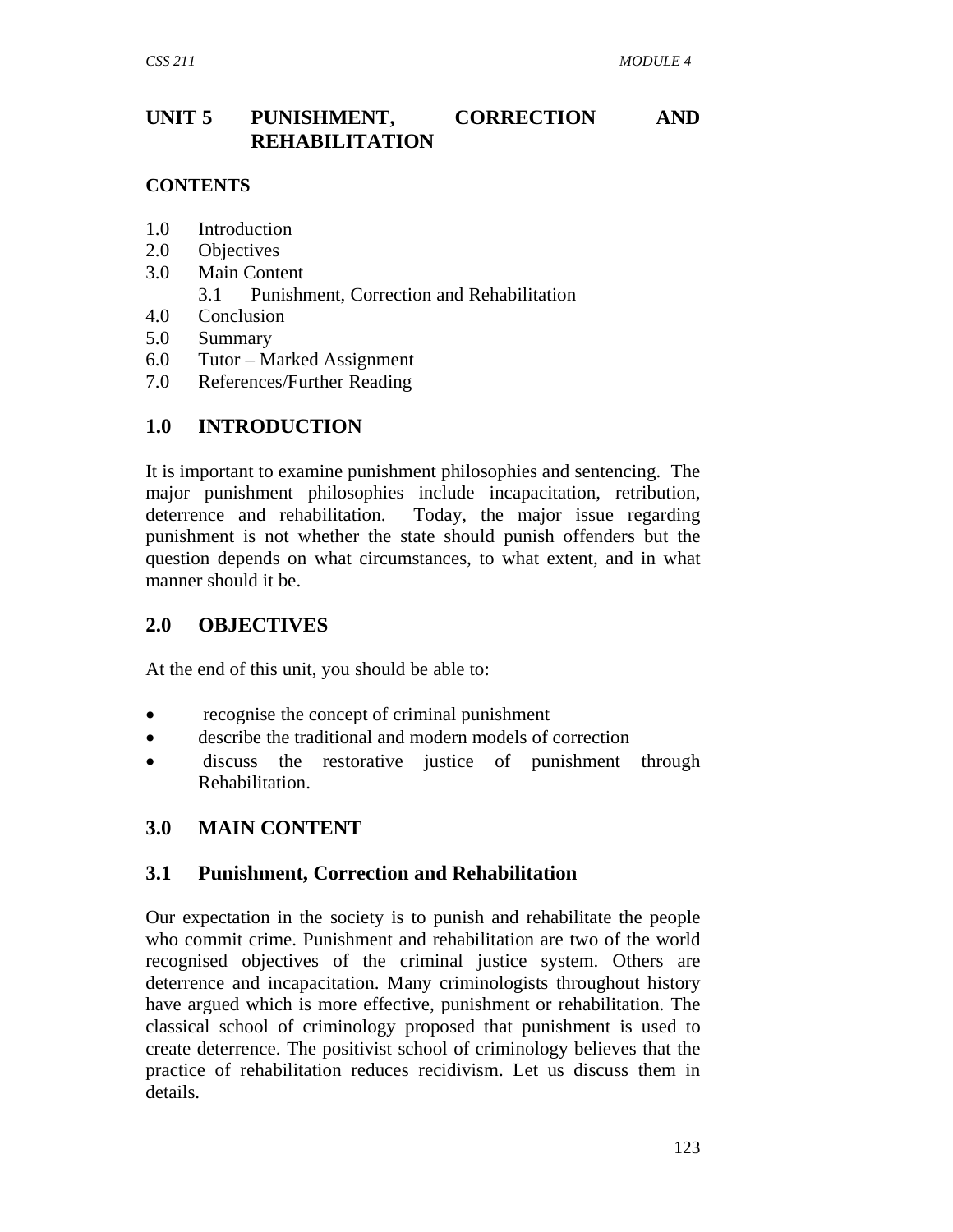#### **(i) Punishment**

In every society, delinquent behaviour fascinates many people. The society becomes anxious on those people who are caught and are dealt with. As a result, the role of the police in enforcing the law becomes important towards the punishment of offenders. The use of institutions for confining people against their will is ancient. Today, punishment and correction of criminals has changed its character. In early Greek and Rome, the most common state administered punishment was banishment, or exile. Only slaves were commonly subjected to harsh physical punishment for their misbehaviours.

Interpersonal violence, even attacks that resulted in death, was viewed as a private matter. The ancient people usually use economic punishments, such as fines, for such crimes as assault on a slave, arson, or housebreaking (Siegel and Senna, 2005).

The explanation of punishment as a social phenomenon is beyond the approach of penology (specific institutions of punishment). Punishment occurs in various social contexts such as in the family, at school and at work. But the focus of the subject matter is based on the legal system.

Punishment may involve fines to the state, restitution to the victim or others, community service or work, probation with or without supervision, imprisonment corporal punishment, participation in programmes, the death penalty, or other provisions. Some of these punishments, such as corporal punishment, are not recognised by Nigerian secondary and tertiary institution and courts today, although they were considered appropriate in the past.

In criminal law, punishment refers to penalties that are inflected by the power of the state, that is, the authority of law after a court has found the defendant guilty of a crime. In the past the authority of private individuals to impose punishment on offenders was recognise. But today in most countries, that power is vested only to the state. The question not whether the state should punish offenders but under what circumstances, to what extent, and in what manner it should be done.

The legal punishment of offenders is a complex process which involves law making, conviction, sentencing and administration of penalties. The major aim of punishment is to reduce the rate of crime. But punishment was seen as a means to an end, to control crime. Still, the rate of crime is ever-greater in number. It could be argued that punishment has failed. So, it is probably unrealistic to expect punishment to control crime (Marsh, 2002).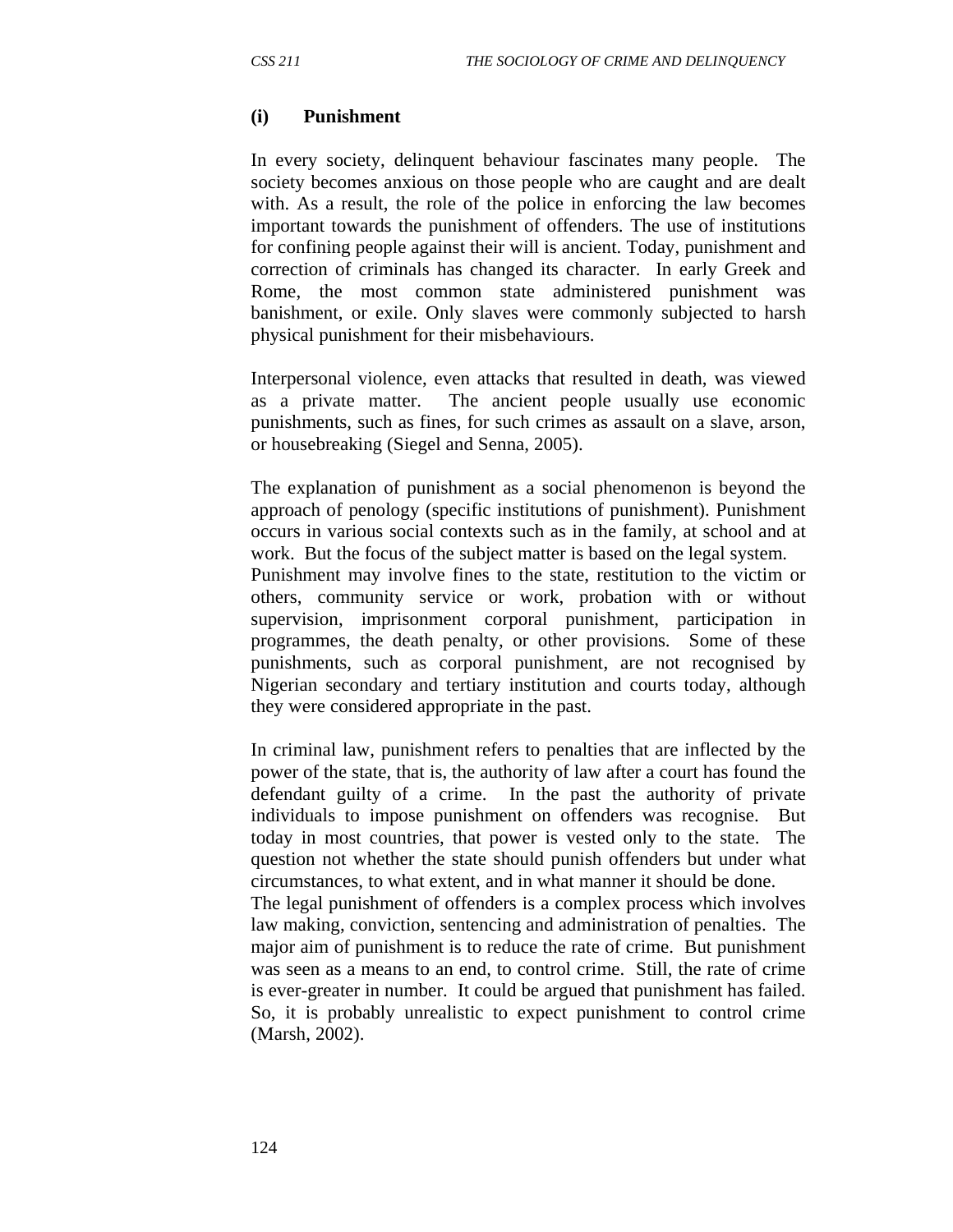In 1970, after the Nigerian-Biafran war, there was an ever-increase rate of crime. This prompted the government to introduce capital punishment. The capital punishment was seen as the ultimate form of deterrence. Nevertheless, those who advocated for the reintroduction of capital punishment for murder have argued that the death penalty have a deterrent effect, and lead to a reduction in serious crime.

## **SELF – ASSESSMENT EXERCISE**

What is the legal aim of punishment?

## **(ii) Correctional models**

After disposition in juvenile court, delinquent offenders are placed in some forms of correctional treatment. The correctional treatment is based on the traditional and modern correctional models such as the probation and parole, the reintegrative shaming and restorative justice. The probation and parole is the traditional community – based correctional model. Probation comes from the latin word probare, which means "to test" or "to prove". Technically, probation, which may be granted only by the court, is a form of sentencing. It is regarded as a disposition in lieu of sentencing. In some cases the court sentences a defendant to a term of incarceration but suspends the sentence to a particular period of time, in which the offender will be placed on probation. If the term of the probation is not violated, the offender will be set free, but if the probation violated, the offender may be incarcerated. Parole refers to the release of offenders from correctional facilities after they have served part of their sentences.

Reintegrative shaming according to John Braithwaite is the process of preparing both the community and offender for the offender's return as an acceptance and productive citizen. The disapproval is limited to the offender's criminal behavior and not the offender himself. In this criminal justice, the law violator is made to realize that his actions caused harm and that the offender is still a valuable person to be reaccepted to the society. A critical element of the reintegrative shaming occurs when the offender begins to understand and recognise his wrong doing and shames himself. To be reintegrative, shaming must be brief and controlled and then followed by ceremonies of forgiveness, apology and repentance (Siegel & Senna, 2005). Reintegrative shaming eschews vengeance, stigma, and labeling.

The restorative justice may be the model that best serves alternative sanctions to crime. Restorative justice is a policy based on restoring the damage caused by crime and create a system of justice that includes all the parties harmed by the criminal act, i.e. the victim, offender,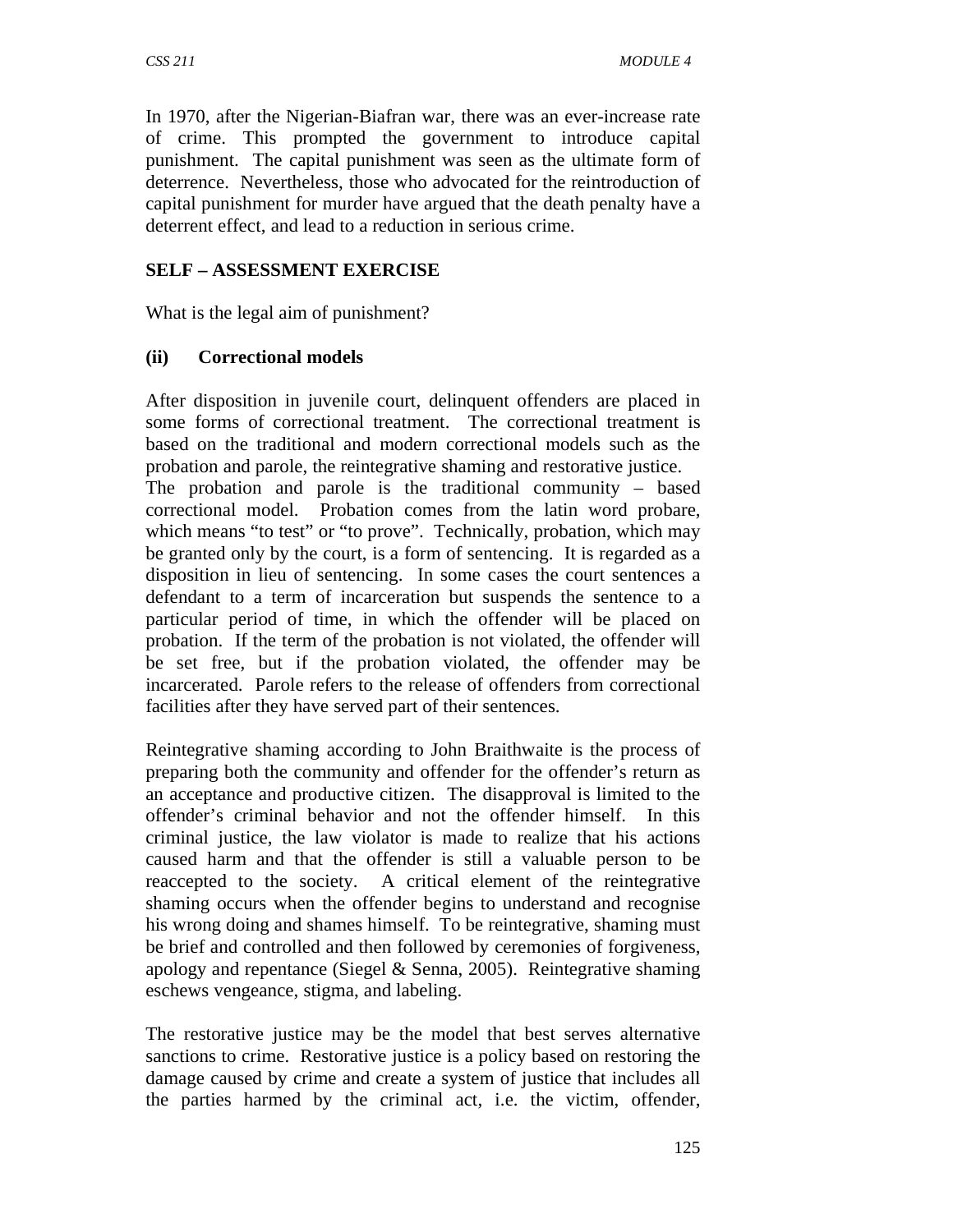community and society. Restorative justice is one of the reintegrative Shaping's sources which turn the justice system into a healing process rather than being a distributor of retribution and revenge (Reid, 2006).

#### **SELF – ASSESSMENT EXERCISE**

What is 'reintegrative shaming'?

#### **(iii) Rehabilitation Model**

Rehabilitation is the major aim of community – based corrections. Rehabilitation is based on the fact that people are never beyond reform. The terms rehabilitation and reforms are interchangeably used. Reform refers to individuals being persuaded and given the opportunity to change themselves, while rehabilitation involves a more planned and regulated treatment. The focus is on how punishment can be used to correct the offender's behavior. Religious influence has always been the emphasis of the correctional model of the offender. Victorian reformers believed that prison should be a place where the offender might become a reformed person. They advocated for a long period of solitary confinement for an offender to regain his souls and consciences. The contradiction between reform – based and retribution – based punishment is a basic problem that faces any system of punishment (Marsh, 2002).

In Nigeria, the state has an obligation to ensure that child victims of armed conflict, torture, neglect, maltreatment or exploitation receive appropriate treatment for their recovery and social integration. It should be mentioned that children's rehabilitation services in Nigeria are grossly inadequate in type, quantity and quality. According to Onibokun, (2000) it seems that adequate machinery is not in place for child victims to be socially reintegrated into the society.

When a juvenile court sentences a juvenile, the child will be admitted to a remand home, an approved school or a prison. Many of the states in the federation do not have any of these rehabilitative institutions. In the rehabilitation homes, children may be subjected to official abuse in form of punishment, loss of privileges, reduction in quality or quantity of food and corporal punishment. These are punitive and not protective measures.

The remand homes are not allowed to provide literacy or vocational education. Social welfare probation services are not always provided from arrest to conviction and the eventual committal of offending children. There is only one Borstal institution in Kaduna with an annex in Lagos. It was established by the federal government for the detention